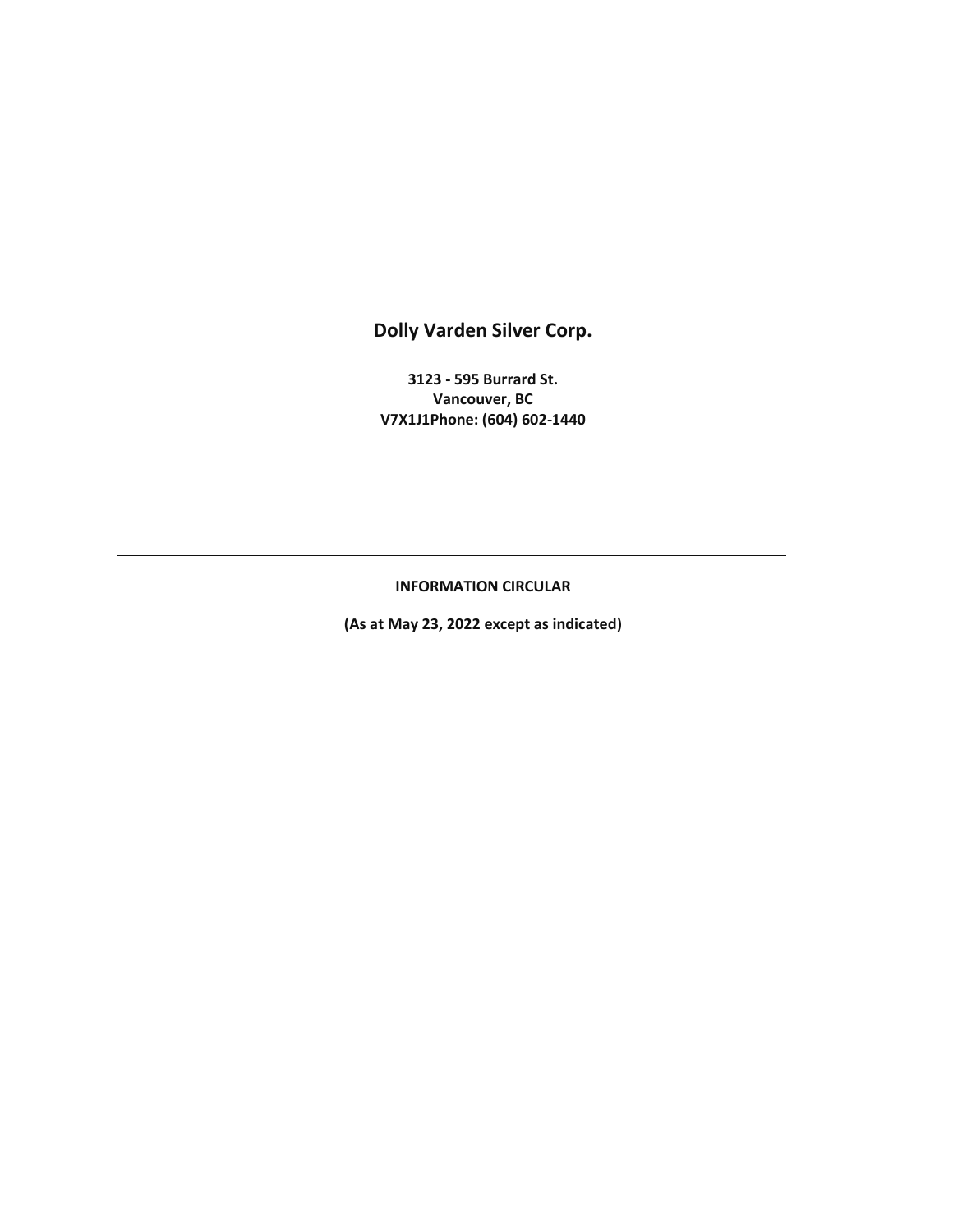## **MANAGEMENT SOLICITATION**

**This information circular (the "Circular") is furnished to you in connection with the solicitation of proxies by management of Dolly Varden Silver Corp. ("we", "us", "Dolly Varden" or the "Company") for use at the annual general and special meeting (the "Meeting") of shareholders of the Company ("Shareholders") to be held at the offices of Stikeman Elliot LLP, 666 Burrard St, Suite 1700, Vancouver, BC V6C 2X8 at 10:00 am (Vancouver time) on Wednesday, June 22, 2022 and at any adjournment of the Meeting.** We will conduct the solicitation by mail, and our officers, directors and employees may, without receiving special compensation, contact Shareholders by telephone, electronic means, or other personal contact. We will not specifically engage employees or soliciting agents to solicit proxies. We do not reimburse Shareholders, nominees, or agents for their costs of obtaining authorization from their principals to sign forms of proxy. We will pay the expenses of this solicitation.

## Please Read This Important Notice

To mitigate risks related to the global COVID-19 (coronavirus) public health emergency to Company Shareholders, employees and other stakeholders, and based on government recommendations to avoid large gatherings, **we strongly encourage Shareholders to vote in advance of the Meeting rather than appearing in person, or appointing an alternate proxyholder to attend the Meeting in person.**

Any person who wishes to attend the Meeting in person must first register with the Meeting's host at least 72 hours in advance and receive approval, by calling Michael Stewart at 604-631-1440 or by email at mmstewart@stikeman.com.

The ability of Shareholders to attend the Meeting in person is subject to any governmental orders applicable at the time of the Meeting which might prevent or restrict Shareholders from attending in person. Shareholders who do wish to attend the Meeting in person, should carefully consider and follow the instructions of the federal Public Health Agency of Canada: (https://www.canada.ca/en/public-health/services/diseases/coronavirus-disease-covid-19.html). We ask that Shareholders also review and follow the instructions of any regional health authorities of the Province of British Columbia, including the Vancouver Coastal Health Authority, the Fraser Health Authority and any other health authority holding jurisdiction over the areas you must travel through to attend the Meeting. Please do not attend the Meeting in person if you are experiencing any cold or flu-like symptoms, or if you or someone with whom you have been in close contact has travelled to/from outside of Canada within the 21 days immediately prior to the Meeting.

The Company continues to monitor developments regarding COVID-19. In the unlikely event that the Company decides any change to the date, time, location or format of the Meeting are necessary or appropriate due to difficulties arising from COVID-19, the Company will promptly notify Shareholders of the change by issuing a news release, a copy of which will be available on SEDAR at www.sedar.com.

## **GENERAL PROXY INFORMATION**

## **Appointment of Proxyholders**

The persons named as proxyholders in the enclosed form of proxy are the Company's directors or officers. **As a Shareholder, you have the right to appoint a person or company (who need not be a Shareholder) in place of the persons named in the form of proxy to attend and act on your behalf at the Meeting. To exercise this right, you must either insert the name of your representative in the blank space provided in the form of proxy and strike out the other names or complete and deliver another appropriate form of proxy.**

A proxy will not be valid unless it is dated and signed by you or your attorney duly authorized in writing or, if you are a corporation, by an authorized director, officer, or attorney of the Company.

## **Voting by Proxy**

**The persons named in the accompanying form of proxy will vote or withhold from voting the Common Shares (as defined below) represented by the proxy in accordance with your instructions, provided your instructions are**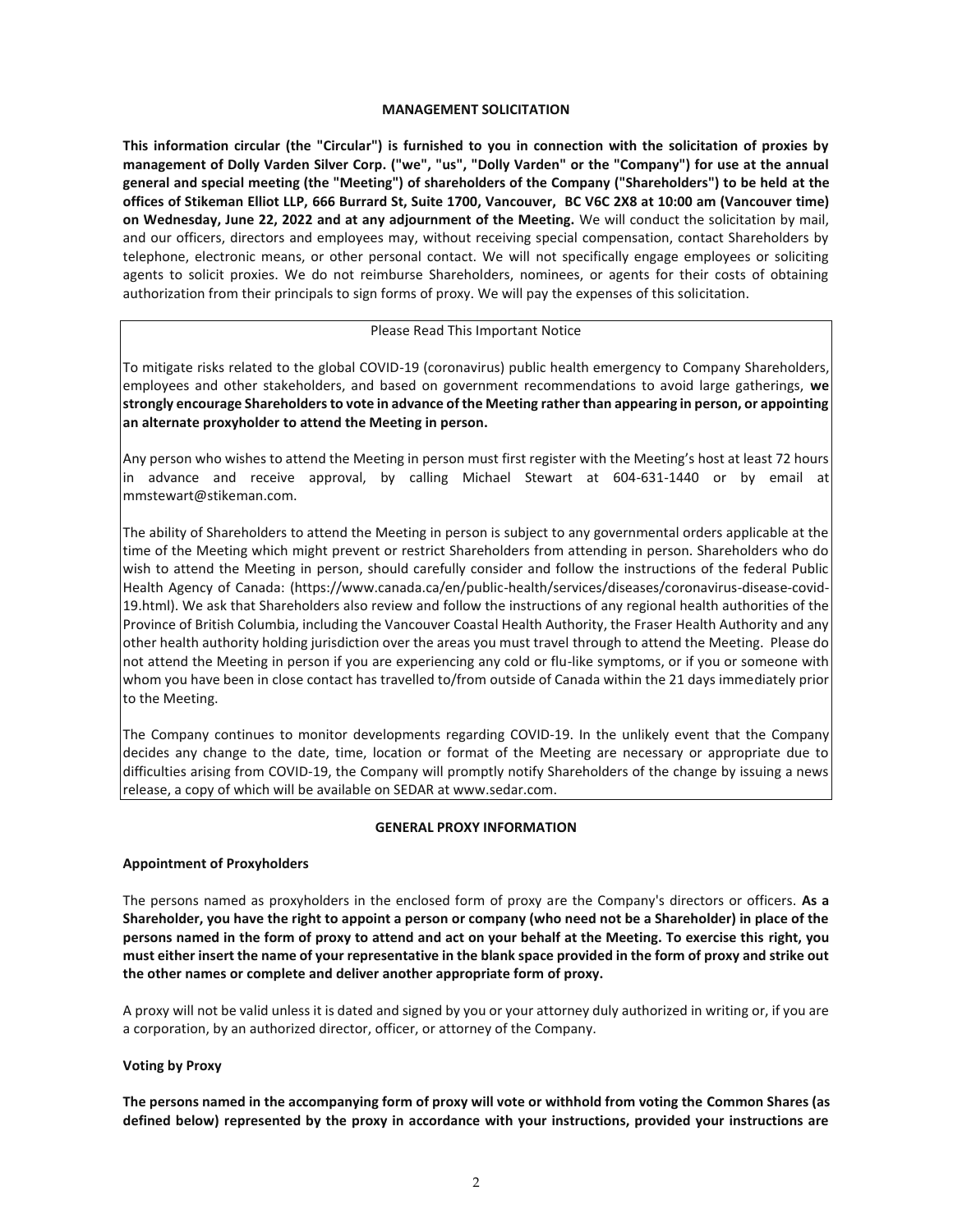**clear. If you have specified a choice on any matter to be acted on at the Meeting, your Common Shares will be voted or withheld from voting accordingly. If you do not specify a choice or where you specify both choices for any matter to be acted on, your Common Shares will be voted in favour of all matters.** 

**The enclosed form of proxy gives the persons named as proxyholders discretionary authority regarding amendments to or variations of matters identified in the Notice of Meeting and any other matter that may properly come before the Meeting.** As of the date of this Circular, our management is not aware of any such amendment, variation or other matter proposed or likely to come before the Meeting. **However, if any amendment, variation or other matter properly comes before the Meeting, the persons named in the form of proxy intend to vote on such other business in accordance with their judgment.** 

You may indicate the manner in which the persons named in the enclosed proxy are to vote on any matter by marking an "X" in the appropriate space. If you wish to give the persons named in the proxy a discretionary authority on any matter described in the proxy, then you should leave the space blank. **In that case, the proxyholders nominated by management will vote the Common Shares represented by your proxy in accordance with their judgment.** 

## **Completion and Return of Proxy**

You must deliver the completed form of proxy to the office of the Company's registrar and transfer agent, Computershare Investor Services Inc. (contact information below), or to the Company's head office at the address listed on the cover page of this Circular, by Monday, June 20, 2022 at 10:00 am (Vancouver time), which is not less than 48 hours (Saturdays, Sundays, and holidays excepted) before the scheduled time of the Meeting (or any adjournment, as applicable).

> **Mail:**  Computershare Investor Services Inc. Proxy Dept. 100 University Avenue, 9<sup>th</sup> Floor Toronto, Ontario M5J 2Y1

**Fax:** Within North America: 1-866-249-7775 Outside North America: 1-416-263-9524

## **Non-Registered Holders**

Only Shareholders whose names appear on our records or validly appointed proxyholders are permitted to vote at the Meeting. Most of our Shareholders are "non-registered" shareholders because their Common Shares are registered in the name of a nominee, such as a brokerage firm, bank, trust company, trustee or administrator of a self-administered RRSP, RRIF, RESP or similar plan or a clearing agency such as CDS Clearing and Depository Services Inc. (a "**Nominee**"). If you purchased your Common Shares through a broker, you are likely a non-registered shareholder.

Non-registered holders who have not objected to their Nominee disclosing certain ownership information about themselves to us are referred to as "**NOBOs**" (Non-Objecting Beneficial Owners). Those non-registered holders who have objected to their Nominee disclosing ownership information about themselves to us are referred to as "**OBOs**".

In accordance with securities regulatory requirements under National Instrument 54-101- *Communication with Beneficial Owners of Securities of a Reporting Issuer*, we will have distributed copies of the Notice of Meeting, this Circular, and the form of proxy (the "**Meeting Materials**") directly to NOBOs and to the Nominees for onward distribution to OBOs. Management does not intend to pay for intermediaries to forward the Meeting Materials to OBOs under National Instrument 54-101 and Form 54-101F7 – *Request for Voting Instructions Made by Intermediary*, and in the case of an OBO, the OBO will not receive the Meeting Materials unless the OBO's intermediary assumes the cost of delivery.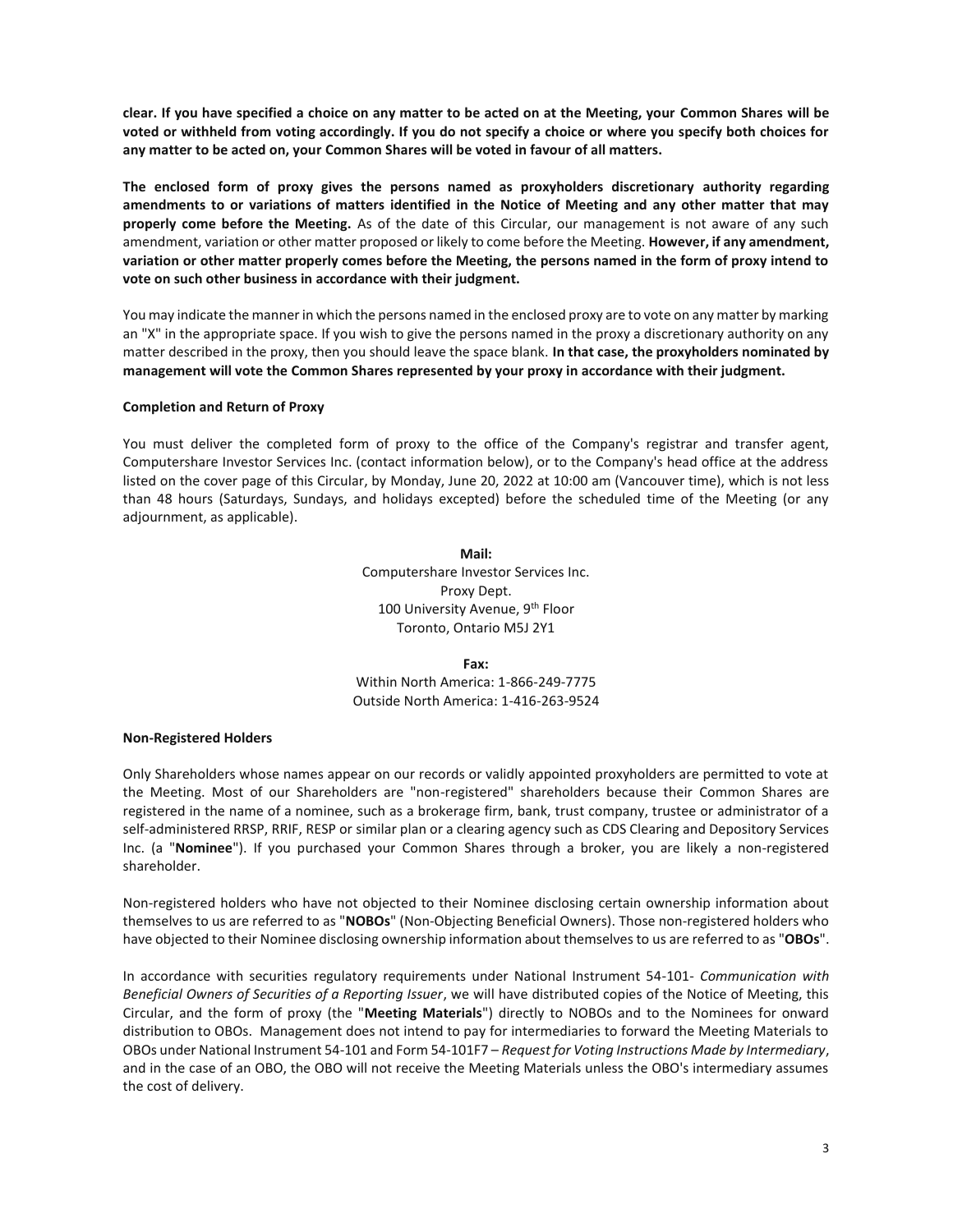Nominees are required to forward the Meeting Materials to each OBO unless the OBO has waived the right to receive them. Common Shares held by Nominees can only be voted in accordance with the instructions of the non-registered shareholder. Meeting Materials sent to non-registered holders who have not waived the right to receive Meeting Materials are accompanied by a request for voting instructions (a "**VIF**"). This voting instruction form is instead of a proxy. By returning the VIF in accordance with the instructions noted on it, a non-registered holder is able to instruct the registered shareholder (or Nominee) how to vote on behalf of the non-registered shareholder. VIFs, whether provided by the Company or by a Nominee, should be completed and returned in accordance with the specific instructions noted on the VIF.

In either case, the purpose of this procedure is to permit non-registered holders to direct the voting of the shares they beneficially own. Should a non-registered holder who receives a VIF wish to attend the Meeting or have someone else attend on his or her behalf, the non-registered holder may request a legal proxy as set forth in the VIF, which will grant the non-registered holder or his/her nominee the right to attend and vote at the Meeting. Nonregistered holders should carefully follow the instructions set out in the VIF including those regarding when and where the VIF is to be delivered.

## **Revocability of Proxy**

If you are a registered shareholder who has returned a proxy, you may revoke your proxy at any time before it is exercised. In addition to revocation in any other manner permitted by law, a registered shareholder who has given a proxy may revoke it by either:

- (a) signing a proxy bearing a later date; or
- (b) signing a written notice of revocation in the same manner as the form of proxy is required to be signed as set out in the notes to the proxy.

The later proxy or the notice of revocation must be delivered to the office of the Company's registrar and transfer agent or to the Company's head office at any time up to and including the last business day before the scheduled time of the Meeting or any adjournment, or to the Chairman of the Meeting on the day of the Meeting or any adjournment.

If you are a non-registered shareholder who wishes to revoke a proxy authorization form or VIF or to revoke a waiver of your right to receive Meeting Materials and to give voting instructions, you must give written instructions to your Nominee at least seven days before the Meeting.

Advance notice of the Meeting was posted on the Company's SEDAR profile on April 21, 2022.

## **Notice to Shareholders in the United States**

The solicitation of proxies involves securities of an issuer located in Canada and is being effected in accordance with the laws of the Province of British Columbia, the country of Canada, and the applicable securities laws of the provinces of Canada. The proxy solicitation rules of the United States are not applicable to the Company or this solicitation, and this solicitation has been prepared in accordance with the disclosure requirements under the securities laws of the provinces of Canada. Shareholders in the United States should be aware that disclosure requirements under the securities laws of the provinces of Canada differ from the disclosure requirements under United States securities laws. The enforcement by Shareholders of civil liabilities under United States federal securities laws may be affected adversely by the fact that the Company is incorporated under the *Business Corporations Act* (British Columbia), certain of its directors and its executive officers are residents of Canada, and its assets and the assets of such persons are located outside the United States. Shareholders may not be able to sue a foreign company or its officers or directors in a foreign court for violations of United States federal securities laws. It may be difficult to compel a foreign company and its officers and directors to subject themselves to a judgement by a United States court.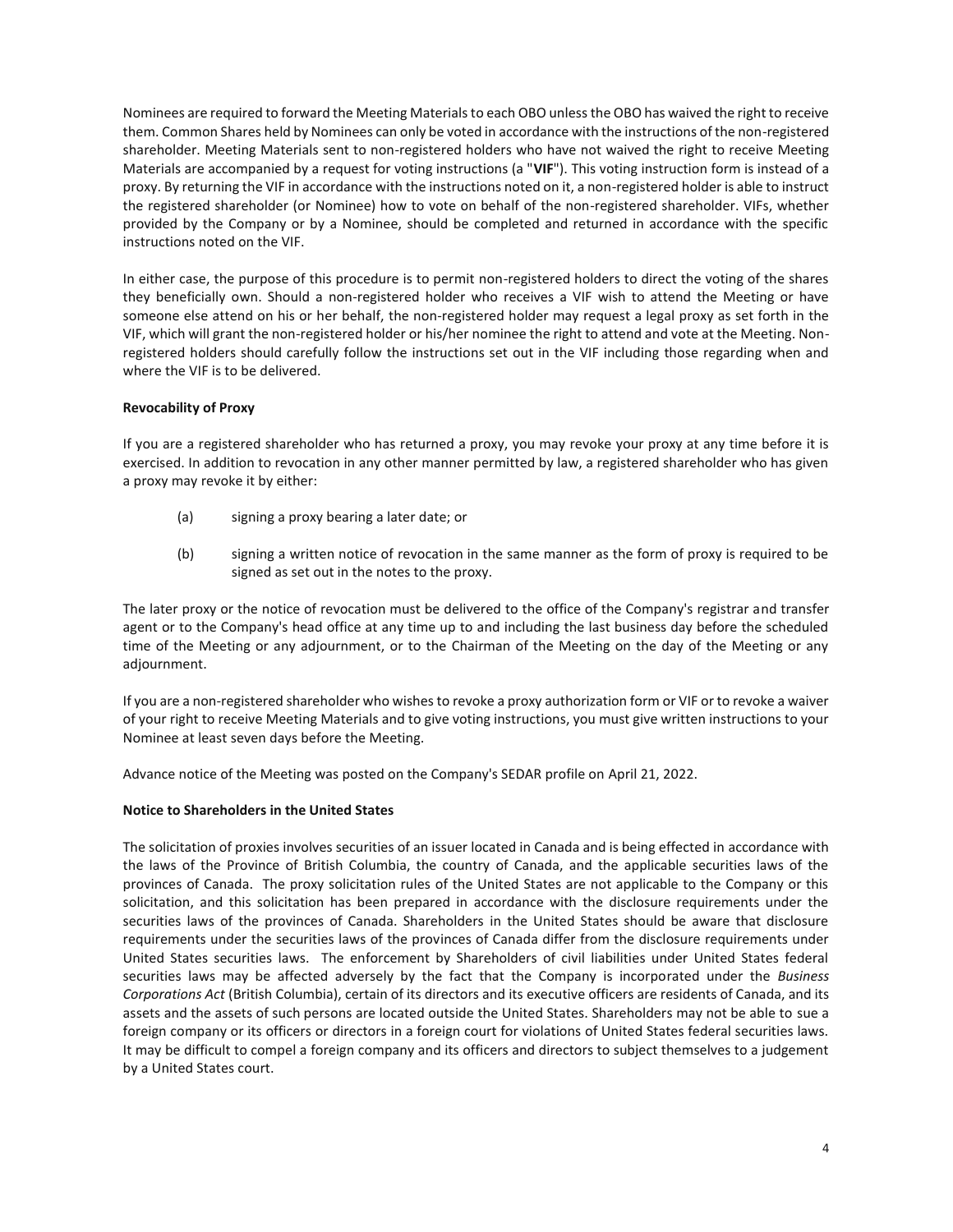## **CURRENCY**

In this Circular, all dollar amounts are in Canadian Dollars unless otherwise specified.

## **INTEREST OF CERTAIN PERSONS OR COMPANIES IN MATTERS TO BE ACTED UPON**

Except as set out herein, none of the directors or executive officers of the Company, nor any person who has held such a position since the beginning of the last completed financial year of the Company, nor any proposed nominee for election as a director of the Company, nor any associate or affiliate of the foregoing persons, has any substantial or material interest, direct or indirect, by way of beneficial ownership of securities or otherwise, in any matter to be acted on at the Meeting, other than (i) the election of directors; (ii) the ratification, confirmation and approval of the New Option Plan (as defined below), as set forth under the heading "*Particulars of Matters to be Acted Upon – 4-Incentive Stock Option Plan – Option Plan Resolution*"; and (iii) the ratification, confirmation and approval of the RSU Plan (as defined below), as set forth under the heading "*Particulars of Matters to be Acted Upon – 5-Restricted Share Unit Plan – RSU Plan Resolution*".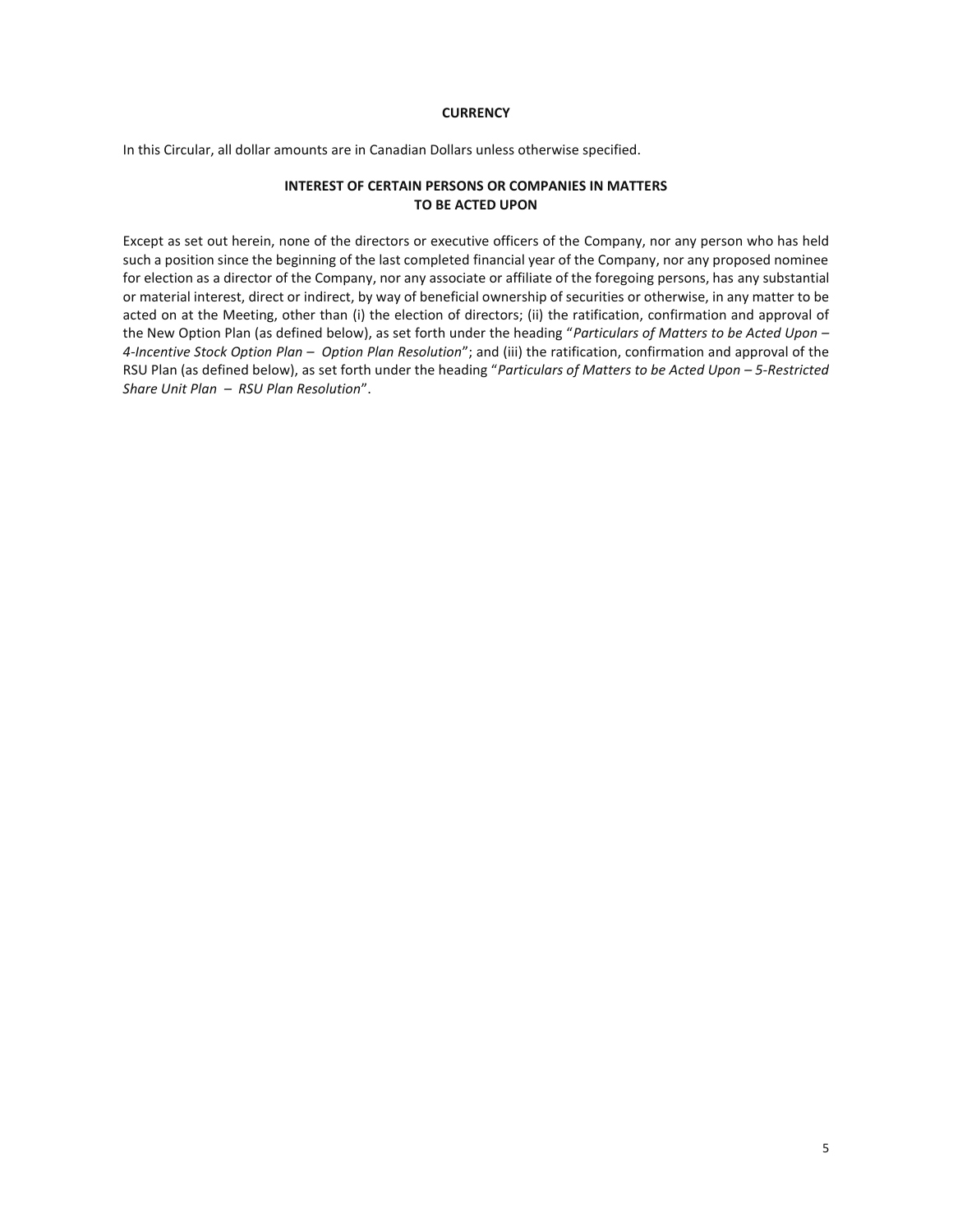#### **VOTING SECURITIES AND PRINCIPAL HOLDERS OF VOTING SECURITIES**

The Company is authorized to issue an unlimited number of common shares without par value (each, a "**Common Share**"), of which 230,612,954 Common Shares were issued and outstanding as of the record date, being May 18, 2022 (the "**Record Date**"). The Company has only one class of shares.

Persons who are registered Shareholders at the close of business on the Record Date will be entitled to receive notice of, attend, and vote at the Meeting, or complete, sign and deliver a form of proxy in the manner and subject to the provisions described in the section titled *Appointment of Proxyholders*. On a show of hands, every shareholder and proxyholder will have one vote and, on a poll, every shareholder present in person or represented by proxy will have one vote for each Common Share. In order to approve a motion proposed at the Meeting, a majority of more than 50% of the votes cast will be required to pass an ordinary resolution.

To the knowledge of the directors and executive officers of the Company, as of the date of this Circular, or as noted below, no person or company beneficially owns directly or indirectly, controls, or directs Common Shares carrying 10% or more of the voting rights attached to all outstanding Common Shares of the Company, except:

- 1. Fury Gold Mines Limited ("**Fury**") exercises control or direction over 76,504,590 Common Shares, representing 33% of the Common Shares issued and outstanding as of the Record Date.
- 2. Hecla Canada Ltd. ("**Hecla**") exercises control or direction over 24,706,767 Common Shares, representing 10.7% of the Common Shares issued and outstanding as of the Record Date; and
- 3. 2176423 Ontario Ltd., which is controlled or directed by Eric Sprott, owns 18,662,486 Common Shares, representing 8% of the Common Shares outstanding as of the Record Date. Eric Sprott, through direct or indirect means, owns, controls or directs a total of 25,632,182 Common Shares, representing a total of 11.1% of the issued and outstanding Common Shares of Dolly Varden.

Pursuant to the investor rights agreement dated February 25, 2022 between Fury and the Company (the "**Investor Rights Agreement**"), Fury has a right to nominate two persons to the Company's board of directors (the "**Dolly Board**" or the "**Board**") so long as Fury owns greater than 20% of the Common Shares outstanding. Should Fury own greater than 10% but less than 20% of the Dolly Varden Common Shares outstanding, Fury shall have the right to appoint one nominee to the Dolly Varden board.

Pursuant to an ancillary rights agreement dated September 24, 2012 between Hecla and the Company (the "**Ancillary Rights Agreement**"), for as long as Hecla owns greater than 10% of the outstanding Common Shares, Hecla has the right to nominate one person to the Dolly Board.

No other group of Shareholders has the right to elect a specified number of directors, nor are there cumulative or similar voting rights attached to the Common Shares.

## **PARTICULARS OF MATTERS TO BE ACTED UPON**

## **1-Financial Statements**

The audited financial statements for the Company for the period ended December 31, 2021, together with the Auditor's Report thereon will be presented to Shareholders at the Meeting. The financial statements, together with the Auditor's Report thereon are available on the Company's SEDAR profile online, and a Shareholder can request a paper copy from the Company by email to accountant@dollyvardensilver.com with a mailing address and Shareholder's name, or by writing to the Company at the address on the first page of this Circular.

## **2-Election of Directors**

The term of office of each of the nominees proposed for election as a director will expire at the Meeting, and each of them, if elected, will serve until the close of the next annual general meeting, unless they resign or otherwise vacate office before that time.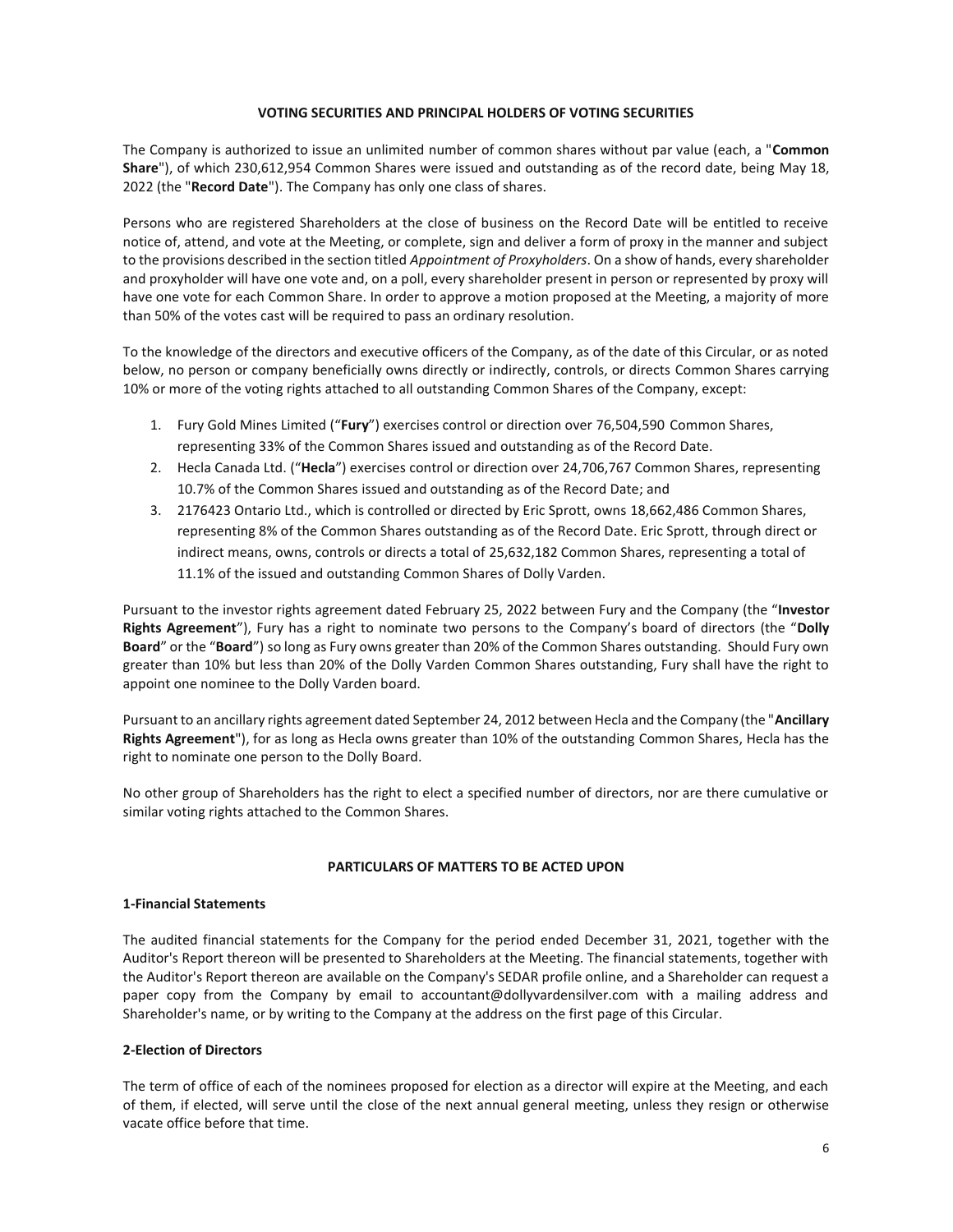## *Number of Directors*

Under the Company's articles, the number of directors may be fixed or changed from time to time by ordinary resolution of the Board (as defined below) but must not be fewer than three. The ordinary resolution, the Board has set the number of directors at six. There are currently six nominee directors proposed for re-election at the Meeting.

#### *Nominations and Voting*

Unless you provide other instructions, the enclosed proxy will be voted for the nominees listed below, all of whom are presently members of the Dolly Board. Management does not expect that any of the nominees will be unable to serve as a director. If before the Meeting any vacancies occur in the list of nominees listed below, the person named in the proxy will exercise his or her discretionary authority to vote the Common Shares represented by the proxy for the election of any other person or persons as directors.

#### **Advance Notice for Additional Director Nominations**

The Company's articles include advance notice provisions for the nomination of directors (the "**Advance Notice Provisions**"). The purpose of the Advance Notice Provisions is to provide Shareholders, directors and management of the Company with direction on the procedure for shareholder nomination of directors. As the first public announcement of the Meeting was filed on the Company's SEDAR profile on April 21, 2022, the deadline for Shareholders to submit nominations for election to the Dolly Board at the Meeting is May 23, 2022.

In the case of this Meeting, a Shareholder would need to undertake the following in order to properly nominate one or more individuals for election as a director at the Meeting:

- a) provide to the Company on or before May 23, 2022:
	- 1. A notice setting out for each nominee,
		- a. the name, address, and principal occupation for the last five years
		- b. the number of Common Shares owned or controlled,
		- c. a statement regarding independence, pursuant to NI 52-110 *Audit Committees*, and
		- d. any other information that would be required in a dissident proxy circular.
	- 2. a notice setting out any information about the nominating shareholder equivalent to that required in a dissident proxy circular, including the number of Common Shares owned or controlled; and
- b) deliver to the Company an agreement to serve as director in a form reasonably required by the Company for each nominee on or before the Meeting.

At the sole discretion of the Chairman of the Meeting, the notices and representation above may be accepted in person at the Meeting for nomination of a director.

## *Management Nominees*

Management proposes to nominate the persons named in the table below for election as directors. **Management recommends a vote "for" the appointment of each of the following nominees as directors of the Company. Unless otherwise instructed, the proxies solicited by management will be voted for the appointment of each of the following nominees as directors of the Company.**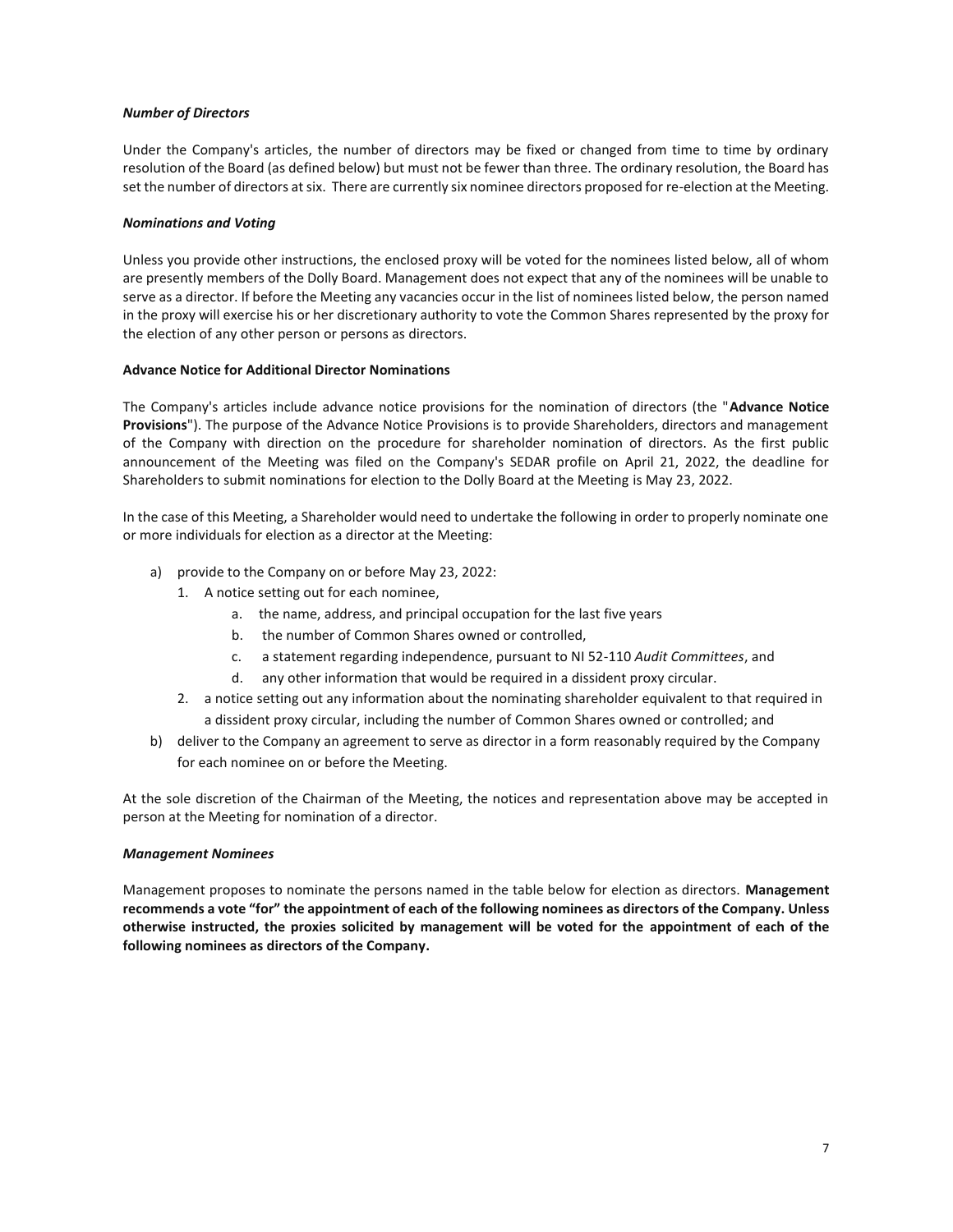The information concerning the proposed nominees has been furnished by each of them as of the date of this Circular:

| Name, Jurisdiction of<br>Residence, and<br><b>Present Office Held</b>                              | <b>Director Since</b> | <b>Number of Common</b><br><b>Shares Beneficially</b><br>Owned, Directly or<br>Indirectly, or Over Which<br><b>Control or Direction Is</b><br><b>Exercised</b> | <b>Principal Occupation During</b><br>the Past Five Years                                                                                                                                                                                                                                                                                                                                           |
|----------------------------------------------------------------------------------------------------|-----------------------|----------------------------------------------------------------------------------------------------------------------------------------------------------------|-----------------------------------------------------------------------------------------------------------------------------------------------------------------------------------------------------------------------------------------------------------------------------------------------------------------------------------------------------------------------------------------------------|
| Shawn Khunkhun <sup>(3)</sup><br>Tsawwassen, BC,<br>Canada                                         | Feb 18, 2020          | Nil                                                                                                                                                            | Corporate finance/mining executive.<br>CEO and director of Dolly Varden<br>since February 2020 and CEO &<br>director of StrikePoint Gold Inc. since<br>May 2013.                                                                                                                                                                                                                                    |
| James Sabala <sup>(1)(2)(4)(5)</sup><br>Hayden Lake, ID, USA<br>Director                           | October 7, 2016       | 150,000 Common Shares                                                                                                                                          | Retired businessman; director of<br>Thunder Mountain Gold Inc.; and<br>former CFO and Senior VP of Hecla<br>Mining Company.                                                                                                                                                                                                                                                                         |
| Darren Devine <sup>(1)(2)(4)</sup><br>Vancouver, BC,<br>Canada<br>Director and Chairman            | August 25, 2016       | 150,000 Common Shares                                                                                                                                          | Principal of CDM Capital Partners                                                                                                                                                                                                                                                                                                                                                                   |
| Robert McLeod <sup>(2)(3)</sup><br>North Vancouver, BC,<br>Canada                                  | Feb 18, 2020          | 40,000 Common Shares                                                                                                                                           | President, CEO and director of<br>Blackwolf Copper and Gold, (a<br>mineral resource exploration and<br>development<br>company);<br>past<br>President, CEO and Director of IDM<br>Mining Ltd.                                                                                                                                                                                                        |
| Forrester (Tim)<br>Clark <sup>(1)(4)(6)</sup><br>Wenham,<br>Massachusetts, United<br><b>States</b> | February 25,<br>2022  | Nil                                                                                                                                                            | CEO & Director of Fury Gold Mines<br>Ltd. (a mineral resource exploration<br>development<br>company);<br>and<br>Managing Director at BMO Capital<br>June 2014 to December 2020                                                                                                                                                                                                                      |
| Michael<br>Henrichsen <sup>(3)(6)</sup><br>Bowen Island, British<br>Columbia, Canada               | February 25,<br>2022  | Nil                                                                                                                                                            | Consulting<br>Chief<br>Geologist;<br>Geological Officer at Fury Gold Mines<br>Ltd. (a mineral resource exploration<br>and development company), Chief<br>Geological Officer at Torq Resources<br>Inc., Chief Geological Officer at<br>Coppernico<br>Metals<br>Inc,<br>Chief<br>Geologist at Tier One Silver, Director,<br>President & Secretary at RV Mineral<br><b>Exploration Consulting Ltd.</b> |

(1)Member of the Audit Committee

(2) Member of the Nominating and Governance Committee

(3)Member of the ESG and Safety Committee

(4) Member of the Compensation Committee

(5) Nominated to the Board by Hecla pursuant to an Ancillary Rights Agreement between the Company and Hecla

 $^{(6)}$ Nominated to the Board by Fury pursuant to the Investor Rights Agreement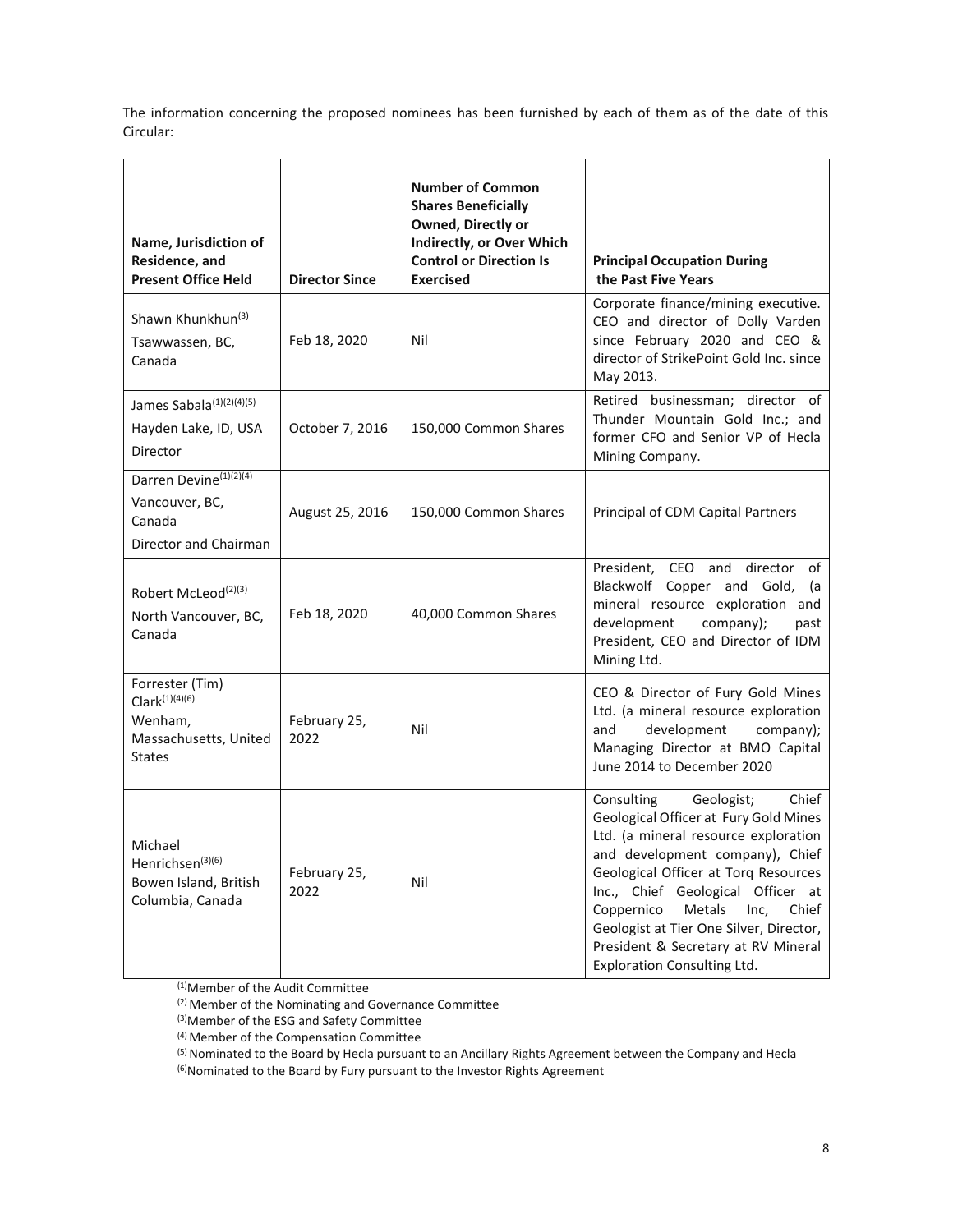Other than Mr. Sabala, Mr. Clark and Mr. Henrichsen none of the proposed nominees for election as a director of the Company are proposed pursuant to any arrangement or understanding between the nominee and any other person. See "*Voting Securities And Principal Holders Of Voting Securities*" above.

Except as described below, no proposed director is or has been, within the past 10 years, a director or executive officer of any company that, while that person was acting in that capacity:

- (a) was the subject of a cease trade or similar order or an order that denied the relevant company access to any exemption under securities legislation, for a period of more than 30 consecutive days,
- (b) was subject to an event that resulted, after the director or executive officer ceased to be a director or executive officer, in the company being the subject of a cease trade or similar order or an order that denied the relevant company access to any exemption under securities legislation, for a period of more than 30 consecutive days.

The British Columbia Securities Commission, as principal regulator, issued a management cease trade order against Track X Holdings Inc., a Company of which Darren Devine was acting as a director, on January 29, 2020 in connection with the late filing of the company's financial statements, management's discussion and analysis and officer's certifications for the year ended September 30, 2019, the quarter ended December 31, 2019 and the quarter ended March 31, 2020. The management cease trade order was revoked on May 7, 2020 in connection with the completion of the filing of the financial statements. The British Columbia Securities Commission, as principal regulator, issued a management cease trade order against Chakana Copper Corp., a Company of which Darren Devine was acting as a director, on October 1, 2019 in connection with the late filing of the company's annual financial statements, management's discussion and analysis and officer's certifications for the year ended May 31, 2019. The management cease trade order was revoked on November 19, 2019 in connection with the completion of the annual filings.

Except as described below, no proposed director of the Company is or has been, within the past 10 years, a director or executive officer of any company that, while that person was acting in that capacity or within a year of that person ceasing to act in that capacity, became bankrupt, made a proposal under any legislation relating to bankruptcy or insolvency, or was subject to or instituted any proceedings, arrangement or compromise with creditors, or had a receiver, receiver manager, or trustee appointed to hold its assets. No proposed director of the Company has, within the past 10 years, become bankrupt, made a proposal under any legislation relating to bankruptcy or insolvency, or been subject to or instituted any proceedings, arrangement or compromise with creditors, or had a receiver, receiver manager, or trustee appointed to hold the assets of the proposed director.

Mr. Sabala served as a director of Arch Coal (NYSE:ACI) ("**Arch**") since February of 2015. On January 11, 2016, Arch and substantially all of its wholly-owned domestic subsidiaries filed voluntary petitions for reorganisation under Chapter 11 of the Bankruptcy Code in the United States Bankruptcy Court for the Eastern District of Missouri. Arch and the ad hoc creditor group have agreed to the principal terms of a Chapter 11 plan of reorganisation, which was subject to approval by the Bankruptcy Court. On July 8, 2016, the United States Bankruptcy Court for the Eastern District of Missouri approved the Disclosure Statement filed in connection with Arch's proposed Plan of Reorganisation. With this approval, Arch solicited approval of the Plan of Reorganisation from its creditors. A hearing to consider confirmation of the Plan of Reorganisation by the Bankruptcy Court was held on September 13, 2016. The company emerged from reorganisation on October 1, 2016 and Mr. Sabala's tenure as a director ended.

No proposed director has been subject to any penalties or sanction imposed by a court relating to securities legislation or by a securities regulatory authority or has entered into a settlement agreement with a securities regulatory authority; or has been subject to any penalties or sanctions imposed by a court or regulatory body that would likely be considered important to a reasonable securityholder in deciding whether to vote for a proposed director.

## **3-Appointment of Auditor**

Unless otherwise instructed, the proxies solicited by management will be voted for the appointment of Davidson & Company LLP, Chartered Accountants, of 1200 – 609 Granville Street, Vancouver, British Columbia, as the Company's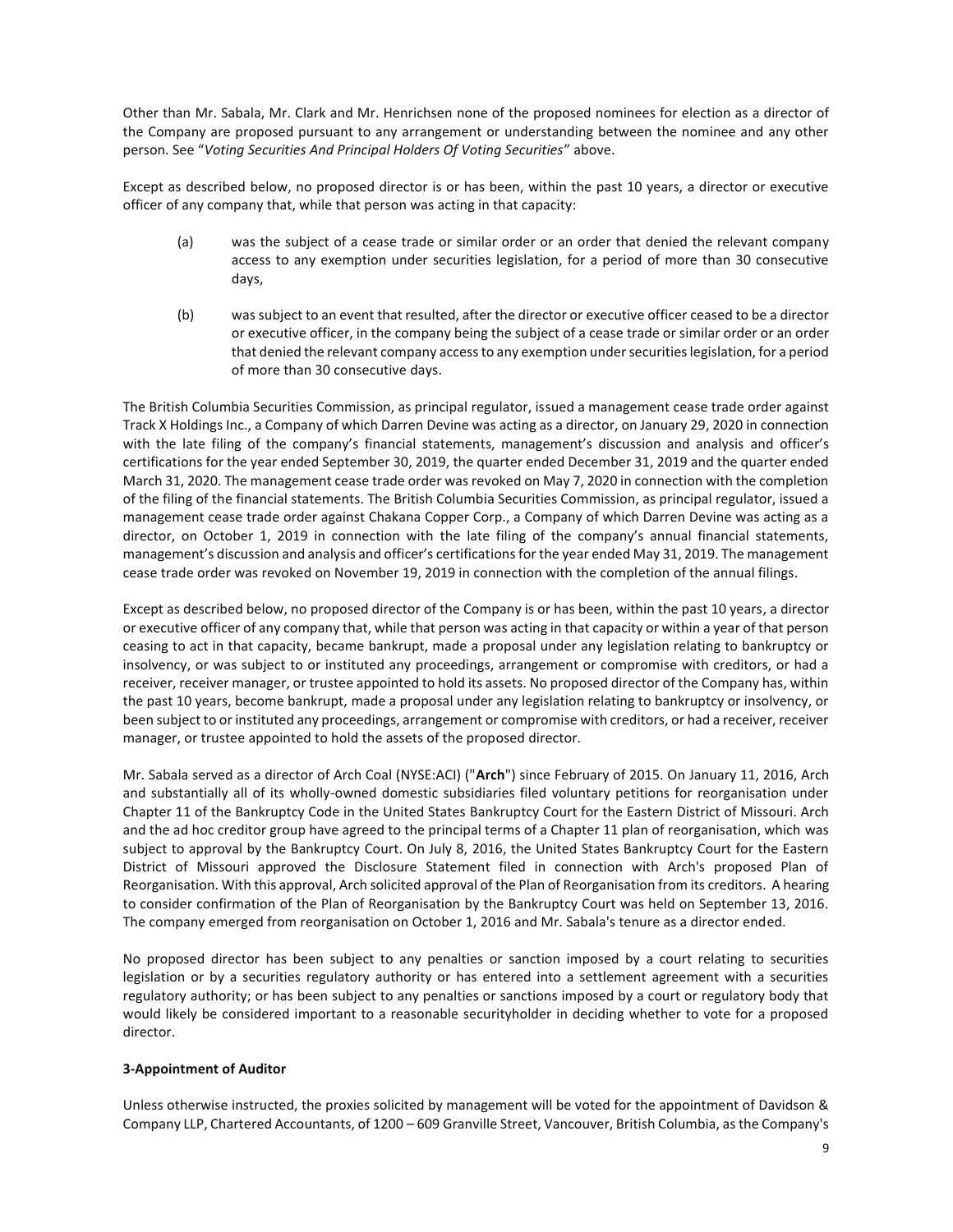auditor to hold office until the next annual general meeting. We propose that the Dolly Board be authorized to fix the remuneration to be paid to the auditor. Davidson & Company LLP was first appointed the Company's auditor by the Dolly Board on March 6, 2012.

To be approved, the resolution must be passed by a majority of the votes cast by the holders of Common Shares at the Meeting. **The Company's Audit Committee recommends a vote "for" in respect of the resolution approving the appointment of Davidson & Company LLP, Chartered Accountants and authorizing the directors to fix the auditor's remuneration. Unless otherwise instructed, the proxies solicited by management will be voted for the approval of the appointment of Davidson & Company LLP, Chartered Accountants and authorizing the directors to fix the auditor's remuneration.** 

## **4-Incentive Stock Option Plan**

On November 24, 2021, the TSX Venture Exchange ("**TSXV**") updated its Policy 4.4 – *Security Based Compensation* of the TSXV Corporate Financial Manual ("**Policy 4.4**") with respect to the treatment of stock options and other securities based compensation for TSXV listed issuers. In accordance with the updated policy, on May 20, 2022, the Board approved and adopted a new rolling 10% stock option plan (the "**New Option Plan**") that complies with the updated Policy 4.4. On May 18, 2022 the TSXV conditionally approved the New Option Plan, subject to the Shareholders' approval at the Meeting. The New Option Plan, if approved by the Shareholders at the Meeting, will replace the Company's current rolling stock option plan, which was most recently approved by the Company's Shareholders at the annual general meeting held on June 22, 2021 (the "**Existing Option Plan**"). Options granted under the Existing Option Plan will continue to be governed by the Existing Option Plan.

At the Meeting, the Company will be asking its Shareholders to consider, and if thought fit, pass with or without amendment, an ordinary resolution set forth below (the "**Option Plan Resolution**"), ratifying, confirming and approving the adoption of the New Option Plan, and reserving Common Shares from treasury for issuance under the New Option Plan.

The purpose of the New Option Plan is to provide the Company with the means to encourage, attract, retain and motivate qualified directors, officers, employees and consultants through equity participation, thus giving them an on-going proprietary interest in the Company.

# *Particulars of the New Option Plan*

A summary of the material terms of the New Option Plan is provided below. Please refer to Appendix D in this Circular for full text of the New Option Plan. This summary is qualified in its entirety by the full text of the New Option Plan. Unless otherwise specified, all capitalized terms used in the following summary have the same meanings as those given to such terms in the New Option Plan.

Administration: The New Option Plan shall be administered by the Board, or any committee of the Board appointed by the Board to administer the New option Plan.

Number of Shares Reserved: The maximum number of Common Shares which may be issuable pursuant to outstanding Options granted under the New Option Plan and any other "rolling up to 10%" plans adopted by the Company (including the RSU Plan), from time to time, shall be equal to a maximum of 10% of the total number of issued and outstanding Common Shares calculated on the date an Option is granted or issued. The New Option Plan is an "evergreen" plan meaning any exercise of Options will, subject to the overall limit described above, make new grants available under the New Option Plan resulting in a reloading of the number of Options available for grant.

Eligible Participants: Options shall be granted only to Directors, Officers, Employee, Management Company Employees or Consultants of the Company (or any of its subsidiaries) ("**Eligible Participants**"), an RRSP and RRIF established and controlled by an Eligible Participant or a company that is wholly owned by an individual Eligible Participant and provided that in each case, the Eligible Participant is an Eligible Participant at the time of the grant. Subject to the foregoing, the Board shall have full and final authority to determine the Eligible Participants who are to be allocated and granted Options under New Option Plan. The Company and the Eligible Participant are responsible for ensuring and confirming that the Eligible Participant is a *bona fide* Eligible Participant.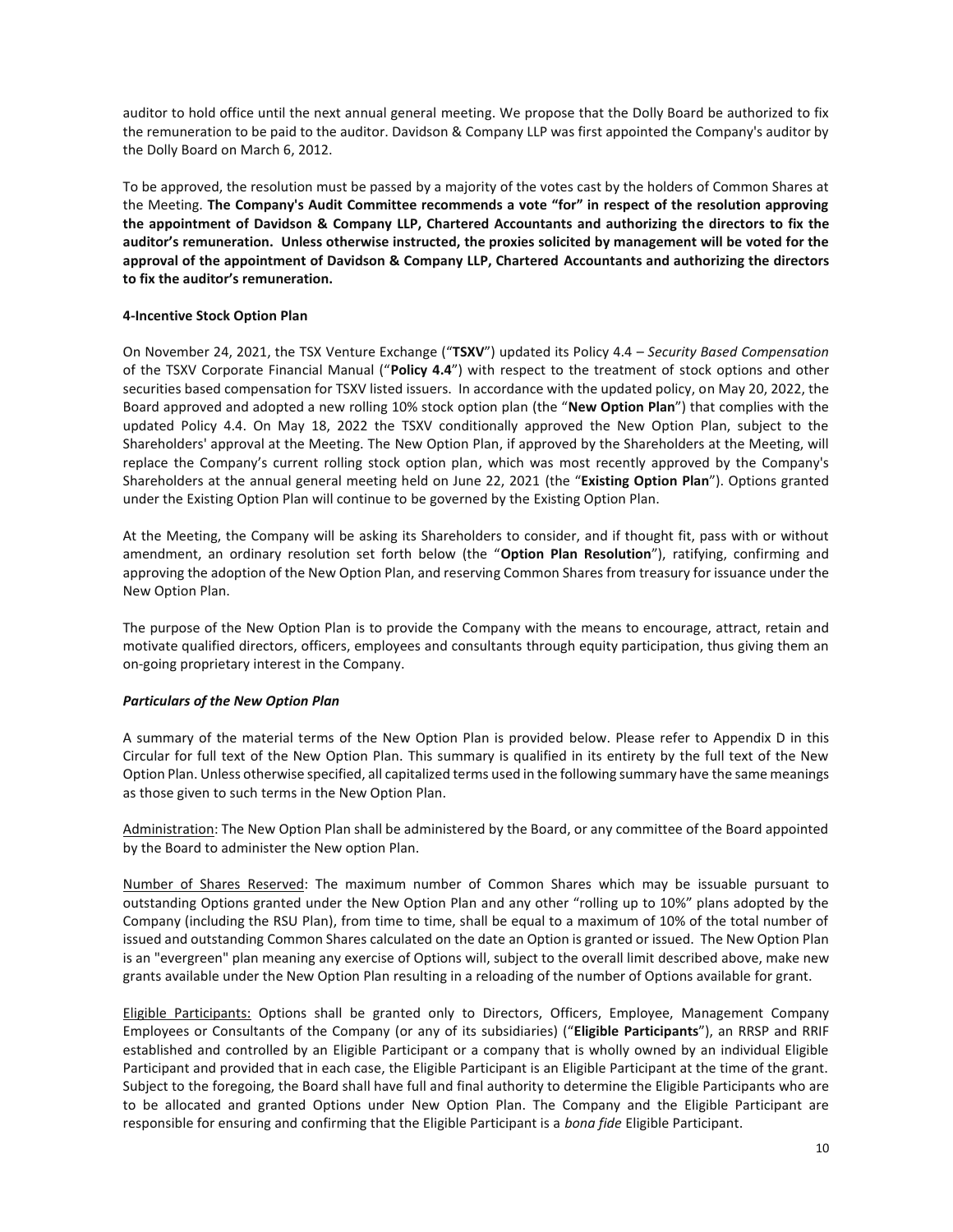Exercise Price: The exercise price of an Option shall be set when such Option is granted. The minimum exercise price per Common Share shall not be less than the "Discounted Market Price" (as defined in TSXV Policy 1.1 – *Interpretations*) allowed by the TSXV. Where the exercise price of an Option is at a discount to Market Price or where otherwise required under the TSXV Policies, all Options and any Common Shares issued under such Options exercised prior to the expiry of the Exchange Hold Period shall be legended with the Exchange Hold Period commencing on the date the Options were granted.

Cashless Exercise: The New Option Plan allows Option holders to elect to exercise vested Options on a cashless basis, if, at the time, the Company has engaged a brokerage firm to facilitate cashless exercises. Cashless exercise is a process whereby the selected brokerage firm will loan money to the exercising Option holder to exercise the applicable Options and then sell a sufficient number of the Common Shares underlying the exercised Options in order to repay the loan made to the exercising Option holder.

Maximum Term of Options: Options granted under the New Option Plan can be exercisable for a maximum of 10 years from the date of grant, subject to extension if the expiration date of an option falls within a black out period, then such expiration date will be automatically extended to the date which is the 10th business day following expiry of the black-out period.

Vesting of Options: Subject to the policies of the TSXV, an Option granted under the New Option Plan shall vest and may be exercised during the term of the Option in accordance with any vesting schedule as the Company may determine; however, Options issued to persons retained to provide Investor Relations Activities (as defined in TSXV Policy 1.1 – *Interpretations*) will be subject to a vesting schedule whereby no more than 25% of the Options granted may be vested in any three month period.

Maximum Options per Person: The number of Common Shares reserved for issuance to any one Eligible Participant pursuant to Options granted under the New Option Plan or awards under any other security based compensation plan during any 12-month period may not exceed 5% (or, in the case of a consultant, 2%) of the issued and outstanding Common Shares at the time of grant. The number of Common Shares reserved for issuance to Option holders who are engaged in Investor Relations Activities is limited to an aggregate of 2% of the issued and outstanding Common Shares at the time of grant. Unless the Company obtains disinterested shareholder approval in accordance with the New Option Plan and the policies of the TSXV, the maximum aggregate number of Common Shares that may be reserved for issuance to insiders of the Company under the New Option Plan or any other security based compensation plan; and the maximum aggregate number of Options granted to insiders of the Company under the New Option Plan or awards under any other security based compensation plan within a one-year period, may not exceed 10% of the issued and outstanding Common Shares as at the time of the applicable grant.

No Assignment: Options may not be assigned or transferred other than to an Eligible Participant's personal RRSP or RRIF accounts or a company wholly owned by an Eligible Participant. Any transfer or issuance to a personal RRSP, RRIF or wholly owned company will be subject to certain restrictions on transfer and control of those personal entities.

Termination Before Expiry: Generally, Options will expire and terminate on a date stipulated at the time of the Option grant. If the Eligible Participant is terminated resigns in any circumstance other than for cause or upon death, such Option holder's vested Options will expire 90 days following the date the Option holder ceases to be an Eligible Participant or on the expiry of such Option, whichever is earlier. The Company shall have discretion under the New Option Plan to extend the 90 day period in certain circumstances up to a maximum period of 12 months following the date the Option holder ceases to be an Eligible Participant. If an Eligible Participant is terminated for cause, such Options (vested or unvested) will terminate on the day of termination. If an Option holder dies, the vested Options of the deceased Option holder will be exercisable by his/her estate for a period not exceeding one year following the date of death or on the expiry of such Option, whichever is earlier.

Adjustments: The New Option Plan contains provisions for adjustment in the number of Common Shares or other property issuable on exercise of Options in the event of a share consolidation, split, reclassification or other relevant change in the Common Shares, or a rights offering, amalgamation, merger or other relevant change in the Company's corporate structure, or any other relevant change in the Company's capitalization. Notwithstanding the provisions of the New Option Plan, upon the occurrence of a consolidation, reorganization, merger, amalgamation, statutory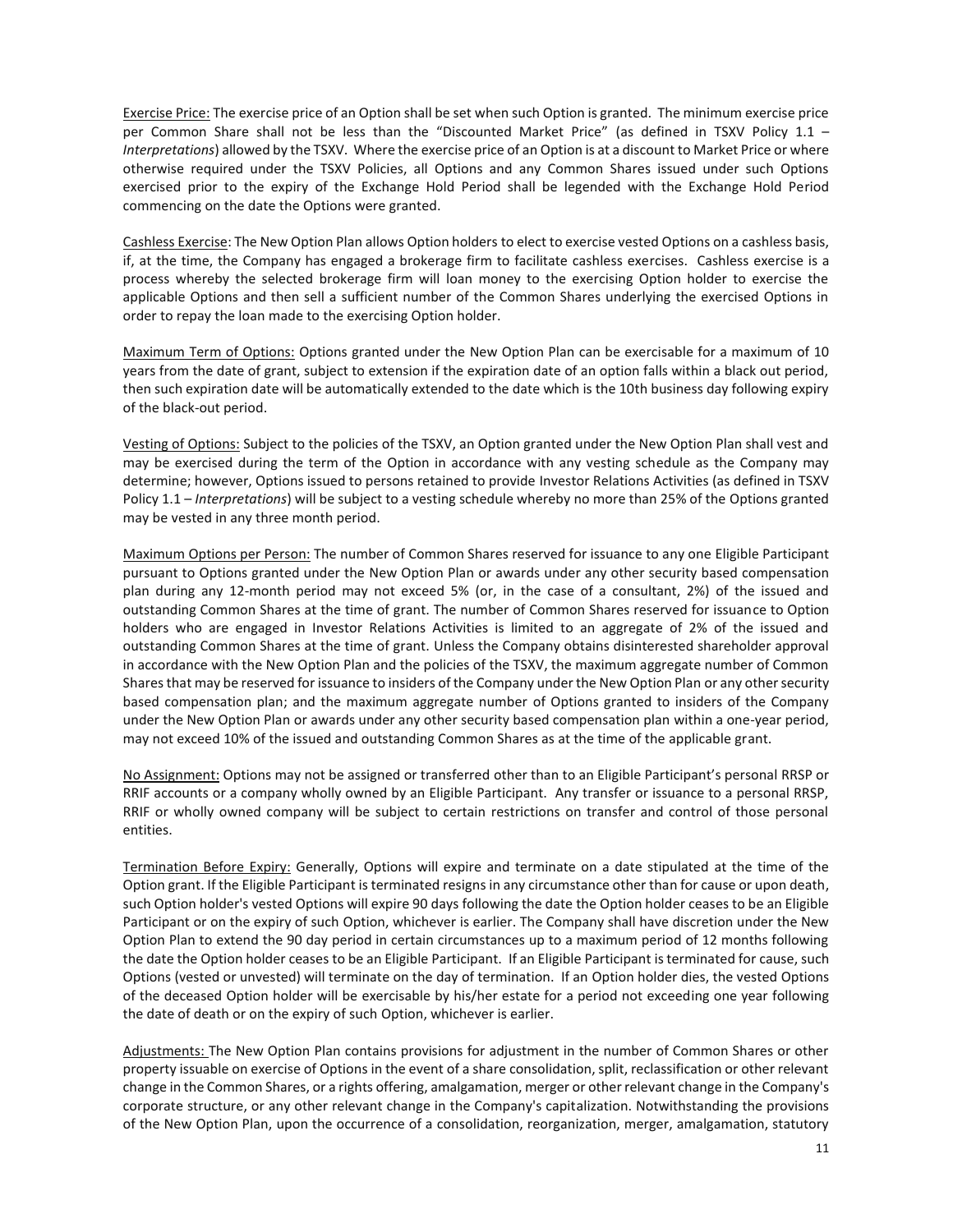arrangement or other arrangement, the Board shall have the discretion to accelerate the vesting provisions of the Options such that the Options shall be immediately exercisable and terminate immediately before the occurrence of such transaction.

Amendment and Termination of, and Amendments to, the New Option Plan: The Board may at any time, and from time to time, and without Shareholder approval, amend the New Option Plan to fix typographical errors or to clarify the existing provisions of the New Option Plan that do not substantively alter the scope, nature and intent of the provisions; or terminate the New Option Plan. Except as described below, any other amendment shall require the approval of the TSXV. Notwithstanding the foregoing and any TSXV approval to an amendment, the Company may not do any of the following without disinterested shareholder approval: (i) amend the percentage of Common Shares issuable under the New Option Plan; (ii) amend the limitations on Options issuable to a single person; (iii) amend the provisions related to Option pricing or the method for determining the exercise price of Options; (iv) alter the definition of "Eligible Participant" or the Persons eligible to participate in the New Option Plan; (v) reduce the exercise price of any Option issued under the New Option Plan issued to an insider; (vi) extend the expiry date of any Option issued under the New Option Plan to an insider; or (vii) amend the expiry and termination provisions in the New Option Plan. The Company may amend the terms of an Option without the acceptance of the TSXV in the following circumstances, (i) to reduce the number of Common Shares under Option; (ii) to increase the exercise price of an Option; or (iii) to cancel an Option.

## *Option Plan Resolution*

Pursuant to the requirements of the TSXV, the New Option Plan must be approved by a simple majority of the votes cast by the Shareholders at the Meeting. The New Option Plan is intended to serve as a successor to the Existing Option Plan. If approved, the New Option Plan will become effective and replace the Existing Option Plan in its entirety. All outstanding Options granted under the Existing Option Plan will continue to be covered by the terms of and conditions of the instrument evidencing such Options and the Existing Option Plan; whereas each Option granted on or after May 20, 2022 will be governed solely by the terms and conditions of the instrument evidencing such Option and the New Option Plan.

At the Meeting, Shareholders will be asked to pass an ordinary resolution approving the New Option Plan in the following form:

"**RESOLVED**, as an ordinary resolution, that:

- 1. The new stock option plan (the "New Option Plan") of Dolly Varden Silver Corporation (the "Company") in substantially the form described in, and appended to, the management information circular of the Company dated May 23, 2022, be and the same is hereby ratified, confirmed and approved subject to acceptance by the TSX Venture Exchange, and shall thereafter continue and remain in effect until ratification is required pursuant to the rules of the TSX Venture Exchange or other applicable regulatory requirements.
- 2. The number of common shares of the Company reserved for issuance under the New Option Plan, together with the Company's other securities based compensation plans in existence from time to time is 10% of the then issued and outstanding common shares of the Company.
- 3. the directors of the Company or any committee of the board of directors of the Company be and is hereby authorized to grant stock options pursuant to and subject to the terms and conditions of the New Option Plan to those eligible to receive stock options thereunder.
- 4. All unallocated options to acquire common shares of the Company, rights or other entitlements available under the New Option Plan are hereby approved and authorized.
- 5. The board of directors of the Company is authorized and directed to make any changes to the New Option Plan, if required by the TSX Venture Exchange.
- 6. Any one director or officer of the Company is authorized and directed on behalf of the Company, to take all necessary steps and proceedings and to execute, deliver and file any and all declarations, agreements, documents and other instruments, and do all such other acts and things that may be necessary or desirable to give effect to the foregoing resolutions."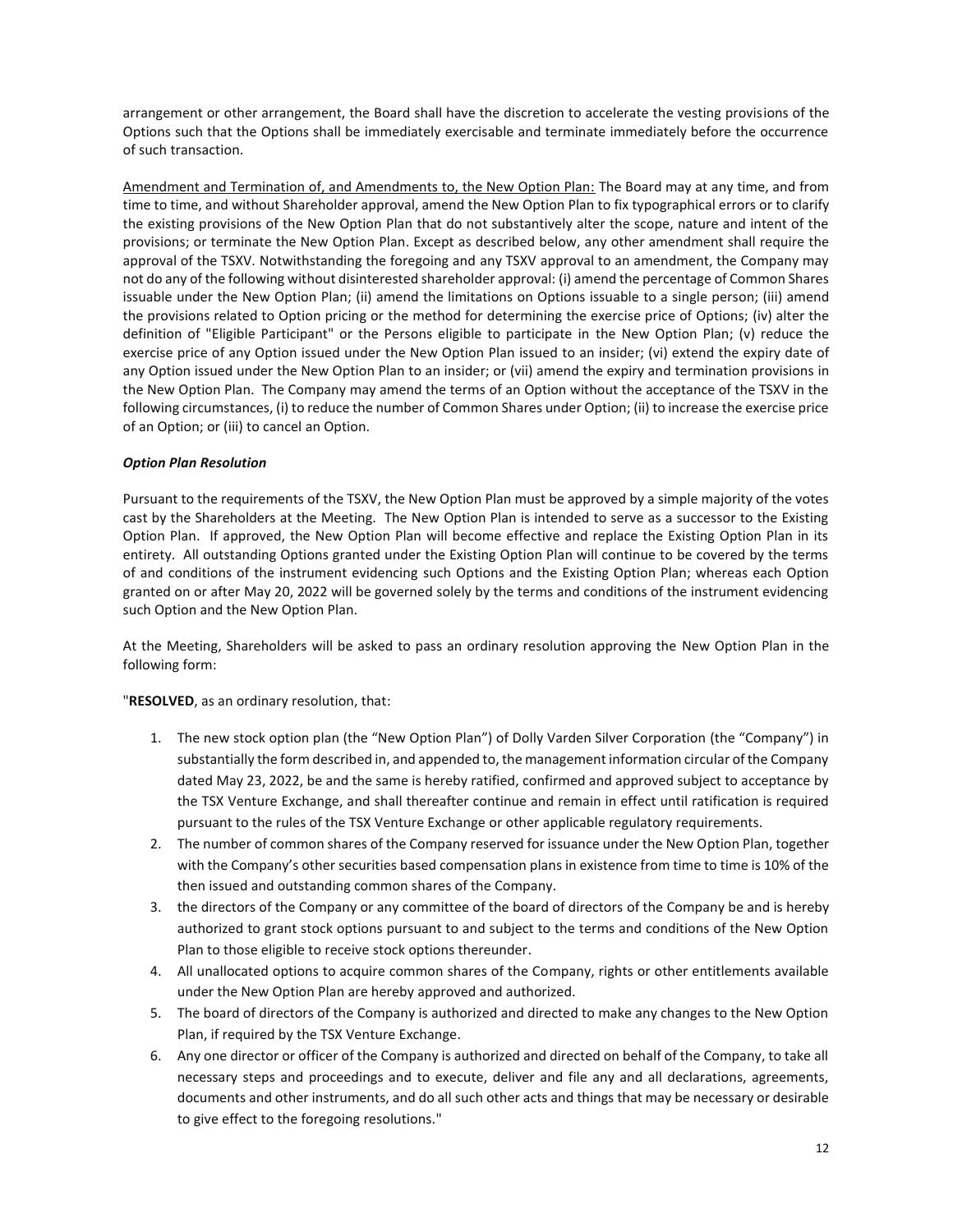**The Board unanimously recommends that you vote "for" in respect of the Option Plan Resolution. Unless otherwise instructed, the proxies solicited by management will be voted for the approval of the New Option Plan**.

#### **5-Restricted Share Unit Plan**

On May 20, 2022, the Board approved and adopted a new rolling 10% restricted share unit plan (the "**RSU Plan**") that complies with the updated Policy 4.4. At the Meeting, the Company will be asking its Shareholders to consider, and if thought fit, pass with or without amendment, an ordinary resolution set forth below (the "**RSU Plan Resolution**"), ratifying, confirming and approving the adoption of the RSU Plan, and reserving Common Shares from treasury for issuance under the RSU Plan. On May 18, 2022 the TSXV conditionally approved the RSU Plan, subject to the Shareholders' approval at the Meeting.

The Board has adopted the RSU Plan for the benefit of the Company's directors, officers, employees and consultants on May 20, 2022. The RSU Plan has been established as a vehicle by which equity-based incentives may be awarded to the directors, officers, employees and consultants of the Company; to recognize and reward their significant contributions to the long-term success of the Company including to align the interests of the Company's directors, officers, employees and consultants more closely with Shareholders.

The Board intends to use Restricted Share Units ("**RSUs**") issued under the RSU Plan, as well as Options issued under the New Option Plan as part of the Company's overall executive compensating plan. Since the value of RSUs increase or decrease with the price of the Common Shares, RSUs reflect a philosophy of aligning the interests of holders with those of the Shareholders by tying compensation to the share price performance. In addition, RSUs assist in the retention of qualified and experienced person by rewarding those individuals who make a long term commitment.

## *Particulars of the RSU Plan*

A summary of the material terms of the RSU Plan is provided below. Please refer to Appendix E in this Circular for full text of the RSU Plan. This summary is qualified in its entirety by the full text of the RSU Plan. Unless otherwise specified, all capitalized terms used in the following summary have the same meanings as those given to such terms in the New Option Plan.

Administration: The RSU Plan shall be administered by the Board, or any committee of the Board appointed by the Board to administer the RSU Plan.

Number of Shares Reserved: The maximum number of Common Shares which may be issuable upon vesting of outstanding RSUs granted under the RSU Plan and any other "rolling up to 10%" plans adopted by the Company (including the New Option Plan), from time to time, shall be equal to a maximum of 10% of the total number of issued and outstanding Common Shares calculated on the date an RSU is granted or issued. The RSU Plan is an "evergreen" plan meaning any vesting of an RSU will, subject to the overall limit described above, make new grants available under the RSU Plan resulting in a reloading of the number of RSUs available for grant.

Eligible Participants: RSUs shall be granted only to Eligible Participants, an RRSP and RRIF established and controlled by an Eligible Participant or a company that is wholly owned by an individual Eligible Participant and provided that in each case, the Eligible Participant is an Eligible Participant at the time of the grant. Subject to the foregoing, the Board shall have full and final authority to determine the Eligible Participants who are to be allocated and granted RSUs under RSU Plan. The Company and the Eligible Participant are responsible for ensuring and confirming that the Eligible Participant is a bona fide Eligible Participant. RSUs may not be granted to persons retained to provide Investor Relations Activities.

Vesting and Settlement of RSUs: Each RSU will vest on such terms as shall be specified by the Company at the time of granting the RSU. Except as otherwise provided in the RSU Plan, no RSUs may vest before the date that is one year following the date it is granted or issued. An RSU may, but is not required to, have performance conditions attached to it. Once vested, an RSU shall be settled by the Company by a payment to the Eligible Participant in cash or in Common Shares in accordance with the election provided by the Eligible Participant and the RSU Plan.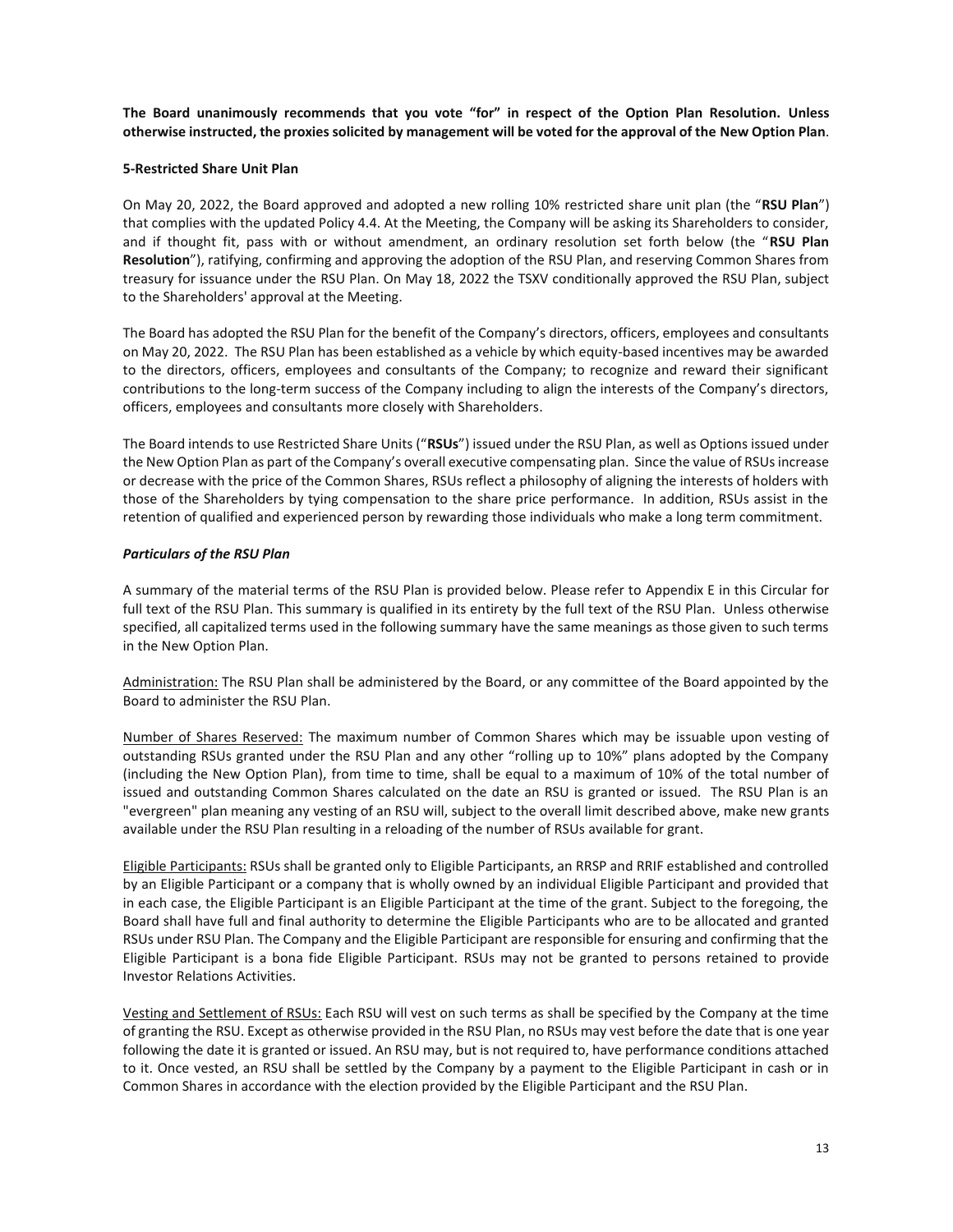Maximum RSUs per Person: The number of Common Shares reserved for issuance to any one Eligible Participant pursuant to RSUs granted under the RSU Plan or other awards under any other security based compensation plan during any 12-month period may not exceed 5% (or, in the case of a consultant, 2%) of the issued and outstanding Common Shares at the time of grant. The number of Common Shares reserved for issuance to Eligible Participants who are engaged in Investor Relations Activities is limited to an aggregate of 2% of the issued and outstanding Common Shares at the time of grant. Unless the Company obtains disinterested shareholder approval in accordance with the RSU Plan and the policies of the TSXV, the maximum aggregate number of Common Shares that may be reserved for issuance to insiders of the Company under the RSU Plan or any other security based compensation plan; and the maximum aggregate number of RSUs granted to insiders of the Company under the RSU Plan or awards under any other security based compensation plan within a one-year period, may not exceed 10% of the issued and outstanding Common Shares as at the time of the applicable grant.

No Assignment: RSUs may not be assigned or transferred other than to an Eligible Participant's personal RRSP or RRIF accounts or a company wholly owned by an Eligible Participant. Any transfer or issuance to a personal RRSP, RRIF or wholly owned company will be subject to certain restrictions on transfer and control of those personal entities.

Termination Before Vesting: Subject to the Company's discretion to determine otherwise, if the Eligible Participant is terminated or resigns for any reason including upon death, any unvested RSUs shall be terminated as of such date and shall not thereafter continue to vest and any vested RSUs shall be settled within 30 days. If an RSU has performance vesting conditions which have not been satisfied at the time such Eligible Participant is terminated, then the RSU shall be considered unvested and terminate. If the Company exercises its discretion to allow the RSUs of a person who is no longer an Eligible Participant to continue vesting, such RSU must vest not later than 12 months following the date of termination.

Adjustments: The RSU Plan contains provisions for adjustment in the number of Common Shares or other property issuable on vesting of RSUs in the event of a share consolidation, split, reclassification or other relevant change in the Common Shares, or a rights offering, amalgamation, merger or other relevant change in the Company's corporate structure, or any other relevant change in the Company's capitalization. Notwithstanding the provisions of the RSU Plan, upon the occurrence of a consolidation, reorganization, merger, amalgamation, statutory arrangement or other arrangement, the Board shall have the discretion to accelerate the vesting provisions of the RSUs such that the RSUs shall vest immediately before the occurrence of such transaction.

Amendment and Termination of, and Amendments to, the RSU Plan: The Board may at any time, and from time to time, and without Shareholder approval, amend the RSU Plan to fix typographical errors or to clarify the existing provisions of the RSU Plan that do not substantively alter the scope, nature and intent of the provisions; or terminate the RSU Plan. Except as described below, any other amendment shall require the approval of the TSXV. Notwithstanding the foregoing and any TSXV approval to an amendment, the Company may not do any of the following without disinterested shareholder approval: (i) amend the percentage of Common Shares issuable under the RSU Plan; (ii) amend the limitations on RSUs issuable to a single person; (iii) alter the definition of "Eligible Participant" or the Persons eligible to participate in the RSU Plan; (iv) amend the provisions of any RSU issued under the RSU Plan issued to an insider where such amendment would result in a benefit to the insider; or (v) amend the expiry and termination provisions in the RSU Plan. The Company may amend the terms of an RSU without the acceptance of the TSXV in the following circumstances, (i) to reduce the number of Common Shares under RSUs; (ii) to impose additional performance criteria or other vesting conditions; or (iii) to cancel an RSU.

## *RSU Plan Resolution*

Pursuant to the requirements of the TSXV, the RSU Plan must be approved by a simple majority of the votes cast by the Shareholders at the Meeting. At the Meeting, Shareholders will be asked to pass an ordinary resolution approving the RSU Plan in the following form:

"**RESOLVED**, as an ordinary resolution, that:

1. The restricted share unit plan (the "RSU Plan") of Dolly Varden Silver Corporation (the "Company") in substantially the form described in, and appended to, the management information circular of the Company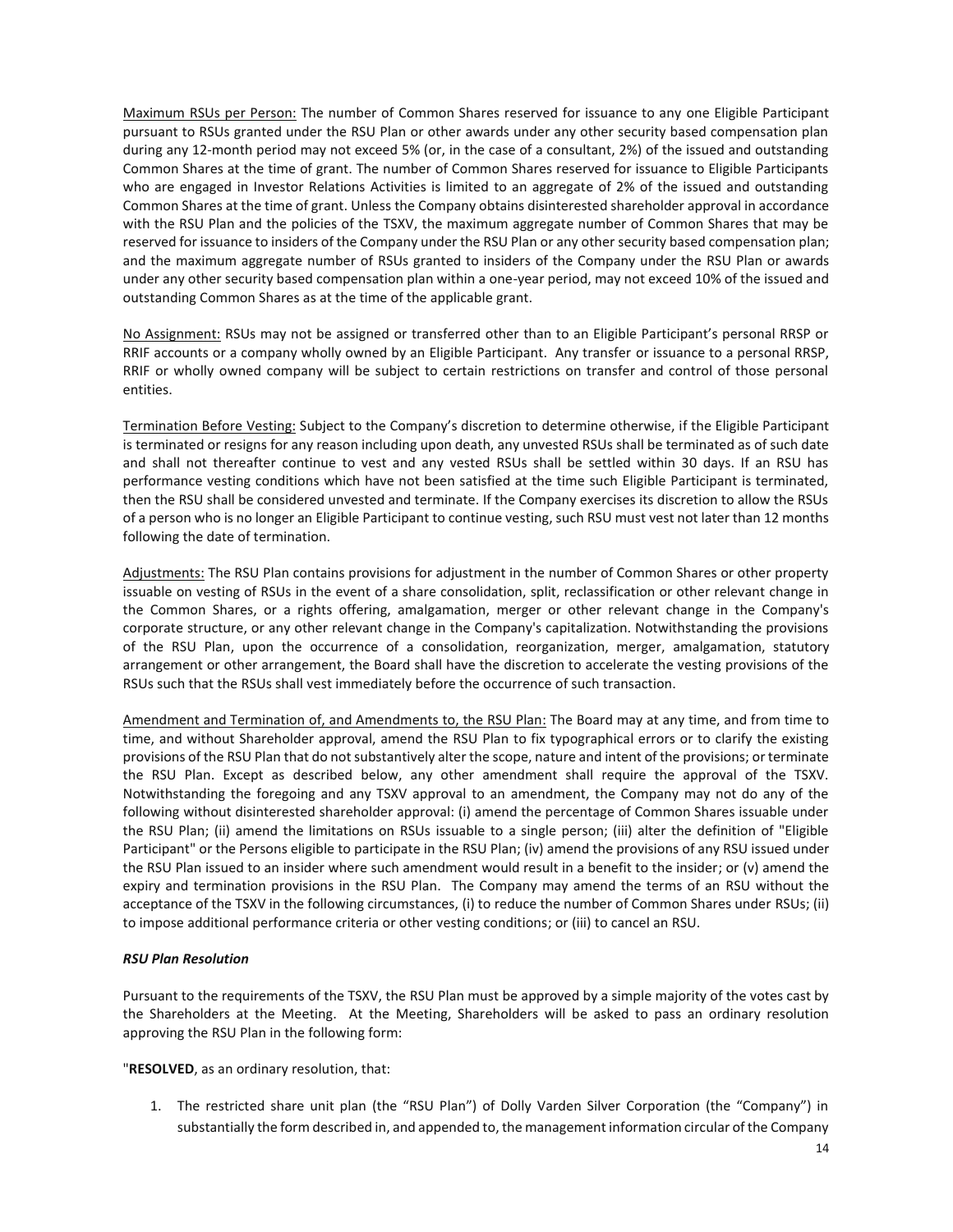dated May 23, 2022, be and the same is hereby ratified, confirmed and approved subject to acceptance by the TSX Venture Exchange, and shall thereafter continue and remain in effect until ratification is required pursuant to the rules of the TSX Venture Exchange or other applicable regulatory requirements.

- 2. The number of common shares of the Company reserved for issuance under the RSU Plan, together with the Company's other securities based compensation plans in existence from time to time is 10% of the then issued and outstanding common shares of the Company.
- 3. The directors of the Company or any committee of the board of directors of the Company be and is hereby authorized to issue restricted share units pursuant to and subject to the terms and conditions of the RSU Plan to those eligible to receive restricted share units thereunder.
- 4. Notwithstanding that these resolutions be passed by the shareholders of the Company, the adoption of the RSU Plan is conditional upon receipt of final approval of the TSXV, and the board of directors of the Company is hereby authorized and empowered to make any changes to the RSU Plan, if required by the TSX Venture Exchange, or to revoke these resolutions, without any further approval of the shareholders of the Company, at any time if such revocation is considered necessary or desirable to the board of directors.
- 5. Any one director or officer of the Company is authorized and directed on behalf of the Company, to take all necessary steps and proceedings and to execute, deliver and file any and all declarations, agreements, documents and other instruments, and do all such other acts and things that may be necessary or desirable to give effect to the foregoing resolutions."

**The Board unanimously recommends that you vote "for" in respect of the RSU Plan Resolution. Unless otherwise instructed, the proxies solicited by management will be voted for the approval of the RSU Plan**.

## **OTHER MATTERS**

Management does not know of any other matters to come before the Meeting other than those referred to in the Notice of Meeting and further described above. Should any other matters properly come before the Meeting, the Common Shares represented by the proxy solicited hereby will be voted on such matters in accordance with the best judgment of the persons voting the proxy.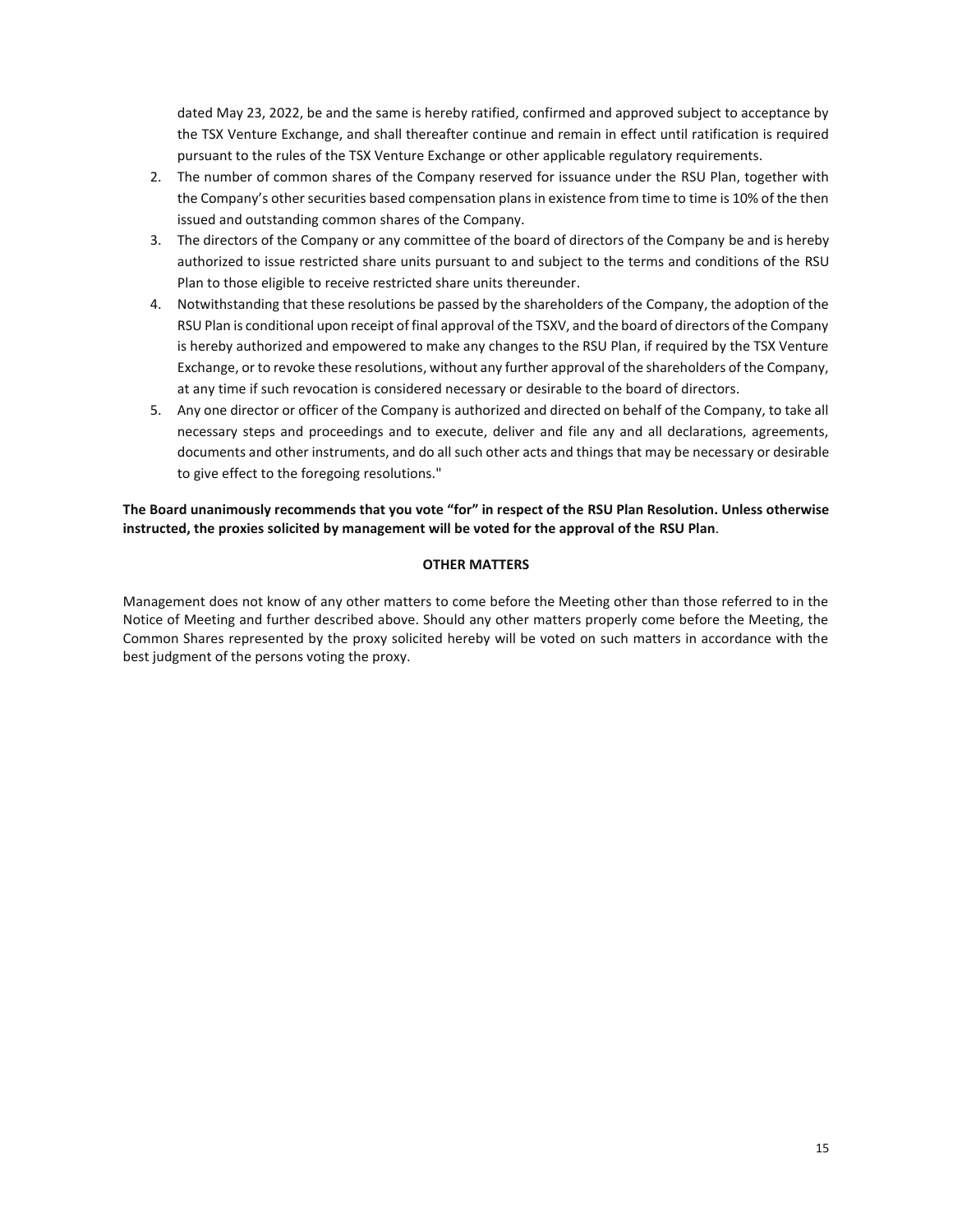## **EXECUTIVE COMPENSATION**

## **Compensation Discussion and Analysis**

## *Compensation, Philosophy and Objectives*

The Company has appointed a Compensation Committee and adopted a Compensation Committee Charter in order that the Compensation Committee may guide the compensation program. See Appendix B of this Circular for a full copy of the Compensation Committee Charter. The Board meets to discuss and determine management compensation, upon recommendation by the Compensation Committee, without reference to formal objectives, criteria or analysis.

The general objectives of the Company's compensation strategy are to:

- (a) compensate management in a manner that encourages and rewards a high level of performance and outstanding results with a view to increasing long-term shareholder value;
- (b) align management's interests with the long-term interest of shareholders;
- (c) provide a compensation package that is commensurate with other junior mineral exploration companies to enable the Company to attract and retain talent; and
- (d) ensure that the total compensation package is designed in a manner that takes into account the constraints that the Company is under by virtue of the fact that it is a natural resource company without a history of earnings.

The Dolly Board, as a whole, ensures that total compensation paid to all Named Executive Officers (as hereinafter defined) is fair and reasonable. The Dolly Board relies on the experience of its members as officers and directors with other companies in assessing compensation levels.

The Dolly Board considered the risks associated with the current compensation program, but did not note any potential material adverse effects. No director or Named Executive Officer is permitted to purchase financial instruments that are designed to hedge or offset a decrease in the market value of the Company's equity securities held directly or indirectly.

## *Analysis of Elements*

Base salary compensation is used to provide the Named Executive Officers a set amount of money during the year with the expectation that each Named Executive Officer will perform his or her responsibilities to the best of their ability and in the best interests of the Company.

The Company considers the granting of incentive stock options ("**Options**") to be a significant component of executive compensation as it allows the Company to reward each Named Executive Officer's efforts to increase value for Shareholders without requiring the Company to use cash from its treasury. Options are generally awarded to directors, officers, consultants and employees periodically at the discretion of the Dolly Board. The terms and conditions of the Company's Option grants, including vesting provisions and exercise prices, are governed by the terms of the Company's Existing Option Plan.

The Dolly Board determines the amount for each element of pay after consulting with management. There is no set formula for determining each element, and decisions are subjective, but historical Option grant amounts are considered when setting new grant amounts. The Company considers the compensation of officers and directors to be a significant component of achieving long term Company objectives and success, while also managing cash flow, risk, and setting out an appropriate budget for each year while planning strategy. No peer group is used when determining compensation.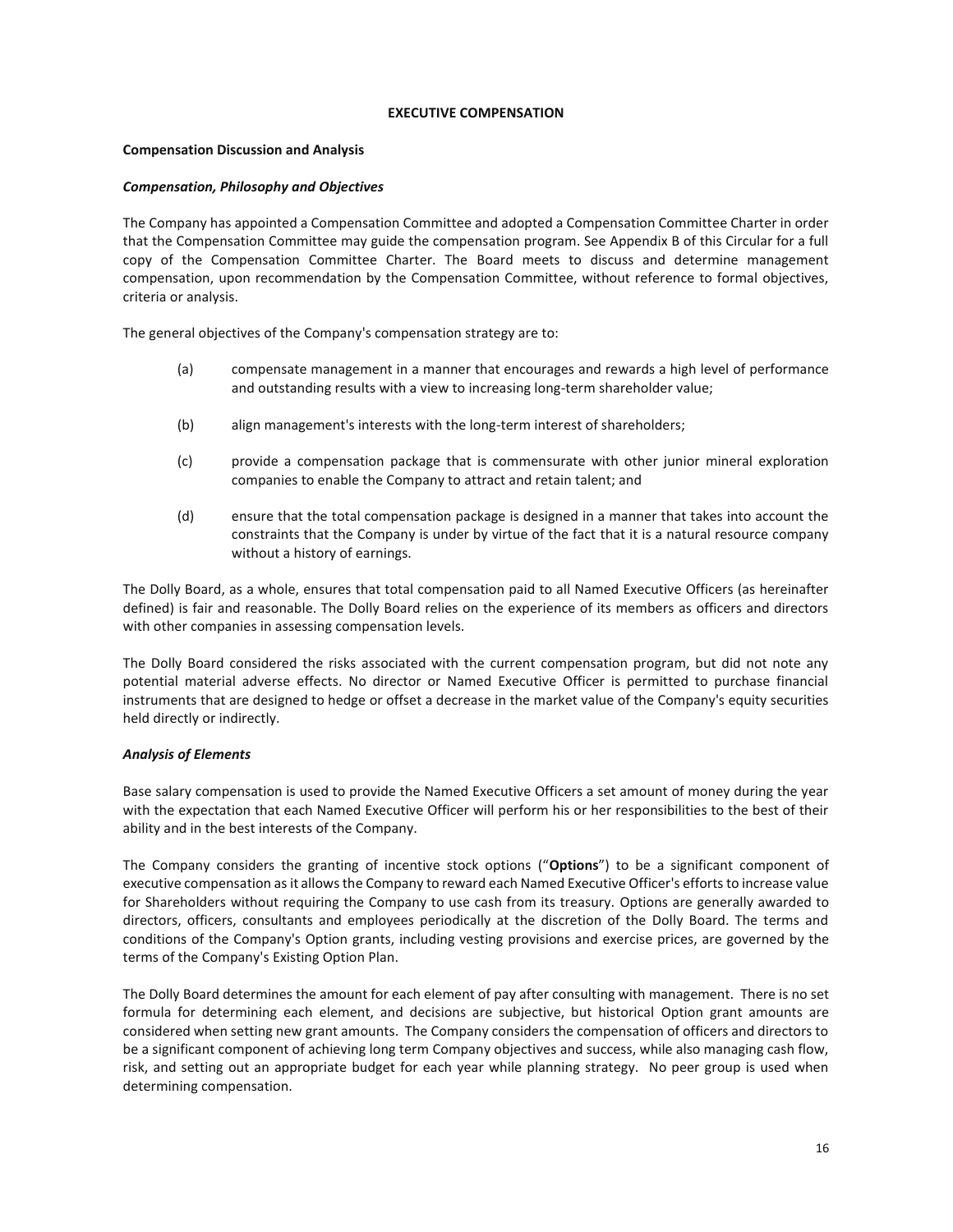#### *Long-Term Compensation and Option-Based Awards*

The Company has no long-term incentive plans other than the Existing Option Plan. The Company's directors, officers, employees and consultants are entitled to participate in the Existing Option Plan. The Existing Option Plan is designed to encourage share ownership and entrepreneurship on the part of senior management, employees and other consultants. The Dolly Board believes that the Existing Option Plan aligns the interests of the Named Executive Officers and the Dolly Board with Shareholders by linking a component of executive compensation to the longerterm performance of the Common Shares.

On May 20, 2022, the Board approved the New Option Plan and RSU Plan. The New Option Plan is intended to serve as successor to the Existing Option Plan, and to replace the Existing Option Plan in its entirety (other than with respect to Options granted prior to May 20, 2022). The New Option Plan is subject to approval from the Company's Shareholders by way of an ordinary resolution to be passed at the Meeting, and acceptance by the TSXV. For a detailed description of the provisions of the New Option Plan, please see "*Particulars of Matters to be Acted Upon – 4-Incentive Stock Option Plan*" above.

The Board has also approved the adoption of the RSU Plan as a further vehicle by which equity-based incentives may be awarded to the directors, officers, employees and consultants of the Company; to recognize and reward their significant contributions to the long-term success of the Company including to align the interests of the Company's directors, officers, employees and consultants more closely with Shareholders. The Board intends to use RSUs issued under the RSU Plan, as well as Options issued under the New Option Plan as part of the Company's overall executive compensating plan.

Options to purchase Common Shares under the terms of the Existing Option Plan are granted by the Dolly Board. In monitoring or adjusting the option allotments, the Dolly Board takes into account its own observations on individual performance (where possible) and its assessment of individual contribution to shareholder value, previous option grants and the objectives set for the Named Executive Officers and the Dolly Board. In addition to determining the number of options to be granted pursuant to the methodology outlined above, the Dolly Board also makes the following determinations:

- the parties who are entitled to participate in the Existing Option Plan;
- the exercise price for each Option granted;
- the date on which each Option is granted;
- the vesting period, if any, for each Option;
- the other material terms and conditions of each Option grant; and
- any re-pricing or amendment to a Option grant.

The Dolly Board makes these determinations subject to and in accordance with the provisions of the Existing Option Plan. The Dolly Board reviews and approves grants of Options periodically during the financial year.

Pursuant to the Existing Option Plan, the Dolly Board grants Options to directors, officers, employees and consultants as incentives. The level of Options awarded to a Named Executive Officer is determined by his position and his potential future contributions to the Company. The exercise price of Options is determined by the Dolly Board but will in no event be less than the closing trading price of the Common Shares on the TSXV on the day before a Option is granted.

The executive officers and Board refer to the Compensation Committee with respect to setting or amending any equity incentive plans under which share-based or option-based awards are granted. The Compensation Committee carries out these responsibilities in accordance with the Compensation Committee Charter.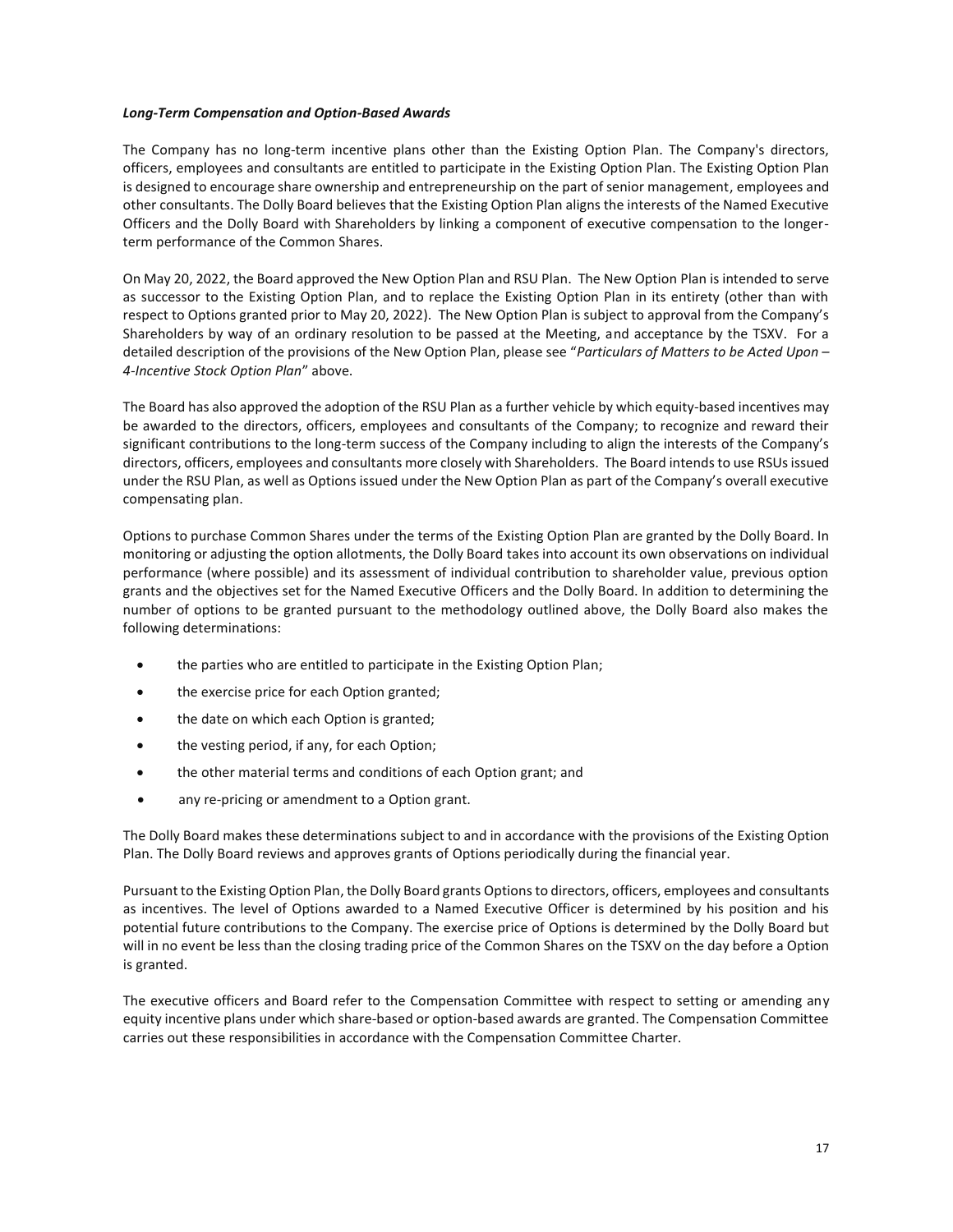#### **Particulars of the Existing Option Plan**

Number of Shares Reserved: The number of Common Shares issuable under the Existing Option Plan, together with all of the Company's other previously established or proposed share compensation arrangements, may not exceed 10% of the total number of issued and outstanding Common Shares.

Administration: The Existing Option Plan will be administered by the Dolly Board.

Service Providers: Options may only be issued to persons who are *bona fide* directors, officers, employees, management company employees or consultants of the Company; or a company that is wholly-owned by any of the foregoing. Such persons and entities are referred to herein as "**Service Providers**".

Maximum Term of Options: Options granted under the Existing Option Plan can be exercisable for a maximum of 10 years from the date of grant, subject to extension if the expiration date of an Option falls within a black out period, then such expiration date will be automatically extended to the date which is the 10<sup>th</sup> business day following expiry of the black-out period.

Maximum Options per Person: The number of Common Shares reserved for issuance to any one Option holder pursuant to Options granted under the Existing Option Plan during any 12-month period may not exceed 5% (or, in the case of a consultant, 2%) of the issued and outstanding Common Shares at the time of grant. The number of Common Shares reserved for issuance to Option holders who are engaged in Investor Relations Activities (as defined in Policy 1.1. of the TSX-V) is limited to an aggregate of 2% of the issued and outstanding Common Shares at the time of grant.

No Assignment: Options may not be assigned or transferred.

Termination Before Expiry: Generally, Options will expire and terminate on a date stipulated by the Dolly Board at the time of grant. If the employment of an Option holder who is a Service Provider is terminated without cause, such Option holder's vested Options will expire 90 days (or such other time, not to exceed one year, as shall be determined by the Dolly Board as at the date of grant or agreed by the Dolly Board and the Option holder at any time prior to the expiry of the Option) following the date the Option holder ceases to be employed by or provide services to the Company or on the expiry of such Options, whichever is earlier. If the employment of an Option holder who is a Service Provider is terminated for cause, such Option holder's Options (vested or unvested) will terminate on the day of termination. If an Option holder dies, the vested Options of the deceased Option holder will be exercisable by his/her estate for a period not exceeding one year following the date of the deceased Option holder's death or on the expiry of such vested Options, whichever is earlier.

Exercise Price: Subject to any adjustments made pursuant to the Existing Option Plan, Options granted under the terms of the Existing Option Plan will be exercisable at a price that is not less than the Discounted Market Price (as defined in Policy 1.1 of the TSX-V). If the Company does not issue a news release to fix the exercise price pursuant to TSX-V policies, the Discounted Market Price is the last closing price of the Common Shares before the date of the grant.

Reduction of Exercise Price: The exercise price of Options granted to insiders may not be decreased without disinterested shareholder approval.

Change of Control: If a Change of Control Event (as defined in the Existing Option Plan) occurs, then the Dolly Board may authorize and implement one or more of the following actions: (a) accelerate the vesting of any Options and any Options that are not exercised or surrendered by the effective time of the Change of Control Event will be deemed to be expired; (b) allow an Option holder to surrender such Option holder's Options in exchange for a cash payment equal to the In the Money Amount (as defined in the Existing Option Plan); and/or (c) deem that a Option granted under the Existing Option Plan be exchanged for an Option to acquire, for the same aggregate exercise price, that number and type of securities as would be distributed to a holder of Options in respect of the Common Shares issued to such Option holder had he or she fully exercised the Options before the effective time of the Change of Control Event, provided that any such replacement Option must provide that it survives for a period of not less than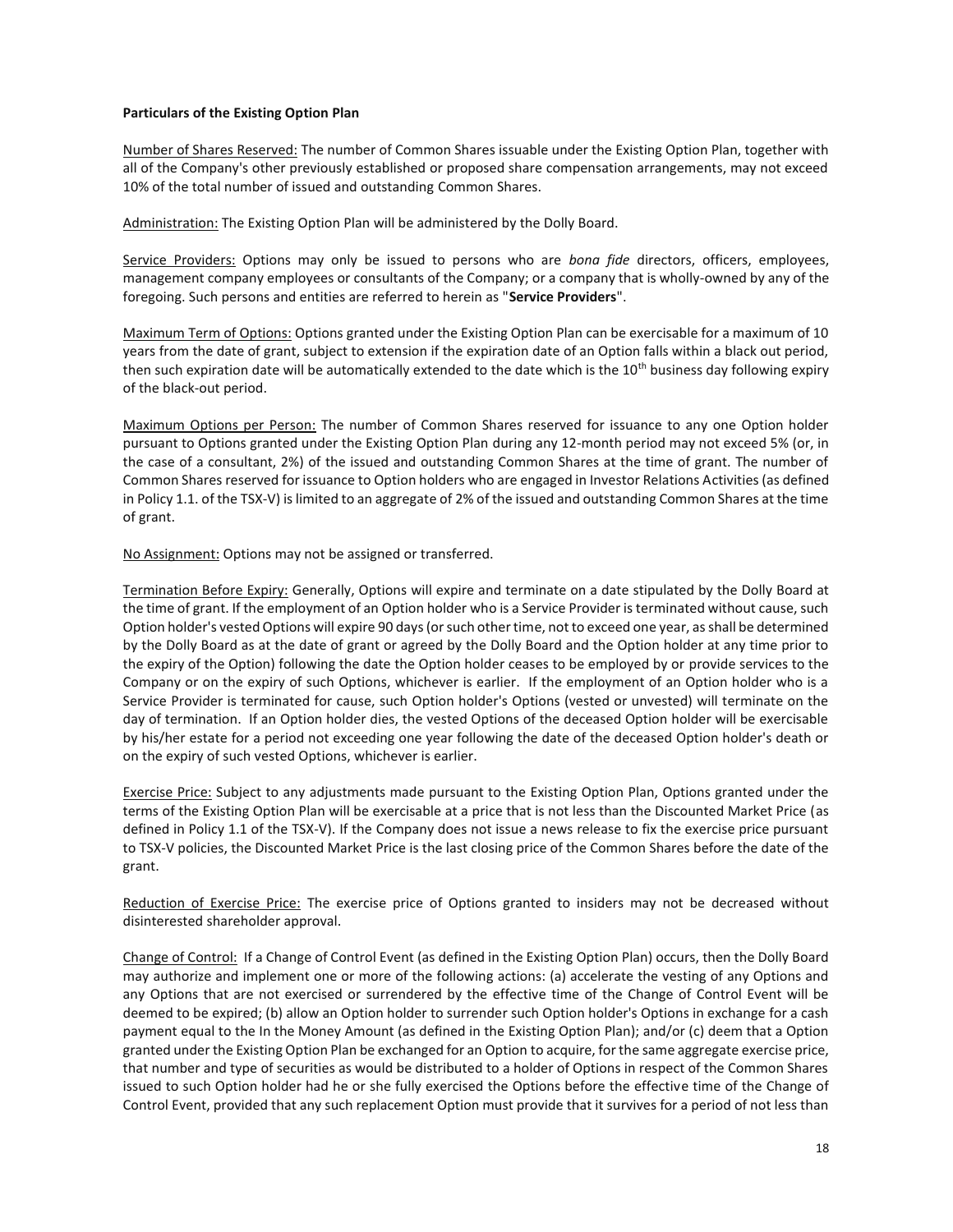one year from the effective time of the Change of Control Event, regardless of the continuing directorship, officership, or employment of the Option holder.

Adjustments: The Existing Option Plan contains provisions for adjustment in the number of Common Shares or other property issuable on exercise of Options in the event of a share consolidation, split, reclassification or other relevant change in the Common Shares, or an amalgamation, merger or other relevant change in the Company's corporate structure, or any other relevant change in the Company's capitalization.

At the Meeting, Shareholders will be asked to pass an ordinary resolution to, among other things, approve the New Option Plan, as described above and under the heading "*Particulars of Matters to Be Acted Upon – 4-Incentive Stock Option Plan*".

## **Summary of Compensation**

For the purposes of this Circular, "**Named Executive Officer**" means each of the following individuals:

- (a) the chief executive officer ("**CEO**") of the Company;
- (b) the chief financial officer ("**CFO**") of the Company;
- (c) the most highly compensated executive officer, other than the CEO and CFO, at the end of the most recently completed financial year whose total compensation was, individually, more than \$150,000, as determined in accordance with subsection 1.3(5) of Form 51-102F6V, for the year ended December 31, 2020; and
- (d) each individual who would be a Named Executive Officer under paragraph (c) but for the fact that the individual was neither an executive officer, nor acting in a similar capacity, on December 31, 2021.

## *Table of Compensation Excluding Compensation Securities for Directors and Named Executive Officers*

During the financial year ended December 31, 2021, the Company had three Named Executive Officers: Shawn Khunkhun, President and CEO; Ann Fehr, CFO and Corporate Secretary of the Company; and Robert van Egmond, Chief Geologist. The following table sets forth all direct and indirect compensation for, or in connection with, services provided to the Company and its subsidiaries for the financial years ended December 31, 2021, and 2020. For the information concerning compensation related to previous years, please refer to the Company's previous information circulars available on its SEDAR profile at www.sedar.com.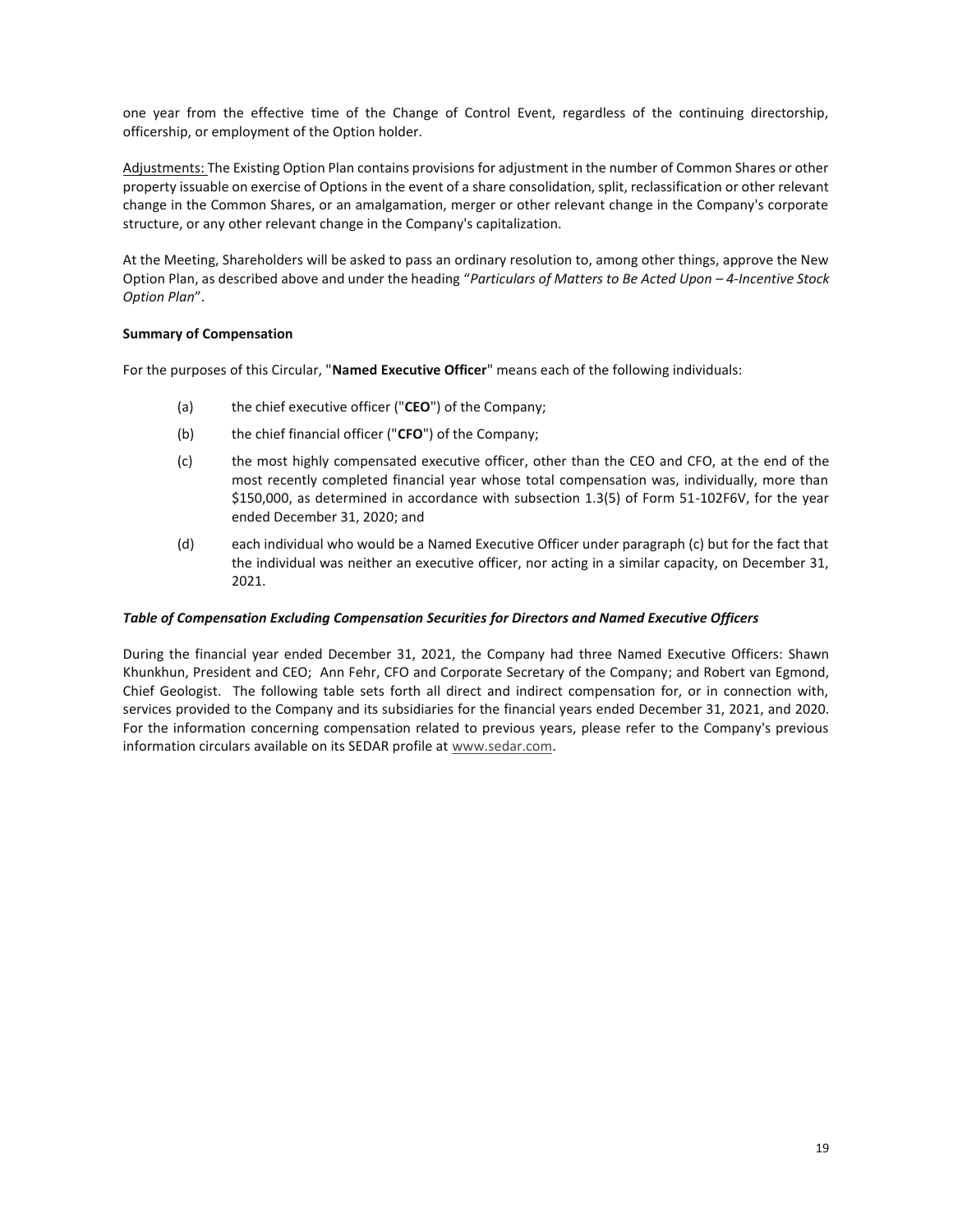| <b>Table of Compensation Excluding Compensation Securities</b>  |              |                                                                                 |                     |                                               |                                              |                                                         |                                     |
|-----------------------------------------------------------------|--------------|---------------------------------------------------------------------------------|---------------------|-----------------------------------------------|----------------------------------------------|---------------------------------------------------------|-------------------------------------|
| Name and<br><b>Position</b>                                     | Year         | Salary,<br><b>Consulting</b><br>Fee,<br><b>Retainer or</b><br>Commission<br>(5) | <b>Bonus</b><br>(5) | <b>Committee</b><br>or Meeting<br>Fees<br>(5) | Value<br>of<br>Perqu<br><b>isites</b><br>(5) | <b>Value of All</b><br>other<br>Compensati<br>on<br>(5) | <b>Total</b><br>Compensation<br>(5) |
| Shawn<br>Khunkhun <sup>1</sup> ,<br>President,<br>CEO, Director | 2021<br>2020 | 276,0004<br>208,2764                                                            | 30,0004<br>55,0004  | Nil<br>Nil                                    | Nil<br>Nil                                   | Nil<br>Nil                                              | 306,000<br>263,276                  |
| Ann Fehr <sup>2</sup> ,<br><b>CFO</b>                           | 2021<br>2020 | 69,500 <sup>5</sup><br>41,500 <sup>5</sup>                                      | Nil<br>10,0005      | Nil<br>Nil                                    | Nil<br>Nil                                   | Nil<br>Nil                                              | 69,500<br>51,500                    |
| Robert van<br>Egmond                                            | 2021<br>2020 | 198,000<br>180,000                                                              | Nil<br>Nil          | Nil<br>Nil                                    | Nil<br>Nil                                   | Nil<br>Nil                                              | 198,000<br>180,000                  |
| Robert<br>McLeod <sup>3</sup> ,<br>Director                     | 2021<br>2020 | 90,0006<br>105,662 <sup>6</sup>                                                 | 20,0006<br>Nil      | Nil<br>Nil                                    | Nil<br>Nil                                   | Nil<br>Nil                                              | 110,000<br>105,662                  |
| Darren<br>Devine,<br>Director                                   | 2021<br>2020 | Nil<br>10.0007                                                                  | Nil<br>Nil          | 20,700<br>18,000                              | Nil<br>Nil                                   | Nil<br>Nil                                              | 20,700<br>28,000                    |
| Donald Birak <sup>9</sup> ,<br>Director                         | 2021<br>2020 | 1,53610<br>3,800                                                                | Nil<br>Nil          | 18,975<br>16,500                              | Nil<br>Nil                                   | Nil<br>Nil                                              | 20,511<br>16,500                    |
| James Sabala,<br>Director                                       | 2021<br>2020 | Nil<br>Nil                                                                      | Nil<br>Nil          | 17,250<br>15,000                              | Nil<br>Nil                                   | Nil<br>Nil                                              | 17,250<br>15,000                    |
| Thomas<br>Wharton <sup>9</sup> ,<br>Director                    | 2021<br>2020 | Nil<br>19,2538                                                                  | Nil<br>Nil          | 17,250<br>15,000                              | Nil<br>Nil                                   | Nil<br>Nil                                              | 17,250<br>34,253                    |
| Annette<br>Cusworth <sup>9</sup> ,<br>Director                  | 2021<br>2020 | Nil<br>Nil                                                                      | Nil<br>Nil          | 17,250<br>15,000                              | Nil<br>Nil                                   | Nil<br>Nil                                              | 17,250<br>15,000                    |

 $1$  On February 18, 2020 Mr. Khunkhun was appointed as President, CEO and a director of the Company. Mr. Khunkhun does not receive any compensation for his role as a director of the Company. 2. On March 1, 2020 Ms. Fehr was appointed as CFO and Corporate Secretary of the Company.

 $3.$  On February 18, 2020 Mr. McLeod was appointed as a director of the Company.

4 The Company entered into a consulting service agreement with S2K Capital Corp. and Mr. Shawn Khunkhun, the Chief Executive Officer and Director of the Company. Pursuant to this consulting agreement, Mr. Khunkhun is compensated at a rate of \$24,000 (2020 - \$20,000) per month. The Company is required to pay an equivalent to 24 months' pay plus an average of any cash performance bonus paid to Mr. Khunkhun in the previous two completed financial years if the consulting agreement is terminated by either party absent an event of default during the twelve-month period following the date of a change in control of the Company. If the agreement is terminated for reasons other<br>than event of default, the Company is required to pay a sum of equal to 12 months' p

<sup>5</sup> The Company entered into a consulting service agreement with Fehr & Associates and Mrs. Ann Fehr, the Chief Financial Officer of the Company. Pursuant to this consulting agreement, Fehr & Associates is compensated at a rate of \$12,000 (2020 - \$10,000) per month where an estimated average \$5,850 (2020 - \$4,500) relates to the Chief Financial Officer serv

<sup>6</sup> Paid to Linus Geological, a company owned by Robert McLeod for Project Supervision fees.<br><sup>7</sup> Paid to Chelmer Consulting, a company owned by Darren Devine for consulting fees.<br><sup>8</sup> Paid to Wharton Consulting, a company

9 Resigned as a Director of the company on February 25, 2022

<sup>10</sup> Paid to Birak Consulting, a company owned by Donald Birak for consulting fees.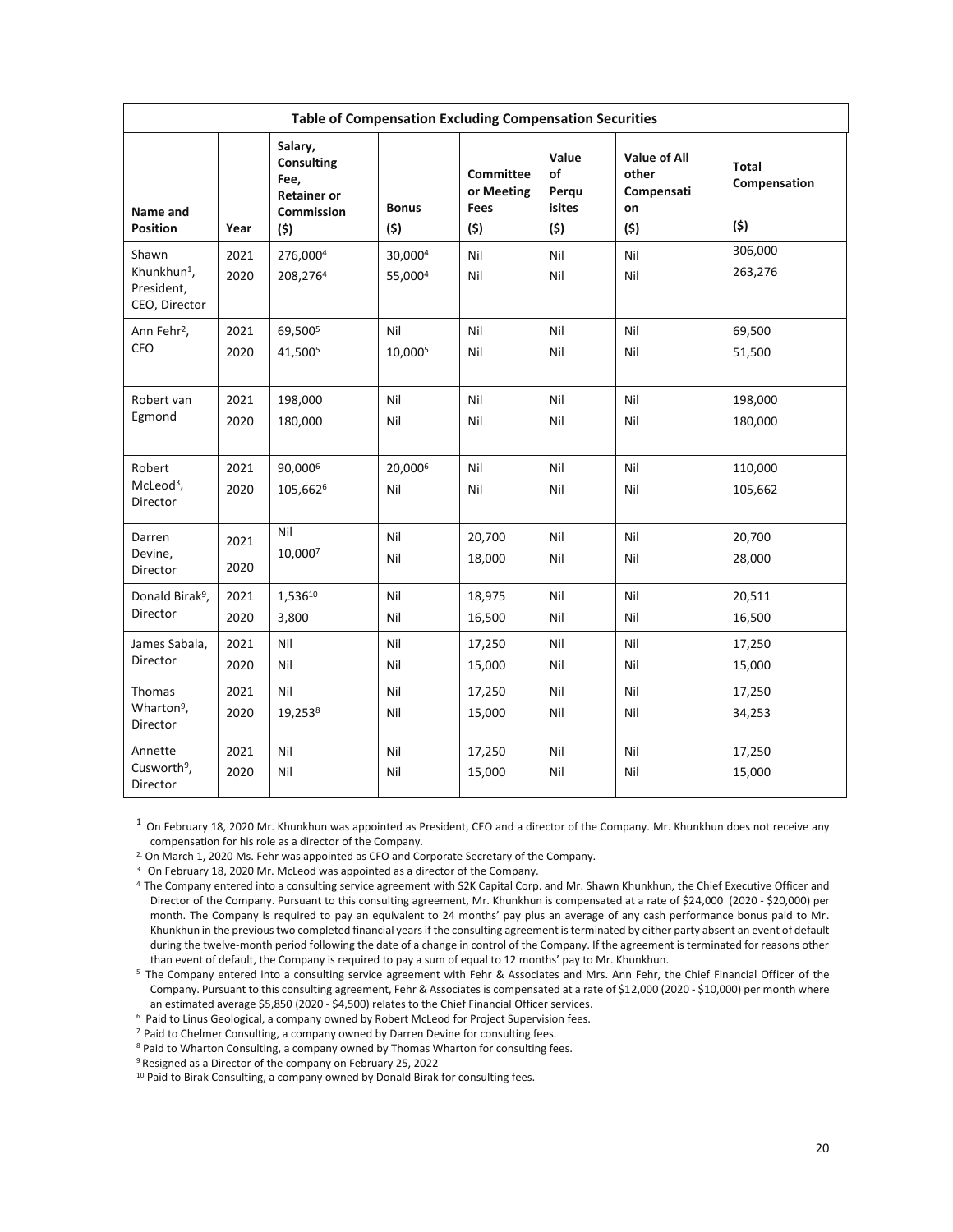# **STOCK OPTIONS AND OTHER COMPENSATION SECURITIES**

The following table discloses the particulars of all compensation securities granted or issued during the year ended December 31, 2021 for each Named Executive Officer and director:

| <b>Compensation Securities</b>                          |                                            |                                                                                                                         |                                     |                                                      |                                                                                            |                                                                                        |                       |
|---------------------------------------------------------|--------------------------------------------|-------------------------------------------------------------------------------------------------------------------------|-------------------------------------|------------------------------------------------------|--------------------------------------------------------------------------------------------|----------------------------------------------------------------------------------------|-----------------------|
| Name and<br><b>Position</b>                             | Type of<br>Compensation<br><b>Security</b> | Number of<br>compensation<br>securities,<br>number of<br>underlying<br>securities, and<br>percentage of<br>class<br>(#) | Date of<br><b>Issue or</b><br>Grant | Issue,<br>Conversion,<br>or Exercise<br>Price<br>(5) | Closing<br>Price of<br>Security or<br>underlying<br>security on<br>date of<br>grant<br>(5) | Closing<br>Price of<br>Security or<br>underlying<br>security at<br>year end<br>$(5)^1$ | <b>Expiry</b><br>Date |
| Shawn<br>Khunkhun, CEO,<br>President<br>and<br>Director | <b>Stock Options</b>                       | 500,000<br>6.7%                                                                                                         | March<br>25,<br>2021                | 0.71                                                 | 0.62                                                                                       | 0.63                                                                                   | March 25,<br>2026     |
| Ann Fehr, CFO                                           | <b>Stock Options</b>                       | 300,000<br>4%                                                                                                           | March<br>25,<br>2021                | 0.71                                                 | 0.62                                                                                       | 0.63                                                                                   | March 25,<br>2026     |
| Robert van<br>Egmond, Chief<br>Geologist                | <b>Stock Options</b>                       | 200,000<br>2.7%                                                                                                         | March<br>25,<br>2021                | 0.71                                                 | 0.62                                                                                       | 0.63                                                                                   | March 25,<br>2026     |
| Robert McLeod,<br>Director                              | <b>Stock Options</b>                       | 200,000<br>2.7%                                                                                                         | March<br>25,<br>2021                | 0.71                                                 | 0.62                                                                                       | 0.63                                                                                   | March 25,<br>2026     |
| Darren Devine,<br>Director and<br>Chairman              | <b>Stock Options</b>                       | 250,000<br>3.4%                                                                                                         | March<br>25,<br>2021                | 0.71                                                 | 0.62                                                                                       | 0.63                                                                                   | March 25,<br>2026     |
| Annette<br>Cusworth <sup>2</sup> ,<br>Director          | <b>Stock Options</b>                       | 200,000<br>2.7%                                                                                                         | March<br>25,<br>2021                | 0.71                                                 | 0.62                                                                                       | 0.63                                                                                   | March 25,<br>2026     |
| James Sabala,<br>Director                               | <b>Stock Options</b>                       | 200,000<br>2.7%                                                                                                         | March<br>25,<br>2021                | 0.71                                                 | 0.62                                                                                       | 0.63                                                                                   | March 25,<br>2026     |
| Donald Birak <sup>2</sup> ,<br>Director                 | <b>Stock Options</b>                       | 200,000<br>2.7%                                                                                                         | March<br>25,<br>2021                | 0.71                                                 | 0.62                                                                                       | 0.63                                                                                   | March 25,<br>2026     |
| Thomas<br>Wharton <sup>2</sup> ,<br>Director            | <b>Stock Options</b>                       | 200,000<br>2.7%                                                                                                         | March<br>25,<br>2021                | 0.71                                                 | 0.62                                                                                       | 0.63                                                                                   | March 25,<br>2026     |
| Robert McLeod,<br>Director                              | <b>Stock Options</b>                       | 200,000<br>2.7%                                                                                                         | March<br>25,<br>2021                | 0.71                                                 | 0.62                                                                                       | 0.63                                                                                   | March 25,<br>2026     |

 $1$  This amount is the closing market value of securities underlying the options on December 31, 2021, the last trading day of the Common Shares for the financial year, which was \$0.63.

<sup>2</sup> Resigned as a Director of the company on February 25, 2022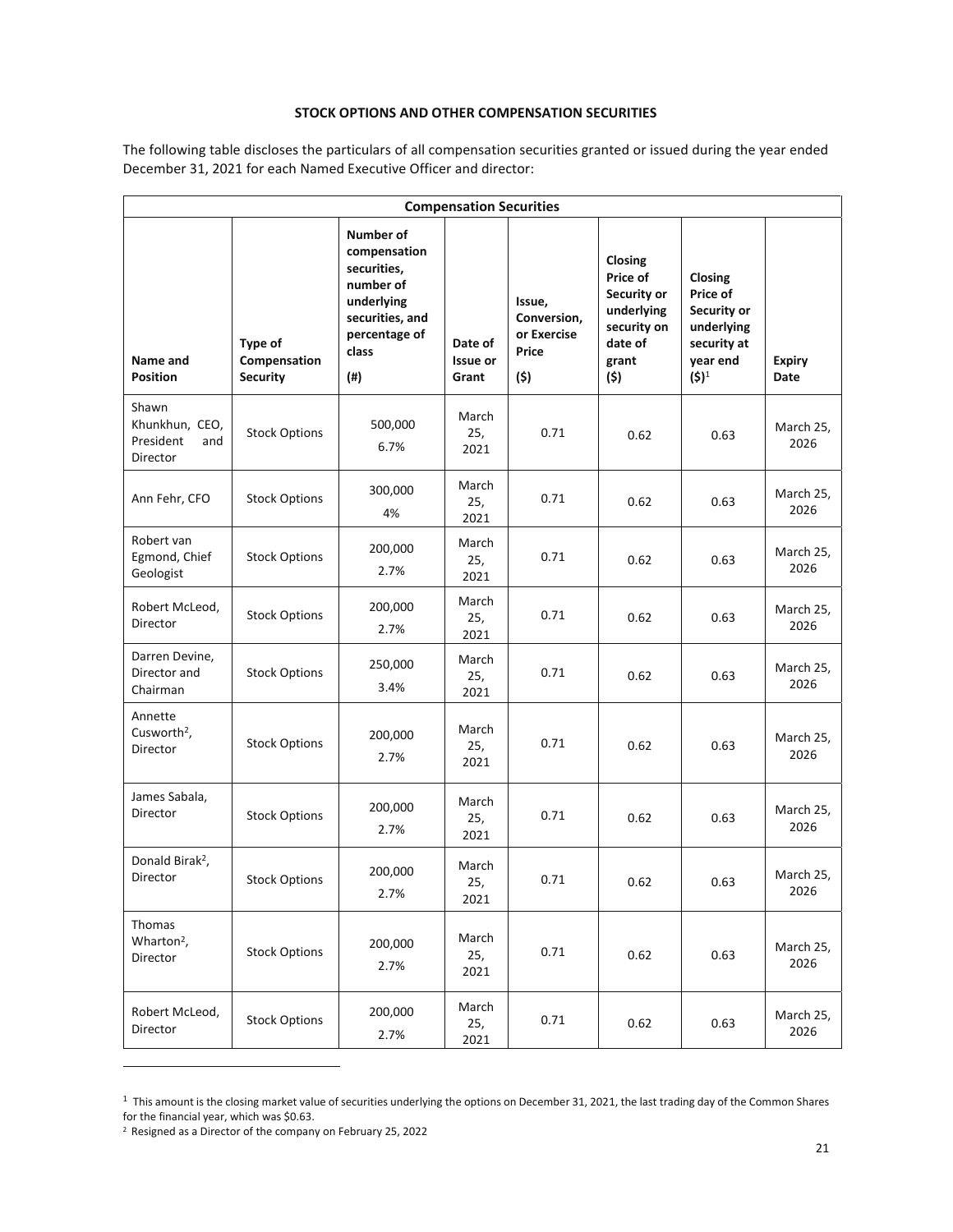| <b>Name &amp; Position</b>               | <b>Number of Options</b>            | <b>Exercise price</b> | <b>Vesting Provisions</b>                                                                                                                                                    |
|------------------------------------------|-------------------------------------|-----------------------|------------------------------------------------------------------------------------------------------------------------------------------------------------------------------|
|                                          | 1,000,000                           | \$0.25                | Vests quarterly in equal<br>installments over a period<br>of twenty-four (24) months<br>from Feb 18, 2020, 875,000<br>vested at year ended Dec<br>31, 2021                   |
| Shawn Khunkhun, President, CEO, Director | 1,000,000<br>performance<br>options | \$0.25                | 250,000 of performance<br>options vested at year<br>ended Dec 31, 2020<br>Vests in equal installments,                                                                       |
|                                          | 500,000                             | 0.71                  | 1/3 immediately, 1/3 in six<br>months, 1/3 in twelve<br>month from March 25,<br>2021, 333,333 vested at<br>year ended Dec 31, 2021                                           |
| Ann Fehr, CFO                            | 120,000                             | \$0.25                | Vests 50% March 1, 2020,<br>50% in equal installments<br>over a period of twenty-<br>four (24) months from<br>March 1, 2020, 112,500<br>vested at year ended Dec<br>31, 2020 |
|                                          | 300,000                             | 0.71                  | Vests in equal installments,<br>1/3 immediately, 1/3 in six<br>months, 1/3 in twelve<br>month from March 25,<br>2021, 200,000 vested at<br>year ended Dec 31, 2021           |
| Robert van Egmond                        | 200,000                             | 0.71                  | Vests in equal installments,<br>1/3 immediately, 1/3 in six<br>months, 1/3 in twelve<br>month from March 25,<br>2021, 200,000 vested at<br>year ended Dec 31, 2021           |

The following table discloses the total amount of compensation securities held by the NEOs and directors as at the Corporation's financial year ended December 31, 2021.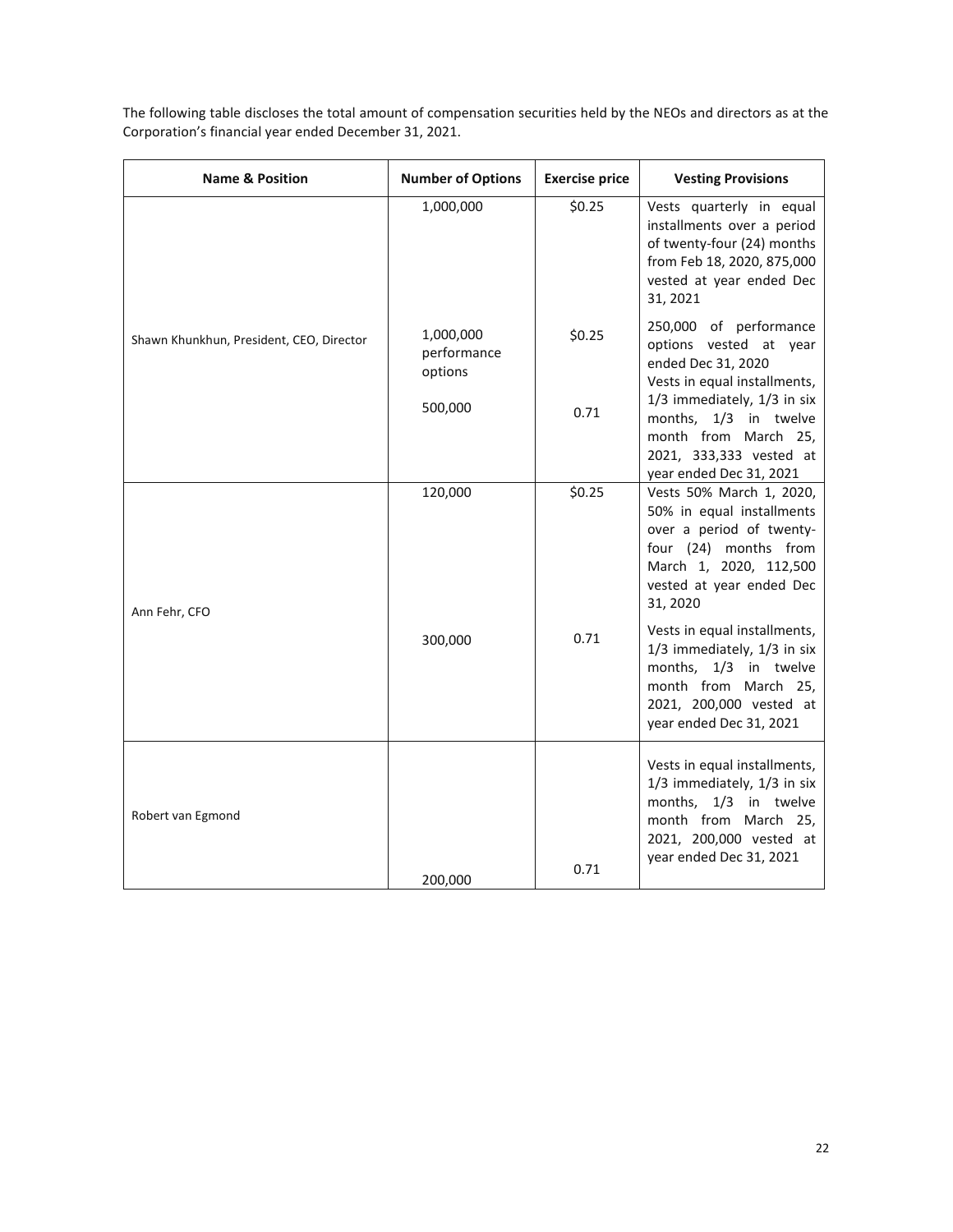| <b>Name &amp; Position</b>               | <b>Number of Options</b>               | <b>Exercise price</b>                | <b>Vesting Provisions</b>                                                                                                                                                                                          |
|------------------------------------------|----------------------------------------|--------------------------------------|--------------------------------------------------------------------------------------------------------------------------------------------------------------------------------------------------------------------|
| Darren Devine, Director                  | 150,000<br>50,000<br>50,000<br>150,000 | \$0.40<br>\$0.40<br>\$0.30<br>\$0.25 | Fully vested<br>Fully vested<br>Fully vested<br>Vests quarterly in equal<br>installments over a period<br>of twenty-four (24) months<br>from March 23, 2020,<br>131,250 vested at year<br>ended Dec 31, 2020       |
|                                          | 250,000                                | 0.71                                 | Vests in equal installments,<br>1/3 immediately, 1/3 in six<br>months, 1/3 in twelve<br>month from March 25,<br>2021, 166,677 vested at<br>year ended Dec 31, 2021                                                 |
| Donald Birak <sup>1</sup> , Director     | 50,000<br>50,000<br>200,000            | \$0.40<br>\$0.30<br>\$0.71           | Fully vested<br>Fully vested<br>Vests in equal installments,<br>1/3 immediately, 1/3 in six<br>months, 1/3 in twelve<br>month from March 25,<br>2021, 133,333 vested at<br>year ended Dec 31, 2021                 |
| James Sabala, Director                   | 150,000<br>50,000<br>50,000<br>200,000 | \$0.40<br>\$0.40<br>\$0.30<br>\$0.71 | Fully vested<br>Fully vested<br>Fully vested<br>Vests in equal installments,<br>1/3 immediately, 1/3 in six<br>months, 1/3 in twelve<br>month from March 25,<br>2021, 133,333 vested at<br>year ended Dec 31, 2021 |
|                                          | 50,000<br>50,000                       | \$0.40<br>\$0.40<br>\$0.30           | Fully vested<br>Fully vested<br>Fully vested                                                                                                                                                                       |
| Thomas Wharton <sup>1</sup> , Director   | 200,000                                | \$0.71                               | Vests in equal installments,<br>1/3 immediately, 1/3 in six<br>months, 1/3 in twelve<br>month from March 25,<br>2021, 133,333 vested at<br>year ended Dec 31, 2021                                                 |
|                                          | 150,000<br>50,000<br>50,000            | \$0.40<br>\$0.40<br>\$0.30           | Fully vested<br>Fully vested<br>Fully vested                                                                                                                                                                       |
| Annette Cusworth <sup>1</sup> , Director | 200,000                                | \$0.71                               | Vests in equal installments,<br>1/3 immediately, 1/3 in six<br>months, 1/3 in twelve<br>month from March 25,<br>2021, 133,333 vested at<br>year ended Dec 31, 2021                                                 |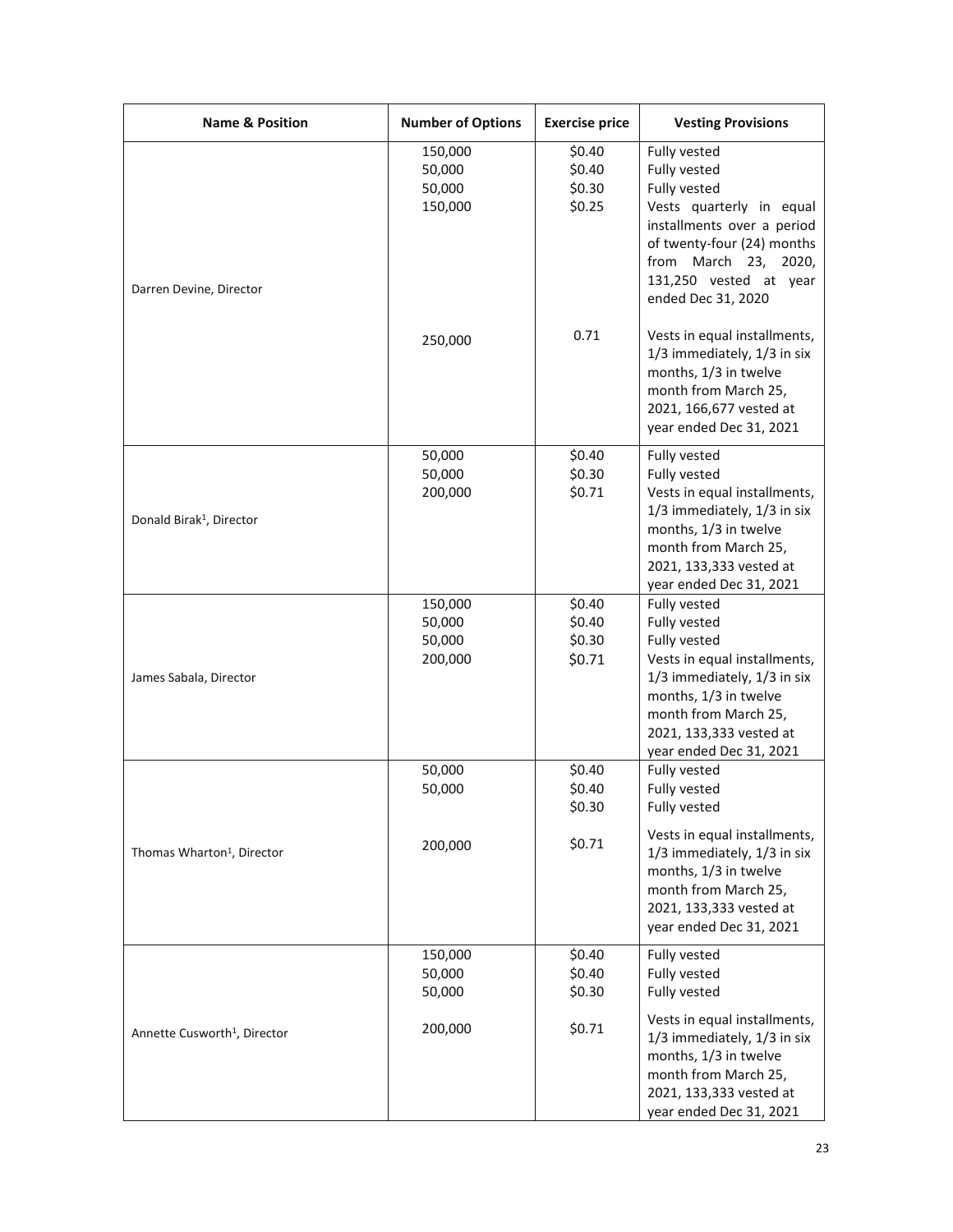| <b>Name &amp; Position</b> | <b>Number of Options</b> | <b>Exercise price</b> | <b>Vesting Provisions</b>                                                                                                                                               |
|----------------------------|--------------------------|-----------------------|-------------------------------------------------------------------------------------------------------------------------------------------------------------------------|
|                            | 500,000                  | \$0.25                | Vests quarterly in equal<br>installments over a period<br>of twenty-four (24) months<br>from Feb 18, 2020, 437,500<br>vested at year ended Dec<br>31, 2020              |
| Robert McLeod, Director    | 200,000                  | 0.71                  | Vests in equal installments,<br>$1/3$ immediately, $1/3$ in six<br>months, 1/3 in twelve<br>months from March 25,<br>2021, 133,333 vested at<br>year ended Dec 31, 2021 |

\_\_\_\_\_\_\_\_\_\_\_\_\_\_\_\_\_\_\_\_\_\_\_\_\_\_\_\_\_\_\_\_\_\_\_ 1 Resigned as a Director of the company on February 25, 2022

#### **Exercise of Compensation Securities by Directors and NEOs**

The following table discloses the total amount of compensation securities exercised by directors or Named Executive Officers during the most recently completed financial year ending December 31, 2021.

|                                                    | <b>Exercise of Compensation Securities by Directors and NEOs</b> |                                                    |                                                  |                  |                                                                         |                                                                                                     |                                              |
|----------------------------------------------------|------------------------------------------------------------------|----------------------------------------------------|--------------------------------------------------|------------------|-------------------------------------------------------------------------|-----------------------------------------------------------------------------------------------------|----------------------------------------------|
| Name and position                                  | Type of<br>compensation<br>security                              | Number of<br>underlying<br>securities<br>exercised | <b>Exercise</b><br>price per<br>security<br>(\$) | Date of exercise | <b>Closing</b><br>price<br>per<br>security<br>on date<br>οf<br>exercise | <b>Difference</b><br>between<br>exercise<br>price and<br>closing<br>price on<br>date of<br>exercise | <b>Total</b><br>value on<br>exercise<br>date |
| Wharton,<br><b>Thomas</b><br>Director <sup>1</sup> | <b>Stock Options</b>                                             | 225,000                                            | 0.40                                             | July 27, 2021    | 0.47                                                                    | 0.07                                                                                                | 15,750                                       |

 $<sup>1</sup>$  On February 25, 2022 Mr. Wharton resigned as a director of the Company</sup>

#### **Hedging by NEOs or Directors**

The Company has no policy with respect to NEOs or directors purchasing financial instruments, including, for greater certainty, prepaid variable forward contracts, equity swaps, collars, or units of exchange funds that are designed to hedge or offset a decrease in market value of equity securities granted as compensation or held, directly or indirectly, by the NEO or director.

## **Pension Plan Benefits**

The Company does not have in place any deferred compensation plan or pension plan that provides for payments or benefits at, following, or in connection with retirement.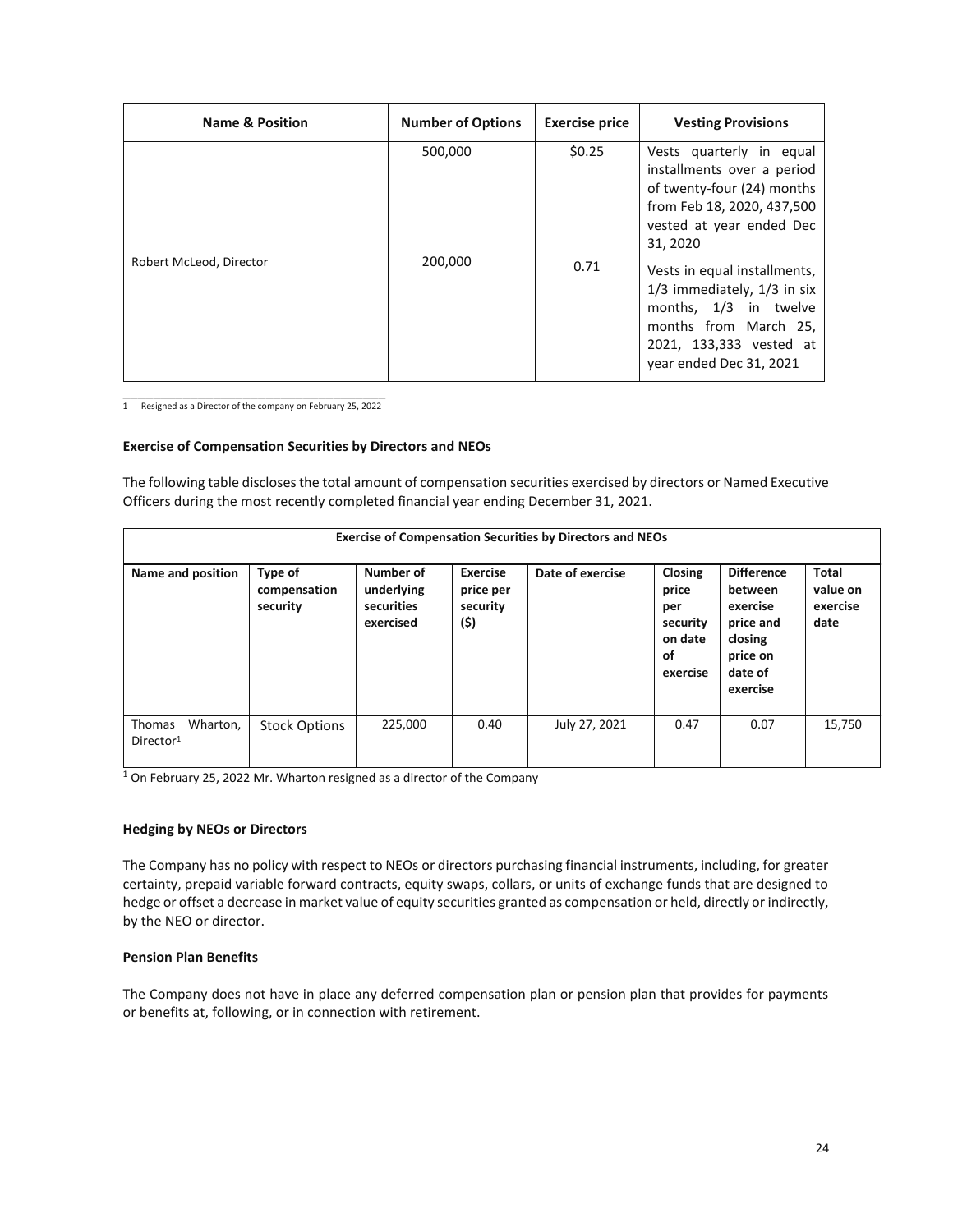#### **TERMINATION AND CHANGE OF CONTROL BENEFITS**

#### **S2K AGREEMENT**

Under the terms of the S2K Agreement (defined below), in the event of death or as a result of termination due to disability, Mr. Khunkhun's Stock Options which have not vested, will vest immediately and the Company will pay any accrued and unpaid Consulting Fees (as defined in the S2K Agreement), pro-rated to the termination and reimbursement for any un-reimbursed expenses incurred through to the termination date.

In the event that the S2K Agreement is terminated by the Company for an Event of Default (as defined in the S2K Agreement), Mr. Khunkhun shall not be entitled to any Consulting Fees or other compensation, other than for amounts otherwise due and owing up to the termination date, and all of Mr. Khunkhun's Stock Options shall terminate and shall become null and void as of the termination date.

If the S2K Agreement is terminated by the Company (other than for an Event of Default or in the event of death, then the Company shall pay Mr. Khunkhun a lump sum amount equal to twelve (12) months of the Consulting Fee, which amount is payable within 30 days of the termination date. Immediately effective on the termination date, the Consultant's Stock Options which have not vested shall vest immediately. Based on the assumption that the triggering event occurred on December 31, 2021, the estimated incremental payment to Mr. Khunkhun, under the foregoing provision, would have been \$288,000.

In the event of a Change of Control (as defined in the S2K Agreement) in the 12-month period following the Change of Control, the Company shall pay Mr. Khunkhun a fee equal to twenty-four (24) times the monthly Consulting Fee plus the simple average of any cash performance bonus paid to Mr. Khunkhun in the previous two (2) completed financial years, if any, which amount is payable within 30 days of the termination date. Mr. Khunkhun may immediately terminate the S2K Agreement at any time within twelve (12) months of a Change of Control by giving the Company written notice of such termination. In such case, the Company shall pay Mr. Khunkhun on the Termination Date an amount equal to the amount set out above. Based on the assumption that the triggering event occurred on December 31, 2021, the estimated incremental payment to Mr. Khunkhun, under the foregoing provision, would have been \$618,100. Mr. Khunkhun shall have three (3) months from the date on which the Company delivers a notice of termination to him or he delivers notice of termination to the Company pursuant to the Change of Control section of the S2K Agreement, as applicable, to exercise the Mr. Khunkhun's Stock Options which have vested, subject to the terms of the Existing Option Plan, failing which such Stock Options shall terminate and become null and void.

## **FEHR AGREEMENT**

There are no change of control or termination provisions under the Fehr Agreement (defined below) that provide for payments to Fehr & Associates. Under the terms of the Fehr Agreement, in the event of early termination, for whatever reason, the Company will be invoiced for time and expenses incurred up to the end of the notice period together with reasonable time and expenses incurred to bring the engagement to a close in a prompt and orderly manner. In the event of a Change of Control the notice period required for termination is 3 months.

Other than as set out above, there are no compensatory plans or arrangements, with respect to any Named Executive Officer, resulting from the resignation, retirement or any other termination of employment of the officer or from a change in control of the Company or a change of any Named Executive Officer's responsibilities following a change of control.

## **EXTERNAL MANAGEMENT COMPANIES**

Management functions of the Company are substantially performed by directors or executive officers of the Company and not to any substantial degree by any other person with whom the Company has contracted, other than the following:

1. Pursuant to the consulting agreement dated February 18, 2020 between the Company and S2K Capital Corp., of Tsawwassen, BC, a company wholly owned by Shawn Khunkhun (the "**S2K Agreement**"), S2K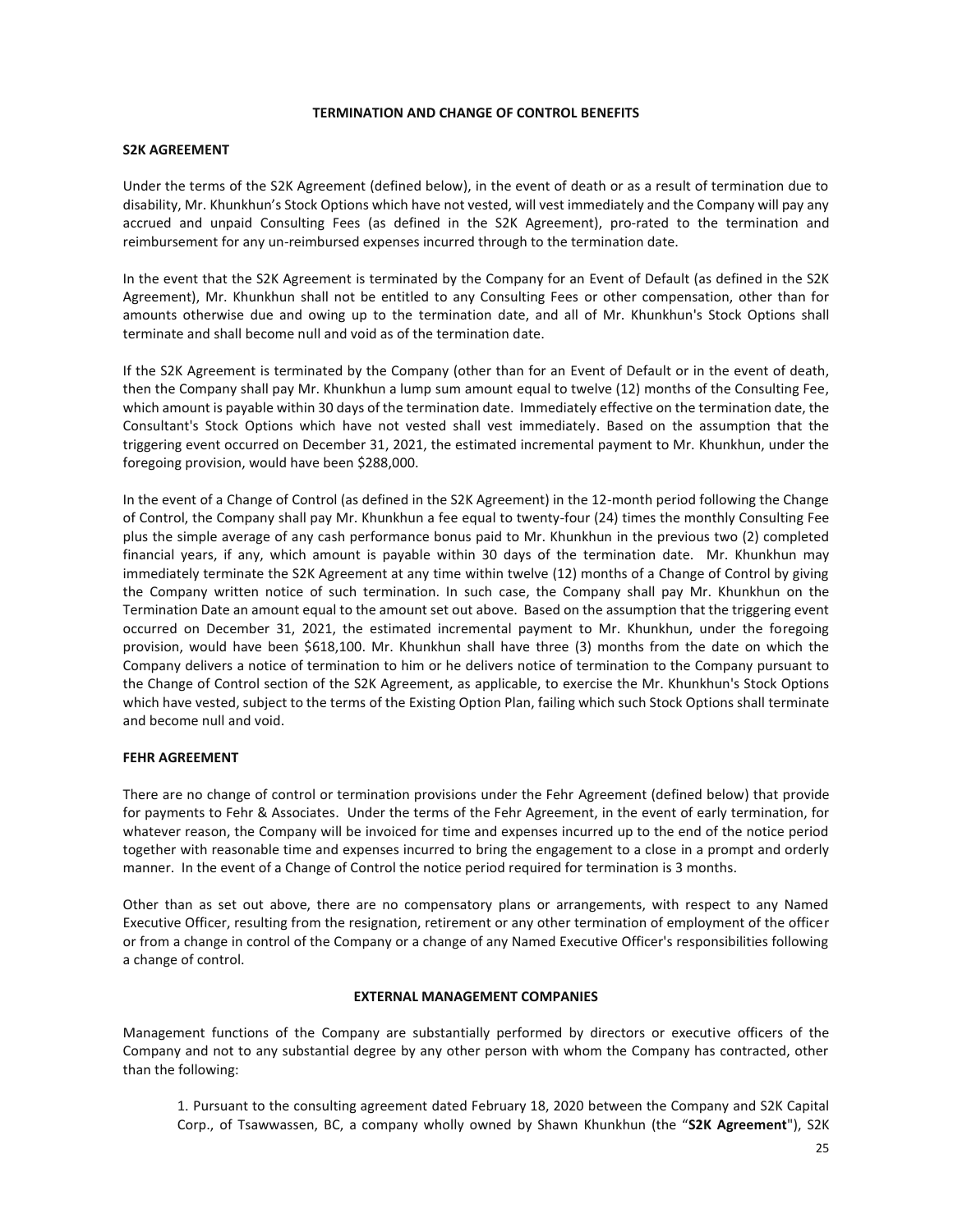Capital Corp. provides CEO and President services to the Company. S2K Capital Corp. is engaged in the business of mineral exploration and development. Under the terms of the S2K Agreement, the Company paid to S2K Capital Corp. a monthly consulting fee of \$24,000 (2020 - \$20,000) plus applicable GST. The monthly fee was increased to \$24,000 effective April 1, 2021. The Company or S2K Capital Corp. may terminate the S2K Agreement at any time in accordance with the terms and conditions of the S2K Agreement provided 90 days prior written notice has first been provided to the Company or reasonable notice has been provided to S2K Capital Corp., as applicable. S2K Capital Partners was not indebt to the Company during the Company's last completed financial year and is not indebt to the Company as of the date hereof.

2. Pursuant to the agreement dated February 24, 2020 between the Company and Fehr & Associates of Vancouver, BC, a company wholly- owned by Ann Fehr (the "**Fehr Agreement"**), Fehr & Associates provides CFO services and outsourced accounting department services for the Company, which includes ongoing technical accounting support for regulatory filings and some day-to-day corporate secretary, administration and bookkeeping services.<sup>2</sup> Under the terms of the Fehr Agreement, the Company paid to Fehr and Associates a monthly fixed fee of \$12,000 (2020 - \$10,000). The monthly fee was increased to \$12,000 effective April 12, 2021. The fee covers four Fehr & Associates staff and their related costs, including Ms. Fehr. During 2021 total hours of staff, not including Ms. Fehr was 830 hours. The bookkeeper works approximately 50% of her time with the Company, the Controller works 15% of his time and the assistant corporate secretary works 7% of her time for the Company. The hourly fees for out-of-scope work are \$75 for bookkeeping services and junior admin, \$125 for senior admin/governance support, \$110-125 for Financial Statement preparation & special reports, \$150 for Taxation, and \$150 for Strategic & Business Planning Services. Fehr & Associates was not indebt to the Company during the Company's last completed financial year and is not indebt to the Company as of the date hereof.

## **MANAGEMENT CONTRACTS**

Except as set out herein under the heading "*Statement of Executive Compensation – Compensation Discussion and Analysis – External Management Companies*", there are no management functions of the Company, which are to any substantial degree performed by a person or company other than the directors or executive officers of the Company.

## **DIRECTOR COMPENSATION**

As at the date of this Circular, the Company has six directors, one of whom is also a Named Executive Officer.

The Company adopted a set of standard fees for independent director activities on December 2, 2016 pursuant to which directors are compensated by the Company for their services as directors, for committee participation, or for involvement in special assignments including special committees, and the granting from time to time of incentive stock options in accordance with the policies of the TSX-V. On March 25, 2021 the Board approved a 20% increase in directors fees. Each independent director is entitled to \$1,200 per month. The Chairman of the Dolly Board is entitled to a further \$600 per month. Each Chair of the Nominating and Governance Committee, the Health/Safety/Environmental Committee, the Compensation Committee, and the Audit Committee is entitled to a further \$300 per month. The members of the Technical Committee who are also independent directors are entitled to a further \$150 per month. The Dolly Board reviews the compensation of directors annually, taking into consideration any recommendations made by the Compensation Committee.

## **Deferred Share Unit Plan**

The Company had a Deferred Share Units ("**DSUs**") plan which entitles certain directors to accrue share-based compensation to receive the cash equivalent of the DSUs 90 days after they retire or terminate their contract with the Company. In October of 2015, the Company ended accruals under the DSU plan and ceased issuing DSUs for payment of director fees. Thomas Wharton and Donald Birak, who resigned as directors of the Company on February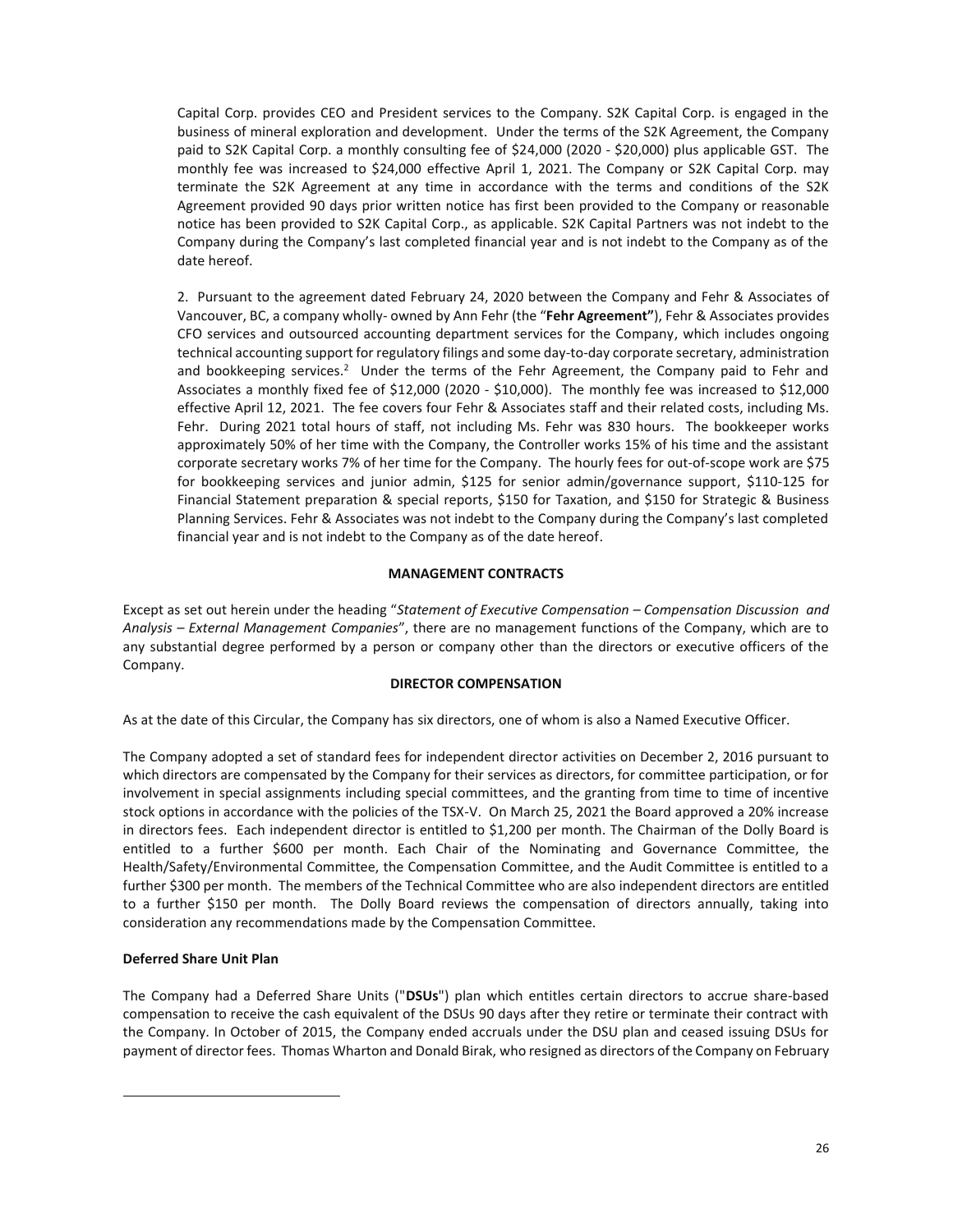25, 2022 have DSUs outstanding. The Company has a total of 58,270 DSUs outstanding, with a value of \$36,679 based on the volume-weighted average price for the last five trading days of December 2021.

## **EQUITY COMPENSATION PLAN INFORMATION**

The following table provides information as of December 31, 2021 regarding the number of Common Shares to be issued pursuant to the Existing Option Plan. On May 20, 2022, the Company approved the New Option Plan and the RSU Plan. No Options or RSUs have been issued under the New Option Plan and RSU Plan as of the date hereof. See "*Particulars of Matters to be Acted Upon – 4-Incentive Stock Option Plan*" and "*Particulars of Matters to be Acted Upon – 5-Restricted Share Unit Plan*" above for further information.

| Plan category                                                          | <b>Number of securities to</b><br>be issued upon exercise<br>of outstanding options,<br>warrants, or rights<br>(a) | <b>Weighted average</b><br>exercise price of<br>outstanding options,<br>warrants, or rights<br>(b) | <b>Number of securities</b><br>remaining available for<br>future issuance under<br>equity compensation<br>plans (excluding securities<br>reflected in column (a))<br>(c) |
|------------------------------------------------------------------------|--------------------------------------------------------------------------------------------------------------------|----------------------------------------------------------------------------------------------------|--------------------------------------------------------------------------------------------------------------------------------------------------------------------------|
| <b>Equity compensation</b><br>plans approved by<br>securityholders     | 7,397,500                                                                                                          | \$0.45                                                                                             | 5,691,286                                                                                                                                                                |
| <b>Equity compensation</b><br>plans not approved by<br>securityholders | N/A                                                                                                                | N/A                                                                                                | N/A                                                                                                                                                                      |
| <b>Total</b>                                                           | 7,397,500                                                                                                          | \$0.45                                                                                             | 5,691,286                                                                                                                                                                |

The number of stock options available for future issuance is a rolling 10% calculated as 0.1 multiplied by the number of Common Shares issued and outstanding on any given date, rounded down to the nearest whole stock option.

# **INDEBTEDNESS TO COMPANY OF DIRECTORS, EXECUTIVE OFFICERS AND SENIOR OFFICERS**

No person who is or at any time since the commencement of the Company's last completed financial year was a director, executive officer or senior officer of the Company, and no associate of any of the foregoing persons has been indebted to the Company at any time since the commencement of the Company's last completed financial year. No guarantee, support agreement, letter of credit or other similar arrangement or understanding has been provided by the Company at any time since the beginning of the most recently completed financial year with respect to any indebtedness of any such person, other than amounts not exceeding \$50,000 for travel advances.

# **INTEREST OF INFORMED PERSONS IN MATERIAL TRANSACTIONS**

No informed person of the Company, no proposed nominee for election as a director of the Company, and no associate or affiliate of any of these persons, has any material interest, direct or indirect, in any transaction since the commencement of the Company's most recently completed financial year or in any proposed transaction, which, in either case, has materially affected or will materially affect the Company, other than as disclosed below. An "informed person" means:

- (a) a director or executive officer of the Company;
- (b) a director or executive officer of a person or company that is itself an informed person or subsidiary of the Company;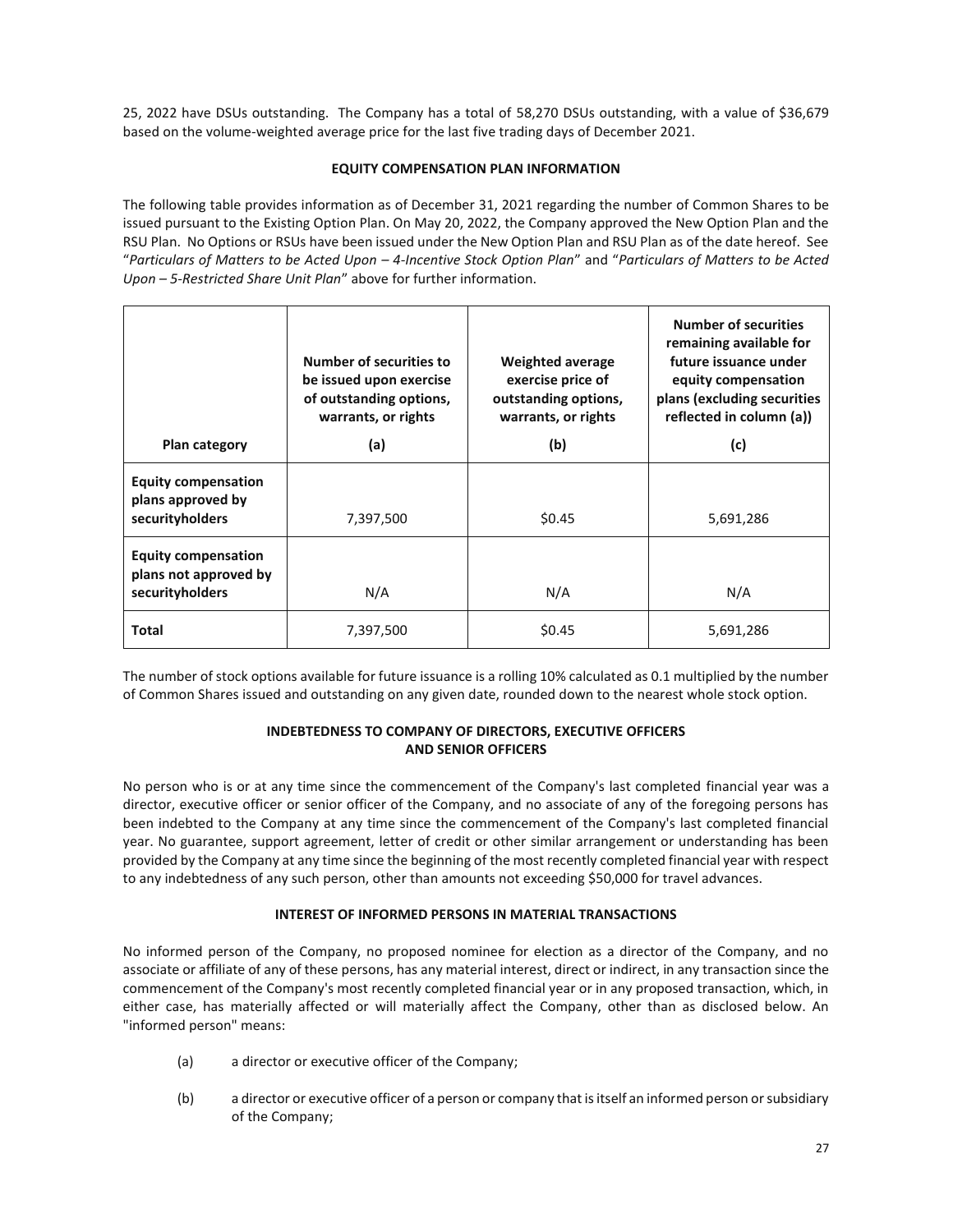- (c) any person or company who beneficially owns, directly or indirectly, voting securities of the Company or who exercises control or direction over voting securities of the Company or a combination of both carrying more than 10% of the voting rights attached to all outstanding voting securities of the Company other than voting securities held by the person or company as underwriter in the course of a distribution; and
- (d) the Company if it has purchased, redeemed, or otherwise acquired any of its securities, so long as it holds any of its securities.

On September 12, 2012, Hecla acquired 2,000,000 post share consolidation Common Shares at a post-consolidation price of \$1.60 per Common Share for total gross proceeds to the Company of \$3,200,000. In connection with this financing, Hecla was granted various rights by way of an Ancillary Rights Agreement, which remains in effect as long as Hecla owns more than 10% of the outstanding Common Shares of the Company. Those rights include the right to nominate a director to the Dolly Board, a right of first refusal for any transfer or sale of the Company's mineral properties, and the right to participate in future financings and private placements in order to maintain its pro-rata interest. Hecla currently holds 24,706,767 Common Shares, giving them a 10.7% interest. Hecla's nominee to the Dolly Board is James Sabala, who was previously elected at the AGM on October 7, 2016.

On February 25, 2022, the Company issued 76,504,590 Common Shares to Fury as partial consideration for the acquisition by the Company of Homestake Resource Corporation and the Homestake Project. Pursuant to the Investor Rights Agreement"), Fury has a right to nominate two persons to the Board so long as Fury owns greater than 20% of the Common Shares outstanding. Should Fury own greater than 10% of the Dolly Varden Common Shares outstanding, Fury shall have the right to appoint one nominee to the Dolly Varden board. The Investor Rights Agreement also contain certain customary re-sale restrictions, voting and standstill conditions, and participation rights as agreed between the Company and Fury. Fury currently holds 76,504,590 Common Shares, giving them a 33% interest. Fury's nominees to the Dolly Board are Forrester (Tim) Clark and Michael Henrichsen who have not yet stood for election at a Shareholder meeting of the Company.

## **CORPORATE GOVERNANCE**

The following is a summary of the Company's corporate governance disclosure required by Form 58-101F2 of National Instrument 58-101 - *Disclosure of Corporate Governance Practices*.

## **Dolly Board**

The Dolly Board, at present, is composed of six directors, one of whom is an executive officer of the Company and five of whom are considered to be "independent," as that term is defined in applicable securities legislation. Mr. Shawn Khunkhun, President and CEO, by reason of his office, is not independent. In determining whether a director is independent, the Dolly Board chiefly considers whether the director has a relationship which could, or could be perceived to, interfere with the director's ability to objectively assess the performance of management.

The Dolly Board is responsible for approving long-term strategic plans and annual operating plans and budgets recommended by management. Dolly Board consideration and approval is also required for material contracts and business transactions, and all debt and equity financing transactions.

The Dolly Board delegates to management responsibility for meeting defined corporate objectives, implementing approved strategic and operating plans, carrying on the Company's business in the ordinary course, managing the Company's cash flow, evaluating new business opportunities, recruiting staff, and complying with applicable regulatory requirements. The Dolly Board also looks to management to furnish recommendations respecting corporate objectives, long-term strategic plans, and annual operating plans.

## **Directorships**

Certain of the directors of the Company are also directors of other reporting issuers (or the equivalent) in a jurisdiction or a foreign jurisdiction as follows: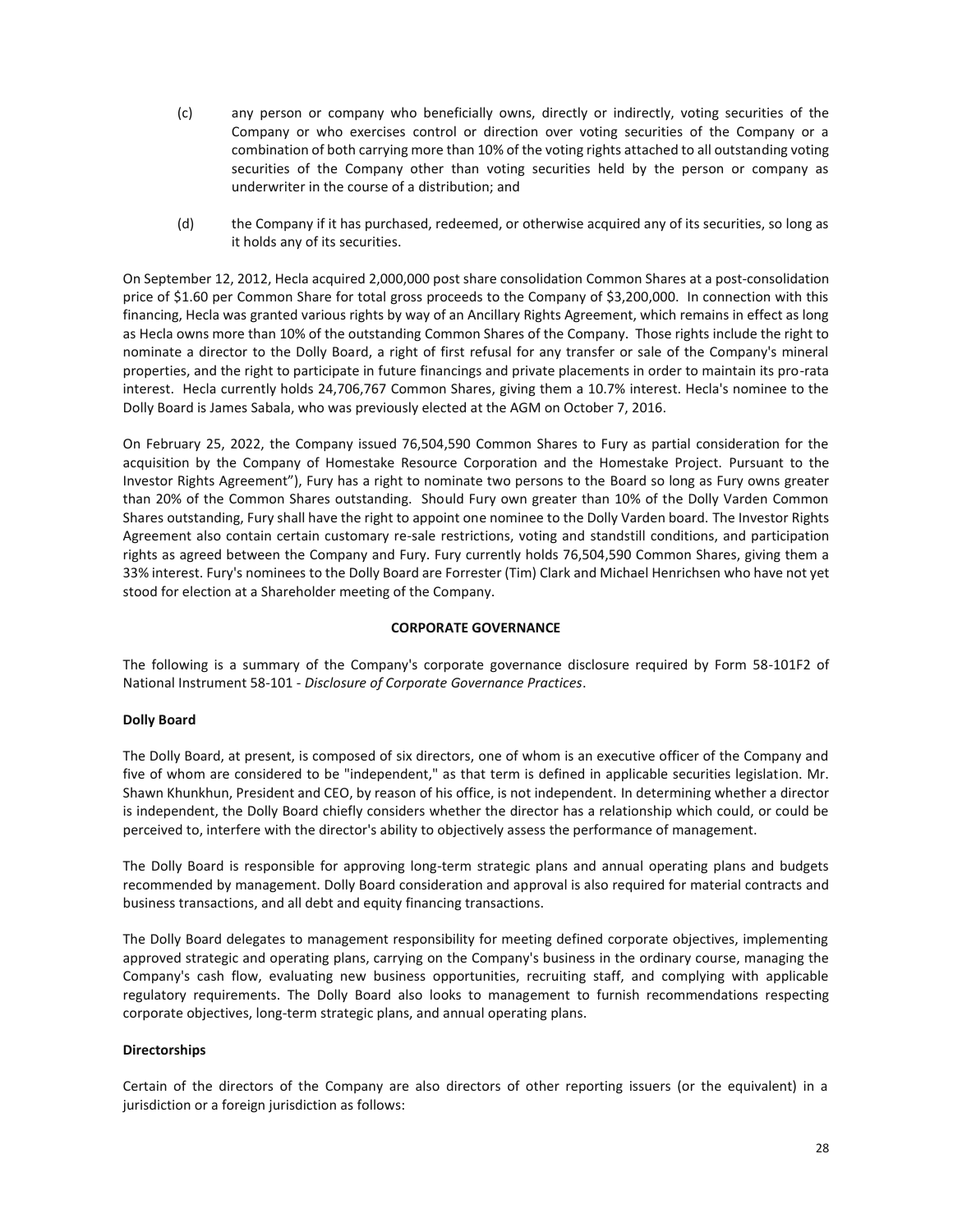| <b>Name of Director</b> | Name of Other Reporting Issuer (or Equivalent in Foreign Jurisdiction)                                                                               |
|-------------------------|------------------------------------------------------------------------------------------------------------------------------------------------------|
| Shawn Khunkhun          | StrikePoint Gold Inc., Gladiator Metals Corp. (formerly Cairo Resources Inc.),<br>Goldshore Resources Inc. (formerly Sierra Madre Developments Inc.) |
| Darren Devine           | Chakana Copper Corp., TrackX Holdings Inc., Just Kitchen Holdings Corp.,<br>Gladiator Metals Corp. (formerly Cairo Resources Inc.)                   |
| James Sabala            | Thunder Mountain Gold, Inc.                                                                                                                          |
| Robert McLeod           | <b>Blackwolf Copper and Gold</b>                                                                                                                     |
| Forrester (Tim) Clark   | <b>Fury Gold Mines Limited</b>                                                                                                                       |

Unless otherwise indicated, each of the reporting issuers is listed on the TSX-V

## **Orientation and Continuing Education**

The Company has not yet developed an official orientation or training program for new directors. As required, new directors will have the opportunity to become familiar with the Company by meeting with the other directors and with officers and employees. Orientation activities will be tailored to the particular needs and experience of each director and the overall needs of the Dolly Board.

## **Ethical Business Conduct**

The Dolly Board monitors the ethical conduct of the Company and ensures that it complies with applicable legal and regulatory requirements, such as those of relevant securities commissions and stock exchanges. The Dolly Board has found that the fiduciary duties placed on individual directors by the Company's governing corporate legislation and the common law, as well as the restrictions placed by applicable corporate legislation on the individual director's participation in decisions of the Dolly Board in which the director has an interest, have been sufficient to ensure that the Dolly Board operates independently of management and in the best interests of the Company. The members of the Dolly Board sign a code of conduct acknowledgement form on joining the Dolly Board and agree to follow the Code of Conduct and Ethics policy adopted by the Dolly Board in 2015. They each confirm annually that they are in compliance with the Code of Conduct and Ethics policy.

## **Nomination of Directors**

The Dolly Board considers its size each year when it considers the number of directors to recommend to the Shareholders for election at its annual general meeting of Shareholders, taking into account the number required to carry out the Dolly Board's duties effectively and to maintain diverse views, skills, and experience. The Company's nominating and corporate governance committee (the "**NCG Committee**") has responsibility for identifying potential Board candidates. There is no set process for identifying new candidates, but a pool of candidates may be generated using the existing network of the Dolly Board members, a search firm, or any other method that the Dolly Board may choose. All three members of the NCG Committee are independent.

# **Compensation**

All compensation matters are dealt with by the Dolly Board, based upon recommendations by the Compensation Committee.

To determine compensation payable, the Compensation Committee reviews compensation paid to directors, CEOs and CFOs of companies of similar size and stage of development. The Compensation Committee determines appropriate compensation reflecting the need to provide incentive and compensation for the time and effort expended by the directors and senior management, while taking into account the financial and other resources of the Company. In setting the compensation, the Compensation Committee, with input from the Nominating and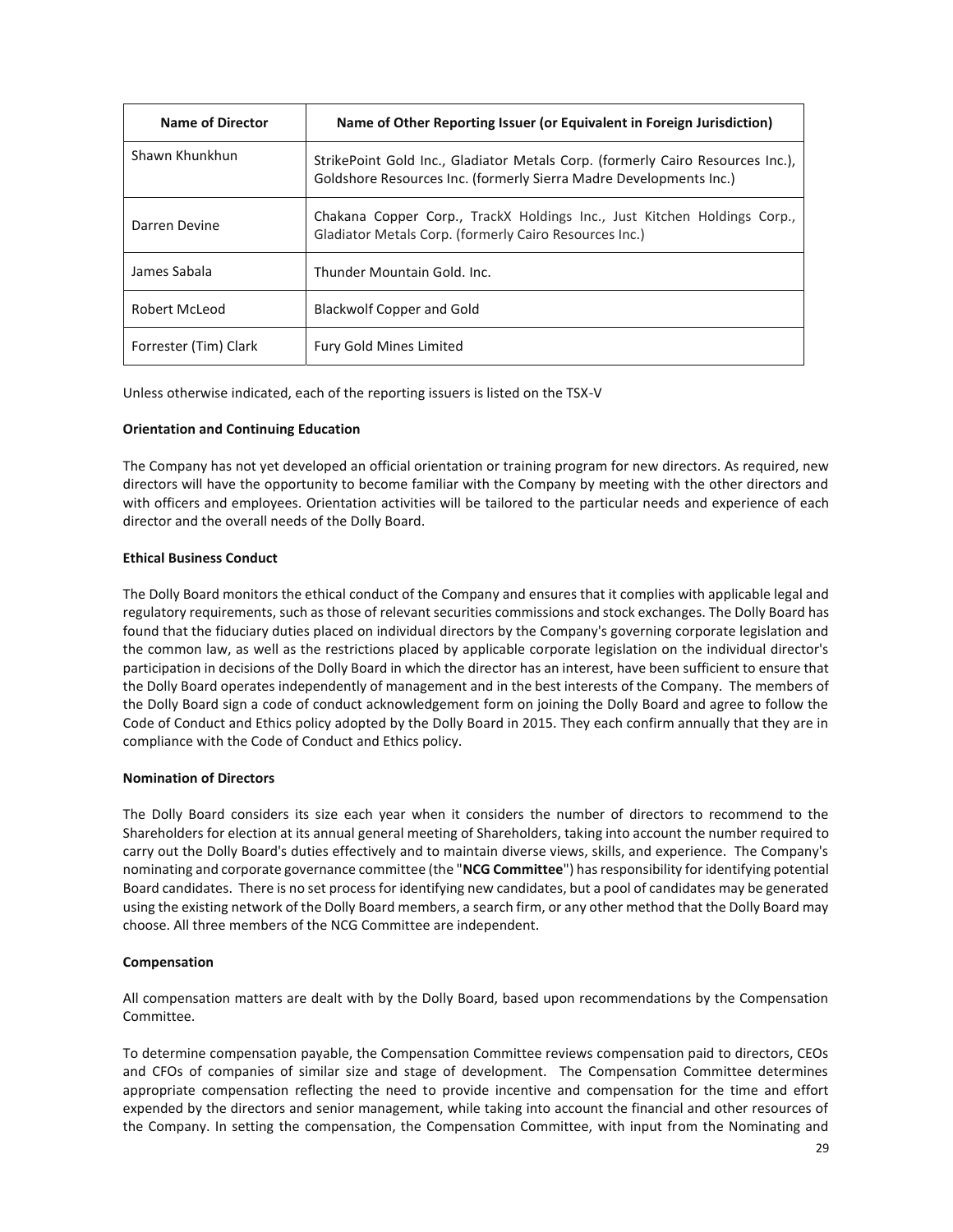Governance Committee annually reviews the performance of the CEO and CFO in light of the Company's objectives and consider other factors that may have impacted the success of the Company in achieving its objectives.

All Compensation Committee members are independent directors. The Compensation Committee is made up of the following members, all of whom have relevant experience in dealing with compensation matters:

- **Darren Devine (Chair)**. Mr. Devine is the principal of CDM Capital Partners, a firm that provides corporate finance advisory services to private and public companies. Mr. Devine also acts as a director and/or officer to a number of junior public companies in the natural resource and technology sectors. In addition, he is currently an active member of the TSX-V's Local Advisory Committee. Mr. Devine is qualified as a barrister and solicitor in British Columbia and in England & Wales and prior to founding CDM Capital Partners, practiced exclusively in the areas of corporate finance and securities law.
- **James Sabala**. Prior to his retirement in May, 2016, Mr. Sabala was Senior Vice President and Chief Financial Officer of Hecla Mining Corporation, a silver, gold, lead and zinc mining company with operations throughout North America and Mexico. Mr. Sabala was appointed Chief Financial Officer in May 2008 and Senior Vice President in March 2008. Prior to his employment with Hecla Mining Company, Mr. Sabala was Executive Vice President – Chief Financial Officer of Coeur d'Alene Mines Corporation from 2003 to February 2008. Mr. Sabala also served as Vice President-Chief Financial Officer of Stillwater Mining Company from 1998 to 2002. Mr. Sabala has served as a director of Arch Coal since February, 2015. Mr. Sabala graduated from the University of Idaho with a B.S. Business, Summa Cum Laude in 1978.
- **Forrester (Tim) Clark.** Mr. Clark is CEO & Director of Fury Gold Mines Ltd. and brings 23 years of global capital markets experience with numerous US, European and Canadian banks, including Barclays Capital, National Bank Financial, Merrill Lynch, Deutsche Bank and most recently BMO Capital Markets, where he held the role of Managing Director, Institutional Equity Sales. Over the years, he provided corporate strategy, peer and financial analysis and insights for corporations within the materials, commodities and mining sectors.

The Company is a small junior resource company with limited financial resources. The compensation program for the senior management of the Company is designed within this context with a view that the level and form of compensation achieves certain objectives including attracting and retaining qualified executives, motivating the short and long-term performance of the executives, and aligning the interests of the executives with those of the Shareholders.

The Compensation Committee may seek independent compensation advice where appropriate from external consultants in order to assist it in assessing executive remuneration levels and aligning directors and executive remuneration packages with comparable market compensation. The Compensation Committee has not yet engaged such external advice.

In April 2022, the Company retained The Bedford Compensation Group, a human resource consulting group, to assist the Company in establishing an updated compensation program for management and board as well as defined performance measures for the year ended December 31, 2022. This work is ongoing.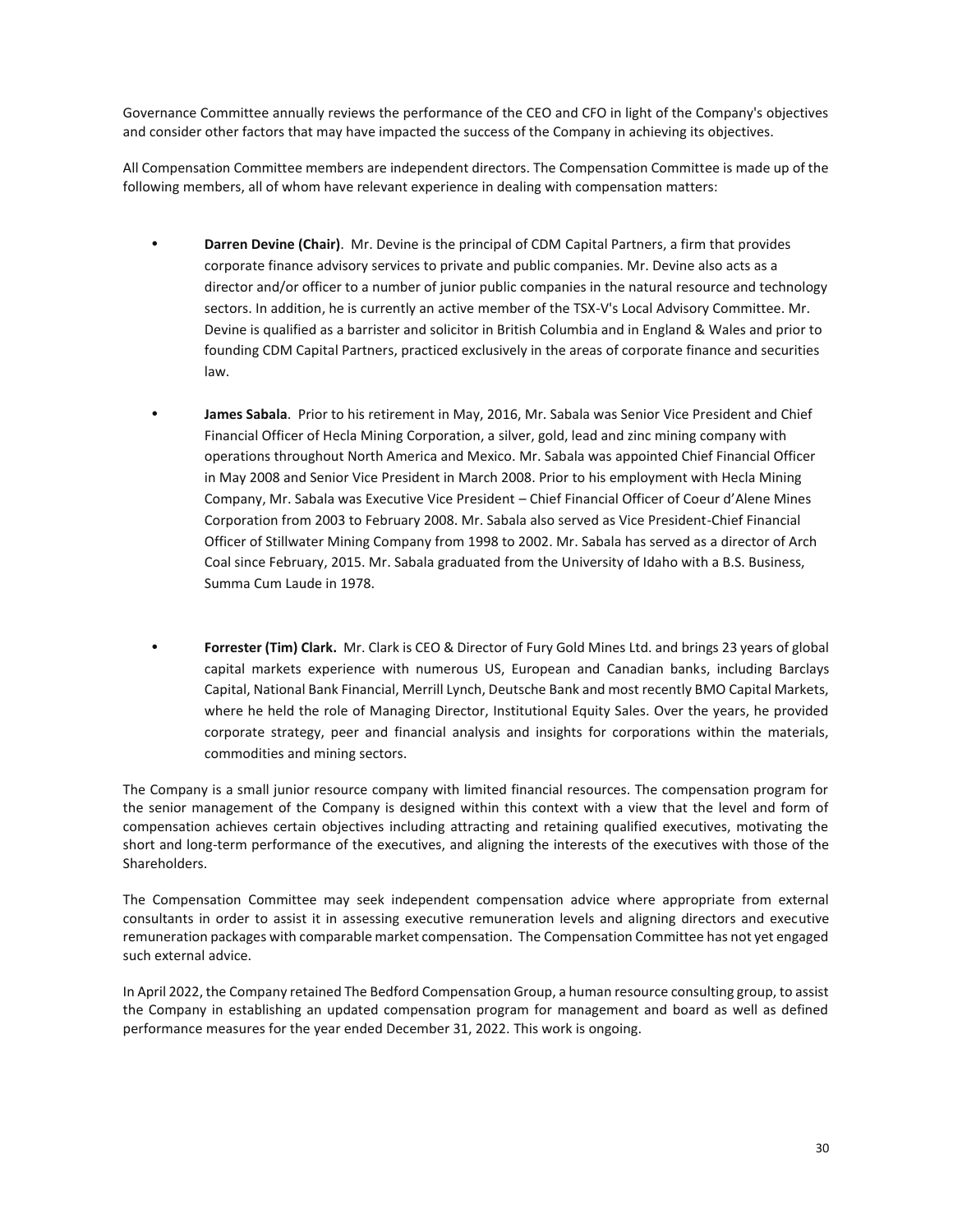## **ESG and Safety Committee**

The Company's ESG and Safety committee supports the Company's on-going commitment to health and safety, corporate social responsibility, environmental sustainability, philanthropy, reputation, diversity, equity and inclusion, community issues and other public policy matters relevant to the Company.

## **Committees of the Dolly Board**

The Dolly Board has appointed an Audit Committee, a Compensation Committee, a Nominating and Corporate Governance Committee, and a ESG and Safety Committee, the current members of which are as follows:

| <b>Audit Committee</b> | <b>Compensation Committee</b> | <b>Nominating and</b><br><b>Corporate Governance</b><br>Committee | <b>ESG and Safety</b><br>Committee |
|------------------------|-------------------------------|-------------------------------------------------------------------|------------------------------------|
|                        |                               |                                                                   |                                    |
| James Sabala (Chair)   | Darren Devine (Chair)         | Darren Devine (Chair)                                             | Robert McLeod<br>(Chair)           |
| Forrester (Tim) Clark  | James Sabala                  | James Sabala                                                      | Shawn Khunkhun                     |
| Darren Devine          | Forrester (Tim) Clark         | Robert McLeod                                                     |                                    |
|                        |                               |                                                                   | Michael Henrichsen                 |
|                        |                               |                                                                   | Robert Van Egmond                  |
|                        |                               |                                                                   | (Chief Geologist)                  |
|                        |                               |                                                                   |                                    |

A description of the function of the Audit Committee can be found in this Circular under "Audit Committee."

See Appendix C of this Circular for a full copy of the Nominating and Corporate Governance Committee Charter.

The Dolly Board also has appointed an ad hoc Technical Committee that has Michael Henrichsen as Chair, Robert McLeod, and Kurt Allen, the representative of Hecla appointed to the Technical Committee. The Technical Committee meets at least once per year, and more often as needed, to discuss the exploration program.

## **Assessments**

The Dolly Board has not, as yet, adopted formal procedures for assessing the effectiveness of the Dolly Board, its committees or individual directors. The relatively small size of the Company enables the Dolly Board to satisfy itself that individual directors are performing effectively. As the Company grows, the Dolly Board will consider adopting formal procedures for evaluating director and committee performance.

## **AUDIT COMMITTEE**

As at the date of this Circular, the Audit Committee is composed of James Sabala, Forrester (Tim) Clark, and Darren Divine. Each member of the Committee is "independent" and "financially literate." Under this heading, the Company is including the disclosure required by Form 52-110F2 of National Instrument 52-110 – *Audit Committees* ("**NI 52- 110**"). The text of the Audit Committee Charter is attached in Appendix A.

The Dolly Board and management will ensure that the Audit Committee has adequate funding to fulfill its duties and responsibilities.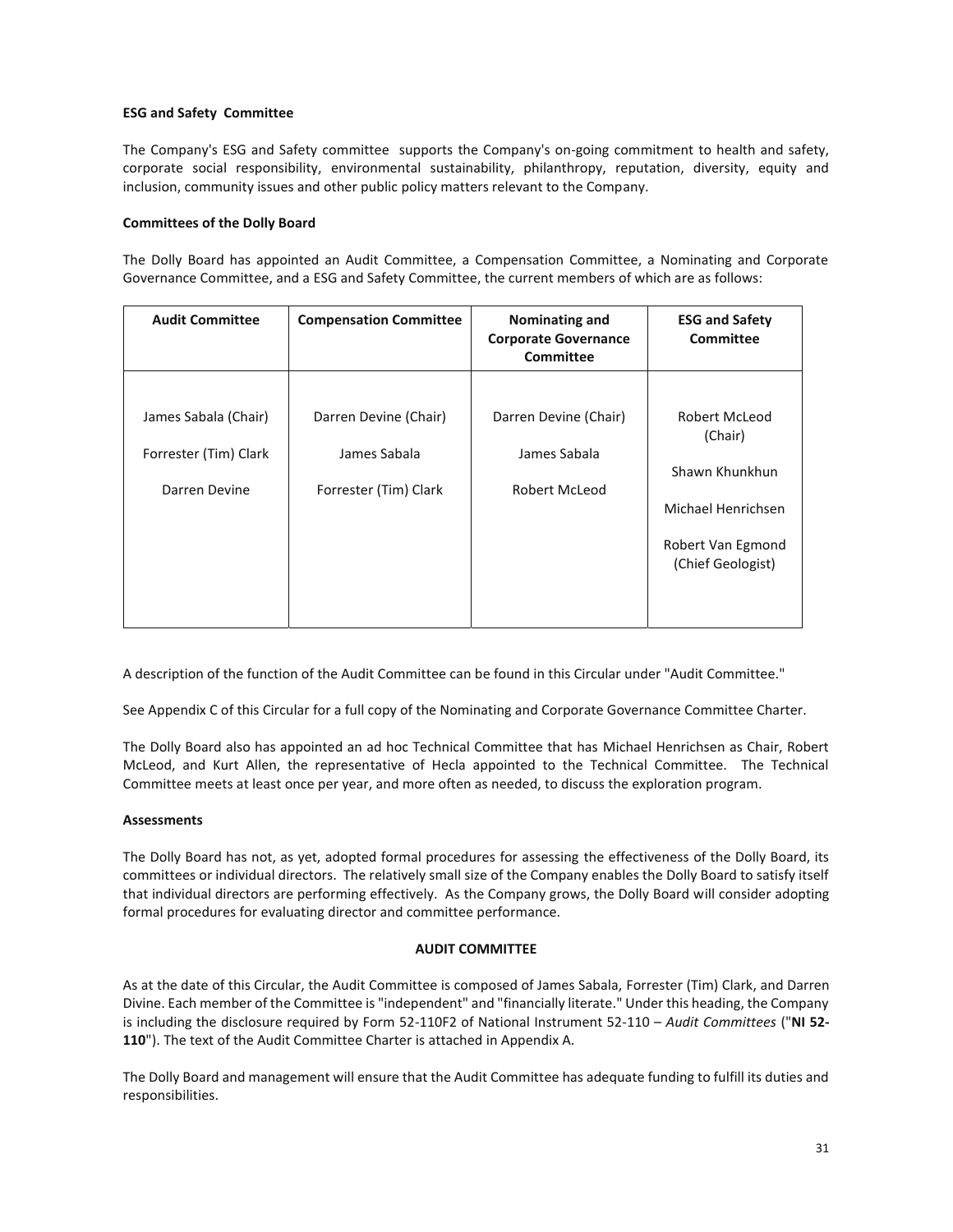#### **Relevant Education and Experience**

| <b>Member</b>            | Independent/<br><b>Not</b><br>Independent $(1)$ | <b>Financially Literate/</b><br><b>Not Financially</b><br>Literate $(1)$ | <b>Relevant Education and Experience</b>                                                                                           |
|--------------------------|-------------------------------------------------|--------------------------------------------------------------------------|------------------------------------------------------------------------------------------------------------------------------------|
| James Sabala<br>(Chair)  | Independent                                     | <b>Financially Literate</b>                                              | Previously served as CFO for Hecla.                                                                                                |
| Forrester (Tim)<br>Clark | Independent                                     | <b>Financially Literate</b>                                              | Has 23 years of global capital markets<br>experience with numerous US, European and<br>Canadian banks.                             |
| Darren Devine            | Independent                                     | <b>Financially Literate</b>                                              | Principal of CDM Capital Partners, a firm that<br>provides corporate finance advisory services<br>to private and public companies. |

 $(1)$  As defined in NI 52-110.

## **Audit Committee Oversight**

Since the commencement of the Company's most recently completed financial year, the Dolly Board has not failed to adopt a recommendation of the Audit Committee to nominate or compensate an external auditor.

#### **Reliance on Certain Exemptions**

Since the commencement of the Company's most recently completed financial year, the Company has determined that it intends to continue to rely on the exemptions contained in Sections 2.4 of NI 52-110. Section 2.4 provides an exemption from the requirement that the Audit Committee must pre-approve all non-audit services to be provided by the auditor, where the total amount of fees related to the non-audit services are not expected to exceed 5% of the total amount of fees payable to the auditor in the fiscal year in which the non-audit services were provided. The Company has not relied, and does not intend to rely, on Part 8 of NI 52-110. Part 8 permits a company to apply to a securities regulatory authority for an exemption from the requirements of NI 52-110, in whole or in part.

Under Section 5 (b)(c) and (d) of Form 51-110F2, the Company has not relied on any of the following exemptions:

- (b) the exemption in subsection 6.1.1(4) (*Circumstance Affecting the Business or Operations of the Venture Issuer*),
- (c) the exemption in subsection 6.1.1(5) (*Events Outside Control of Member*),
- (d) the exemption in subsection 6.1.1(6) (*Death, Incapacity or Resignation*)

## **Pre-Approval Policies and Procedures**

The Company has a procedure to bring to the Audit Committee any requests in advance of the engagement of nonaudit services. The Audit Committee will review the engagement of non-audit services as required if they will exceed 5% of the total fees payable to the auditor.

## **External Auditor Service Fees (By Category)**

## *Audit Fees*

The aggregate fees billed by the Company's external auditor for the financial year ended December 31, 2021 for audit and assurance and related services were approximately \$30,000 (2020 - \$30,366).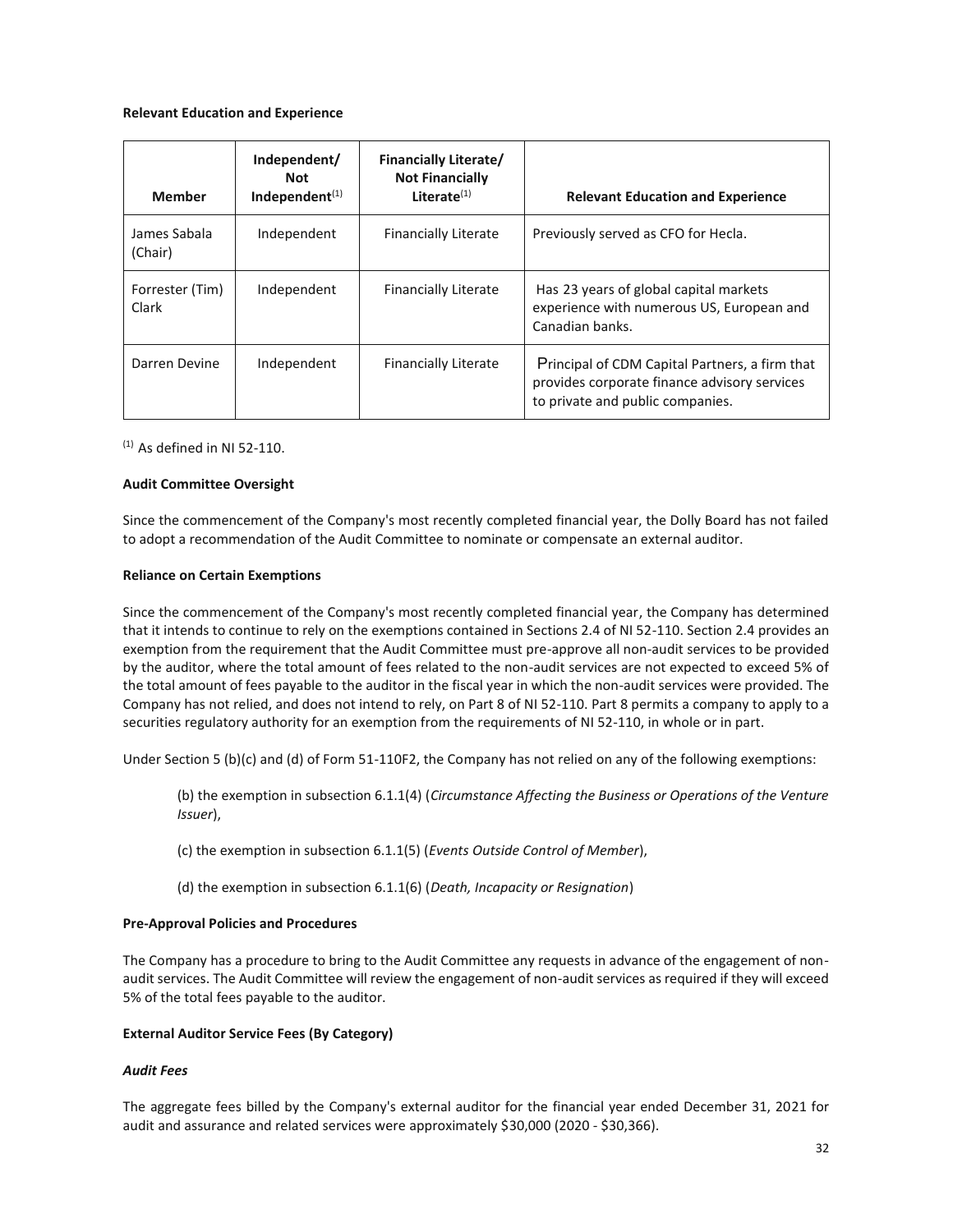## *Audit-Related Fees*

The aggregate fees billed by the Company's external auditor for the financial year ended December 31, 2021 for audit related services were Nil (2020 - Nil).

## *Tax Fees*

The aggregate fees billed for tax compliance, tax advice, and tax planning services by the Company's external auditor for the financial year ended December 31, 2021 were Nil (2020 – Nil).

## *All Other Fees*

The aggregate fees billed by the Company's external auditor for the financial year ended December 31, 2021 for review of unaudited interim financial statements, compilation of consolidated financial statements, and related consultation and research services were Nil (2020 - Nil).

## **Exemption**

The Company is relying on the exemption provided in Section 6.1 of NI 52-110 by virtue of the fact that it is a venture issuer. Section 6.1 exempts the Company from the requirements of Parts 3 (Composition of the Audit Committee) and 5 (Reporting Obligations) of NI 52-110 and allows for the short form of disclosure of audit committee procedures set out in Form 52-110F2 and disclosed in this Circular.

# **ADDITIONAL INFORMATION**

Additional information relating to the Company is available on its SEDAR profile at www.sedar.com. Shareholders may contact the Company at (604) 375-5578 to request copies of the Company's financial statements and MD&A.

Financial information is provided in the Company's comparative annual financial statements and MD&A for its most recently completed year, which are filed on SEDAR and on the Company's website.

DATED this 23 day of May, 2022.

# **ON BEHALF OF THE BOARD**

*"Shawn Khunkhun"* 

CEO, President and Director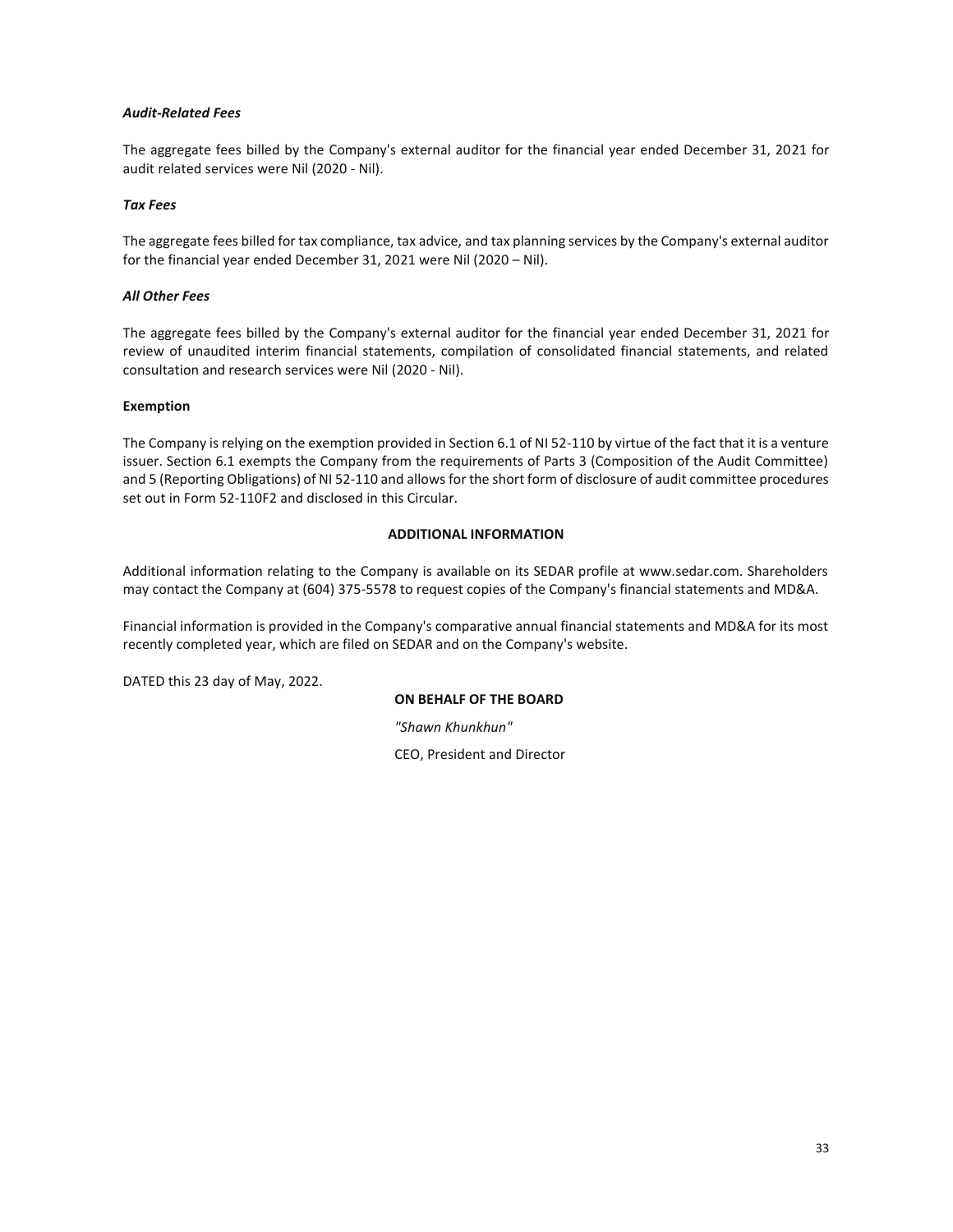## **APPENDIX A AUDIT COMMITTEE CHARTER**

# **Objectives**

The Audit Committee will assist the Board of Directors in fulfilling its oversight responsibilities for:

- 1. the financial reporting process;
- 2. the system of internal control over financial reporting;
- 3. the audit process;
- 4. compliance with legal and regulatory requirements; and
- 5. the processes for identifying, evaluating and managing the company's principal risks impacting financial reporting.

## **Membership**

The Board of Directors shall appoint annually from among its members an Audit Committee to hold office for the ensuing year or until their successors are elected or appointed.

The Audit Committee shall be composed of at least three directors, and not more than five directors, at least a majority of whom shall be "independent" and "financially literate" (as such terms are defined in National Instrument 52-110 – Audit Committees).

The Board of Directors may from time to time designate one of the members of the Audit Committee to be the Committee Chair and, unless otherwise determined by the Board, the Secretary of the Corporation shall be the Secretary of the Audit Committee.

# **Meetings and Participation**

The Audit Committee shall meet at least once per quarter, or more frequently as circumstances dictate. Any member of the Audit Committee or the external auditor may call a meeting of the Audit Committee. The auditors shall be entitled to attend all meetings and be heard thereat.

Meeting agendas will be prepared and provided in advance to members, along with appropriate briefing materials. The agenda will be set by the Audit Committee Chair in consultation with other members of the Audit Committee, the Board of Directors and senior management.

No business may be transacted by the Audit Committee except at a meeting of its members at which a quorum of the Audit Committee is present. A quorum for meetings of the Audit Committee is a majority of its Members.

The Audit Committee shall keep minutes of its meetings in which shall be recorded all action taken by it, which minutes shall be approved by Audit Committee members and available as soon as possible to the Board of Directors.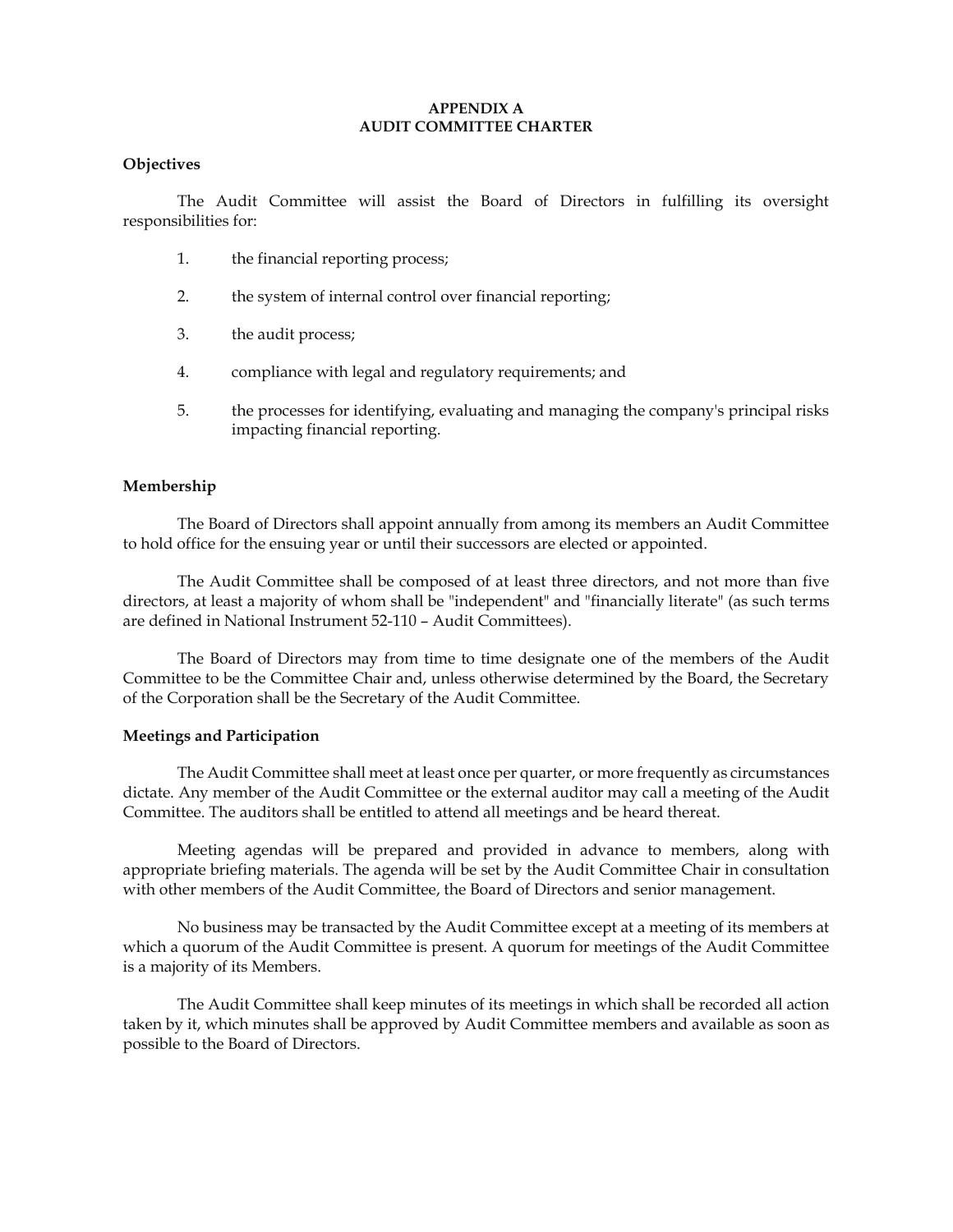# **Duties, Powers, and Responsibilities**

The Audit Committee is hereby delegated the following duties and powers, without limiting these duties and powers, the Audit Committee shall:

# (a) **Financial Reporting**

- Review and recommend for approval to the Board of Directors the annual Financial Statements and the annual MD&A.
- Review the Annual Report, if prepared, for consistency with the financial disclosure referenced in the annual Financial Statements.
- Be satisfied as to the adequacy of procedures in place for the review of the Corporation's public disclosure of financial information extracted or derived from annual or quarterly financial statements and periodically assess the adequacy of such procedures.
- Review and approve quarterly financial statements and the quarterly MD&A.
- Review significant issues affecting financial reports.
- x Review emerging IFRS developments and changes to accounting policies that could affect the financial disclosures of the Corporation.
- x Understand how management develops interim financial information and the nature and extent of external audit involvement.
- In review of the annual and quarterly financial statements, discuss the quality of the Corporation's accounting principles, the reasonableness of significant judgments, and the clarity of the disclosures in the financial statements.
- x Review and approve any earnings guidance to be provided by the Corporation.

# (b) **Internal and Disclosure Controls**

- Consider the effectiveness of the Corporation's internal controls over financial reporting and related information technology security and control.
- Review and approve corporate signing authorities and modifications thereto.
- x Review with the auditors any issues or concerns related to any internal control systems in the process of the audit.
- Review the plan and scope of the annual audit with respect to planned reliance and testing of controls and major points contained in the auditor's management letter resulting from control evaluation and testing.
- Establish and maintain complaint procedures regarding accounting, internal accounting controls or auditing matters and the confidential anonymous submission by employees of concerns regarding questionable accounting or auditing matters. Such procedures are appended hereto as Appendix A.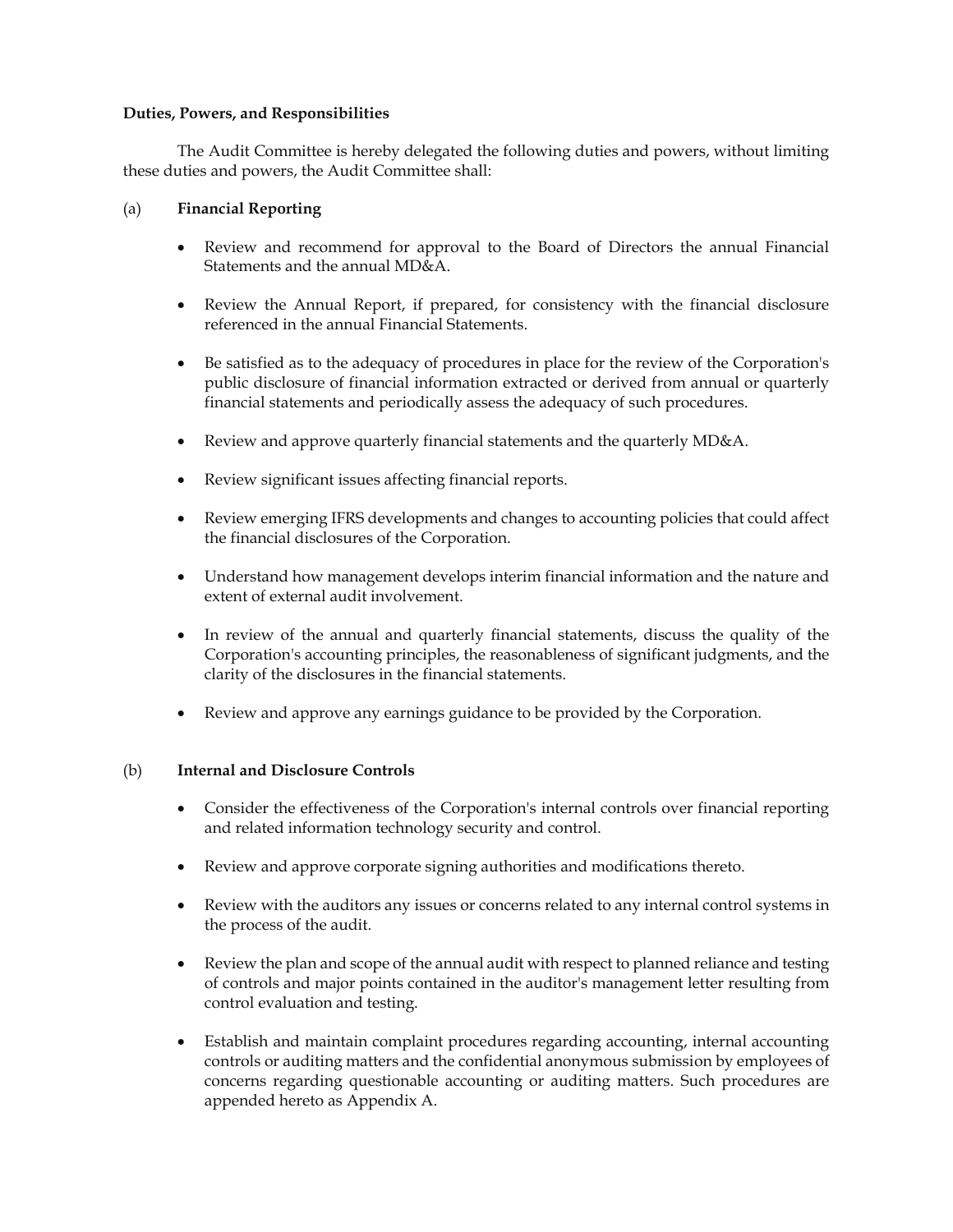- Review with management, external auditors and legal counsel any material litigation claims or other contingencies, including tax assessments, and adequacy of financial provisions, that could materially affect financial reporting.
- x Review with the Chief Executive Officer and the Chief Financial Officer the Corporation's disclosure controls and procedures, including any significant deficiencies in, or material non-compliance with, such controls and procedures.
- Discuss with the Chief Executive Officer and the Chief Financial Officer all elements of certification required pursuant to National Instrument 52-109.
- Approve all material related party transactions in advance; materiality is set at \$1 for such matters.

# (c) **External Audit**

- Oversee the work of the external auditor engaged for the purpose of preparing or issuing an auditor's report or performing such other audit, review or attest services for the Corporation, including the resolution of disagreements between management and the external auditor regarding financial reporting.
- Review and approve the audit plans, scope and proposed audit fees.
- Annually review the independence of the external auditors by receiving a report from the independent auditor detailing all relationships between them and the Corporation.
- Discuss with the auditors the results of the audit, any changes in accounting policies or practices and their impact on the financials, as well as any items that might significantly impact financial results.
- Receive a report from the auditors on critical accounting policies and practices to be used, all alternative treatments of financial information within IFRS that have been discussed with management, including the ramifications of the use of such alternative treatments, and the treatment preferred by the auditor.
- Receive an annual report from the auditors describing the audit firm's internal qualitycontrol procedures, and material issues raised by the most recent internal quality-control review, or peer review, of the firm, or by any inquiry or investigation by governmental or professional authorities, within the preceding five years, respecting one or more audits carried out by the firm, and any steps taken to deal with any such issues.
- Ensure regular rotation of the lead partner and reviewing partner.
- Evaluate the performance of the external auditor and the lead partner annually.
- x Recommend to the Board of Directors: (i) the external auditor to be nominated for the purpose of preparing or issuing an auditor's report or performing other audit, review or attest services for the Corporation, and (ii) the compensation of the external auditor.
- Separately meet with the auditors, apart from management, at least once a year.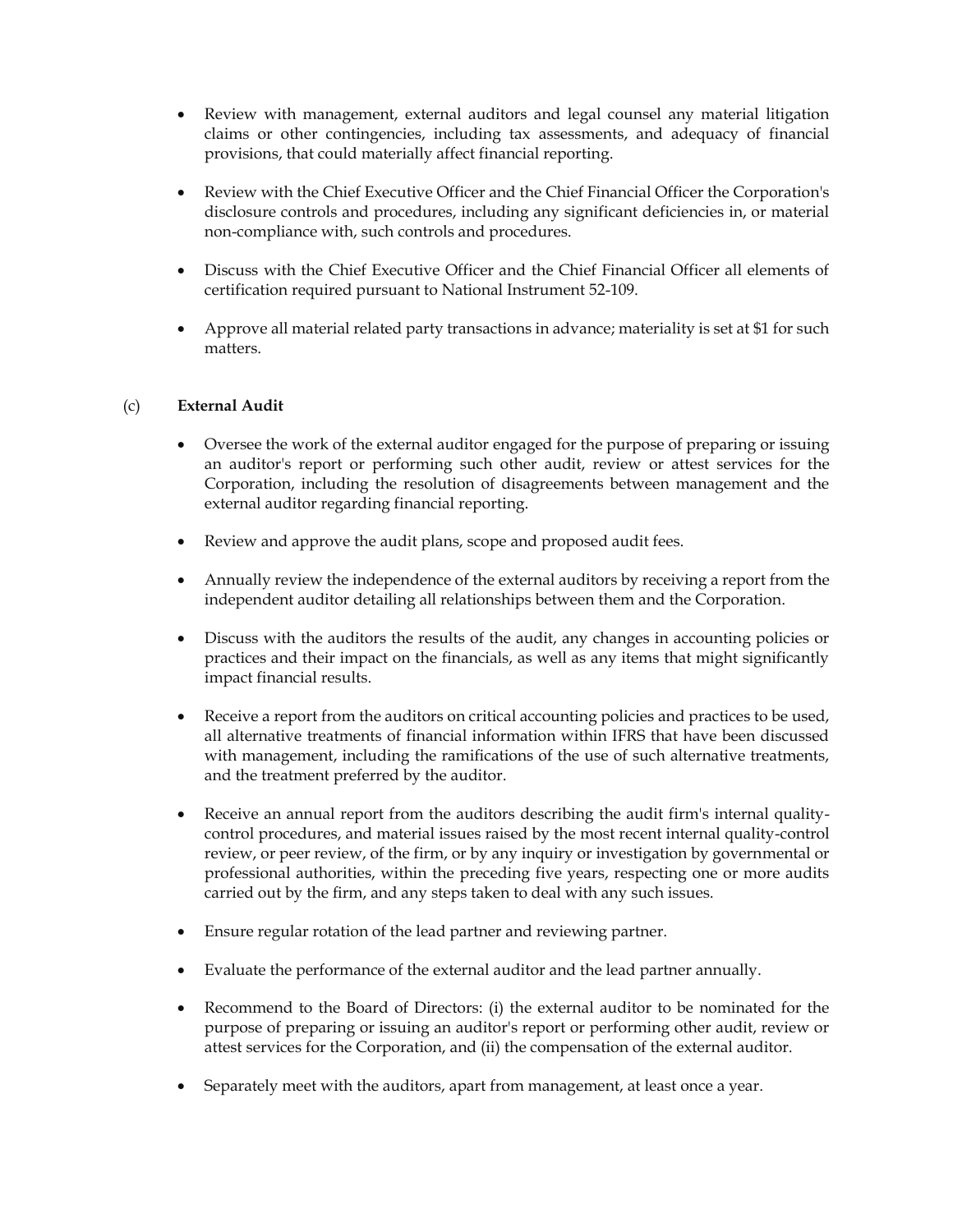### (d) **Non-Audit Services**

- Pre-approve all non-audit services to be provided to the Corporation or its subsidiary entities by the external auditor. Pre-approval may be granted by any one member of the Audit Committee. The pre-approval requirement is waived with respect to the provision of non-audit services if:
	- The aggregate amount of all such non-audit services provided to the Company constitutes not more than five percent of the total amount of fees paid by the Company to its external auditors during the fiscal year in which the non-audit services are provided;
	- o Such services were not recognized by the Company at the time of the engagement to be non-audit services; and
	- o Such services are promptly brought to the attention of the Committee by the Company and approved prior to the completion of the audit by the Committee or by one or more members of the Committee who are members of the Board to whom authority to grant such approvals has been delegated by the Committee. Provided pre-approval of the non-audit services is presented to the Committee's first scheduled meeting following such approval, such authority may be delegated by the Committee to one or more independent members of the Committee.

## (e) **Risk Management**

- Review and monitor the processes in place to identify and manage the principal risks that could impact the financial reporting of the Corporation.
- Ensure that Directors and Officers insurance is in place.
- Review and approve corporate investment policies.
- x Assess, as part of its internal controls responsibility, the effectiveness of the over-all process for identifying principal business risks and report thereon to the Board of Directors.

## (f) **Other Responsibilities and Matters**

- x Report through its Chair to the Board of Directors following meetings of the Audit Committee.
- x Review annually the adequacy of the Charter and confirm that all responsibilities have been carried out.
- Evaluate the Audit Committee's and individual member's performance on a regular basis and report annually to the Board the result of its annual self-assessment.
- x Review and approve the Corporation's hiring policies regarding partners, employees and former partners and employees of the present and former external auditor of the Corporation.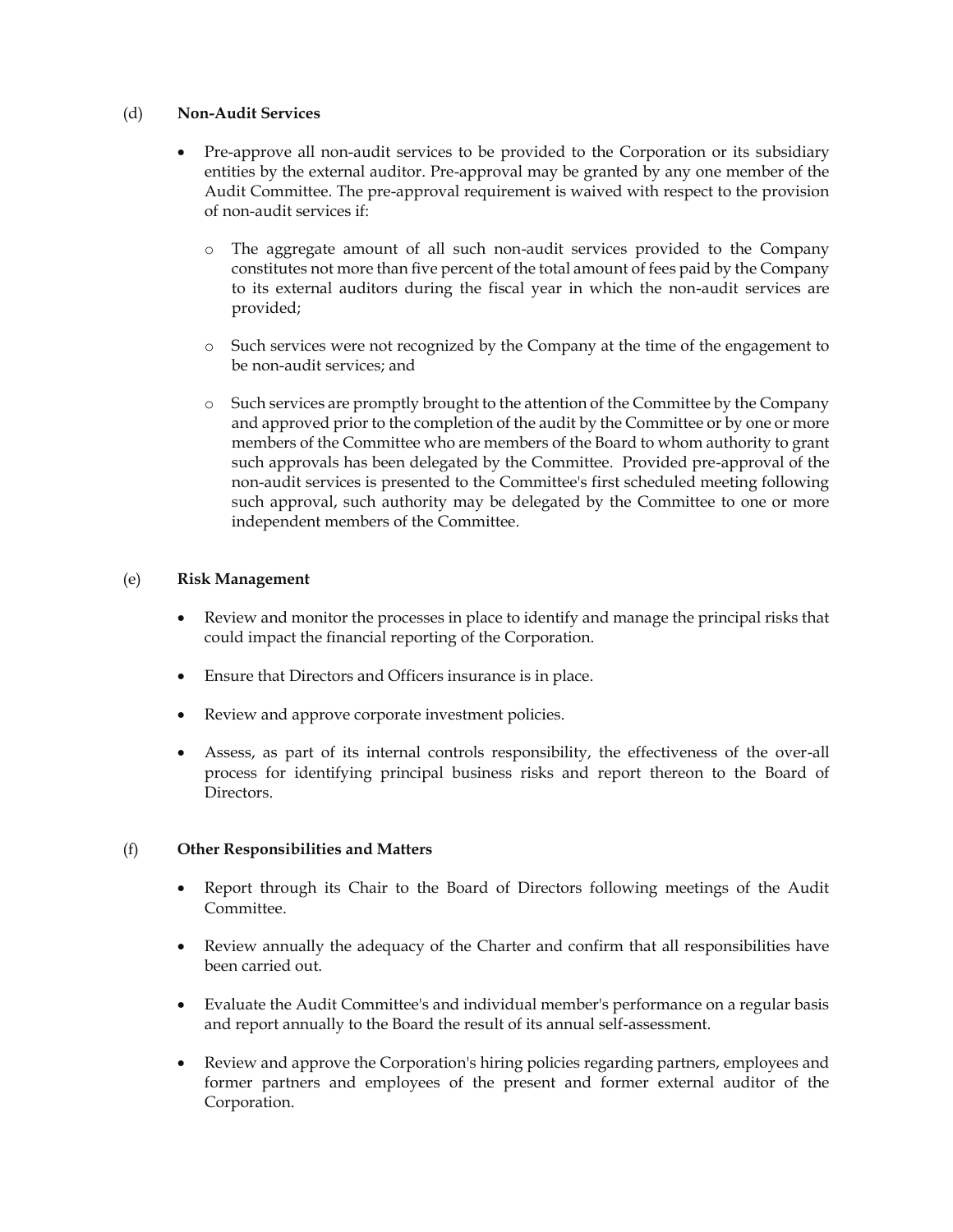- Discuss the Corporation's compliance with tax and financial reporting laws and regulation, if and when issues arise.
- Establish and maintain complaint procedures for the confidential anonymous submission of concerns regarding any questionable Corporate matters.

## **Authority**

The Audit Committee has the authority to engage independent counsel and other advisors as it determines necessary to carry out its duties and to set and pay the compensation for any advisors employed by the Audit Committee at the cost of the Corporation without obtaining approval of the Board of Directors, based on its sole judgment and discretion. The Audit Committee has the authority to communicate directly with the internal and external auditors of the Corporation.

 $\overline{\phantom{a}}$  , where  $\overline{\phantom{a}}$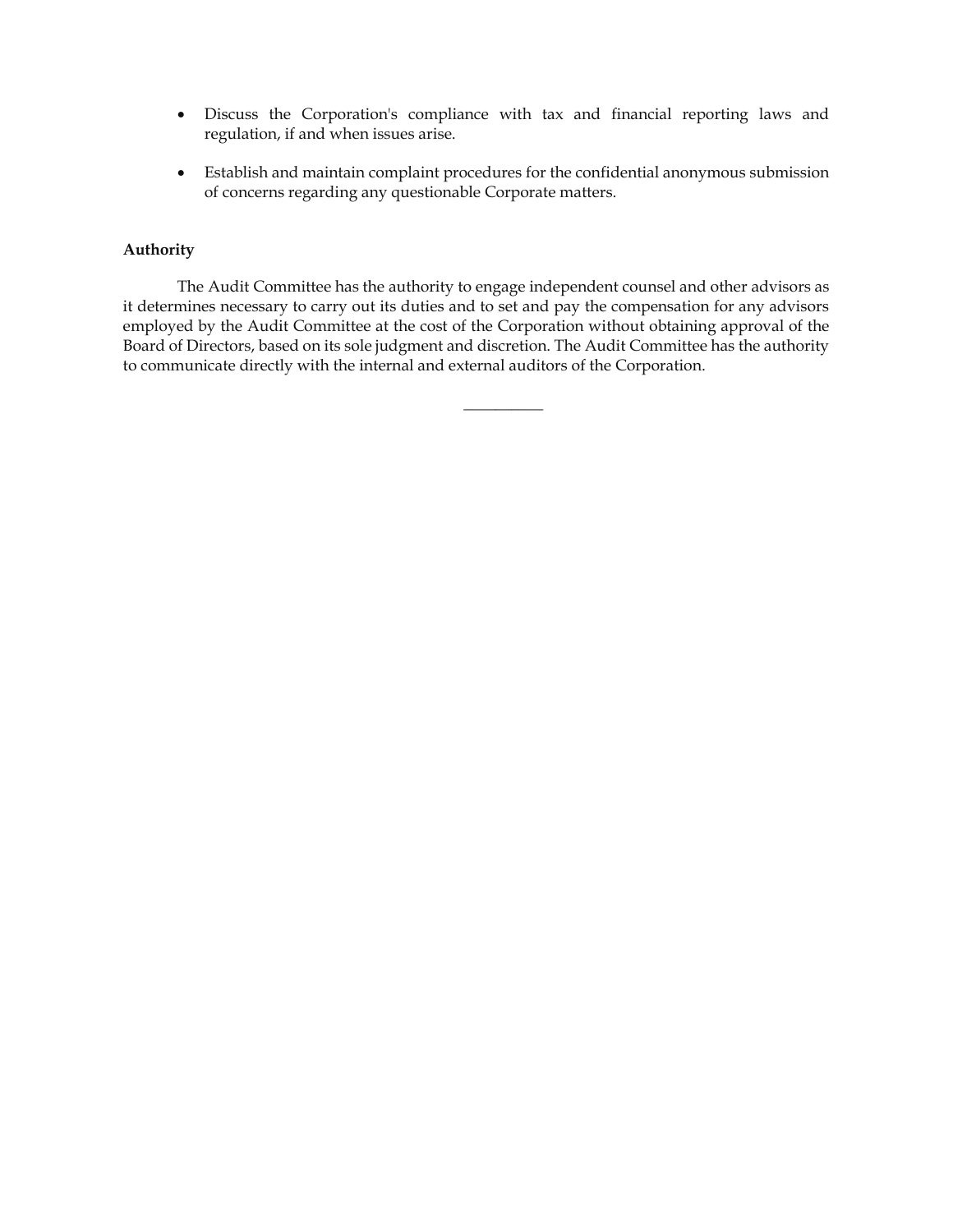# **Appendix A**

## **To Audit Committee Charter**

### **Procedures for the Submission of Complaints or Concerns Regarding Accounting, Internal Accounting Controls or Auditing Matters**

- 1. The Corporation shall forward to the Audit Committee of the Board of Directors any complaints that it has received regarding accounting, internal accounting controls, or auditing matters.
- 2. Any employee of the Corporation may submit, on a confidential, anonymous basis if the employee so desires, any concerns by sending such concerns in writing and forwarding them in a sealed envelope to:

Attention: Chair of the Audit Committee Dolly Varden Silver Corporation Suite 1130 – 1055 W Hastings Street Vancouver, British Columbia, V6E 2E9

The envelope is to be clearly marked, "To be opened by the Audit Committee only." Any such envelopes shall be forwarded promptly to the Chair of the Audit Committee.

- 3. Contact information including a phone number and e-mail address shall be published for the Chair of the Audit Committee on the Corporation's website for those people wishing to contact the Chair directly.
- 4. At each of its meetings following the receipt of any information pursuant to this Appendix, the Audit Committee shall review and consider any such complaints or concerns and take any action that it deems appropriate in the circumstances.
- 5. The Audit Committee shall retain any such complaints or concerns along with the material gathered to support its actions for a period of no less than seven years. Such records will be held on behalf of the Audit Committee by the Audit Committee Secretary.

 $\overline{\phantom{a}}$  , where  $\overline{\phantom{a}}$ 

6. Appendix A shall appear on the Corporation's website as part of this Charter.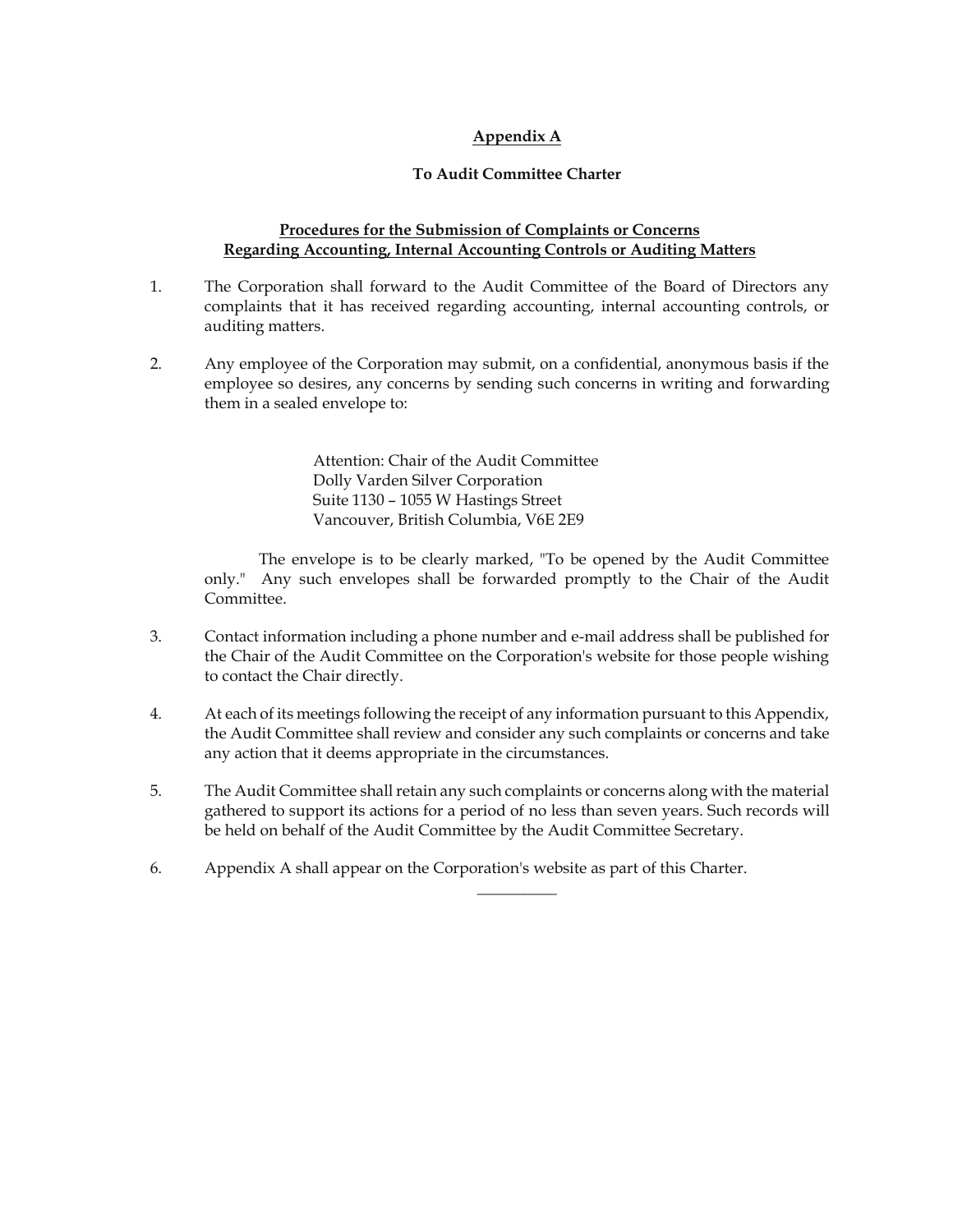### **APPENDIX B**

### **COMPENSATION COMMITTEE CHARTER**

### **Purpose**

The purpose of the Compensation Committee is to:

- a) review and approve the corporate goals and objectives relevant to the CEO's compensation, evaluate the CEO's performance in light of those corporate goal and objectives, and determine (or make recommendations to the Board with respect to) the CEO's compensation level based on this evaluation;
- b) make recommendations to the Board with respect to non-CEO officer extraordinary bonuses, director compensation, incentive compensation plans and equity-based plans;
- c) review executive compensation disclosure before the Corporation publicly discloses this information;
- d) establish and maintain a succession plan for the CEO and CFO as well as oversee the Company's overall execution succession planning strategy; and
- e) establish policies and procedures designed to identify and mitigate risks associated with the Corporation's compensation policies and practices.

## **Composition and Qualification**

Where possible, the Compensation Committee shall consist of a minimum of three directors. All members of the Compensation Committee shall be independent directors. For greater certainty, the CEO shall not be a member of the Compensation Committee.

## **Member Appointment and Removal**

The Compensation Committee members are appointed by the Board on the recommendation of the Nominating and Corporate Governance Committee after consultation with the Chairman and the Lead Independent Director (if any) and with consideration of the desires of individual Board members. Consideration will be given to rotating the Compensation Committee members periodically. The Compensation Committee Chairman is selected by the Board on the recommendation of the Nominating and Corporate Governance Committee. The Board may at any time remove a member from the Compensation Committee.

## **Meetings**

The Compensation Committee will meet at least once annually, or more frequently as circumstances may warrant. The Compensation Committee may meet with, and receive reports from, management. A quorum for the transaction of business at all meetings of the Compensation Committee shall be a majority of members.

Notwithstanding anything contrary set forth herein, the CEO may not be present for any portion of any meeting of the Compensation Committee at which the compensation of the CEO is deliberated or voted upon.

## **Position Description and Responsibilities for Chairman**

The Chairman of the Compensation Committee shall be an independent director appointed by the Board on the recommendation of the Nominating and Corporate Governance Committee on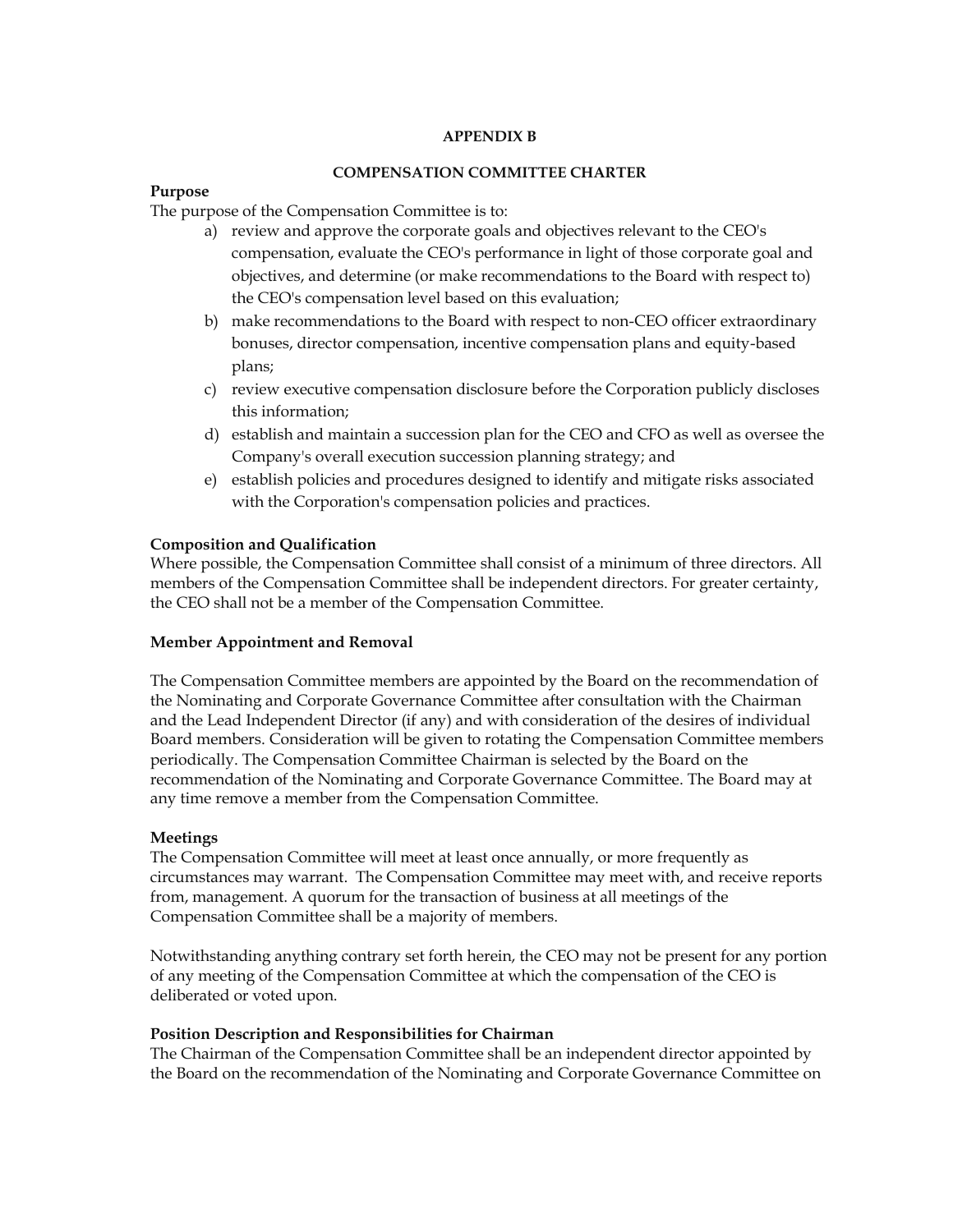an annual basis following the election of the Directors at the Corporation's Annual General Meeting of shareholders.

The Chairman shall:

- a) work with the Chairman of the Board and the Lead Independent Director (if any), and manage the Compensation Committee, in a manner that ensures these relationships are effective and efficient and furthers the best interests of the Corporation;
- b) act as the principal sounding board and counsel for the Chairman and the Lead Independent Director (if any) with respect to compensation issues;
- c) ensure that the Chairman and if appropriate the Lead Independent Director (if any) are aware of concerns of the Compensation Committee;
- d) provide strong leadership of the Compensation Committee in reviewing and monitoring the aims, strategy, policy and directions of the Compensation Committee in order to achieve its objectives;
- e) communicate with the Board to keep it current on all major developments involving executive compensation;
- f) set the frequency of the Compensation Committee meetings and reviews such frequency as appropriate;
- g) work closely with the Chairman and the Lead Independent Director (if any) to coordinate matters to be brought forth to Board Meetings from the Compensation Committee; and
- h) chair and manage meetings of the Compensation Committee.

## **Mandate and Responsibilities**

The Compensation Committee shall review and make recommendations to the Board concerning the following:

- a) the compensation of the CEO;
- b) extraordinary bonuses for officers other than the CEO;
- c) the compensation policy with respect to employees of the Corporation or any of its subsidiaries ensuring that the Corporation is in compliance with all legal compensation reporting requirements;
- d) management compensation programs including stock plans, incentive plans, other benefit plans and perquisites;
- e) the succession plans and process for key employees;
- f) performance appraisal and management and employee development programs;
- g) contingency plans in the event of the unexpected disability of key employees;
- h) proposed personnel changes involving officers;
- i) the adequacy and form of compensation of directors, ensuring that compensation realistically reflects the responsibilities and risks involved in being an effective director;
- j) the administration of the Corporation's Stock Option Plan; and
- k) perform any other activities consistent with this Charter and Applicable Laws as the Compensation Committee or the Board deems necessary or appropriate.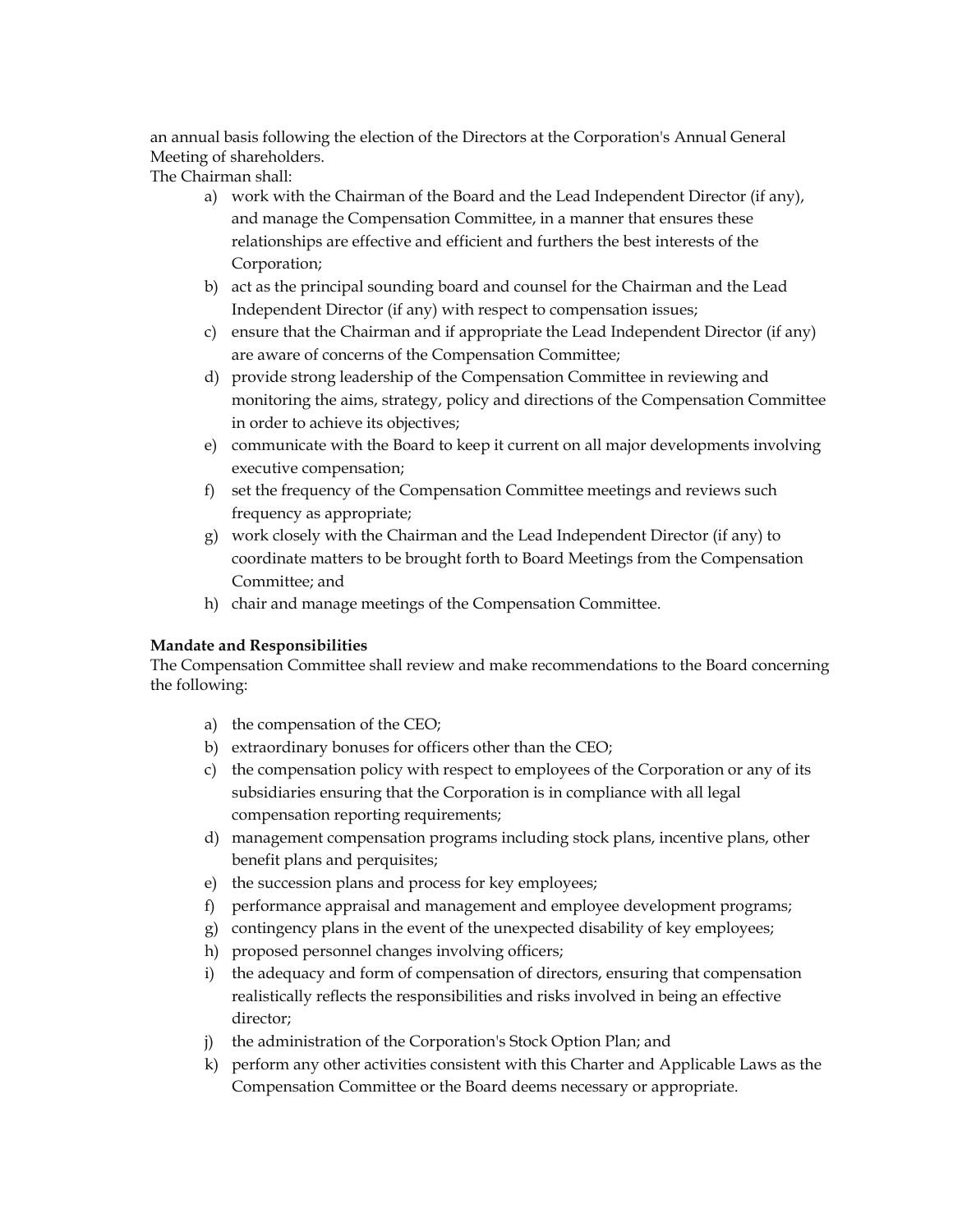The Compensation Committee shall have the authority to delegate any of its responsibilities to subcommittees or individual members as the Compensation Committee deems appropriate.

### **Authority**

The Compensation Committee shall have the authority:

- a) to engage independent counsel and other advisors including, without limitation, executive compensation consulting firms, that it considers necessary to carry out its duties;
- b) to set and pay the compensation for any advisors employed by the Compensation Committee for the purpose of carrying out its duties; and
- c) to set and pay the ordinary administrative expenses of the Compensation Committee that are necessary or appropriate in carrying out its duties.

### **Reporting**

The Compensation Committee has a duty to report to the Board all matters that it considers to be important for Board consideration.

All minutes of the Compensation Committee should be attached to the Board minutes and forwarded to each member of the Board by the Secretary in a timely manner.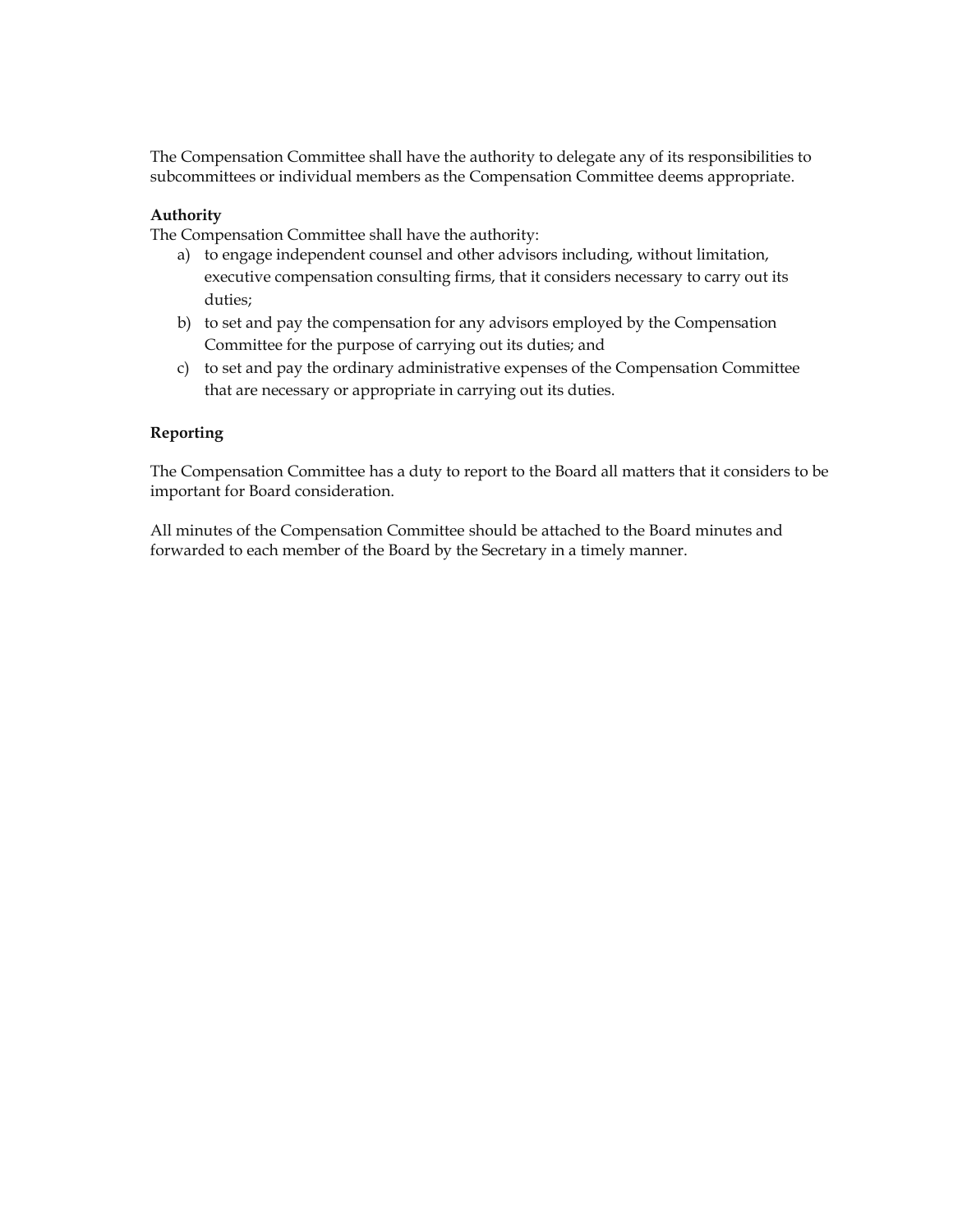# **APPENDIX C**

## **Nominating and Corporate Governance Committee Charter**

# **1. Purpose**

The purpose of the Nominating and Corporate Governance Committee is to:

- (a) develop and recommend to the Board a set of corporate governance principles applicable to the Corporation;
- (b) identify individuals qualified to become new Board members and to recommend to the Board new director nominees from time to time; and
- (c) assist the Chairman in overseeing the structure, composition and process of evaluation of the Board, its committees and individual directors.

# **2. Composition and Qualification**

- (a) The Nominating and Corporate Governance Committee shall consist of a minimum of three directors.
- (b) All members of the Nominating and Corporate Governance Committee shall be independent directors.

# **3. Member Appointment and Removal**

- (a) The Nominating and Corporate Governance Committee members are appointed by the Board on the recommendation of the Nominating and Corporate Governance Committee after consultation with the Chairman and Lead Independent Director (if any) and with consideration of the desires of individual Board members.
- (b) Consideration will be given to rotating the Nominating and Corporate Governance Committee members periodically.
- (c) The Nominating and Corporate Governance Committee Chairman is selected by the Board on the recommendation of Nominating and Corporate Governance Committee.
- (d) The Board may at any time remove a member from the Nominating and Corporate Governance Committee.

## **4. Meetings**

The Nominating and Corporate Governance Committee will meet at least once annually, or more frequently as circumstances may warrant. The Nominating and Corporate Governance Committee may meet with, and receive reports from, management.

A quorum for the transaction of business at all meetings of the Nominating and Corporate Governance Committee shall be a majority of members.

## **5. Position Description and Responsibilities for Chairman**

The Chairman of the Nominating and Corporate Governance Committee shall be an independent director appointed by the Board on the recommendation of the Nominating and Corporate Governance Committee on an annual basis following the election of the directors at the Corporation's Annual General Meeting of shareholders.

The Chairman shall:

(a) work with the Chairman of the Board and the Lead Independent Director (if any), and manage the Nominating and Corporate Governance Committee, in an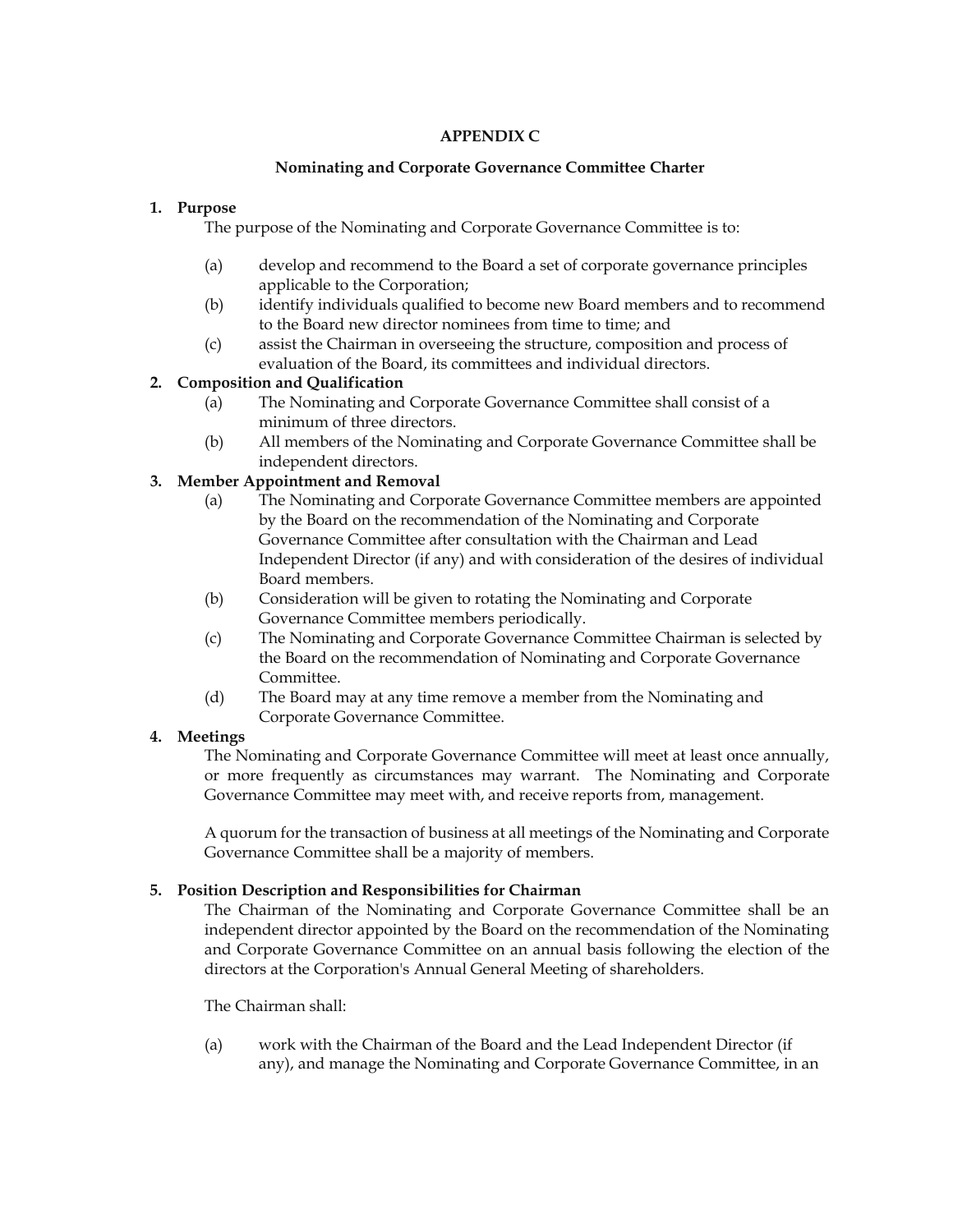effective and efficient manner which furthers the best interests of the Corporation;

- (b) act as the principal sounding board and counsel for the Chairman of the Board and the Lead Independent Director (if any) with respect to governance issues;
- (c) ensure that the Chairman of the Board and if appropriate the Lead Independent Director (if any) are aware of concerns of the Nominating and Corporate Governance Committee;
- (d) provide strong leadership of the Nominating and Corporate Governance Committee;
- (e) work closely with the Chairman of the Board and the Lead Independent Director (if any) to coordinate matters to be brought forth to Board meetings from the Nominating and Corporate Governance Committee;
- (f) communicate with the Board to keep it current on all major developments involving governance and the nomination of Directors;
- (g) set the frequency of the Nominating and Corporate Governance Committee meetings and review such frequency as appropriate; and
- (h) chair and manage meetings of the Nominating and Corporate Governance Committee.

# **6. Mandate and Responsibilities:**

The Nominating and Corporate Governance Committee shall:

- (a) develop the Corporation's approach to corporate governance issues and ensure that:
	- (i) governance of the Corporation is implemented in compliance with the Board Mandate;
	- (ii) the Corporation's governance and the adequacy thereof is reviewed at least annually; and
	- (iii) the Corporation complies to the extent practicable with the governance guidelines set out in the Applicable Laws;
- (b) ensure that standards of ethical conduct are developed and monitored;
- (c) annually examine the size of the Board and, where appropriate, make recommendations to increase or decrease the number of directors;
- (d) annually examine the effectiveness and contribution of the Lead Independent Director (if any);
- (e) consider and recommend a desirable balance of skills and experience among Board members;
- (f) seek out and attract qualified candidates to fill Board positions;
- (g) recommend to the Board the appropriate nominees to fill vacancies on the Board or to be proposed as candidates for election as directors at the annual shareholder meeting;
- (h) ensure that new members of the Board are provided with the necessary information about the Corporation, its business and the factors which affect its performance and review and monitor the orientation of new Board members;
- (i) review and approve officers' directorships in companies other than subsidiary companies and to review directors' relationships with other outside entities with regard to potential conflicts of interest;
- (j) provide advice to the Board regarding proposed committee nominations;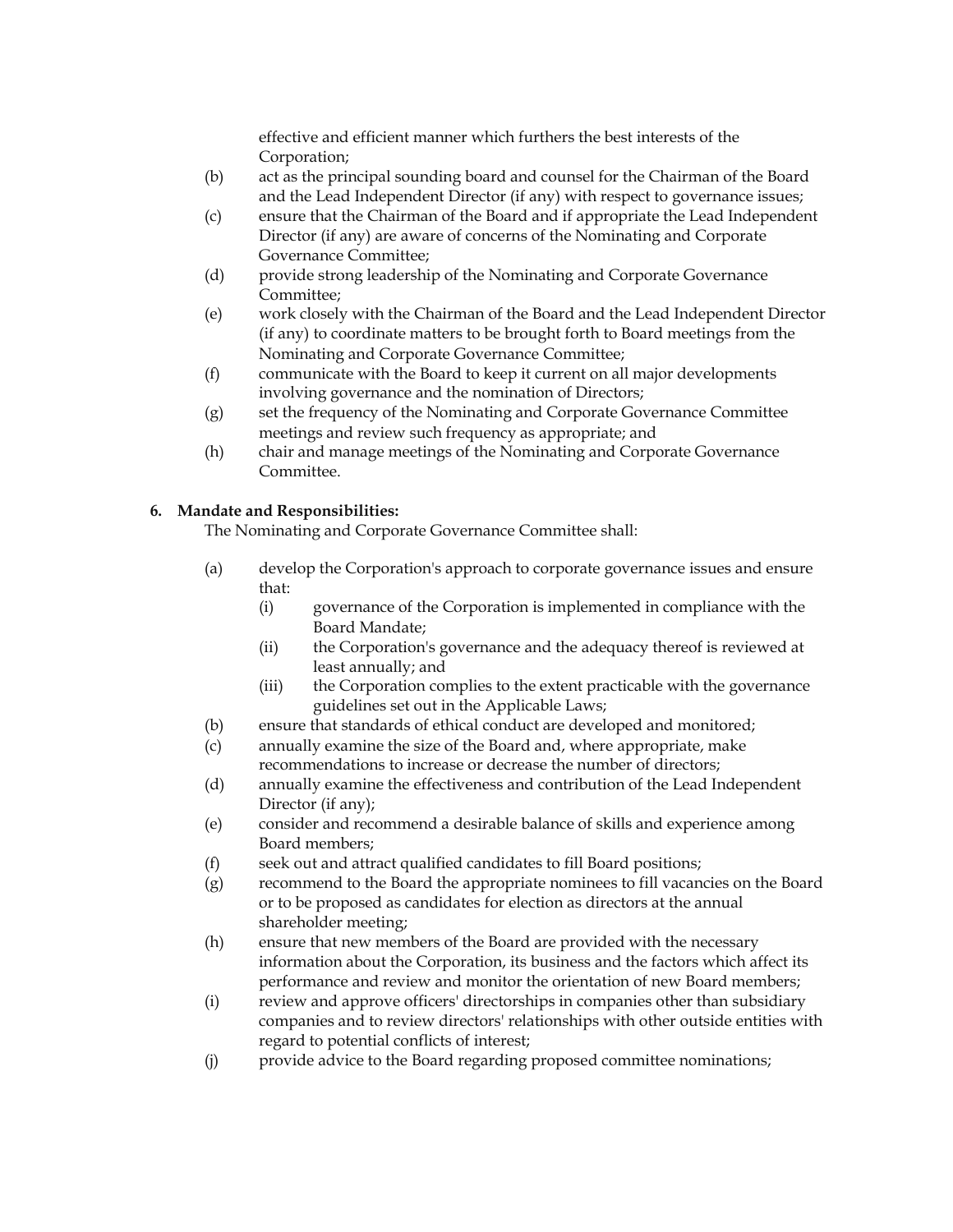- (k) recommend to the Board the appointment of the Chairman of the Board and a Lead Independent Director (if any) following the election of the directors at the annual meeting of shareholders;
- (l) ensure that the performance evaluation of the Lead Independent Director (if any) is incorporated in the Board review process, which takes place annually;
- (m) review transactions or arrangements (financial or otherwise) between the Corporation and one or more directors or officers, other than compensation decisions, and make recommendations to the Board with respect thereto; and
- (n) perform any other activities consistent with this Charter and Applicable Laws as the Nominating and Corporate Governance Committee or the Board deems necessary or appropriate.

The Nominating and Corporate Governance Committee shall have the authority to delegate any of its responsibilities to subcommittees or individual members as the Nominating and Corporate Governance Committee deems appropriate.

# **7. Authority**

The Nominating and Corporate Governance Committee shall have the authority:

- (a) to engage independent counsel and other advisors, including without limitation any search firm to be used to identify director candidates, that it determines are necessary to permit it to carry out its duties;
- (b) to set and pay the compensation for any advisors employed by the Nominating and Corporate Governance Committee; and
- (c) to set and pay the ordinary administrative expenses of the Nominating and Corporate Governance Committee that are necessary or appropriate in carrying out its duties.

# **8. Reporting**

- (a) The Nominating and Corporate Governance Committee has a duty to report to the Board all matters that it considers to be important for Board consideration.
- (b) All minutes of the Nominating and Corporate Governance Committee should be attached to the Board minutes and forwarded to each member of the Board by the Secretary in a timely manner.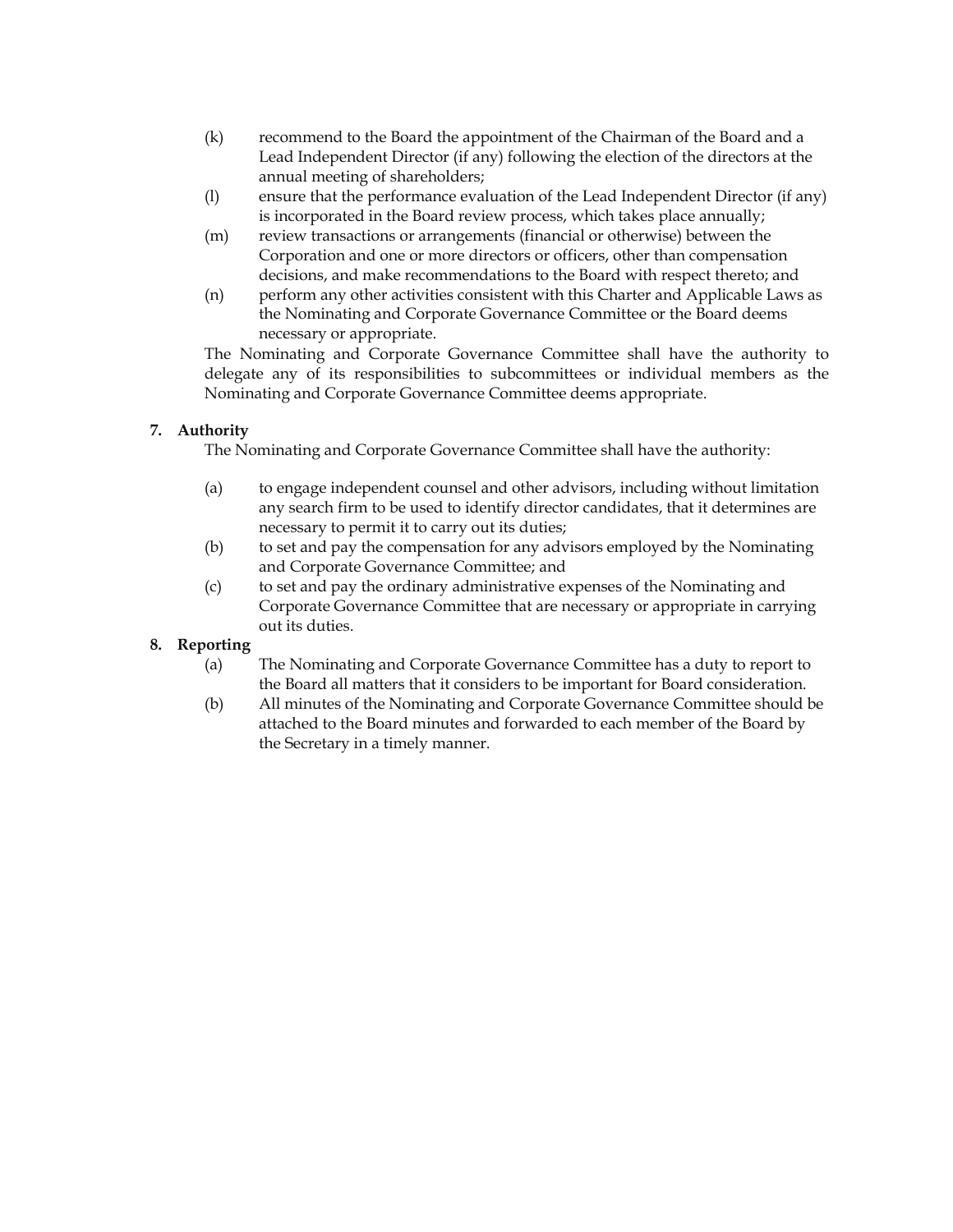#### **APPENDIX D**

**New Option Plan**  (See attached)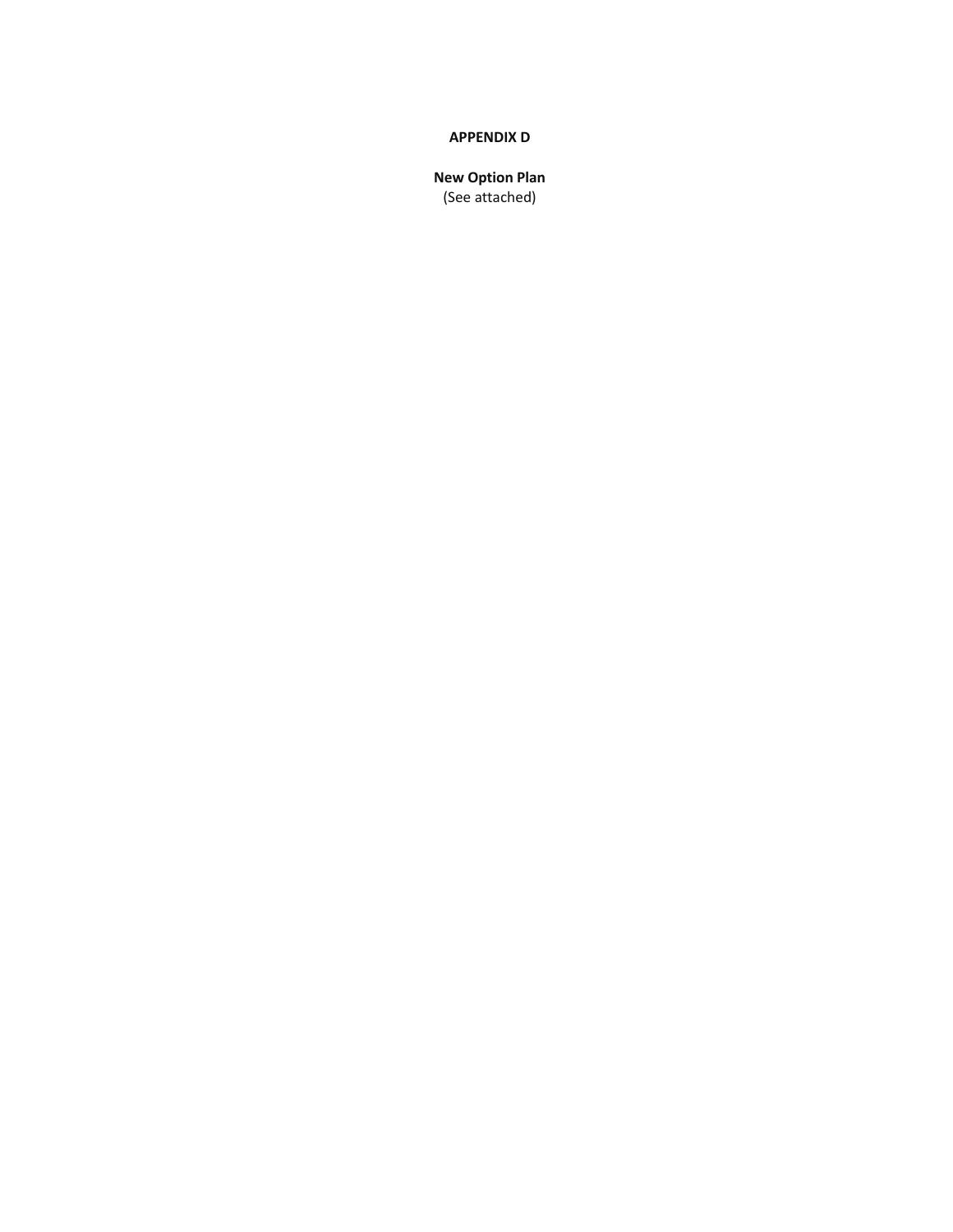#### **DOLLY VARDEN SILVER CORPORATION**  (the "**Company**")

### **STOCK OPTION PLAN**

May 20, 2022

#### **1. PURPOSE**

The purpose of this Stock Option Plan (the "**Option Plan**") is to provide the Company and its Subsidiaries (as defined herein) with the means to encourage, attract, retain and motivate certain Eligible Participants (as defined herein) through equity participation by granting such Eligible Participants stock options to purchase Common Shares (as defined herein), thus giving them an on-going proprietary interest in the Company. It is the intention of the Company that this Option Plan will at all times be in compliance with TSXV Policies (as defined below) and any inconsistencies between this Option Plan and TSXV Policies will be resolved in favour of the latter.

#### **2. DEFINITIONS**

Unless otherwise defined herein, the following terms have the following meanings:

- (a) "**Affiliate**" means a person that is affiliated within the meaning of Section 1(2) of the *Securities Act* (British Columbia), as amended, and includes those issuers that are similarly related, whether or not any of the issuers are corporations, companies, partnerships, limited partnerships, trusts, income trusts or investment trusts or any other organized entity issuing securities.
- (b) "**Black-out Period**" means an interval of time during which the Company has determined that one or more Eligible Participants may not trade any securities of the Company because they may be in possession of undisclosed material information pertaining to the Company, or when in anticipation of the release of quarterly or annual financials, to avoid potential conflicts associated with the Company's insider-trading policy or applicable securities legislation, (which, for greater certainty, does not include the period during which a cease trade order is in effect to which the Company or in respect of an Insider, that Insider, is subject).
- (c) "**Board**" means the board of directors of the Company, and, where applicable, includes a committee of the Board authorized to administer this Option Plan pursuant to Section 3(a).
- (d) "**Cashless Exercise**" has the meaning given to such in term in TSXV Policy 4.4.
- (e) "**Committee**" has the meaning attributed thereto in Section 3(a).
- (f) "**Common Share**" means common shares of the Company.
- (g) "**Consultant**" has the meaning given to such term in TSXV Policy 4.4.
- (h) **"Director**" has the meaning given to such term in TSXV Policy 4.4.
- (i) "**Discounted Market Price**" means the Market Price less the maximum discount permitted under the TSXV Policies applicable to Options.
- (j) "**Disinterested Shareholder Approval**" has the meaning given to "disinterested Shareholder approval" in section 5.3 of TSXV Policy 4.4.
- (k) "**Eligible Participant**" means a Director, Officer, Employee, Management Company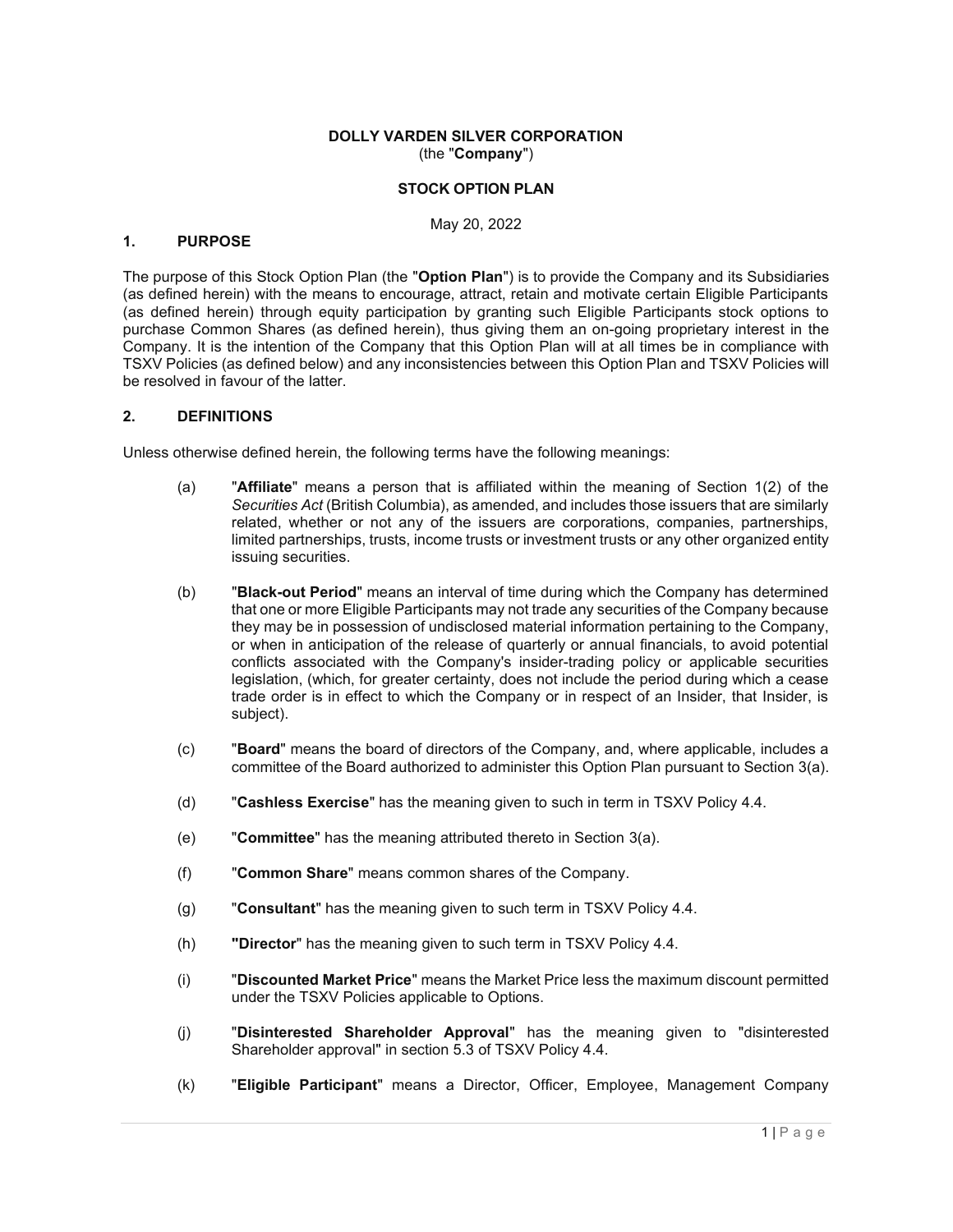Employee or Consultant of the Company or its Subsidiaries and, as context requires, shall include a registered retirement savings plan ("**RRSP**") or registered retirement income fund ("**RRIF**") established and controlled by an Eligible Participant or a company that is wholly owned by an individual Eligible Participant.

- (l) "**Employee**" has the meaning given to such term in TSXV Policy 4.4.
- (m) "**Exchange Hold Period**" has the meaning given to such term in TSXV Policy 1.1.
- (n) "**Insider**" has the meaning given to such term in TSXV Policy 1.1.
- (o) "**Investor Relations Activities**" has the meaning given such term in TSXV Policy 1.1 and for purpose of this Option Plan, Persons retained to perform Investor Relations Activities shall include any Consultant that performs Investor Relations Activities and any Employee, Management Company Employee, Officer or Director whose role and duties primarily consist of Investor Relations Activities.
- (p) "**Issued Common Shares**" means that number of Common Shares issued and outstanding, on a non-diluted basis, at any point in time as confirmed by the transfer agent and registrar for the Common Shares.
- (q) "**Management Company Employee**" has the meaning given to such term in TSXV Policy 4.4.
- (r) "**Market Price**" has the meaning given to such term in TSXV Policy 1.1.
- (s) "**Officer**" has the meaning given such term in TSXV Policy 4.4.
- (t) "**Option**" means an option to purchase Common Shares granted pursuant to, or governed by, this Option Plan.
- (u) "**Person**" means a company or an individual.
- (v) "**Rolling 10% Plans**" has the meaning attributed thereto in Section 4(a)(ii)**.**
- (w) "**Security Based Compensation**" has the meaning given to such term in TSXV Policy 4.4.
- (x) "**Security Based Compensation Plan**" has the meaning given to such term in TSXV Policy 4.4, which when used to refer to such plans of the Company, includes this Option Plan.
- (y) "**Subsidiary**" has the meaning given to such term in National Instrument 45-106 *Prospectus Exemptions* ("**NI 45-106**")*,* and any instrument in amendment thereto or replacement thereof.
- (z) "**TSXV**" means the TSX Venture Exchange.
- (aa) "**TSXV Policies**" means the policies included in the TSX Venture Exchange Corporate Finance Manual and "**TSXV Policy**" means any one of them, as such policies may be amended, supplemented or replaced from time to time.
- (bb) "**TSXV Policy 1.1**" means Policy 1.1 *Interpretation* of the TSXV Policies, as may be amended, supplemented or replaced from time to time.
- (cc) "**TSXV Policy 4.4**" means Policy 4.4 *Security Based Compensation* of the TSXV Policies,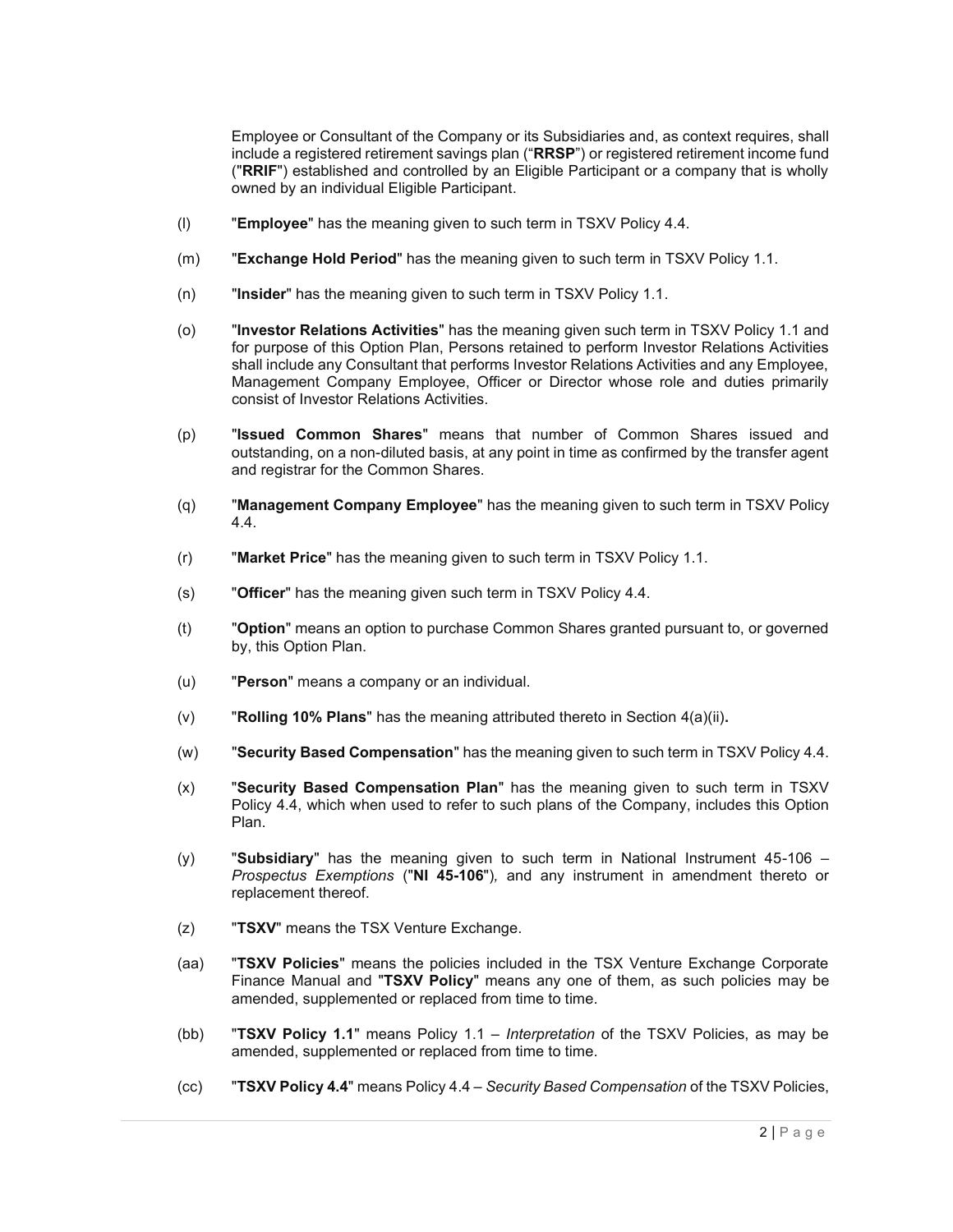as may be amended, supplemented or replaced from time to time.

### **3. ADMINISTRATION**

- (a) This Option Plan shall be administered by the Board, or any committee of the Board (each, a "**Committee**") appointed by the Board to administer this Option Plan. Without limiting the generality of the foregoing, where a Committee has been appointed by the Board to administer this Option Plan pursuant to a resolution passed by the Board, such Committee has authority to:
	- (i) grant to Eligible Participants, an RRSP or RRIF established and controlled by an Eligible Participant or a company that is wholly owned by an individual Eligible Participant up to the number of Options specified by the Board in the resolution appointing the Committee or in any other subsequent resolution(s) of the Board, the whole on the terms set out in such resolution(s);
	- (ii) exercise rights reserved to the Company under this Option Plan;
	- (iii) determine vesting terms and conditions for Options granted under this Option Plan in accordance with the terms and conditions of this Option Plan; and
	- (iv) make all other determinations and take all other actions as it considers necessary or advisable for implementation and administration of this Option Plan.
- (b) The interpretation, construction and application of this Option Plan shall be made by the Board or a Committee and shall be final and binding on all holders of Options granted under this Option Plan and all Persons eligible to participate under the provisions of this Option Plan.
- (c) No member of the Board or Committee shall be liable for any action or determination taken or made in good faith in the administration, interpretation, construction or application of this Option Plan or any Options granted under it.

#### **4. COMMON SHARES SUBJECT TO THIS OPTION PLAN**

- (a) Subject to Section 4(b):
	- (i) the maximum number of Common Shares which may be issued under Options granted under this Option Plan, from time to time, shall be equal to a maximum of 10% of the total number of Issued Common Shares calculated on the date the Option is granted or issued to such person; and
	- (ii) if the Company has any other Security Based Compensation Plan(s) that fall within the "rolling up to 10%" category under Section 3.1(a) of TSXV Policy 4.4 (collectively, the "**Rolling 10% Plans**"), the number of Common Shares that are issuable pursuant to the Option Plan and such other Rolling 10% Plans in aggregate shall be equal to up to a maximum of 10% of the total number of Issued Common Shares on the date the Option is granted or issued or the issuance date of any Security Based Compensation under any of such Rolling 10% Plans.
- (b) The following limitations apply to grants of Options under this Option Plan:
	- (i) unless the Company has obtained the requisite Disinterested Shareholder Approval;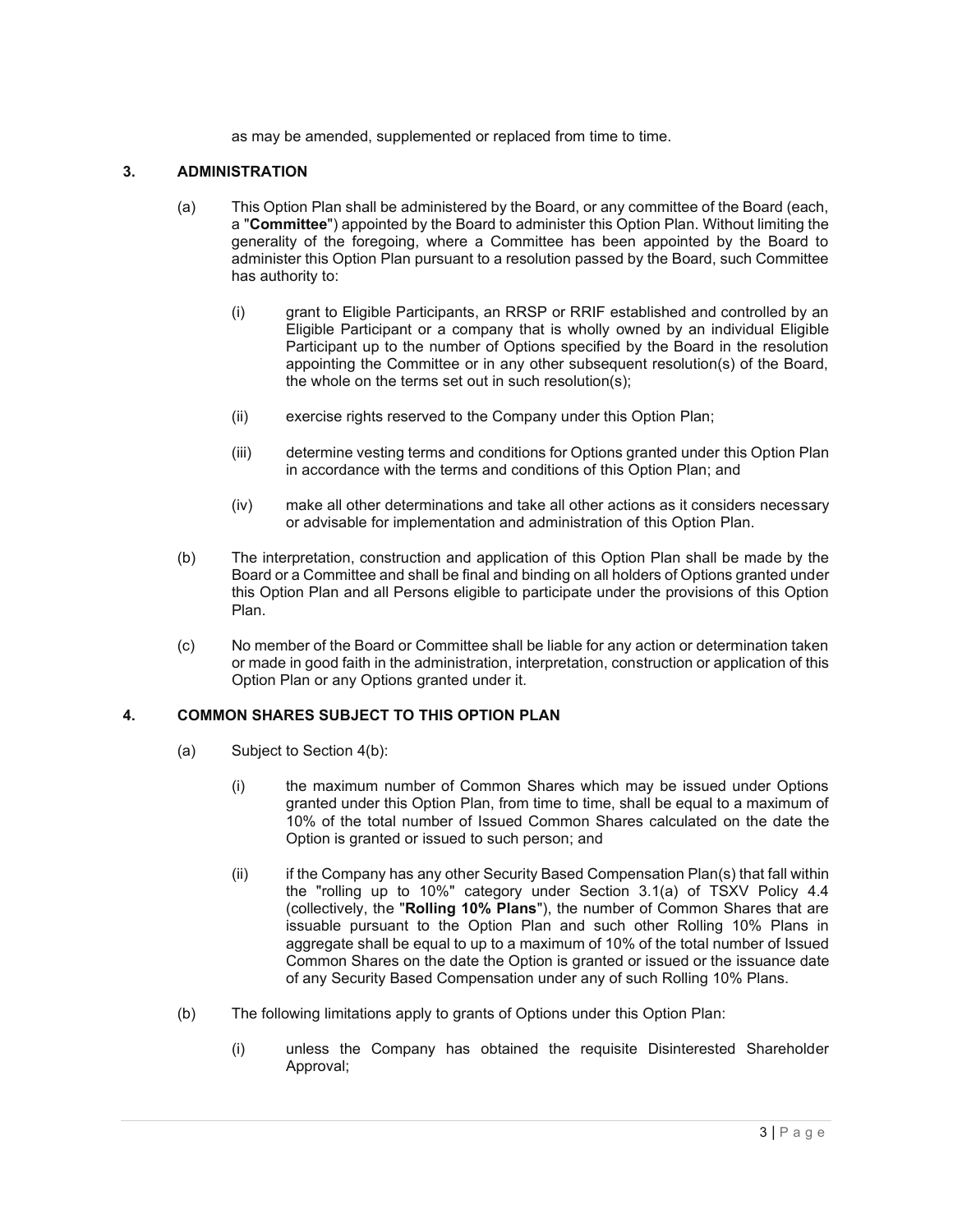- (A) the maximum aggregate number of Common Shares that are issuable under all Security Based Compensation Plans of the Company granted or issued in any 12-month period to any one person (and companies owned or controlled by that Person) must not exceed 5% of the total number of Issued Common Shares, calculated as at the date any Security Based Compensation is granted or issued to such person;
- (B) the maximum aggregate number of Common Shares which may be issued under all Security Based Compensation Plans of the Company granted or issued to Insiders as a group must not exceed 10% of the Issued Common Shares at any point in time; and
- (C) the maximum aggregate number of Common Shares that are issuable under all Security Based Compensation Plans of the Company granted or issued in any 12-month period to Insiders as a group must not exceed 10% of the Issued Common Shares, calculated on the date any Securities Based Compensation is granted to an Insider; and
- (ii) the maximum aggregate number of Common Shares that are issuable under all Security Based Compensation Plans of the Company granted or issued in a 12 month period to any one Consultant must not exceed 2% of the Issued Common Shares, calculated at the date any Securities Based Compensation is granted to the Consultant; and
- (iii) the maximum aggregate number of Common Shares that are issuable under all Security Based Compensation Plans of the Company granted or issued in a 12 month period to all Persons retained to provide Investor Relations Activities must not exceed 2% of the Issued Common Shares, calculated at the date any Securities Based Compensation is granted to any such Person.
- (c) Common Shares in respect of which an Option is granted under this Option Plan but not exercised prior to the termination of such Option, due to the cancelation, expiration, termination or lapse of such Option or otherwise, shall be available for new grants of Options to be granted thereafter pursuant to the provisions of this Option Plan. All Common Shares issued pursuant to the exercise of the Options granted under this Option Plan shall be so issued as fully paid and non-assessable Common Shares.
- (d) This Option Plan is an "evergreen" plan and, accordingly, any exercise of Options will, subject to the overall limit provided for at Section 4(a) above, make new grants available hereunder effectively resulting in a reloading of the number of Options available to grant hereunder.
- (e) The Board (which for these purposes does not include a reference to a Committee) shall allot, set aside and reserve for issuance for the purpose of this Option Plan a sufficient number of Common Shares at each meeting of the Board such that the number of Common Shares issuable under Section 4 shall be properly allotted, set aside and reserved for issuance.

# **5. ELIGIBILITY AND GRANT OF OPTIONS**

(a) Options shall be granted only to Eligible Participants, an RRSP and RRIF established and controlled by an Eligible Participant or a company that is wholly owned by an individual Eligible Participant and provided that in each case, the Eligible Participant is an Eligible Participant at the time of the grant.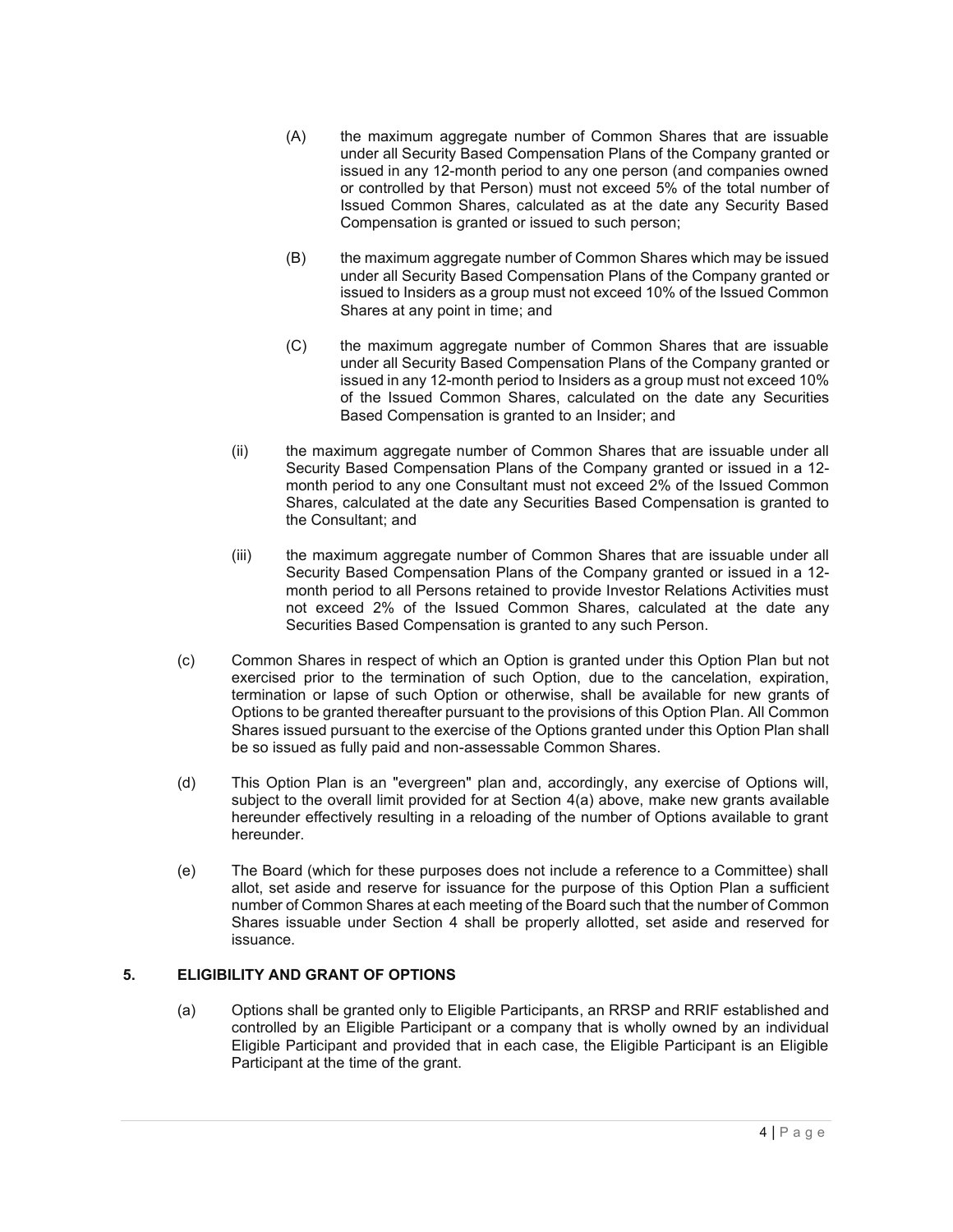- (b) Subject to the foregoing, the Board shall have full and final authority to determine the Eligible Participants who are to be allocated and granted Options under this Option Plan and the number of Common Shares subject to each Option grant. Subject to Section 14, Options granted under this Option Plan shall be for the purchase of Common Shares only, and for no other security.
- (c) Unless limited by the terms of this Option Plan or any regulatory or stock exchange requirement, the Board shall have full and final authority to determine the terms and conditions attached to any grant of Options under this Option Plan.
- (d) The Company may only grant Options pursuant to resolutions of the Board.
- (e) The Company may not grant any Options while there is an undisclosed material change or undisclosed material fact relating to the Company.
- (f) Any Option granted under this Option Plan shall be subject to the requirement that, if at any time the Company determines that the listing, registration or qualification of the Common Shares subject to such Option, or such Option itself, upon any stock exchange or under any law or regulation of any jurisdiction, or the consent or approval of any stock exchange or any governmental or regulatory body, is necessary as a condition of, or in connection with, the grant or exercise of such Option or the issuance or purchase of Common Shares thereunder, such Option may not be granted, accepted or exercised in whole or in part unless such listing, registration, qualification, consent or approval shall have been effected or obtained on conditions acceptable to the Board (which for these purposes does not include a reference to a Committee).
- (g) The Company and the Eligible Participant are responsible for ensuring and confirming that the Eligible Participant is a *bona fide* Eligible Participant.
- (h) The Board shall complete and file, in accordance with applicable law, or shall cause to be completed and filed, all notices, reports, filings or other documentation required by applicable law, regulatory requirement or stock exchange rule, in connection with a grant of Options or an issuance or purchase of Common Shares thereunder.

## **6. PRICE**

- (a) The Option exercise price per Common Share that is subject of any Option shall be fixed by the Board when such Option is granted.
- (b) The Option exercise price per Common Share shall not be less than the Discounted Market Price. If the Company does not issue a news release to fix the exercise price pursuant to TSXV Policy 4.4, the Discounted Market Price is the last closing price before the date of the grant less the applicable discount.
- (c) Where the exercise price of an Option is at a discount to Market Price or where otherwise required under the TSXV Policies, all Options and any Common Shares issued under such Options exercised prior to the expiry of the Exchange Hold Period shall be legended with the Exchange Hold Period commencing on the date the Options were granted.
- (d) The Board shall not set the exercise price of any Option on the basis of a Market Price which does not reflect material information of which the Directors and Officers of the Company are aware but which has not been generally disclosed to the public.
- (e) The Option price per share will be expressed in Canadian dollars.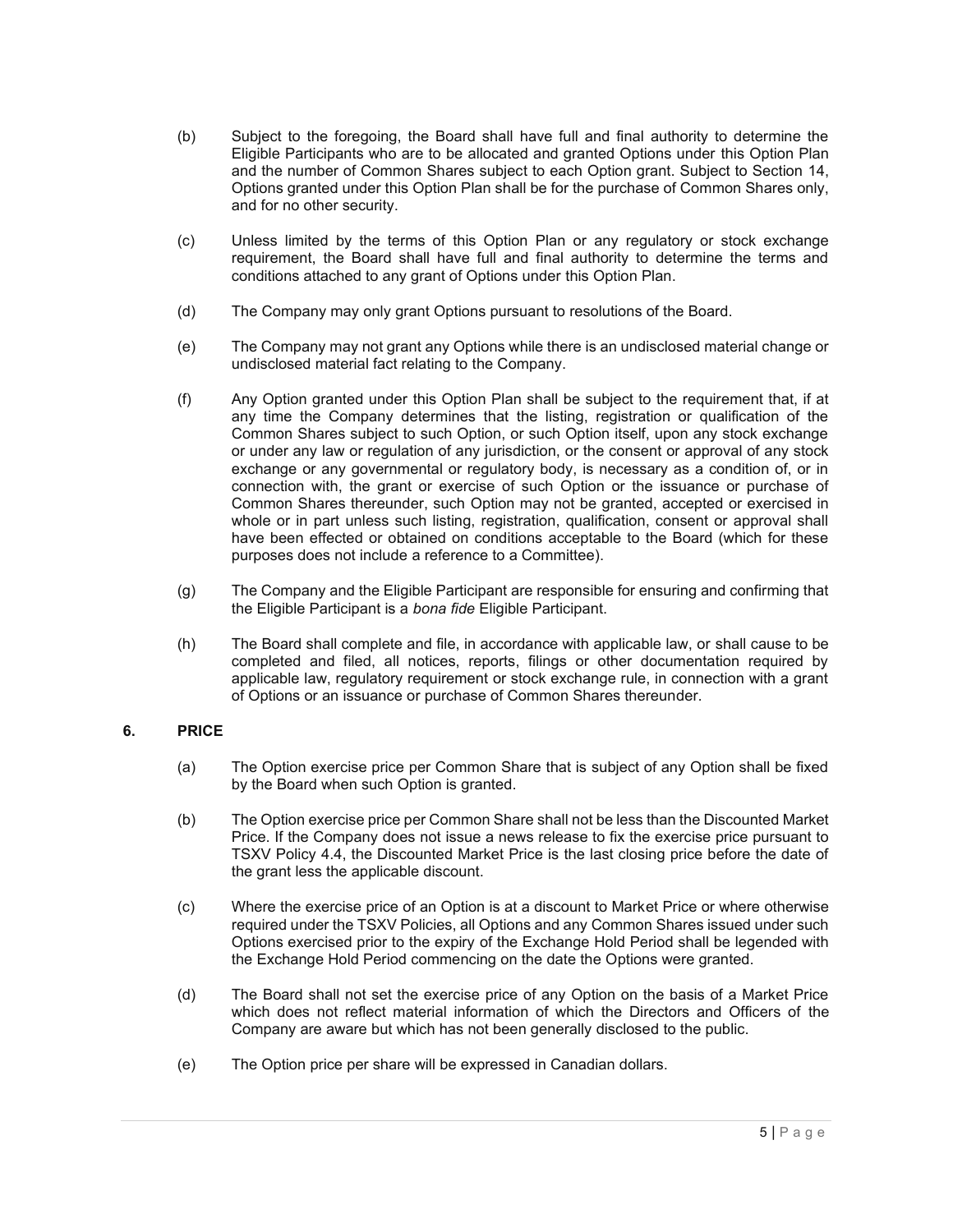## **7. PERIOD OF OPTION AND RIGHTS TO EXERCISE**

- (a) Subject to the provisions of Sections 7, 12 and 13, Options will be exercisable in whole or in part, and from time to time, at any time following the date of grant and prior to the expiry of their term, but provided that if an Option expires during a Black-out Period (including expiry of an Option under Sections 12(a) and 12(b) below but not including expiry of an Option if the Eligible Participant shall cease to be an Eligible Participant for cause), then the Option shall remain exercisable until the period ending up to 10 trading days after the end of such Black-out Period, notwithstanding the expiry of its term.
- (b) Options shall not be granted for a term exceeding ten years (but subject to extension in the case of Black-out Period as described in Section 7(a)).
- (c) Subject to the Board's sole discretion in modifying the vesting of Options, from time to time, Options granted shall vest, and become exercisable, upon and subject to such terms, conditions and limitations as contained herein and otherwise as the Board may from time to time determine with respect to each Option, except that Options issued to Persons retained to provide Investor Relations Activities must vest in stages over a period of not less than twelve months and no more than 25% of such Options can vest in any three month period; provided that the vesting of such Options issued to Persons retained to provide Investor Relations Activities may not be accelerated by the Board without prior approval of the TSXV.
- (d) Subject to Section 11(b), the Common Shares to be purchased upon each exercise of an Option shall be paid for in full in cash by the Eligible Participant at the time of exercise.
- (e) Except as provided in Sections 12 and 13, no Option which is held by an Eligible Participant, an RRSP or RRIF established and controlled by an Eligible Participant or a company that is wholly owned by an individual Eligible Participant may be exercised unless the Eligible Participant is then an Eligible Participant, and in the case of an Employee, the Employee has been continually employed by the Company since the date of the grant of the Option, but provided that an authorized absence of leave shall not be considered an interruption of employment for purposes of this Option Plan.

## **8. EVIDENCE OF OPTIONS**

Following the grant of an Option in accordance with this Option Plan, the Company shall forward to such Eligible Participant, a Notice of Grant (the "**Notice**") substantially in the form set out as Schedule "A" attached hereto, which Notice shall evidence the grant of the Option under this Option Plan. The Company shall also forward to the Eligible Participant, in addition to the Notice, a copy of this Option Plan (on the first grant of an Option) and any other documentation that may be required by applicable law, stock exchange or regulatory requirements.

## **9. NON-TRANSFERABILITY OF OPTION**

Subject to applicable law, no Option granted under this Option Plan shall be assignable or transferable otherwise than:

- (a) by will or by the laws of descent and distribution, and such Option shall be exercisable, during an Eligible Participant's lifetime, only by the Eligible Participant (subject to Section 12(a));
- (b) to an Eligible Participant's RRSP or RRIF, provided that the Eligible Participant is, during the Eligible Participant's lifetime, the sole beneficiary of the RRSP or RRIF; or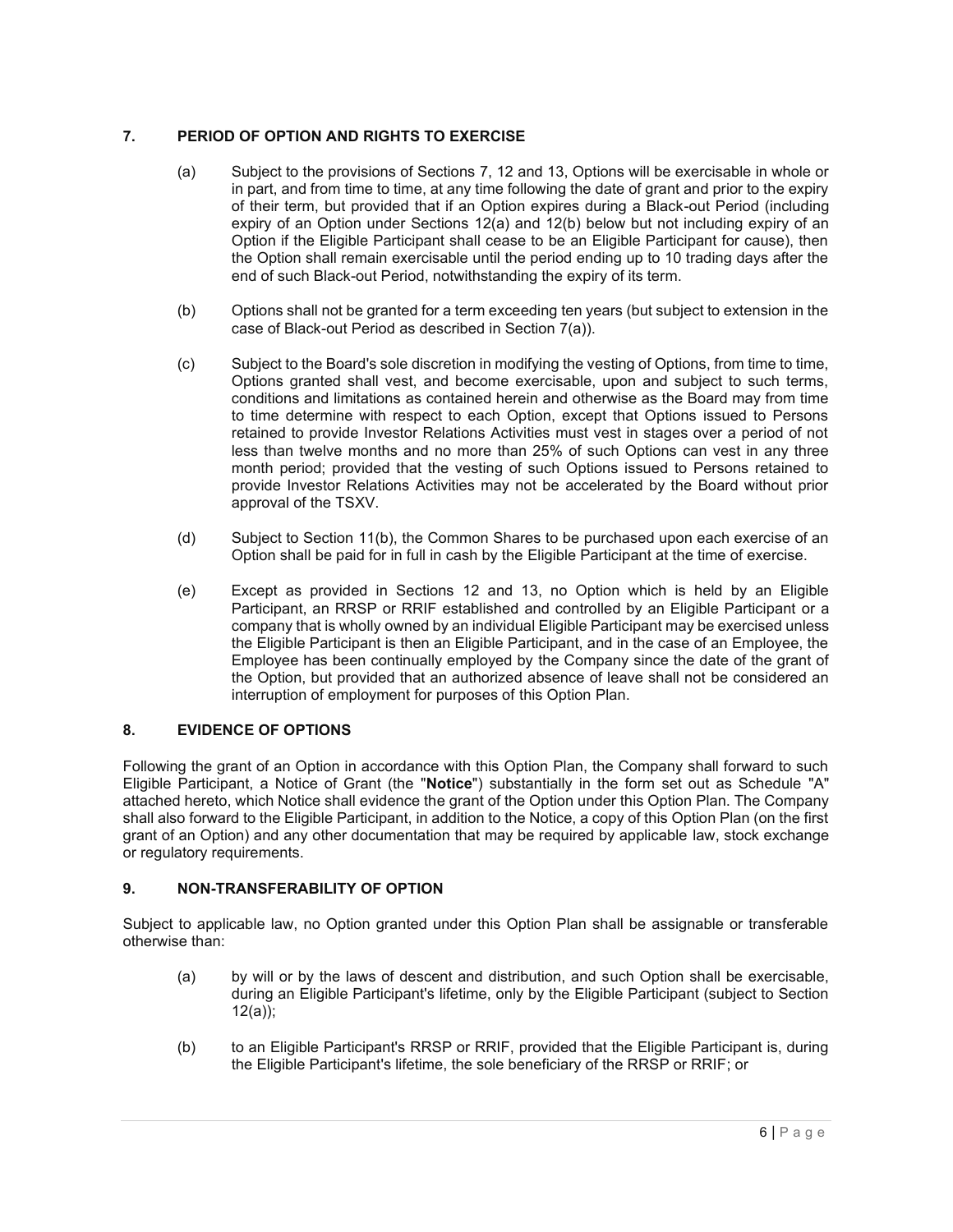(c) a company that is wholly owned by an individual Eligible Participant provided that such company has complied with the requirements of section 2(c) of TSXV Policy 4.4.

# **10. NO ASSURANCE OF FUTURE OPTIONS**

For greater certainty and without limiting the discretion conferred on the Board, the Board's decision to approve the grant of an Option in any year or at any time shall not require the Board to approve the grant of an Option to any Eligible Participant in any other year or at any other time; nor shall the Board's decision with respect to the size or terms and conditions of an Option grant in any year or at any time require it to approve the grant of an Option of the same size or with the same exercise price, vesting or other terms and conditions to any Eligible Participant in any other year or at any other time. No Eligible Participant has any claim or right, legal or equitable, to receive an Option grant from the Company.

#### **11. EXERCISE OF OPTION**

- (a) Subject to Section 11(b), an Option may be exercised from time to time by delivering to the Company at its head or registered office, a written notice of exercise substantially in the form set out as Appendix I to the Notice, specifying the number of Common Shares with respect to which the Option is being exercised and accompanied by payment for the full amount of the purchase price of the Common Shares then being purchased.
- (b) The holder an Option may exercise such Option on a Cashless Exercise basis in accordance with TSXV Policy 4.4, provided that the Company has entered into an agreement with a brokerage firm to facilitate such Cashless Exercise.
- (c) Upon receipt of a certificate of an authorized Officer directing the issue of Common Shares purchased under this Option Plan, the transfer agent of the Company is authorized and directed to issue and countersign share certificates for the purchased Common Shares in the name of the Eligible Participant or the Eligible Participant's legal personal representative or as may otherwise be directed in writing by the Eligible Participant, including into a book-entry system, if requested.
- (d) Notwithstanding Section 5(f), the Company shall not, upon the exercise of any Option, be required to register, issue or deliver any Common Shares prior to: (a) the listing of such Common Shares on any stock exchange on which the Common Shares may then be listed; and (b) the completion of such registration or other qualification of such Common Shares under any law, rules or regulation as the Company shall determine to be necessary or advisable (including, without limitation, NI 45-106). If any Common Shares cannot be registered, issued or delivered to any Eligible Participant for whatever reason, the obligation of the Company to issue such Common Shares shall terminate and any Option exercise price paid to the Company shall be returned to the Eligible Participant without deduction or interest.
- (e) If the Company or a Subsidiary or Affiliate is required under the *Income Tax Act* (Canada) or any other applicable law to make source deductions in respect of any Option benefits and to remit to the applicable governmental authority an amount on account of tax on the value of the taxable benefit associated with the issuance of Common Shares on exercise of Options, then the Eligible Participant shall:
	- (i) pay to the Company or the Subsidiary or Affiliate, in addition to the exercise price for the Options, sufficient cash as is reasonably determined by the Company to be the amount necessary to permit the required tax remittance;
	- (ii) permit the Company or the Subsidiary or Affiliate to sell or cause to be sold by a broker or agent engaged by the Company, on behalf of the Eligible Participant,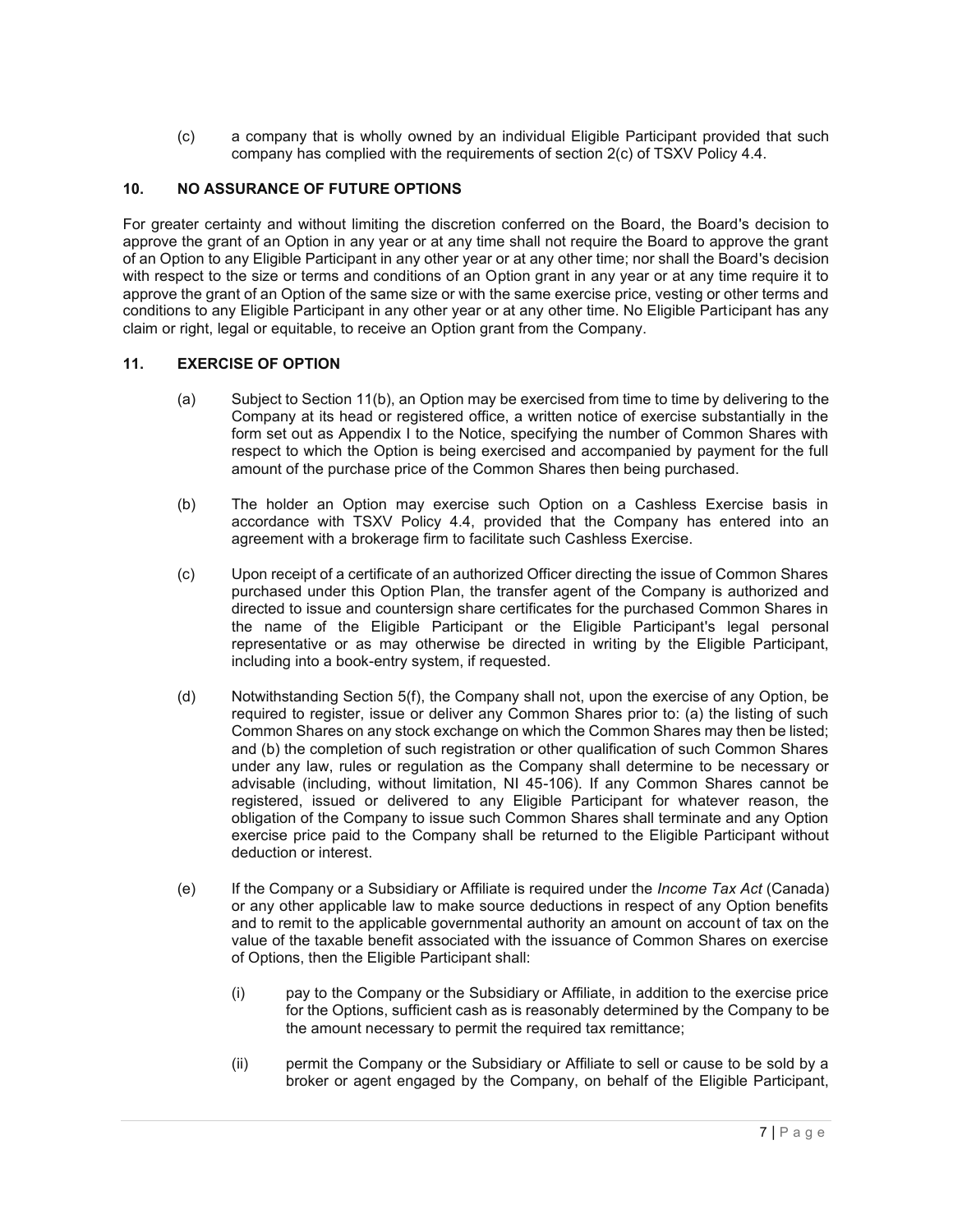such number of Common Shares issuable to the Eligible Participant on the exercise of such Options as is sufficient to fund the Company's or the Subsidiary or Affiliate's obligations to make source deductions; or

- (iii) make other arrangements acceptable to the Company to fund the required tax remittance.
- (f) The sale of Common Shares by the Company, or by a broker or agent engaged by the Company or a Subsidiary or Affiliate in accordance with Section 11(e)(ii), will be made on the exchange on which the Common Shares are then listed for trading. The Eligible Participant consents to such sale and grants to the Company an irrevocable power of attorney to effect the sale of such Common Shares on his or her behalf and acknowledges and agrees that:
	- (i) the number of Common Shares sold shall, at a minimum, be sufficient to fund the Company or the Subsidiary or Affiliate's obligations to make source deductions, net of any selling costs, which costs are the responsibility of the Eligible Participant and which the Eligible Participant hereby authorizes to be deducted from the proceeds of such sale;
	- (ii) in effecting the sale of any such Common Shares, the Company or the Subsidiary or Affiliate or the broker or agent will exercise its sole judgement as to the timing and the manner of sale and will not be obligated to seek or obtain any minimum price;
	- (iii) neither the Company nor the Subsidiary or Affiliate, nor the broker or agent will be liable for any loss arising out of any sale of such Common Shares, including any loss relating to the pricing, manner of timing of such sales or any delay in transferring any Common Shares to an Eligible Participant or otherwise; and
	- (iv) the sale price of Common Shares will fluctuate with the market price of the Common Shares and no assurance can be given that any particular price will be received upon any sale.
- (g) It is the responsibility of the Eligible Participant to ensure that they adhere to tax legislation in their jurisdiction regarding the reporting of benefits derived from the exercise of Options.
- (h) In the event any taxation authority should reassess the Company or a Subsidiary or Affiliate for failure to have withheld income tax, or other similar payments from the Eligible Participant, pursuant to the provisions herein, the Eligible Participant shall reimburse and save harmless the Company, the Subsidiary or Affiliate for the entire amount assessed, including penalties, interest and other charges.

### **12. CESSATION OF PROVISION OF SERVICES**

- (a) **Death of an Eligible Participant**. In the event of the death of an Eligible Participant during the term of the Eligible Participant's Option, the Option theretofore granted to the Eligible Participant shall be exercisable within, but only within, the period of one year following the Eligible Participant's death, and in no event after the expiry date of the Option. Before expiry of an Option under this Section 12(a).
- (b) **Termination of Employment or Office**. Subject to the discretion of the Board to determine otherwise (which for these purposes does not include a reference to a Committee) or as otherwise agreed in any contract with any Eligible Participant which has been approved by the Board, and this Section 12, if any Eligible Participant shall cease to be an Eligible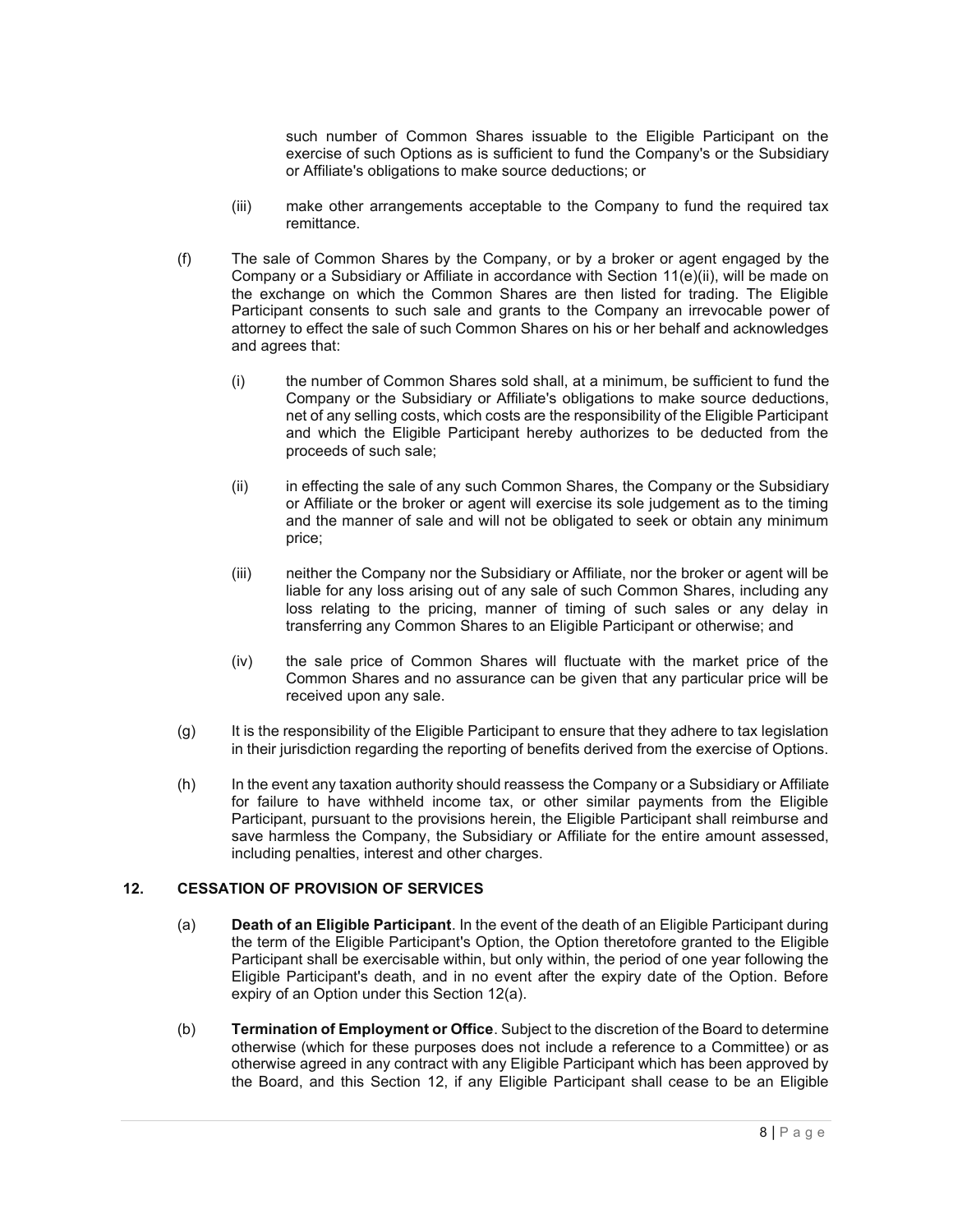Participant of, or to, the Company or its Subsidiary, for any reason, other than for cause or death, he or she may exercise any Option issued under this Option Plan that is then exercisable, but only within the period that is 90 days from the date that he or she ceases to be an Eligible Participant; provided that, in any case where the Board determines otherwise or as otherwise agreed in any contract with any Eligible Participant which has been approved by the Board, the exercise period of an Option held by a Person who ceases to be an Eligible Participant shall not be longer than 12 months following the date such Person ceased to be an Eligible Participant. In the event that an Eligible Participant ceases to be an Eligible Participant because of termination for cause or material violation of any agreement, the Options of the Eligible Participant not exercised at such time shall immediately be cancelled on the date of such termination and be of no further force or effect whatsoever notwithstanding anything to the contrary in this Option Plan. For the avoidance of doubt, if an Eligible Participant's position with the Company or any Subsidiary changes from one of the said categories to another category or between the Company and any Subsidiary, such change shall not constitute termination, resignation or retirement for the purpose of this Option Plan.

(c) **Other**. If any Eligible Participant shall cease to be an Eligible Participant for any reason other than provided for in this Section 12, the Options of the Eligible Participant not exercised at such time shall immediately be cancelled and be of no further force or effect whatsoever, unless otherwise determined by the Board.

### **13. EXTENSION OF OPTION**

In addition to the provisions of Section 12, the Board (which for these purposes does not include a reference to a Committee) may extend the period of time within which an Option held by a deceased Eligible Participant may be exercised but such an extension shall not be granted beyond the original expiry date of the Option. Any extensions of Options granted under this Option Plan are subject to any applicable regulatory or stock exchange approvals required at such time.

#### **14. ADJUSTMENTS IN SHARES SUBJECT TO THE OPTION PLAN**

For the purposes of this Section 14, any reference to the Board does not include a reference to a Committee.

- (a) **Adjustment.** Subject to this Section 14, the aggregate number and kind of shares or other securities available or issuable under this Option Plan shall be appropriately and equitably adjusted in the event of an arrangement, reorganization, recapitalization, stock split, stock dividend, combination of shares, merger, consolidation, rights offering or any other change in the corporate structure or shares or other securities of the Company.
- (b) **Effect of Take-Over Bid.** If a *bona fide* offer (the "**Offer**") for Common Shares is made to an Eligible Participant or to shareholders generally or to a class of shareholders which includes an Eligible Participant, which Offer, if accepted in whole or in part, would result in the offeror exercising control over the Company within the meaning of the *Securities Act*  (British Columbia), then the Company shall, if instructed by the Board in its sole discretion, notify each Eligible Participant of the full particulars of the Offer. The Board will have the sole discretion to amend, abridge or otherwise eliminate any vesting terms, conditions or schedule so that despite the other terms of this Option Plan (except, without the prior approval of the TSXV, the vesting terms of Options granted to Persons retained to perform Investor Relation Activities), any Options granted under this Option Plan may be exercised in whole or in part by Eligible Participants so as to permit Eligible Participants to tender the Common Shares received upon the exercise of Options (the "**Optioned Shares**") pursuant to the Offer. If:
	- (i) the Offer is not complied with within the time specified therein;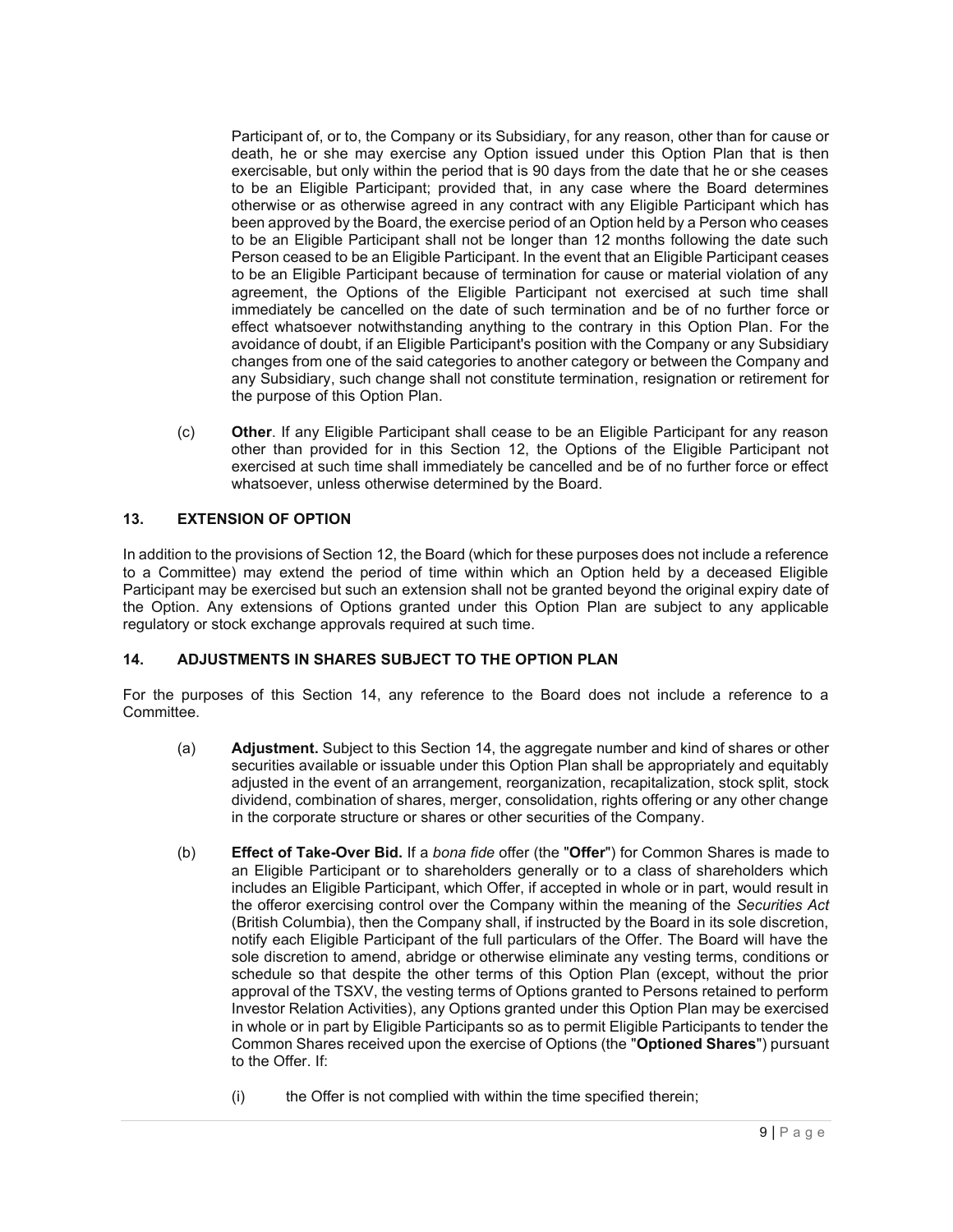- (ii) the Eligible Participant does not tender the Optioned Shares pursuant to the Offer; or
- (iii) all of the Optioned Shares tendered by the Eligible Participant pursuant to the Offer are not taken up and paid for by the offeror in respect thereof,

then, at the discretion of the Board, the Optioned Shares or, in the case of Section 14(b)(ii), the Optioned Shares that are not taken up and paid for, shall be returned by the Eligible Participant and reinstated as authorized but unissued Common Shares and the terms of the Option as set forth in this Option Plan and the Notice shall again apply to the Option. If any Optioned Shares are returned to the Company under this Section 14, the Company shall refund the exercise price to the Eligible Participant for such Optioned Shares.

- (c) **Effect of Reorganization, Amalgamation, Merger, etc.** If there is a consolidation, reorganization, merger, amalgamation or statutory amalgamation or arrangement of the Company with or into another corporation, a separation of the business of the Company into two or more entities or a transfer of all or substantially all of the assets of the Company to another entity, at the discretion of the Board, upon the exercise of an Option under this Option Plan, the holder thereof shall be entitled to receive any securities, property or cash which the Eligible Participant would have received upon such consolidation, reorganization, merger, amalgamation, statutory amalgamation or arrangement, separation or transfer if the Eligible Participant had exercised his Option immediately prior to the applicable record date or event, as applicable, and the exercise price shall be adjusted as applicable by the Board, unless the Board otherwise determines the basis upon which such Option shall be exercisable, and any such adjustments shall be binding for all purposes of this Option Plan. Notwithstanding any other term of this Option Plan, the Board has the sole discretion to amend, abridge or eliminate any vesting terms (except, without the prior approval of the TSXV, the vesting terms of Options granted to Persons retained to perform Investor Relation Activities), conditions or schedule or to otherwise amend the conditions of exercise so that any such Option may be exercised in whole or in part, conditionally or otherwise, by the Eligible Participant so as to entitle the Eligible Participant to receive any securities, property or cash which the Eligible Participant would have received upon such consolidation, reorganization, merger, amalgamation, statutory amalgamation or arrangement, separation or transfer if the Eligible Participant had exercised his, her or its Option immediately prior to the applicable record date or event and, if determined appropriate by the Board, any such Option not exercised or surrendered at the effective time or record date (as applicable) of such consolidation, reorganization, merger, amalgamation, statutory amalgamation or arrangement, separation or transfer will be deemed to have expired.
- (d) **TSXV Approval.** Notwithstanding any other provision of this Option Plan, any adjustment to an Option granted or issued under this Option Plan, except in relation to a consolidation or stock split, is subject to the prior approval of the TSXV.

#### **15. AMENDMENT AND TERMINATION OF THIS OPTION PLAN**

- (a) Subject to Section 15(b), the Board (which for these purposes does not include a reference to a Committee) may at any time, and from time to time, and without shareholder approval, amend any provision of this Option Plan, that is an amendment to fix typographical errors or amendments to clarify the existing provisions of this Option Plan that do not substantively alter the scope, nature and intent of the provisions, or terminate this Option Plan. Any other amendment shall require the approval of the TSXV, except as provided in Section 15(c).
- (b) Notwithstanding Section 15(a) and any TSXV approval to an amendment, the Board (nor the Committee) shall not be permitted to amend: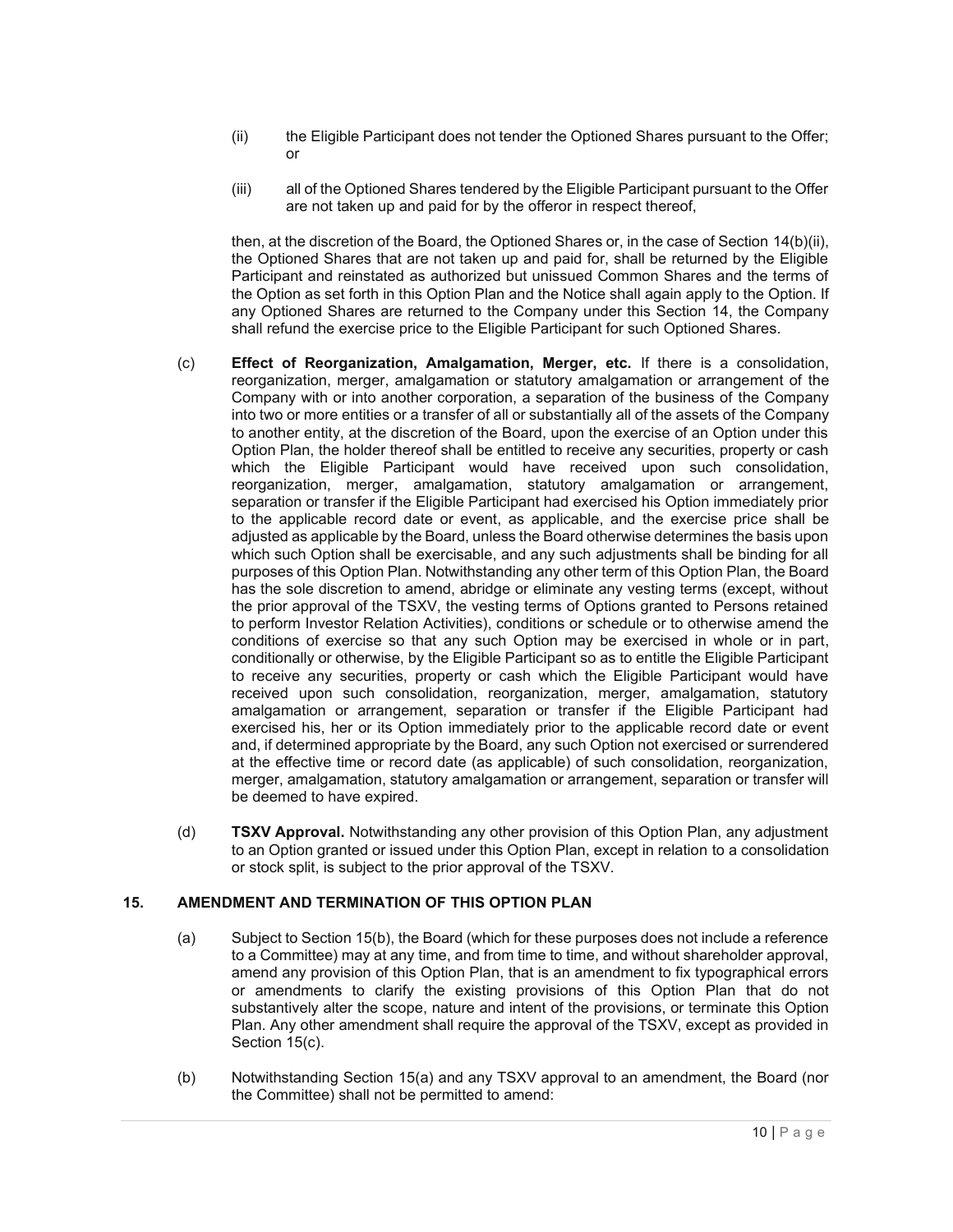- (i) Section 4(a) in order to change the percentage of Common Shares issuable under this Option Plan;
- (ii) the limitations in Section  $4(b)$ ;
- (iii) Section 6 in any manner;
- (iv) the method for determining the exercise price of Options;
- (v) the definition of "Eligible Participant" or the Persons eligible to participate in this Option Plan;
- (vi) the exercise price of any Option issued under this Option Plan to an Insider where such amendment has the effect of reducing the exercise price of such Option;
- (vii) the expiry date of any Option issued under this Option Plan to an Insider where such amendment would cause an extension to the original expiry date; or
- (viii) the expiry and termination provisions herein,

in each case without first having obtained Disinterested Shareholder Approval.

- (c) The Company may amend the terms of an Option without the acceptance of the TSXV in the following circumstances, but provided the Company issues a news release outlining the terms of the amendment:
	- (i) to reduce the number of Common Shares under Option;
	- (ii) to increase the exercise price of an Option; or
	- (iii) to cancel an Option.
- (d) Any amendment or termination shall not alter the terms or conditions of any Option or impair any right of any holder of Options pursuant to any Option granted prior to such amendment or termination.
- (e) Notwithstanding the foregoing, this Option Plan will automatically terminate when, and if, any of the authorizations required to authorize this Option Plan shall cease.

# **16. RIGHTS PRIOR TO EXERCISE**

An Eligible Participant shall have no rights whatsoever as a shareholder in respect of any Common Shares, including any right to receive dividends or other distributions therefrom or thereon, other than in respect of Common Shares in respect of which the Eligible Participant shall have exercised the Option to purchase hereunder and which the Eligible Participant shall have actually taken up and paid for in full. For greater certainty, a holder of an Option under this Option Plan shall not be permitted to vote on any arrangement of the Company proposed to the holders of the Common Shares.

#### **17. NO CONTINUED SERVICE**

Nothing contained in this Option Plan or the grant of an Option shall confer upon any Eligible Participant any right with respect to employment or continuance of employment, consultancy agreement, or service of any nature with the Company or any Subsidiary or Affiliate of the Company, or interfere in any way with the right of the Company or any Subsidiary or Affiliate to terminate the Eligible Participant's employment or consultancy agreement at any time. Participation in this Option Plan by an Eligible Participant is entirely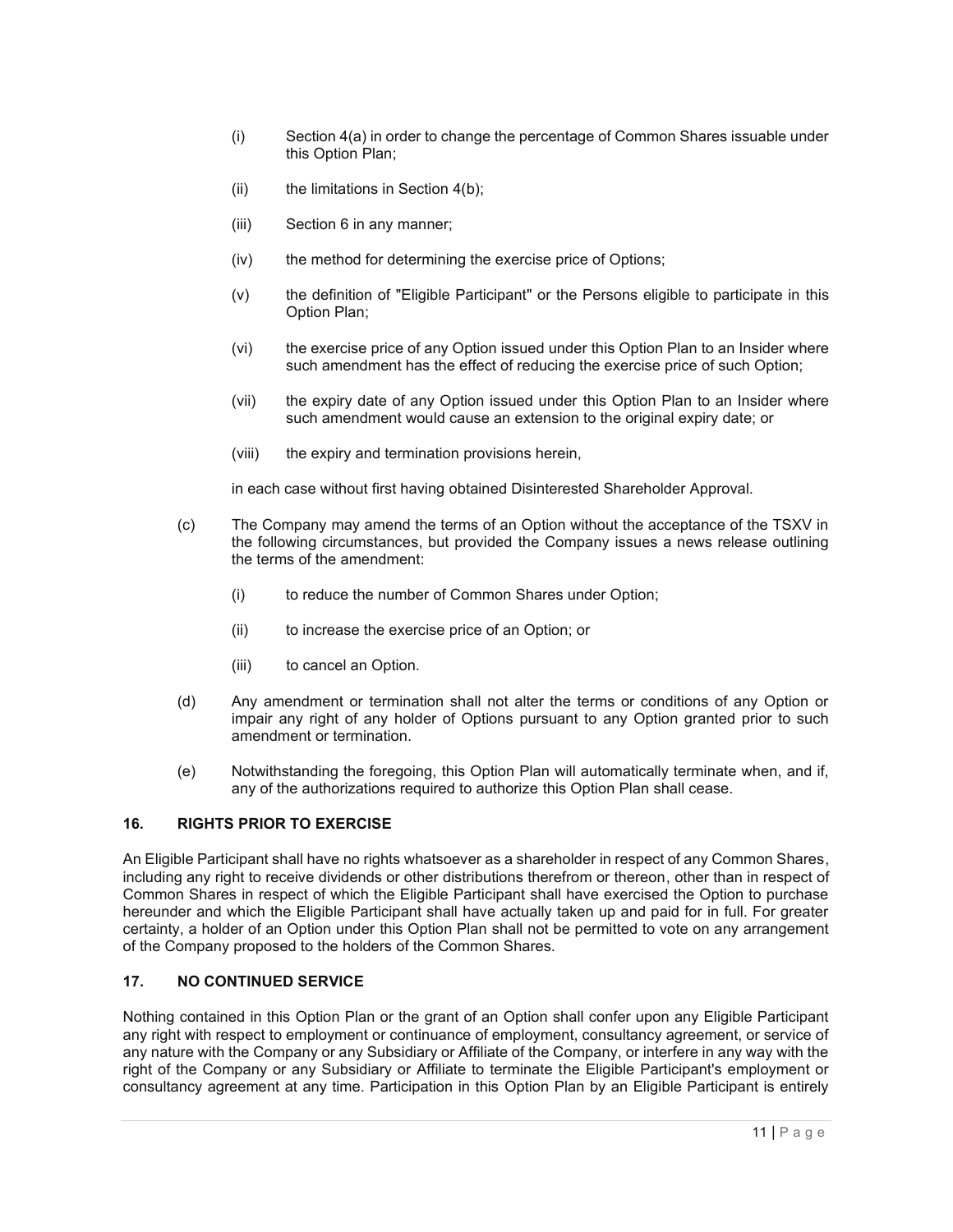voluntary and Eligible Participant may decline the grant of an Option at any time and/or voluntarily agree to the termination of an Option previously granted at any time.

### **18. EFFECTIVE DATE**

The Option Plan shall be established effective on the date that this Option Plan has been adopted by the Board (the "**Effective Date**") provided, however, that while Options may be granted prior to the necessary regulatory, stock exchange and shareholder approvals, no Options shall be exercised in accordance with this Option Plan prior to it having received the necessary regulatory, stock exchange and shareholder approvals. If any Common Shares cannot be issued upon exercise for any reason, including, without limitation, the failure to obtain such approvals, then the obligation of the Company to issue such Common Shares shall terminate and any Option price paid by the holder of such Option to the Company shall be immediately refunded by the Company.

### **19. NO REPRESENTATION OR WARRANTY**

The Company makes no representation or warranty as to the future market value of any Common Shares issued in accordance with the provisions of the Option Plan.

#### **20. EXPIRY OF OPTION**

On the expiry date of any Option granted under this Option Plan, and subject to any extension of such expiry date permitted in accordance with this Option Plan, such Option shall forthwith expire and terminate and be of no further force or effect whatsoever, or as to the Common Shares in respect of which the Option has not been exercised.

#### **21. SUPREMACY**

To the extent there is any inconsistency between this Option Plan and TSXV Policies, the TSXV Policies shall prevail.

#### **22. NOTICE**

Any notice required to be given by this Option Plan shall be in writing and shall be given by registered mail, postage prepaid, or delivered by courier or by electronic transmission such as email addressed, if to the Company, to the head office of the Company, Attention: Corporate Secretary; or if to an Eligible Participant, to such Eligible Participant at his or her address as it appears on the books of the Company or in the event of the address of any such Eligible Participant not so appearing, then to the last known address of such Eligible Participant; or if to any other person, to the last known address of such person.

#### **23. NO FRACTIONAL SHARES**

No fractional Common Shares will be issued upon the exercise of an Option. If, as a result of a consolidation, subdivision, conversion, exchange or reclassification of Common Shares, the holder of an Option would become entitled to a fractional Common Share, such person will have the right to purchase only the next lowest whole number of Common Shares and no payment or other adjustment will be made with respect to the fractional interest so disregarded.

#### **24. TIME OF ESSENCE**

Time is of the essence of this Option Plan and of each Notice. No extension of time will be deemed to be or to operate as a waiver of the essentiality of time.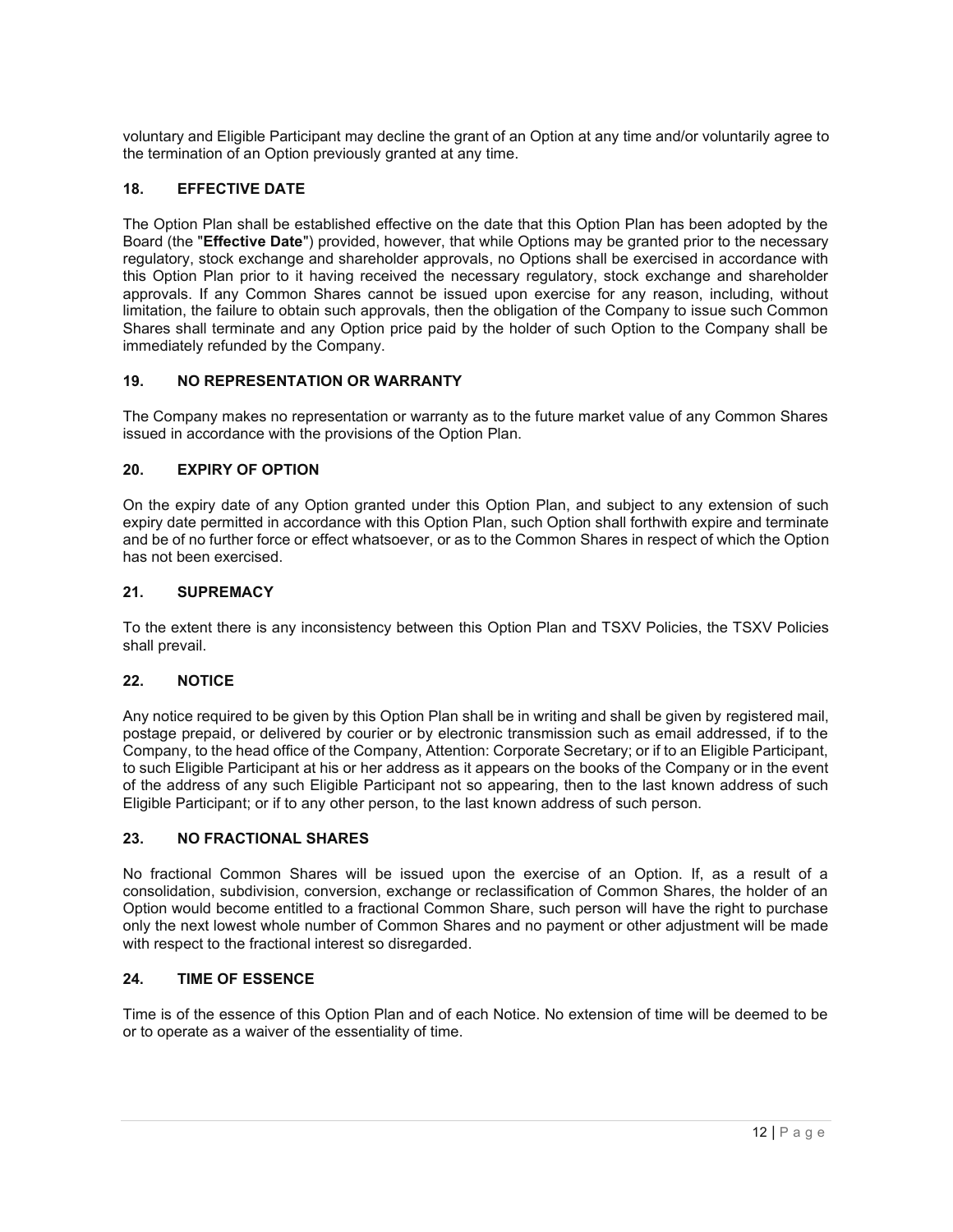#### **25. GOVERNING LAW**

This Option Plan shall be construed in accordance with and be governed by the laws of the Province of British Columbia and the federal laws of Canada applicable therein.

## **26. APPROVAL**

- (a) Unless TSXV Policies otherwise provide, this Option Plan must receive the approval of shareholders at the annual general meeting of the Company for that year.
- (b) Where any shareholder approval required in this Option Plan is required to be Disinterested Shareholder Approval, such approval must be determined and calculated as required by TSXV Policies.
- (c) This Option Plan was:
	- (i) initially approved by the Board on May 20, 2022; and
	- (ii) initially approved by shareholders on **[June 22, 2022]**.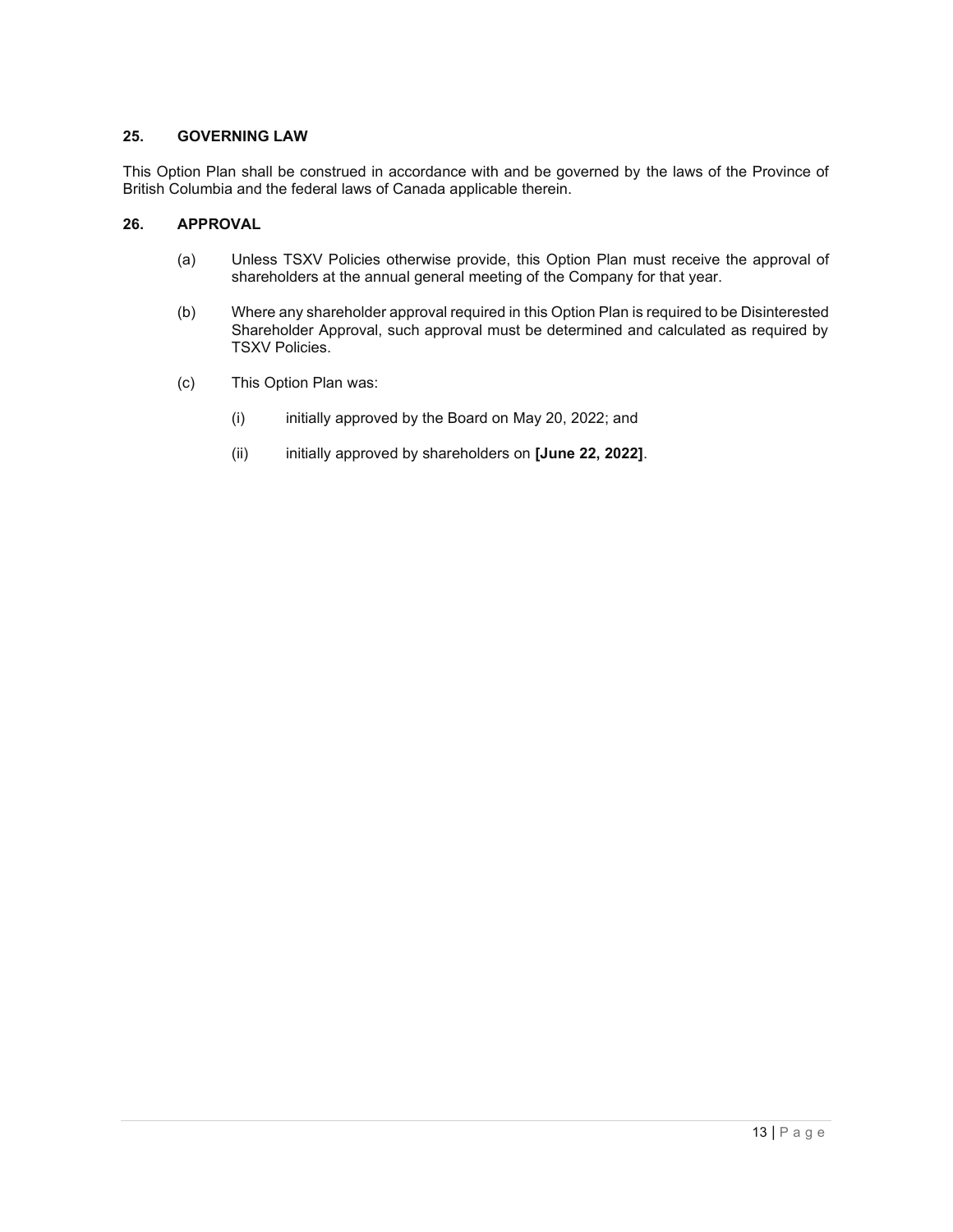### **SCHEDULE "A" FORM OF NOTICE OF GRANT**

#### **DOLLY VARDEN SILVER CORPORATION NOTICE OF GRANT**

This Notice of Grant (this "**Notice**") is granted by Dolly Varden Silver Corporation (the "**Company**") in favour of the Eligible Participant named below (the "**Optionee**") pursuant to and on the terms and subject to the conditions of the Company's Stock Option Plan (the "**Plan**"). Capitalized terms used and not otherwise defined in this Notice shall have the meanings set forth in the Option Plan.

The terms of the option (the "**Option**"), in addition to those terms set forth in the Option Plan, are as follows:

- 1. **Optionee**. The Optionee is **[•]**.
- 2. **Number of Common Shares**. The Optionee may purchase up to **[•]** Common Shares (the "**Option Shares**") pursuant to this Option, as and to the extent that the Option vests and becomes exercisable as set forth in section 6 of this Notice.
- 3. **Exercise Price**. The exercise price is CAD\$**[•]** per Option Share (the "**Exercise Price**").
- 4. **Date Option Granted**. The Option was granted on **[•]**.
- 5. **Expiry Date**. The Option terminates on **[•]**. (the "**Expiry Date**").
- 6. **Vesting**. The Option to purchase Option Shares shall vest and become exercisable as follows:

a. **[•]**

- 7. **Exercise of Options**. In order to exercise the Option, the Optionee shall notify the Company in the form annexed hereto as Appendix I, pay the Exercise Price to the Company as required by the Option Plan, whereupon the Optionee shall be entitled to receive a certificate representing the relevant number of fully paid and non-assessable Common Shares.
- 8. **Transfer of Option**. The Option is not-transferable or assignable except in accordance with the Option Plan.
- 9. **Inconsistency**. This Notice is subject to the terms and conditions of the Option Plan and in the event of any inconsistency or contradiction between the terms of this Notice, the Option Plan and any other agreement the Optionee has with the Company, the terms of the Option Plan shall govern.
- 10. **Severability**. Wherever possible, each provision of this Notice shall be interpreted in such manner as to be effective and valid under applicable law, but if any provision of this Notice is held to be invalid, illegal or unenforceable in any respect under any applicable law or rule in any jurisdiction, such invalidity, illegality or unenforceability shall not affect any other provision or any other jurisdiction, but this Notice shall be reformed, construed and enforced in such jurisdiction as if such invalid, illegal or unenforceable provision had never been contained herein.
- 11. **Entire Agreement**. This Notice and the Option Plan embody the entire agreement and understanding among the parties and supersede and pre-empt any prior understandings, agreements or representations by or among the parties, written or oral, which may have related to the subject matter hereof in any way.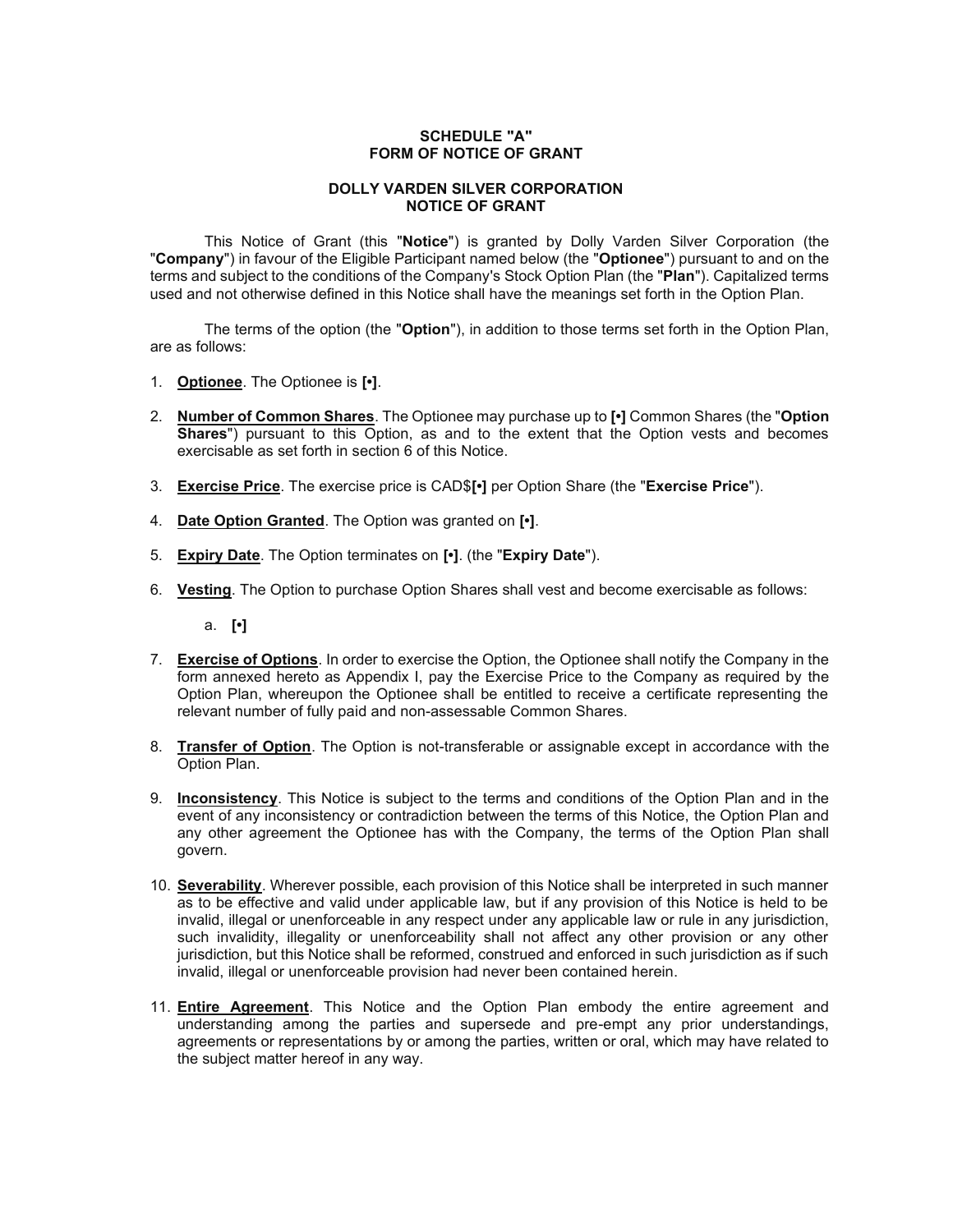- 12. **Successors and Assigns**. This Notice shall bind and enure to the benefit of the Optionee and the Company and their respective successors and permitted assigns.
- 13. **Time of the Essence**. Time shall be of the essence of this Agreement and of every part hereof.
- 14. **Governing Law**. This Agreement and the Option shall be governed by and interpreted and enforced in accordance with the laws of the Province of British Columbia and the federal laws of Canada applicable therein.
- 15. **Counterparts**. This Notice may be executed in separate counterparts, each of which is deemed to be an original and all of which taken together constitute one and the same agreement.

By signing this Notice, the Optionee acknowledges that the Optionee has been provided a copy of and has read and understands the Option Plan and agrees to the terms and conditions of the Option Plan and this Notice.

IN WITNESS WHEREOF the parties hereof have executed this Notice as of the day of \_\_\_\_\_\_\_\_\_\_\_\_\_\_\_\_\_\_\_\_\_, 20\_\_.

### **DOLLY VARDEN SILVER CORPORATION**

By:

Authorized Signing Officer

**[Insert Eligible Participant's Name]**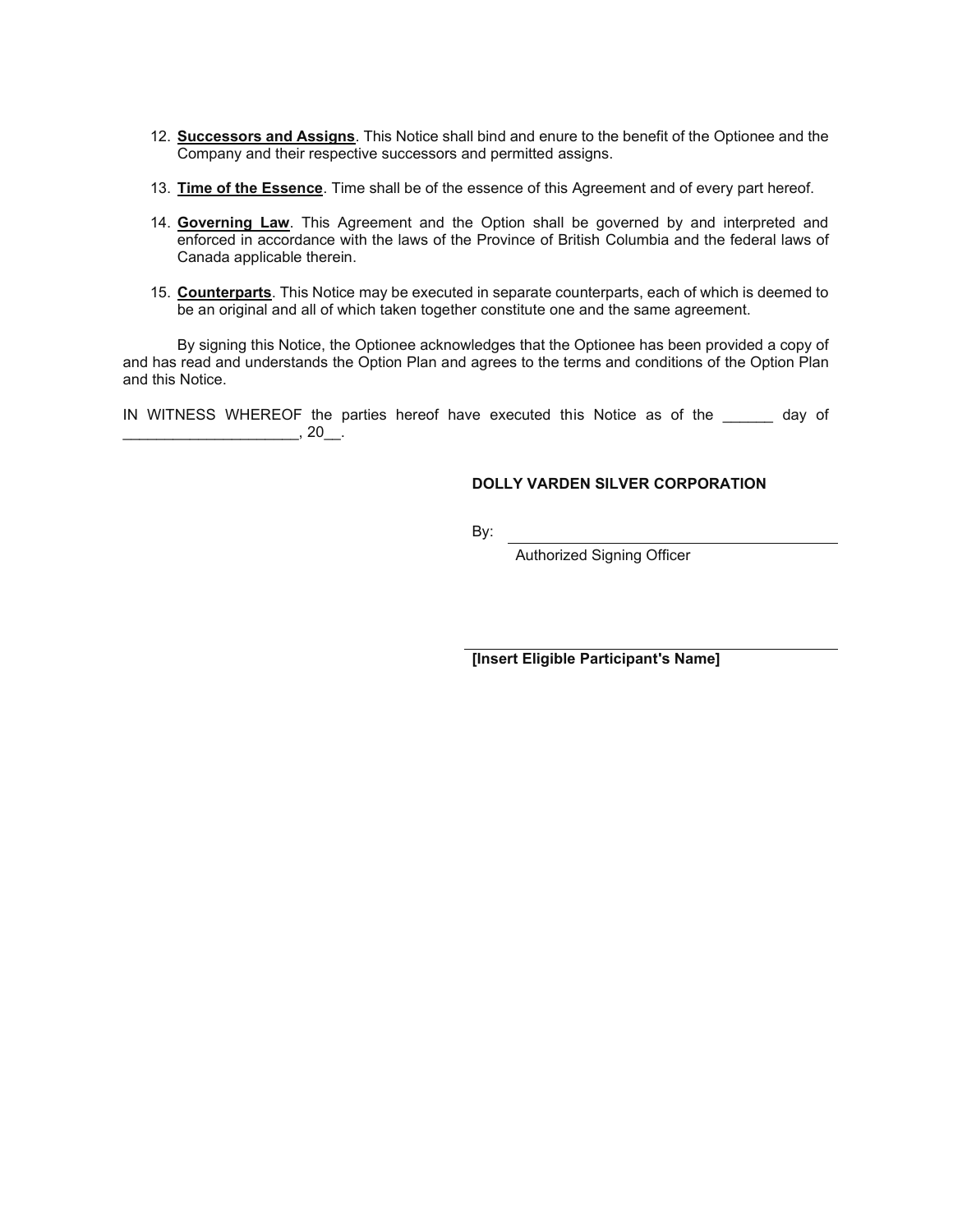#### **APPENDIX I**

#### **DOLLY VARDEN SILVER CORPORATION ELECTION TO EXERCISE STOCK OPTIONS**

#### **TO: DOLLY VARDEN SILVER CORPORATION (the "Company")**

The undersigned hereby elects to exercise Options granted by the Company to the undersigned pursuant to a Notice of Grant dated \_\_\_\_\_\_\_\_\_\_\_\_\_\_\_\_\_\_\_\_\_\_, 20\_\_\_ under the Company's Stock Option Plan (the "**Plan**"), for the number of Common Shares set forth below. Capitalized terms used herein and not otherwise defined shall have the meanings given to them in the Option Plan.

Number of Common Shares to be acquired:

Exercise Price (per Common Share):

Aggregate Purchase Price:

Amount enclosed that is payable on account of any source deductions relating to this Option exercise (contact the Company for details of such amount): CAD\$\_\_\_\_\_\_\_\_\_\_\_\_\_\_\_\_\_\_\_\_\_\_\_\_\_\_\_\_\_

 $\Box$  Or check here if alternative arrangements have been made with the Company (i.e., Cashless Exercise).

and hereby tenders a bank draft, certified cheque, wire transfer or other form of payment confirmed as acceptable by the Company for such aggregate purchase price, and, if applicable, all source deductions, and directs such Common Shares to be registered as follows:

(Name)

\_\_\_\_\_\_\_\_\_\_\_\_\_\_\_\_\_\_\_\_ \_\_\_\_\_\_\_\_\_\_\_\_\_\_\_\_\_\_\_\_\_\_\_\_\_\_\_\_\_\_\_\_\_\_\_\_\_\_\_\_\_\_\_\_\_\_\_\_\_\_\_\_\_\_\_\_\_\_\_

\_\_\_\_\_\_\_\_\_\_\_\_\_\_\_\_\_\_\_\_\_\_\_\_\_\_\_\_\_\_\_\_\_\_\_\_\_\_\_\_\_\_\_\_\_\_\_\_\_\_\_\_\_\_\_\_\_\_\_\_\_\_\_\_\_\_\_\_\_\_\_\_\_\_\_\_\_\_\_\_

(Address)

I/We hereby agree to file or cause the Company to file on my/our behalf, on a timely basis, all insider reports and other reports that I/we may be required to file under applicable securities laws. I/We understand that this request to exercise my Options is irrevocable.

**DATED** this \_\_\_\_\_ day of \_\_\_\_\_\_\_\_\_\_\_\_\_\_\_\_\_\_\_, 20\_\_\_\_.

*Signature of Eligible Participant*

*Name of Eligible Participant (Please Print)*

CAD\$\_\_\_\_\_\_\_\_\_\_\_\_\_\_\_\_\_\_\_\_\_\_\_\_\_\_\_\_\_

\_\_\_\_\_\_\_\_\_\_\_\_\_\_\_\_\_\_\_\_\_\_\_\_\_\_\_\_\_

CAD\$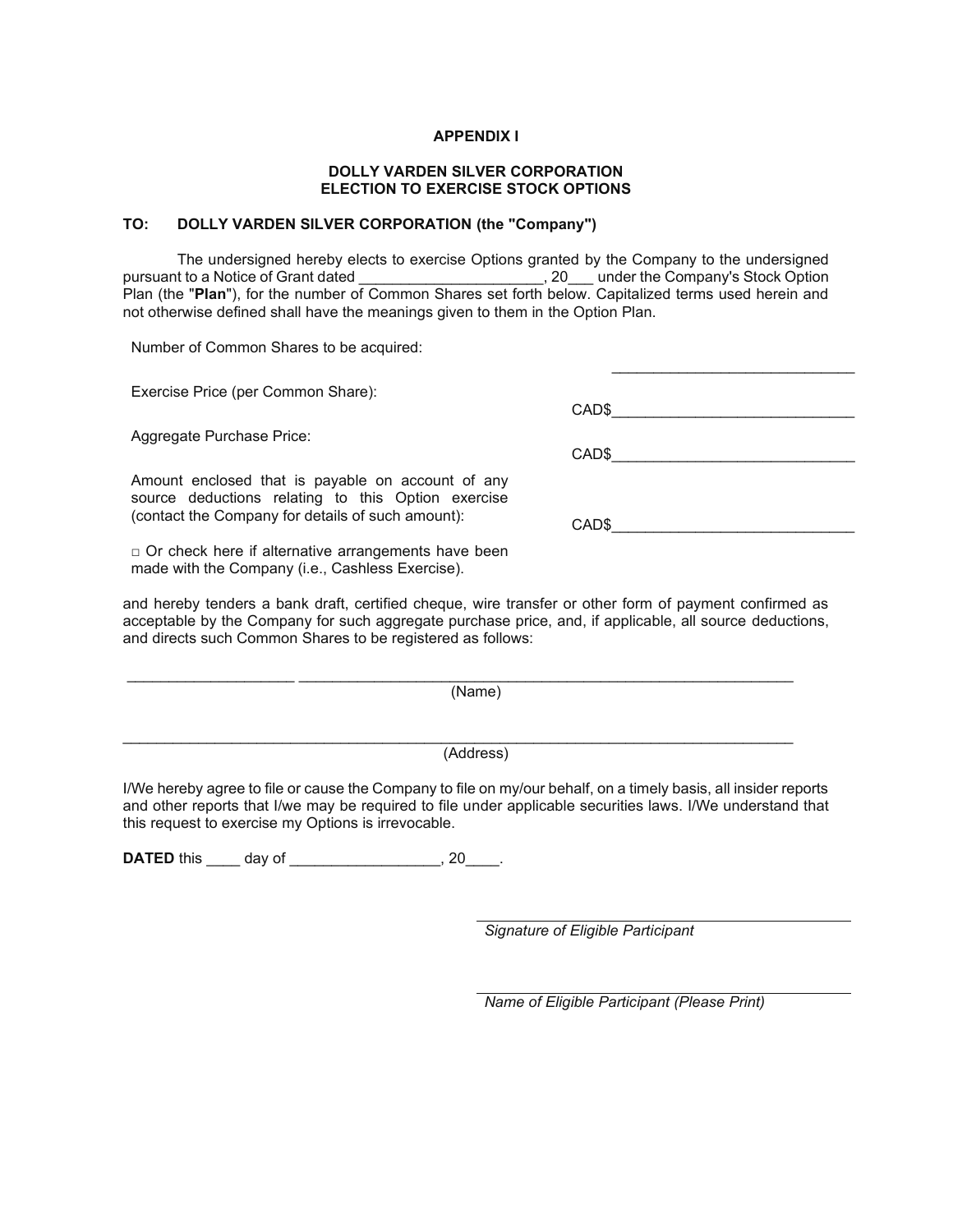#### **APPENDIX E**

**RSU Plan**  (See attached)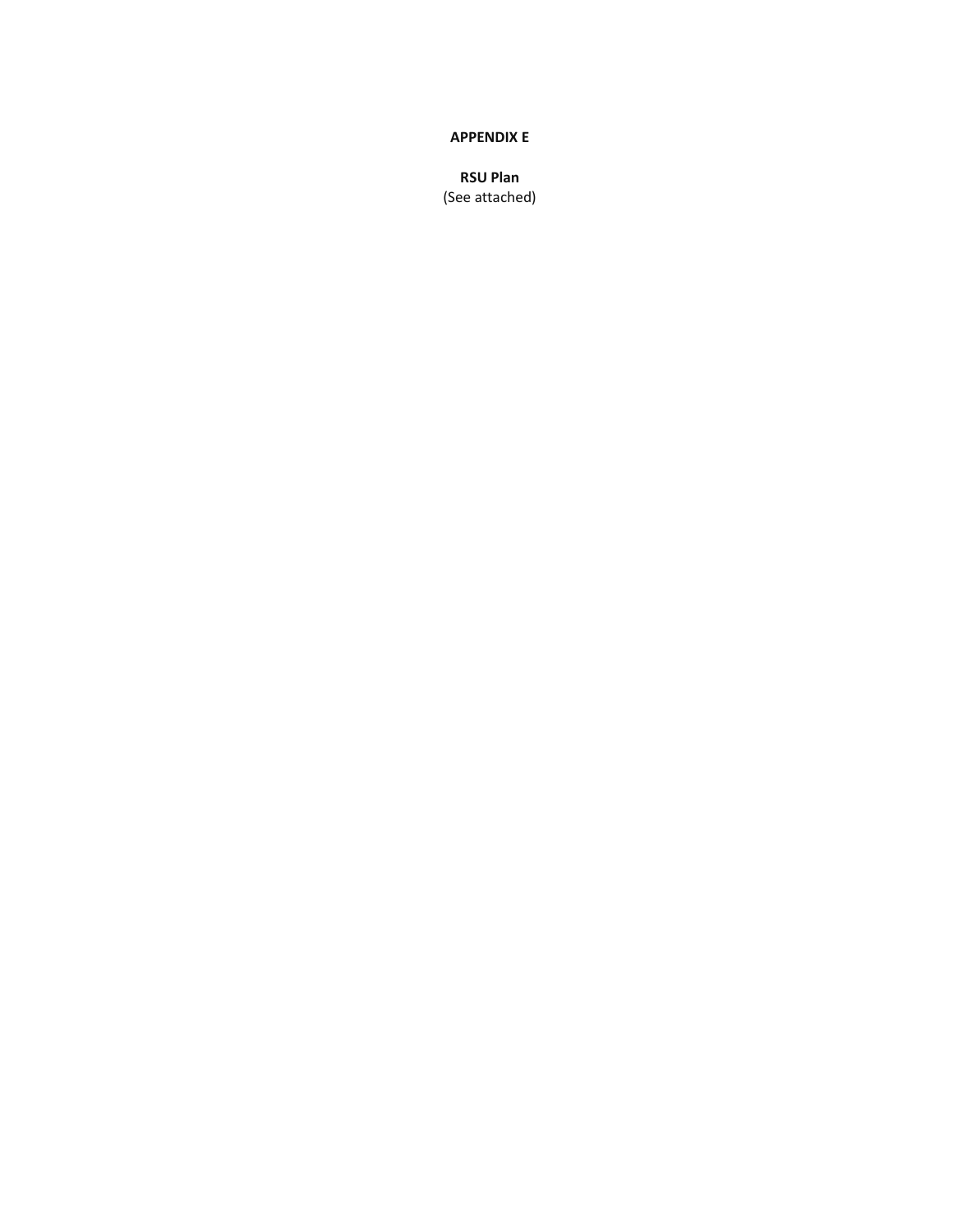#### **DOLLY VARDEN SILVER CORPORATION**  (the "**Company**")

### **RESTRICTED SHARE UNIT PLAN**

May 20, 2022

#### **1. PURPOSE**

The purpose of this Restricted Share Unit Plan (the "**RSU Plan**") is to secure for the Company and its shareholders the benefits of incentive inherent in share ownership by the employees, consultants and directors of the Company and its Affiliates who, in the judgment of the Board, will be largely responsible for the Company's future growth and success. It is the intention of the Company that this RSU Plan will at all times be in compliance with TSXV Policies (as defined below) and any inconsistencies between this RSU Plan and TSXV Policies will be resolved in favour of the latter.

#### **2. DEFINITIONS**

Unless otherwise defined herein, the following terms have the following meanings:

- (a) "**Affiliate**" means a person that is affiliated within the meaning of Section 1(2) of the *Securities Act* (British Columbia), as amended, and includes those issuers that are similarly related, whether or not any of the issuers are corporations, companies, partnerships, limited partnerships, trusts, income trusts or investment trusts or any other organized entity issuing securities.
- (b) "**Award Grant Agreement**" means an agreement evidencing a Unit Award substantially in the form attached as Schedule A.
- (c) "**Awardee**" means an Eligible Participant that, at the relevant time, holds a Unit Award.
- (d) "**Blackout Period**" means an interval of time during which the Company has determined that one or more Eligible Participants may not trade any securities of the Company because they may be in possession of undisclosed material information pertaining to the Company, or when in anticipation of the release of quarterly or annual financials, to avoid potential conflicts associated with the Company's insider-trading policy or applicable securities legislation, (which, for greater certainty, does not include the period during which a cease trade order is in effect to which the Company or in respect of an Insider, that Insider, is subject).
- (e) "**Board**" means the board of directors of the Company, and, where applicable, includes a committee of the Board authorized to administer this RSU Plan pursuant to Section 3(a).
- (f) "**Business Day**" means a day that is not a Saturday, Sunday or statutory holiday and a day on which banks are open in Vancouver, British Columbia, Canada.
- (g) "**Committee**" has the meaning attributed thereto in Section 3(a).
- (h) "**Common Shares**" means common shares of the Company.
- (i) "**Company**" means Dolly Varden Silver Corporation, a company established under the laws of British Columbia.
- (j) "**Consultants**" has the meaning given to such term in TSXV Policy 4.4.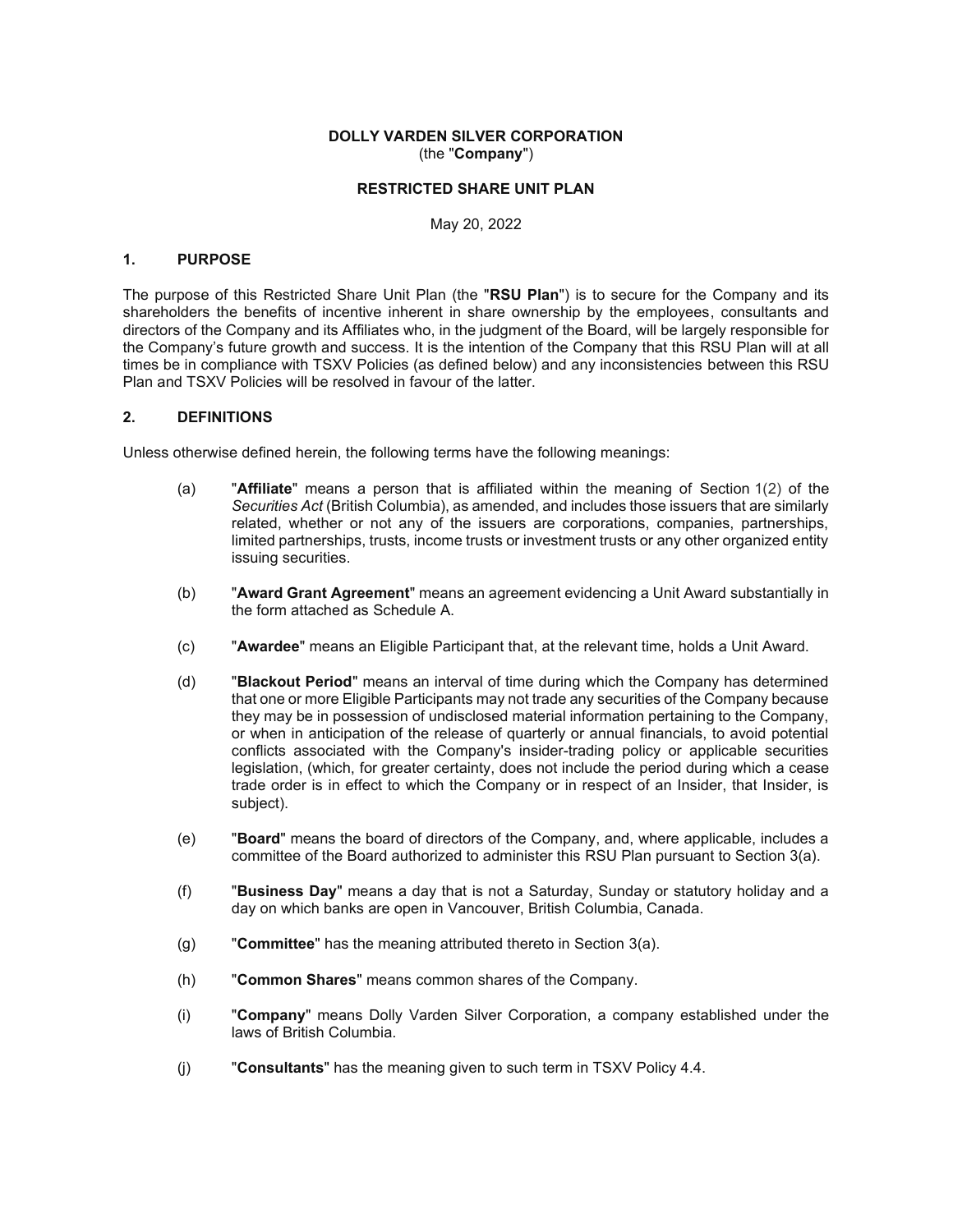- (k) "**Disinterested Shareholder Approva**l" has the meaning given to "disinterested Shareholder approval" in section 5.3 of TSXV Policy 4.4.
- (l) "**Directors**" has the meaning given to such term in TSXV Policy 4.4.
- (m) "**Eligible Participant**" means, in respect of this RSU Plan, a Director, Officers, Employees, Management Company Employee, or Consultants of the Company or its Subsidiaries who participate in this RSU Plan voluntarily and, as context requires, shall include a registered retirement savings plan ("**RRSP**") or registered retirement income fund ("**RRIF**") established and controlled by an Eligible Participant or a company that is wholly owned by an individual Eligible Participant.
- (n) "**Employees**" has the meaning given to such term in TSXV Policy 4.4.
- (o) "**Expiry Date**" has the meaning attributed thereto in Section 11(c).
- (p) "**Insider**" has the meaning given to such term in TSXV Policy 1.1.
- (q) "**Investor Relations Activities**" has the meaning given such term in TSXV Policy 1.1 and for purpose of this RSU Plan, Persons retained to perform Investor Relations Activities shall include any Consultant that performs Investor Relations Activities and any Employee, Management Company Employee, Officer or Director whose role and duties primarily consist of Investor Relations Activities.
- (r) "**Issued Common Shares**" means that number of Common Shares issued and outstanding, on a non-diluted basis, at any point in time as confirmed by the transfer agent and registrar for the Common Shares.
- (s) "**Management Company Employee**" has the meaning given to such term in TSXV Policy 4.4.
- (t) "**Market Price**" has the meaning given to such term in TSXV Policy 1.1.
- (u) "**Officers**" has the meaning given such term in TSXV Policy 4.4.
- (v) "**Performance Conditions**" means conditions, if any, imposed on a Unit Award which are required to be satisfied or discharged during the Performance Period in order that a Unit Award shall vest.
- (w) "**Performance Period**" means the period of time during which Performance Conditions must be satisfied or discharged following which the Unit Award shall terminate unvested.
- (x) "**Restricted Share Units**" or "**RSU**" means the right of an Awardee to receive one (1) Common Share or a cash payment equal to the equivalent for one (1) Common Share, following the Vesting Period of a Unit Award and satisfaction of any required Performance Conditions in the Performance Period, subject to the terms and provisions set forth in this RSU Plan and the applicable Award Grant Agreement.
- (y) "**Rolling 10% Plans**" has the meaning attributed thereto in Section 4(a)(ii).
- (z) "**RSU Plan**" means this Restricted Share Unit Plan, as amended from time to time.
- (aa) "**Security Based Compensation**" has the meaning given to such term in TSXV Policy 4.4.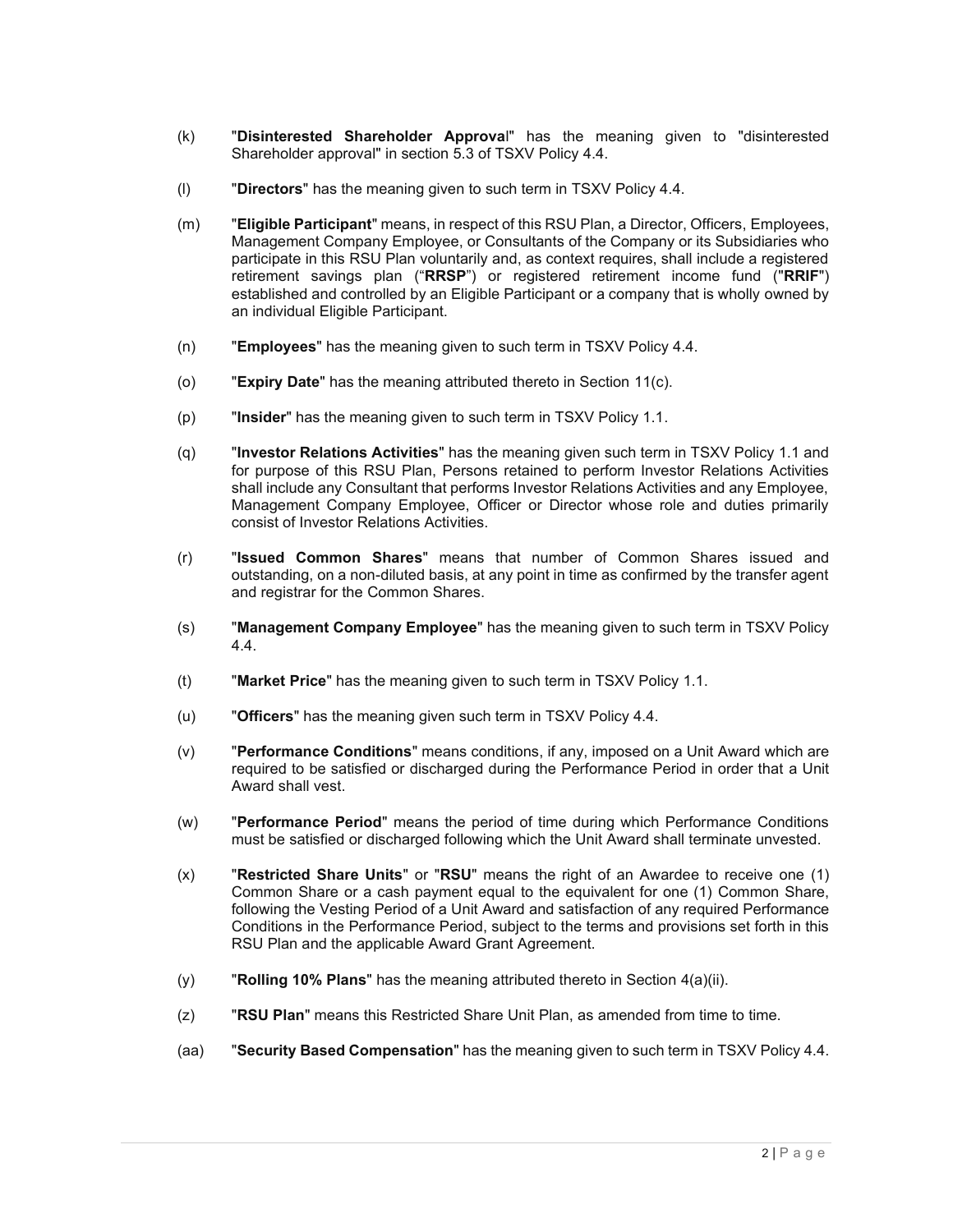- (bb) "**Security Based Compensation Plan**" has the meaning given to such term in TSXV Policy 4.4.
- (cc) "**Settlement Date**" has the meaning attributed thereto in Section 11(c).
- (dd) "**Settlement Election**" has the meaning attributed thereto in Section 11(c).
- (ee) "**Settlement Notice**" has the meaning attributed thereto in Section 11(c).
- (ff) "**Subsidiary**" has the meaning given to such term in National Instrument 45-106 *Prospectus Exemptions*, and any instrument in amendment thereto or replacement thereof.
- (gg) "**Tax Act**" means the *Income Tax Act* (Canada), as amended from time to time.
- (hh) "**TSXV**" means the TSX Venture Exchange.
- (ii) "**TSXV Policies**" means the policies included in the TSX Venture Exchange Corporate Finance Manual and "**TSXV Policy**" means any one of them, as such policies may be amended, supplemented or replaced from time to time.
- (jj) "**TSXV Policy 1.1**" means Policy 1.1 *Interpretation* of the TSXV Policies, as may be amended, supplemented or replaced from time to time.
- (kk) "**TSXV Policy 4.4**" means Policy 4.4 *Security Based Compensation* of the TSXV Policies, as may be amended, supplemented or replaced from time to time.
- (ll) "**Unit Award**" means an award of a Restricted Share Unit(s) under this RSU Plan.
- (mm) "**Vesting Date**" has the meaning attributed thereto in Section 11(a).
- (nn) "**Vesting Period**" means the period of time which must pass before which a Unit Award entitles the Awardee to the settlement of such Restricted Share Units.

#### **3. ADMINISTRATION BY THE BOARD**

- (a) This RSU Plan shall be administered by the Board, or a committee of the Board (each, a "**Committee**") appointed by the Board to administers this RSU Plan. Without limiting the generality of the foregoing, where a Committee has been appointed by the Board to administer this RSU Plan pursuant to a resolution passed by the Board, such Committee has authority to:
	- (i) grant to Eligible Participants, an RRSP or RRIF established and controlled by an Eligible Participant or a company that is wholly-owned by an individual Eligible Participant up to the number of Unit Awards specified by the Board in the resolution appointing the Committee or in any other subsequent resolution(s) of the Board, the whole on the terms set out in such resolution(s);
	- (ii) exercise rights reserved to Dolly Varden under this RSU Plan;
	- (iii) to determine the terms, including the Performance Conditions and Performance Period, and Vesting Period, if any, upon such grants; and
	- (iv) make all other determinations and take all other actions as it considers necessary or advisable for implementation and administration of this RSU Plan.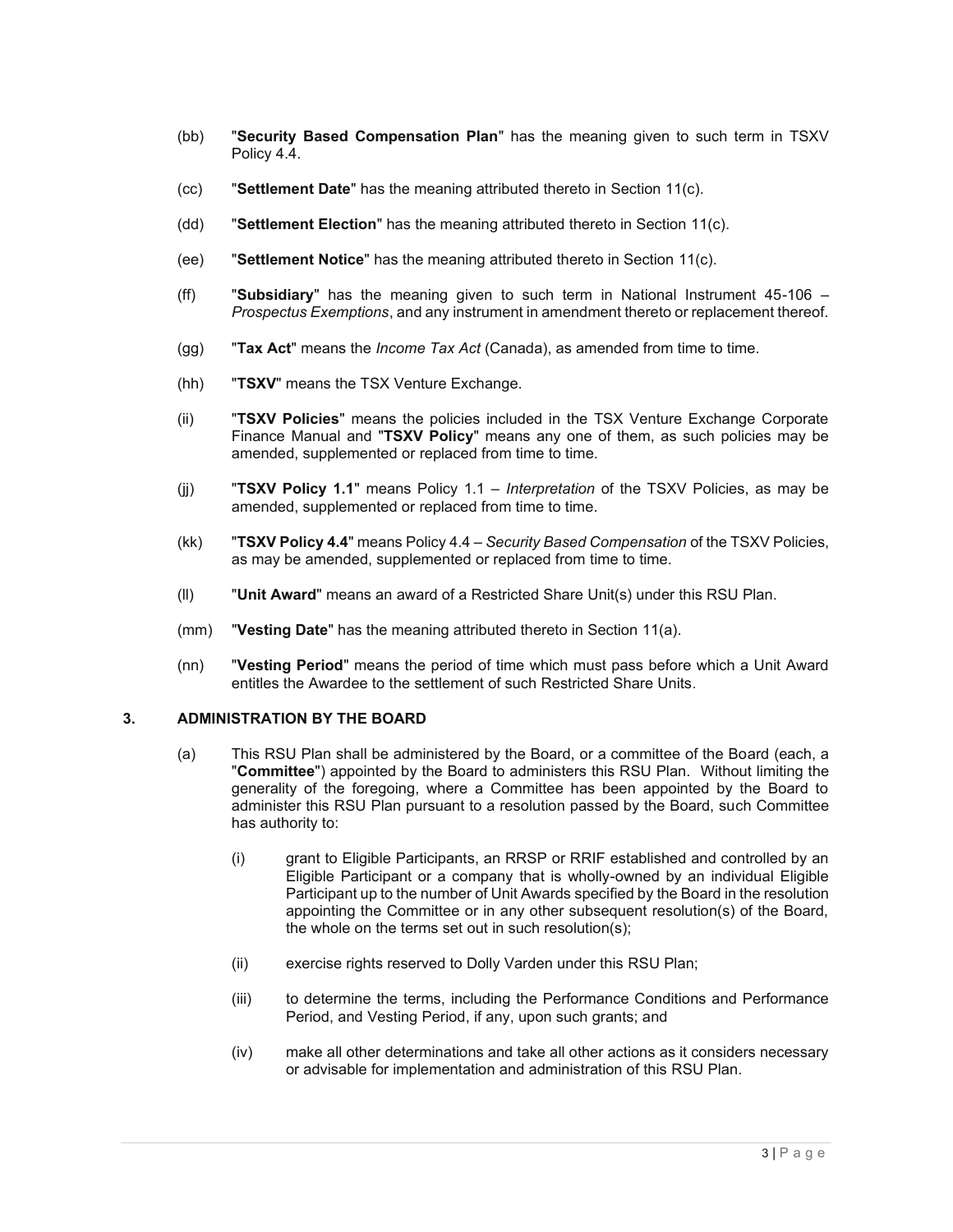- (b) The interpretation, construction and application of this RSU Plan shall be made by the Board or a Committee and shall be final and binding on all holders of Unit Awards granted under this RSU Plan and all Persons eligible to participate under the provisions of this RSU Plan.
- (c) No member of the Board or Committee shall be liable for any action or determination taken or made in good faith in the administration, interpretation, construction or application of this RSU Plan or any Unit Award granted under it.

## **4. COMMON SHARES SUBJECT TO THIS RSU PLAN**

- (a) Subject to Section 4(b):
	- (i) the maximum number of Common Shares which may be issued under Unit Awards granted under this RSU Plan, from time to time, shall be equal to 10% of the total number of Issued Common Shares calculated on the date the Unit Award is granted or issued to such person; and
	- (ii) if the Company has any other Security Based Compensation Plan(s) that fall within the "rolling up to 10%" category under Section 3.1(a) of TSXV Policy 4.4 (collectively, the "**Rolling 10% Plans**"), the number of Common Shares that are issuable pursuant to the RSU Plan and such other Rolling 10% Plans in aggregate shall be equal to up to a maximum of 10% of the total number of Issued Common Shares on the date the Unit Award is granted or issued or the date of issuance date of any Security Based Compensation under any of such Rolling 10% Plans.
- (b) The following limits apply to the operation of this RSU Plan:
	- (i) unless the Company has obtained the requisite Disinterested Shareholder Approval,
		- A. the maximum aggregate number of Common Shares that are issuable under all Security Based Compensation Plans of the Company granted or issued in any 12-month period to any one person (and companies owned or controlled by that Person) must not exceed 5% of the total number of Issued Common Shares, calculated as at the date any Security Based Compensation is granted or issued to such person;
		- B. the maximum aggregate number of Common Shares which may be issued under all Security Based Compensation Plans of the Company granted or issued to Insiders as a group must not exceed 10% of the Issued Common Shares at any point in time; and
		- C. the maximum aggregate number of Common Shares that are issuable under all Security Based Compensation Plans of the Company granted or issued in any 12-month period to Insiders as a group must not exceed 10% of the Issued Common Shares, calculated on the date any Securities Based Compensation is granted to an Insider; and
	- (ii) the maximum aggregate number of Common Shares that are issuable under all Security Based Compensation Plans of the Company granted or issued in a 12 month period to any one Consultant must not exceed 2% of the Issued Common Shares, calculated at the date any Securities Based Compensation is granted to the Consultant;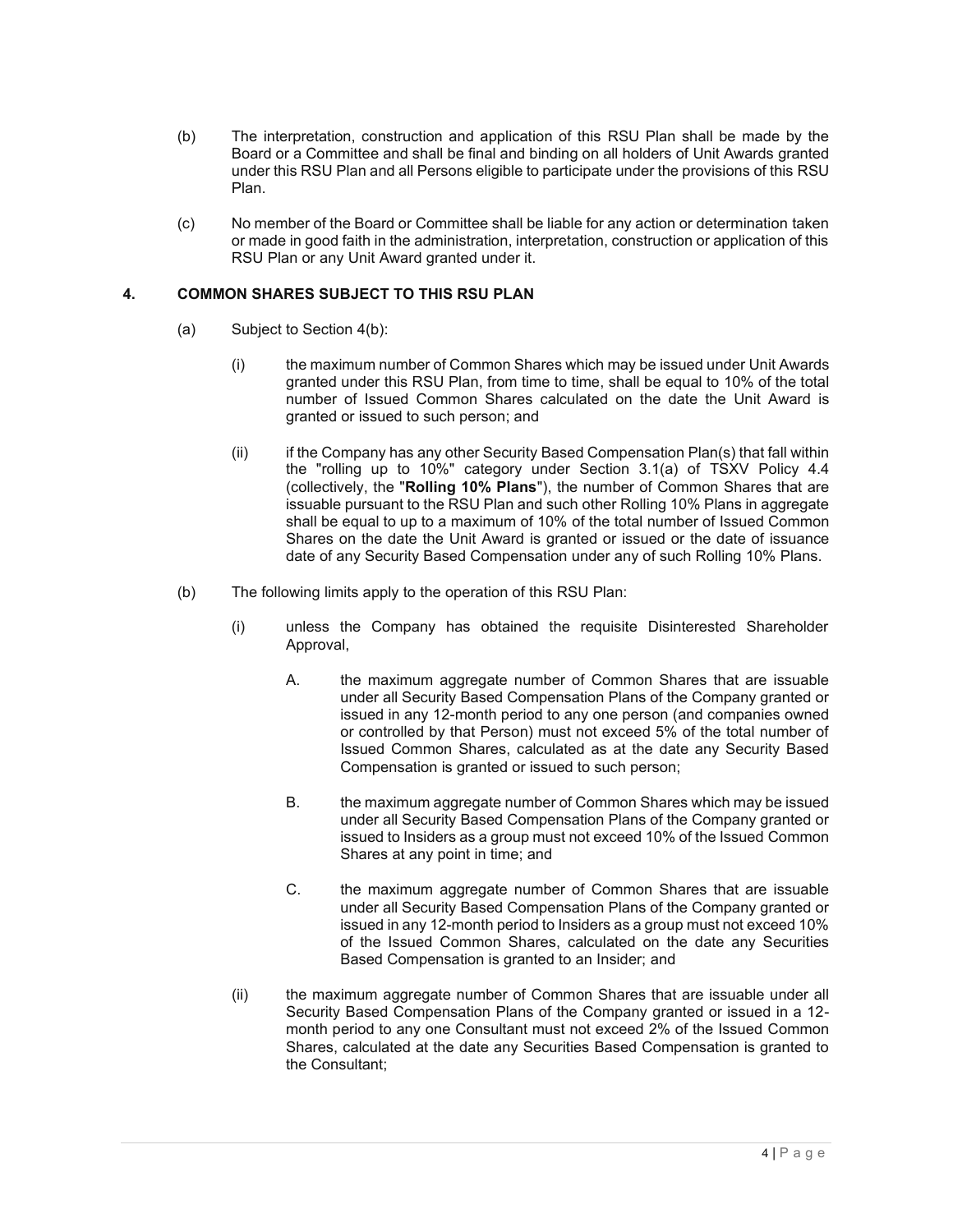- (iii) Unit Awards may not be granted under this RSU Plan to persons retained to provide Investor Relations Activities.
- (c) This RSU Plan is an "evergreen" plan and, accordingly, the settlement of any Unit Awards will, subject to the overall limit provided for at Section 4(a) above, make new grants available hereunder effectively resulting in a reloading of the number of Unit Awards available to grant hereunder. In addition, Unit Awards that have been cancelled or terminated prior to Vesting, may continue to be issuable under this RSU Plan as new grants of Unit Awards made in compliance with this RSU Plan.
- (d) The Board (which for these purposes does not include a reference to a Committee) shall allot, set aside and reserve for issuance for the purpose of this RSU Plan a sufficient number of Common Shares at each meeting of the Board such that the number of Common Shares issuable under Section 4(a) shall be properly allotted, set aside and reserved for issuance.

#### **5. ELIGIBLY AND GRANT OF UNIT AWARDS**

- (a) Unit Awards may only be granted to Eligible Participants, an RRSP or RRIF established and controlled by an Eligible Participant or a company that is wholly owned by an individual Eligible Participant and provided that the participation is voluntary. An Eligible Participant will not be entitled to receive a grant of a Unit Award after the date that the Eligible Participant ceases to be a Director, an Officer, an Employee, a Management Company Employee or a Consultant in each case for any reason.
- (b) Subject to the foregoing, the Board shall have full and final authority to determine the Eligible Participants who are to be allocated and granted Unit Awards under this RSU Plan and the number of Common Shares subject to each Unit Award grant. Subject to Section 15(c), Unit Awards granted under this RSU Plan shall be for Common Shares only, and for no other security.
- (c) Unless limited by the terms of this RSU Plan or any regulatory or stock exchange requirement, the Board shall have full and final authority to determine the terms and conditions attached to any grant of Unit Awards under this RSU Plan. Each grant of a Unit Award shall specify the Performance Period and the Performance Conditions (if any) attached to it, and the Vesting Period applicable to the Unit Award.
- (d) The date that a Unit Award is granted shall be the date such grant was approved by the Board.
- (e) Each Unit Award granted shall entitle the Eligible Participant to receive one (1) Restricted Share Unit.
- (f) The Company may only grant Unit Awards pursuant to resolutions of the Board.
- (g) The Company may not grant any Unit Awards while there is an undisclosed material change or undisclosed material fact relating to the Company.
- (h) Any Unit Award granted under this RSU Plan shall be subject to the requirement that, if at any time the Company determines that the listing, registration or qualification of the Common Shares subject to such Unit Award, or such Unit Award itself, upon any stock exchange or under any law or regulation of any jurisdiction, or the consent or approval of any stock exchange or any governmental or regulatory body, is necessary as a condition of, or in connection with, the grant or exercise of such Unit Award or the issuance or purchase of Common Shares thereunder, such Unit Award may not be granted, accepted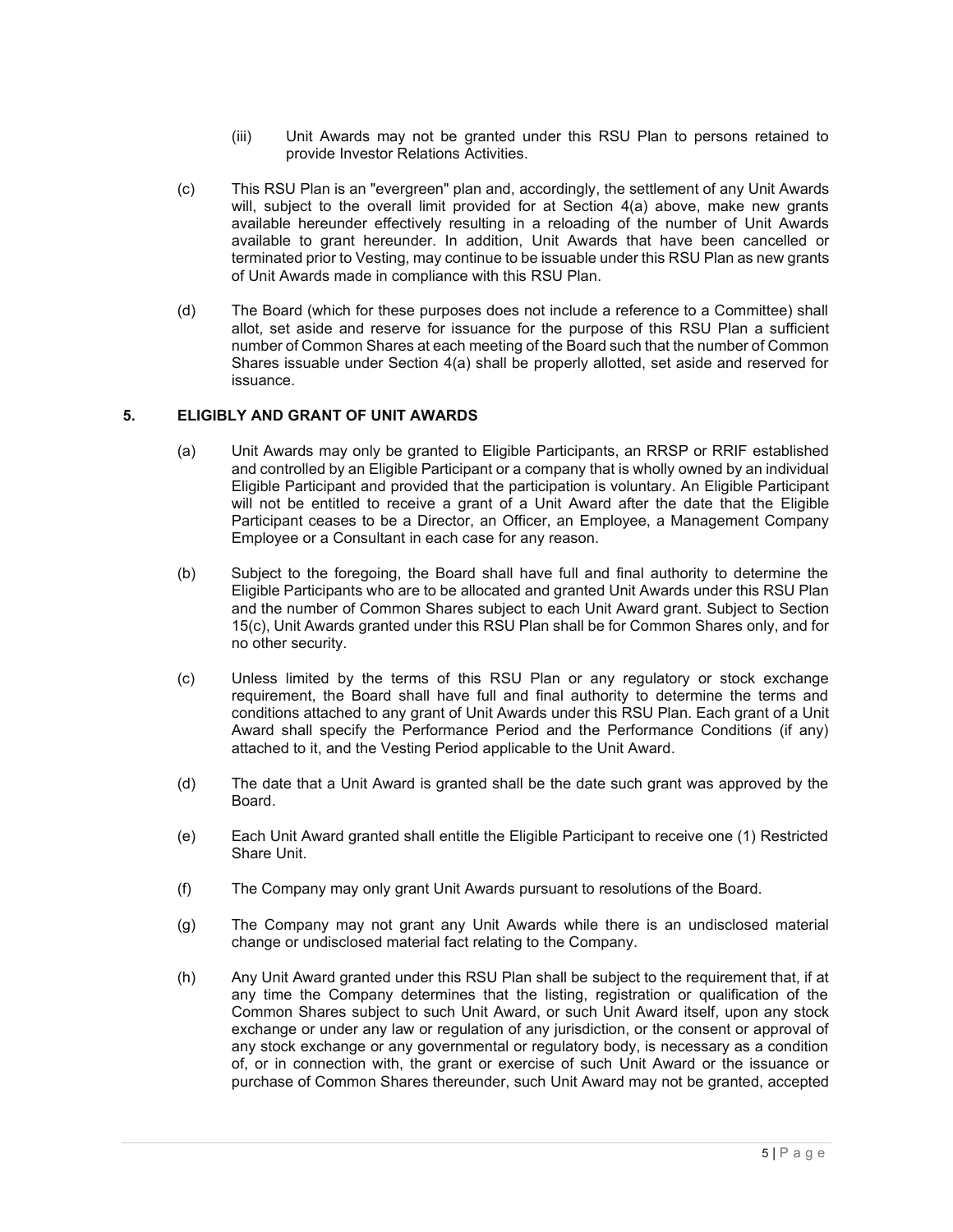or vest in whole or in part unless such listing, registration, qualification, consent or approval shall have been effected or obtained on conditions acceptable to the Board (which for these purposes does not include a reference to a Committee).

- (i) The Company and the Eligible Participant are responsible for ensuring and confirming that each Eligible Participant to whom Unit Awards are to be granted is a *bona fide* Director, Officer, Employee, Management Company Employee or Consultant (as the case may be).
- (j) The Company shall complete and file, in accordance with applicable law, or shall cause to be completed and filed, all notices, reports, filings or other documentation required by applicable law, regulatory requirement or stock exchange rule, in connection with a grant of Unit Awards or an issuance or purchase of Common Shares thereunder.

### **6. VESTING PERIOD**

Each Unit Award will vest on such terms as shall be specified by the Board at the time of granting a Unit Award and such Vesting Period shall be reflected in the Award Grant Agreement. Except as otherwise provided in this plan, no Unit Award may vest before the date that is one year following the date it is granted or issued.

### **7. PERFORMANCE PERIOD AND PERFORMANCE CONDITIONS**

A grant of a Unit Award may, but is not required to, have Performance Conditions attached to it, which conditions may be attached to the Unit Award by the Board.

#### **8. GRANT AGREEMENTS**

Each Unit Award grant to an Eligible Participant shall be evidenced by an Award Grant Agreement with terms and conditions consistent with this RSU Plan and as approved by the Board (which terms and conditions need not be the same in each case and may be changed from time to time, subject to this RSU Plan, and the approval of any changes by the TSXV or such other exchange or exchanges on which the Common Shares are then traded).

#### **9. NON-TRANSFERABILITY**

Any Unit Awards or Restricted Share Units accruing to any Eligible Participant in accordance with the terms and conditions of this RSU Plan shall not be transferable except

- (a) by will or by the laws of descent and distribution provided that during the lifetime of an Eligible Participant all benefits and rights granted under this RSU Plan may only be exercised by the Eligible Participant;
- (b) to an Eligible Participant's RRSP or RRIF, provided that the Eligible Participant is, during the Eligible Participant's lifetime, the sole beneficiary of the RRSP or RRIF; or
- (c) a company that is wholly owned by an individual Eligible Participant provided that such company has complied with the requirements of section 2(c) of TSXV Policy 4.4.

### **10. NO ASSURANCE OF FUTURE UNIT AWARDS**

For greater certainty and without limiting the discretion conferred on the Board, the Board's decision to approve the grant of a Unit Award in any year or at any time shall not require the Board to approve the grant of a Unit Award to any Eligible Participant in any other year or at any other time; nor shall the Board's decision with respect to the size or terms and conditions of a Unit Award in any year or at any time require it to approve the grant of a Unit Award of the same size or with the same Performance Period, Performance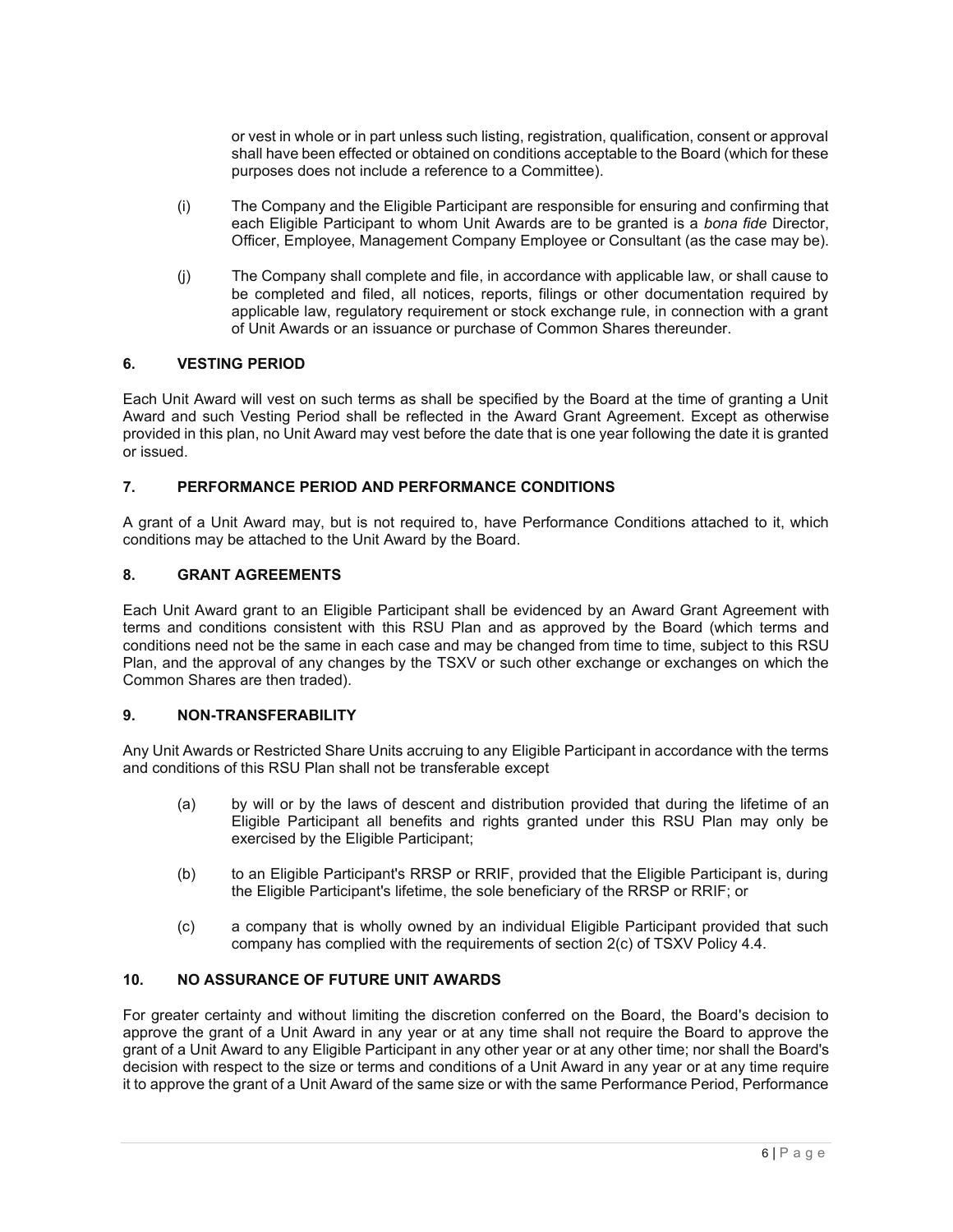Conditions or other terms and conditions to any Eligible Participant in any other year or at any other time. No Eligible Participant has any claim or right, legal or equitable, to receive a Unit Award grant from the Company.

## **11. VESTING AND SETTLEMENT OF UNIT AWARDS**

- (a) Unit Awards shall vest on the last day of a Vesting Period but provided that any Performance Conditions have been satisfied during Performance Period (such date being the "**Vesting Date**"). Once vested, and subject to Section 23, Unit Awards shall be settled by the Company by a payment to the Eligible Participant in cash or in Common Shares in accordance with Section 11(c) and Section 11(d) . Following receipt of payment, the Restricted Share Units so settled shall be of no value whatsoever and shall be struck from the Eligible Participant's notional account.
- (b) Any Common Shares issued under this RSU Plan shall be considered as fully paid in consideration of past services rendered that are not less in value than the fair equivalent of money that the Company would have received if the Common Shares were issued for money.
- (c) In order to settle an RSU, the Eligible Participant shall deliver an election notice ("**Settlement Election**") to the Company substantially in the form of Schedule B (the "**Settlement Notice**"), within thirty (30) days following the Vesting Date and specifying a date for settlement (the "**Settlement Date**") which must be at least five (5) days following delivery of the Settlement Notice but not more than ninety (90) days after the Vesting Date (the "**Expiry Date**") provided, however, that if the Settlement Date of an RSU occurs during a Blackout Period or when the Eligible Participant is otherwise prohibited from settling such RSU, then the Settlement Date shall be automatically extended to the ten  $(10<sup>th</sup>)$  Business Day following the end of such Blackout Period or lifting, termination or removal of such prohibition; and
- (d) On the Settlement Date, RSUs will be settled by the Company through the delivery by the Company of such number of Common Shares equal to the number of Restricted Share Units then being settled or, at an Eligible Participant's election set out in the Settlement Notice, an amount in cash, net of applicable taxes, equal to the Market Price determined as of the Vesting Date of one Common Share for each RSU then being settled. If by the Expiry Date, an Eligible Participant fails to elect to settle an RSU and has not delivered a Settlement Notice, the Eligible Participant shall be deemed to have elected to settle such RSUs on the day immediately preceding the Expiry Date for Common Shares and to receive Common Shares in respect thereof.
- (e) If settled in Common Shares, on the Settlement Date, the Company will cause to be delivered to the Eligible Participant a certificate or DRS advice statement in respect of such Common Shares provided that, if required by applicable law or the rules and policies of the TSXV or such other exchange or exchanges on which the Common Shares are traded, a restrictive legend shall be inscribed on the certificate or DRS advice statement, which legend shall state that the Common Shares shall not be transferable for such period as may be prescribed by law or by any regulatory authority or stock exchange on which the Common Shares are listed.
- (f) Notwithstanding the foregoing in this Section 11, no Common Shares will be issued or transferred until:
	- (i) an amount sufficient to cover the withholding taxes payable on the settlement of such RSUs has been received by the Company; or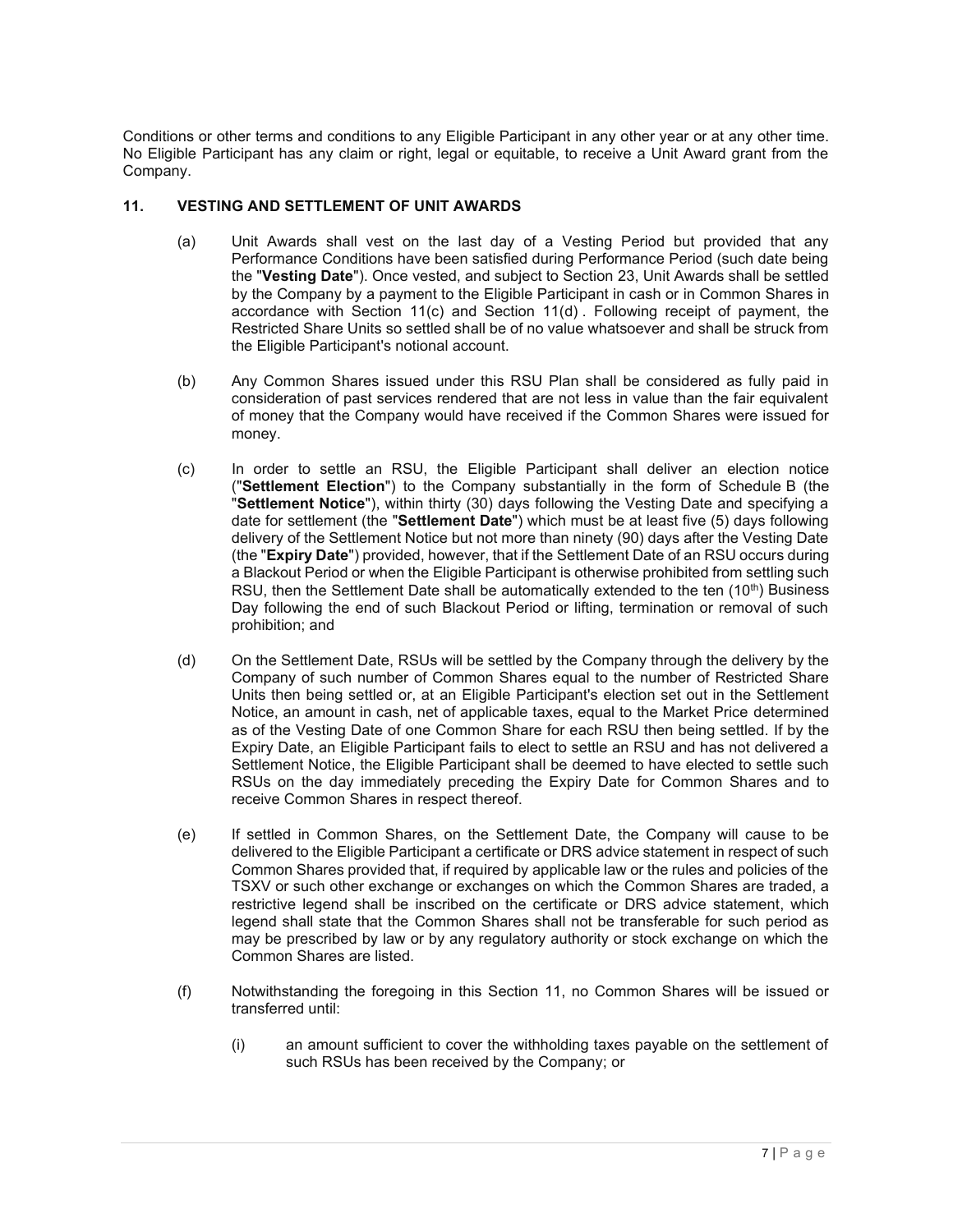- (ii) the Eligible Participant undertakes to arrange for such number of Common Shares to be sold as is necessary to raise an amount equal to such withholding taxes, and to cause the proceeds from the sale of such Common Shares to be delivered to the Company; or
- (iii) the Eligible Participant elects to redeem for cash such number of RSUs as is necessary raise funds sufficient to cover such withholding taxes with such amount being withheld by the Company.

### **12. SETTLEMENT AFTER THE EXPIRY DATE**

Notwithstanding any other provision of this RSU Plan, no RSU shall be capable of settlement after the Expiry Date; provided however, that if as a result of a Blackout Period or other prohibition on settling an RSU, an RSU is not able to be settled by the Expiry Date, then the Settlement Date shall be automatically extended to the third (3<sup>rd</sup>) Business Day following the date the relevant Blackout Period or other trading restriction is lifted, terminated or removed, even if after the Expiry Date.

#### **13. SETTLEMENT END DATE**

Notwithstanding anything to the contrary in this RSU Plan, all Unit Awards shall be settled by no later than the tenth (10<sup>th</sup>) anniversary of their date of issue, failing which all such Unit Awards shall be deemed null and void and of no further effect.

### **14. CESSATION OF PROVISION OF SERVICES**

- (a) Subject to any contrary determination made at the time of the grant of the Unit Award by the Board (and TSXV acceptance of such contrary determination if required), and subject to the discretion of the Board to determine otherwise (which for these purposes does not include a reference to a Committee) or as otherwise agreed in any contract with any Eligible Participant which has been approved by the Board (which for these purposes does not include a reference to a Committee), if an Eligible Participant or Awardee ceases to be any of an Employee, a Management Company Employee, a Director, an Officer, or a Consultant for any reason, including death, termination for cause, termination without cause, resignation or retirement, or for any other reason:
	- (i) any unvested Unit Award held by such Eligible Participant or Awardee at the date such Eligible Participant or Awardee ceased to be an Employee, a Management Company Employee, a Director, an Officer, or a Consultant, shall be terminated as of such date, and shall not thereafter entitle such Eligible Participant or Awardee or its estate or legal representative to any Unit Award or Restricted Share Units or cash payment; and
	- (ii) any vested Unit Award held by such Eligible Participant or Awardee at the date such Eligible Participant or Awardee ceased to be an Employee, a Management Company Employee, Director, Officer or Consultant, and which has not yet been settled, shall be settled within thirty (30) days of such date.
- (b) Subject to any contrary determination made at the time of the grant of the Unit Award by the Board (and TSXV acceptance of such contrary determination if required), and subject to the discretion of the Board to determine otherwise (which for these purposes does not include a reference to a Committee) or as otherwise agreed in any contract with any Eligible Participant which has been approved by the Board (which for these purposes does not include a reference to a Committee), if a Unit Award has Performance Conditions attached to it which remain unsatisfied at the date such Eligible Participant or Awardee ceased to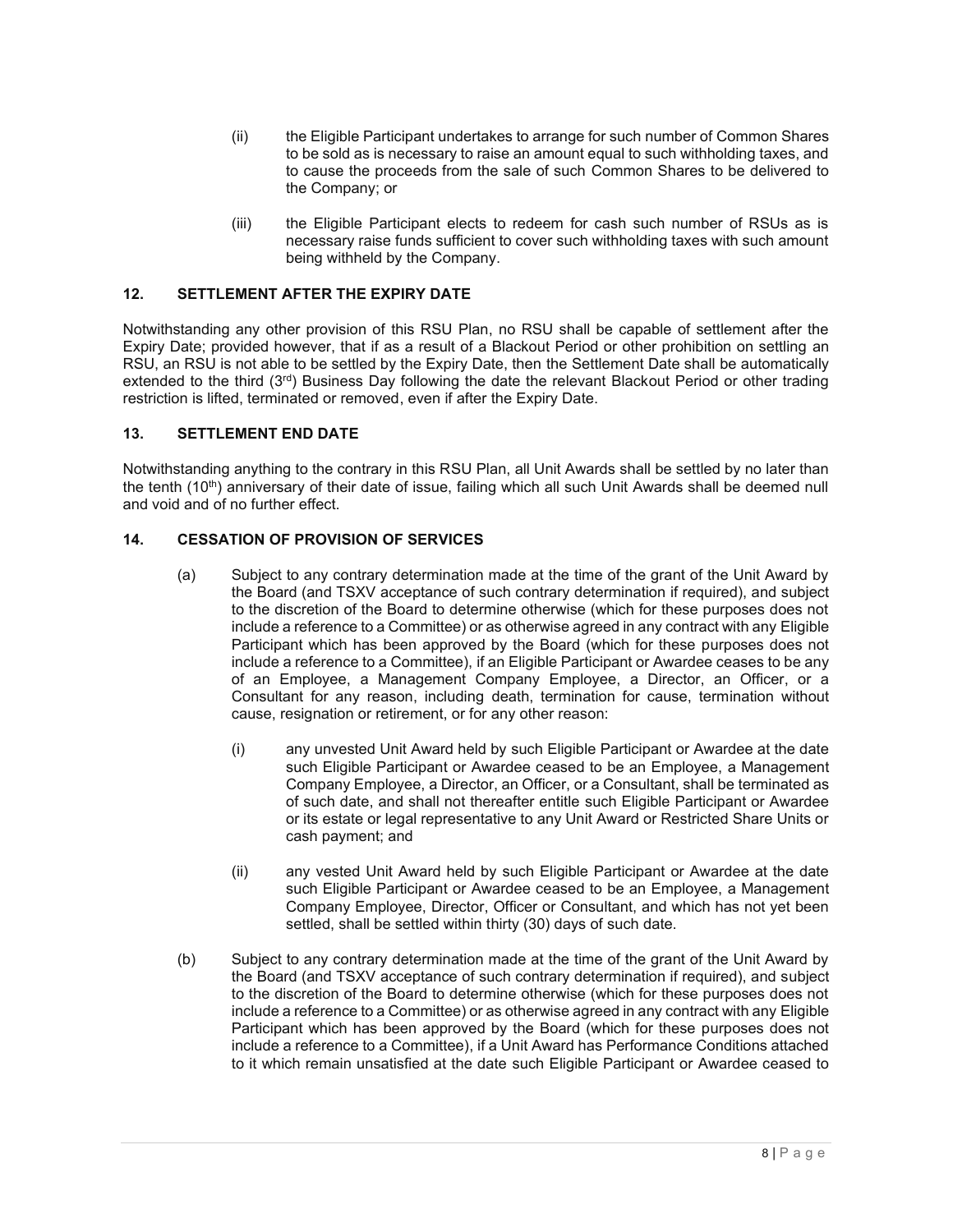be an Employee, a Management Company Employee, Director, Officer or Consultant, the Unit Award shall be deemed to not have vested.

- (c) For greater certainty, if a contrary determination is made at the time of the grant of the Unit Award by the Board as to vesting following termination, or if a contrary determination is made otherwise or pursuant to an agreement with the Eligible Participant which has been approved by the Board, notwithstanding such authority of the Board, any unvested Unit Awards must vest not later than twelve (12) months following the date of termination.
- (d) Notwithstanding the foregoing, if an Eligible Participant's position with the Company changes from one of the said categories to another category, such change shall not constitute termination, resignation or retirement for the purpose of this RSU Plan.

### **15. ADJUSTMENT FOR CHANGE OF CONTROL; REORGANIZATIONS ETC.**

For the purposes of this Section 15, any reference to the Board does not include a reference to a Committee.

- (a) Subject to this Section 15, in the event of an arrangement, reorganization, recapitalization, stock split, stock dividend, combination of shares, merger, consolidation, rights offering or any other change in the corporate structure or shares or other securities of the Company, the number of Common Shares available under this RSU Plan, and the Common Shares subject to any Unit Award, shall be appropriately and equitably adjusted and such adjustment shall be effective and binding for all purposes of this RSU Plan.
- (b) If a *bona fide* offer (the "**Offer**") for Common Shares is made to an Awardee or to shareholders generally or to a class of shareholders which includes the Awardee, which Offer, if accepted in whole or in part, would result in the offeror becoming a 'control person' within the meaning of subsection 1(1) of the *Securities Act* (British Columbia) (as amended from time to time), then the Company shall, immediately upon receipt of notice of the Offer, notify each Awardee currently holding a Unit Award of the Offer, with full particulars thereof. The Board will have the sole discretion to amend, abridge or otherwise eliminate any vesting terms, conditions or schedules so that despite the other terms of this RSU Plan, if all conditions to the Offer are satisfied or waived, all Unit Awards shall vest and shall be deemed to have vested, and all Performance Conditions shall be deemed to have been satisfied, such that upon consummation of the Offer, all Unit Awards shall be settled in accordance with the procedure set forth in Section 11. If the Offer is not complied with within the time specified therein; then, at the discretion of the Board, the amended, abridged or otherwise eliminated vesting terms, conditions or schedules shall be reinstated and the affected Unit Awards shall continue as if not amended, abridged or otherwise adjusted pursuant to this Section 15(b).
- (c) If there is a consolidation, reorganization, merger, amalgamation or statutory amalgamation or arrangement of the Company with or into another corporation, a separation of the business of the Company into two or more entities or a transfer of all or substantially all of the assets of the Company to another entity, at the discretion of the Board, upon vesting of a Unit Award the holder thereof shall be entitled to receive any securities, property or cash which the Eligible Participant would have received upon such consolidation, reorganization, merger, amalgamation, statutory amalgamation or arrangement, separation or transfer if the Eligible Participant had settled his, her or its Unit Award immediately prior to the applicable record date or event, as applicable. Prior to agreeing to any such amalgamation or arrangement, the Board shall take all such steps as are necessary to ensure that such other corporation honours this Section 15(c) and the requirement that vested Unit Awards be settled as aforementioned. Notwithstanding any other term of this RSU Plan, the Board has the sole discretion to amend, abridge or eliminate any vesting terms, conditions or schedule or to otherwise amend the conditions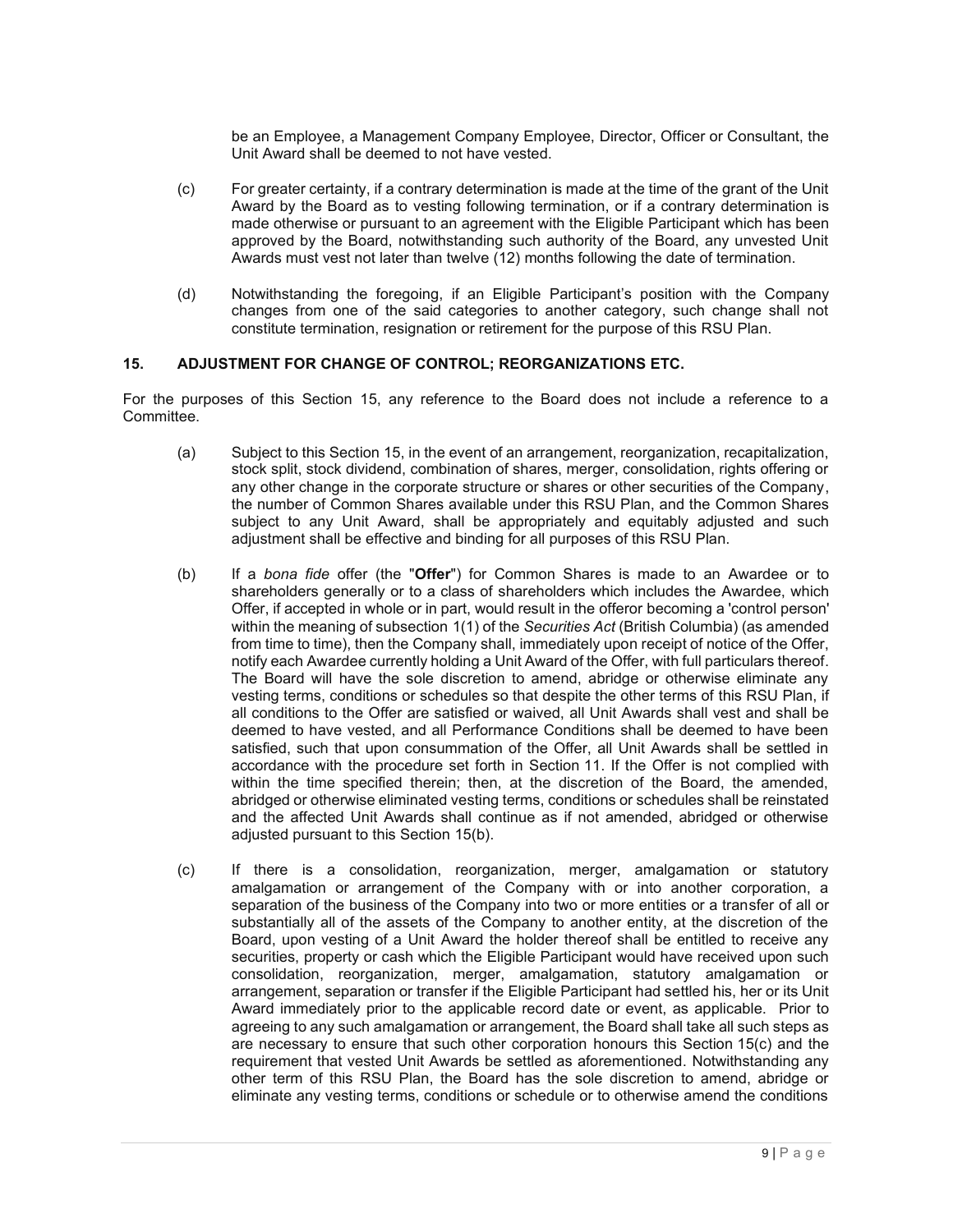of vesting so that despite the other terms of this RSU Plan, upon closing of such consolidation, reorganization, merger, amalgamation or statutory amalgamation or arrangement of the Company all Unit Awards shall vest and shall be deemed to have vested, and all Performance Conditions shall be deemed to have been satisfied, such that upon consummation of the consolidation, reorganization, merger, amalgamation or statutory amalgamation or arrangement of the Company, all Unit Awards shall be settled in accordance with the procedure set forth in Section 15(c).

(d) Notwithstanding any other provision of this RSU Plan, any adjustment to a Unit Award granted or issued under this RSU Plan, except in relation to a consolidation or stock split, is subject to the prior approval of the TSXV.

## **16. AMENDMENTS TO RSU PLAN**

- (a) The Board shall have the power to, at any time and from time to time, either prospectively or retrospectively, and without shareholder approval, amend this RSU Plan or any Unit Award or other award granted under this RSU Plan to fix typographical errors or amendments to clarify the existing provisions of this RSU Plan that do not substantively alter the scope, nature and intent of the provisions, or terminate this RSU Plan.
- (b) Notwithstanding Section 16(a) and any TSXV approval to an amendment, the Board (nor the Committee) shall not be permitted to amend:
	- (i) Section 4(a) in order to change the percentage of Common Shares issuable under this RSU Plan:
	- (ii) the limitations in Section  $4(b)$ ;
	- (iii) the definition of "Eligible Participant" or the Persons eligible to participate in this RSU Plan;
	- (iv) the provisions of a Unit Award or Restricted Share Unit issued under this RSU Plan to an Insider where such amendment would result in a benefit to such Insider;
	- (v) the expiry and termination provisions herein,

in each case without first having obtained Disinterested Shareholder Approval.

- (c) The Company may amend the terms of a Unit Award without the acceptance of the TSXV in the following circumstances, but provided the Company issues a news release outlining the terms of the amendment:
	- (i) to reduce the number of Common Shares under Unit Awards;
	- (ii) imposes additional Performance Conditions or other vesting conditions; or
	- (iii) to cancel a Unit Award.
- (d) Any amendment or termination shall not alter the terms or conditions of any Unit Award or impair any right of any holder of Unit Awards pursuant to any Unit Award granted prior to such amendment or termination.
- (e) Notwithstanding the foregoing, this RSU Plan will automatically terminate when, and if, any of the authorizations required to authorize this RSU Plan shall cease.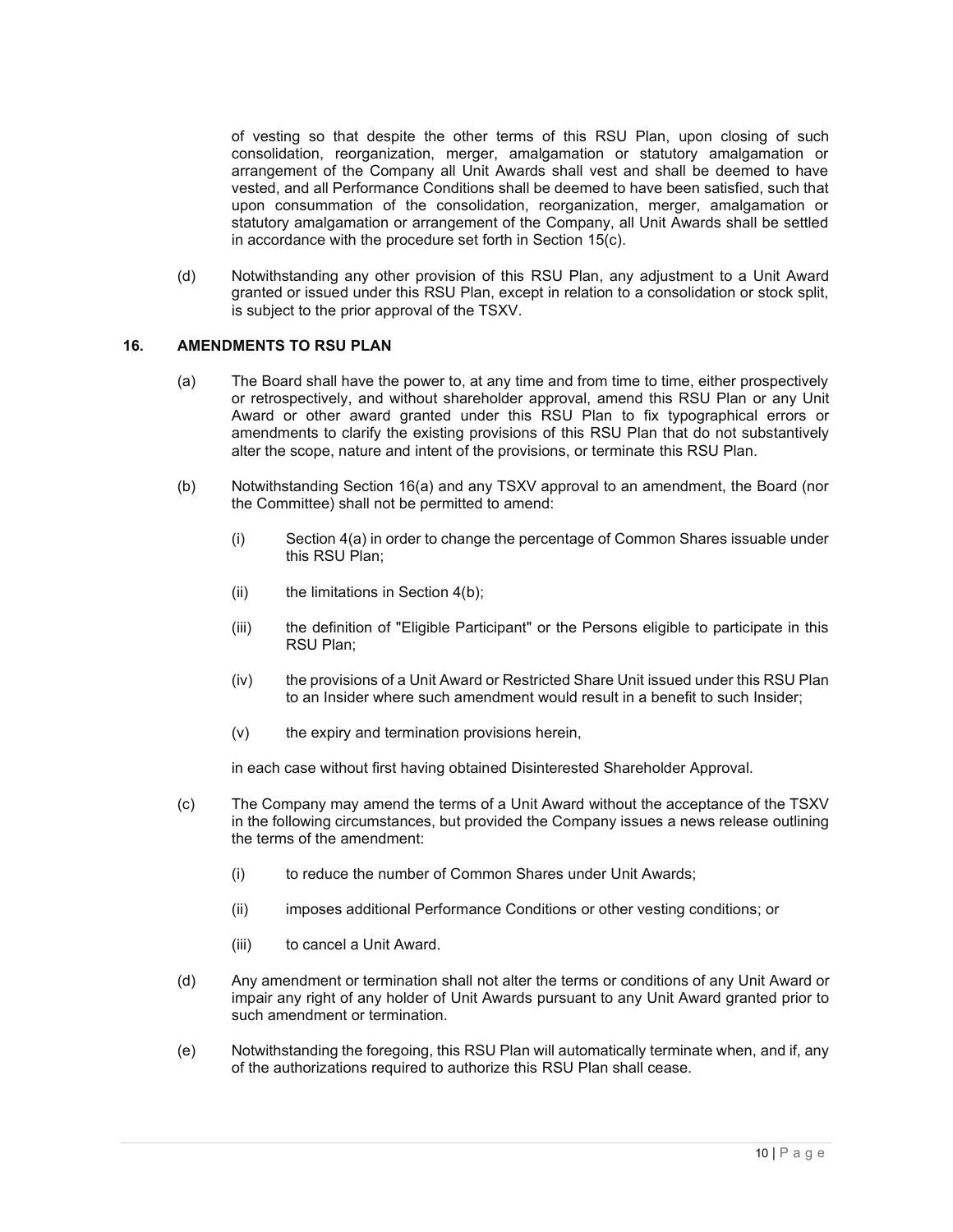(f) No such amendment to the RSU Plan shall cause the RSU Plan to cease to be a plan described in Section 7 of the Tax Act of any successor to such provision.

# **17. NOT A SHAREHOLDER**

Nothing contained in this RSU Plan nor in any Unit Award granted hereunder shall be deemed to give any Eligible Participant any interest or title in or to any Common Shares or any rights as a Shareholder or any other legal or equitable right against the Company, or any of its Affiliates whatsoever, including without limitation, the right to vote as a Shareholder or the right to participate in any new issue of Common Shares to existing holders of Common Shares, other than those rights relating to Common Shares that have been issued by the Company upon the settlement of a Restricted Share Unit.

## **18. NO CONTINUED SERVICE**

Nothing contained in this RSU Plan or the grant of a Unit Award shall confer upon any Eligible Participant any right with respect to employment or continuance of employment, consultancy agreement, or service of any nature with the Company or any Subsidiary or Affiliate of the Company, or interfere in any way with the right of the Company or any Subsidiary or Affiliate to terminate the Eligible Participant's employment or consultancy agreement at any time. Participation in this RSU Plan by an Eligible Participant is entirely voluntary and Eligible Participant may decline a Unit Award at any time and/or voluntarily agree to the termination of a Unit Award previously granted at any time.

## **19. EFFECTIVE DATE**

This RSU Plan is established effective on the date that this RSU Plan has been adopted by the Board (the "**Effective Date**") provided, however, that while Unit Awards may be granted prior to the necessary regulatory, stock exchange and shareholder approvals, no cash and/or Common Shares underlying a vested Unit Award shall be issued by the Company or paid to an Eligible Participant in accordance with this RSU Plan prior to it having received the necessary regulatory, stock exchange and shareholder approvals ("**Plan Approvals**"). If the Plan Approvals in respect of a Unit Award are not received within one (1) year of the grant date, the Unit Award shall terminate unvested at such time.

## **20. NECESSARY APPROVALS**

The obligation of the Company to issue Common Shares in accordance with this RSU Plan is subject to the approval of any governmental authority having jurisdiction in respect of the Common Shares or any exchanges on which the Common Shares are then listed which may be required in connection with the authorization, or issuance of such Common Shares by the Company. If any Common Shares cannot be issued to any Eligible Participant for any reason including, without limitation, the failure to obtain such approval, the obligation of the Company to issue such Common Shares shall terminate and if the Company is lawfully permitted to settle RSUs in cash, it will settle RSUs in cash.

## **21. UNFUNDED PLAN**

This RSU Plan shall be unfunded.

## **22. RECORD KEEPING**

The Company shall maintain a register in which shall be recorded:

- (a) the name and address of each Awardee;
- (b) the number of vested and unvested Unit Awards held by each Awardee;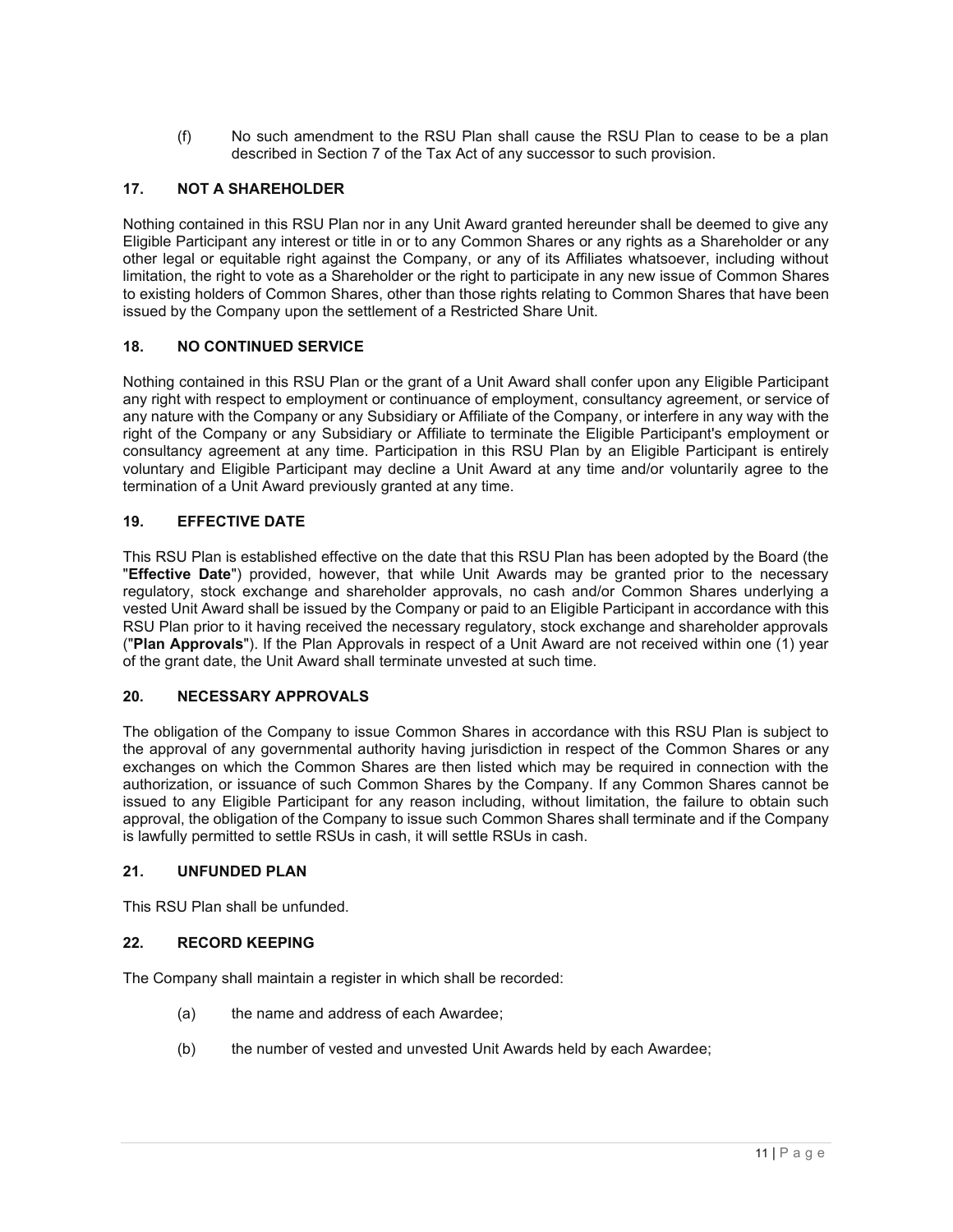- (c) the relevant Performance Period and Performance Conditions (if any) attached to each Unit Award; and
- (d) such other information as the Board may determine from time to time.

## **23. TAXES**

The Company may withhold from any remuneration or consideration whatsoever payable to such Eligible Participant hereunder, any amounts required by any taxing authority to be withheld for taxes of any kind as a consequence of such participation in this RSU Plan (the "**Applicable Withholding Taxes**"). For greater certainty, unless not required under the Tax Act, no cash payment will be made nor will Common Shares be issued until an amount sufficient to cover the Applicable Withholding Taxes payable on the settlement of such Restricted Share Units has been received by the Company (or withheld by the Company pursuant to Section 11(f)).

Notwithstanding the foregoing, the Company makes no representation or warranty as to the future market value of the Common Shares or with respect to any tax matters affecting the Eligible Participant resulting from the grant of a Unit Award or settlement of a Restricted Share Unit or transactions in the Common Shares. With respect to any fluctuations in the market price of Common Shares, neither the Company, nor any of its directors, officers, employees, shareholders or agents shall be liable for anything done or omitted to be done by such person or any other person with respect to the price, time, quantity or other conditions and circumstances of the issuance of Common Shares hereunder or their sale (as applicable) or in any other manner related to this RSU Plan. For greater certainty, no amount will be paid to, or in respect of, an Awardee under this RSU Plan or pursuant to any other arrangement, and no additional cash or Common Shares will be granted to such Eligible Participant to compensate for a downward fluctuation in the price of the Common Shares, nor will any other form of benefit be conferred upon, or in respect of, an Awardee for such purpose.

## **24. SUPREMACY**

To the extent there is any inconsistency between this RSU Plan and TSXV Policies, the TSXV Policies shall prevail.

## **25. NOTICE**

Any notice required to be given by this RSU Plan shall be in writing and shall be given by registered mail, postage prepaid, or delivered by courier or by electronic transmission such as email addressed, if to the Company, to the head office of the Company, Attention: Corporate Secretary; or if to an Eligible Participant or Awardee, to such Eligible Participant or Awardee at his or her address as it appears on the books of the Company or in the event of the address of any such Eligible Participant not so appearing, then to the last known address of such Eligible Participant or Awardee; or if to any other person, to the last known address of such person.

## **26. FRACTIONAL COMMON SHARES**

No fractional Common Shares shall be delivered upon the settlement of any Restricted Share Unit under this RSU Plan and, accordingly, if an Eligible Participant would become entitled to a fractional Common Share upon the settlement of a Restricted Share Unit, or from an adjustment permitted by the terms of this RSU Plan, such Eligible Participant shall only have the right to receive the next lowest whole number of Common Shares, and no payment or other adjustment will be made with respect to the fractional interest so disregarded.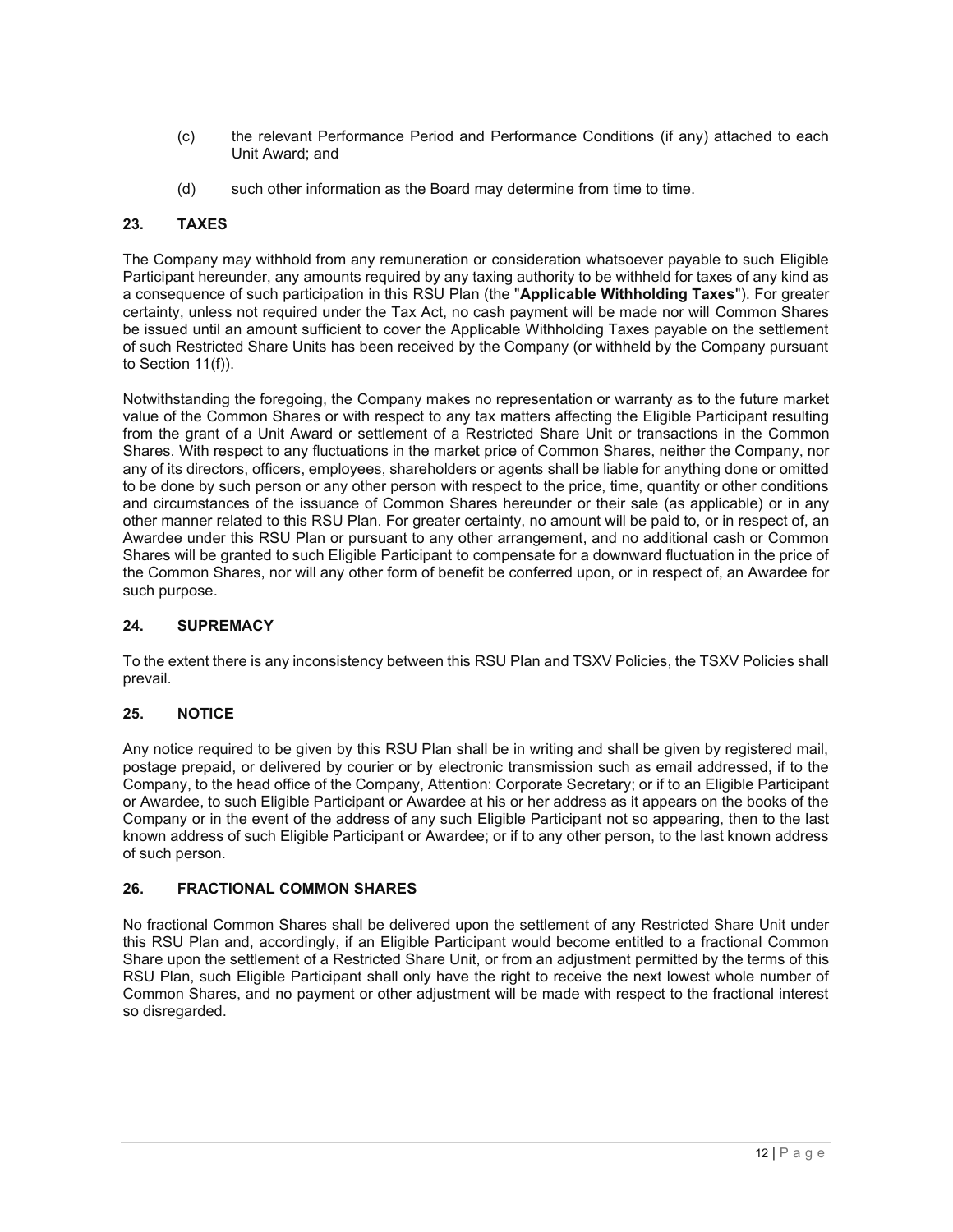## **27. GOVERNING LAW**

This RSU Plan shall be construed in accordance with and be governed by the laws of the Province of British Columbia and the federal laws of Canada applicable therein.

# **28. APPROVAL**

- (a) Unless TSXV Policies otherwise provide, this RSU Plan must receive the approval of shareholders at the annual general meeting of The Company for that year.
- (b) Where any shareholder approval required in this RSU Plan is required to be Disinterested Shareholder Approval, such approval must be determined and calculated as required by TSXV Policies.
- (c) This RSU Plan was:
	- (i) initially approved by the Board on May 20, 2022; and
	- (ii) initially approved by shareholders on **[June 22, 2022]**.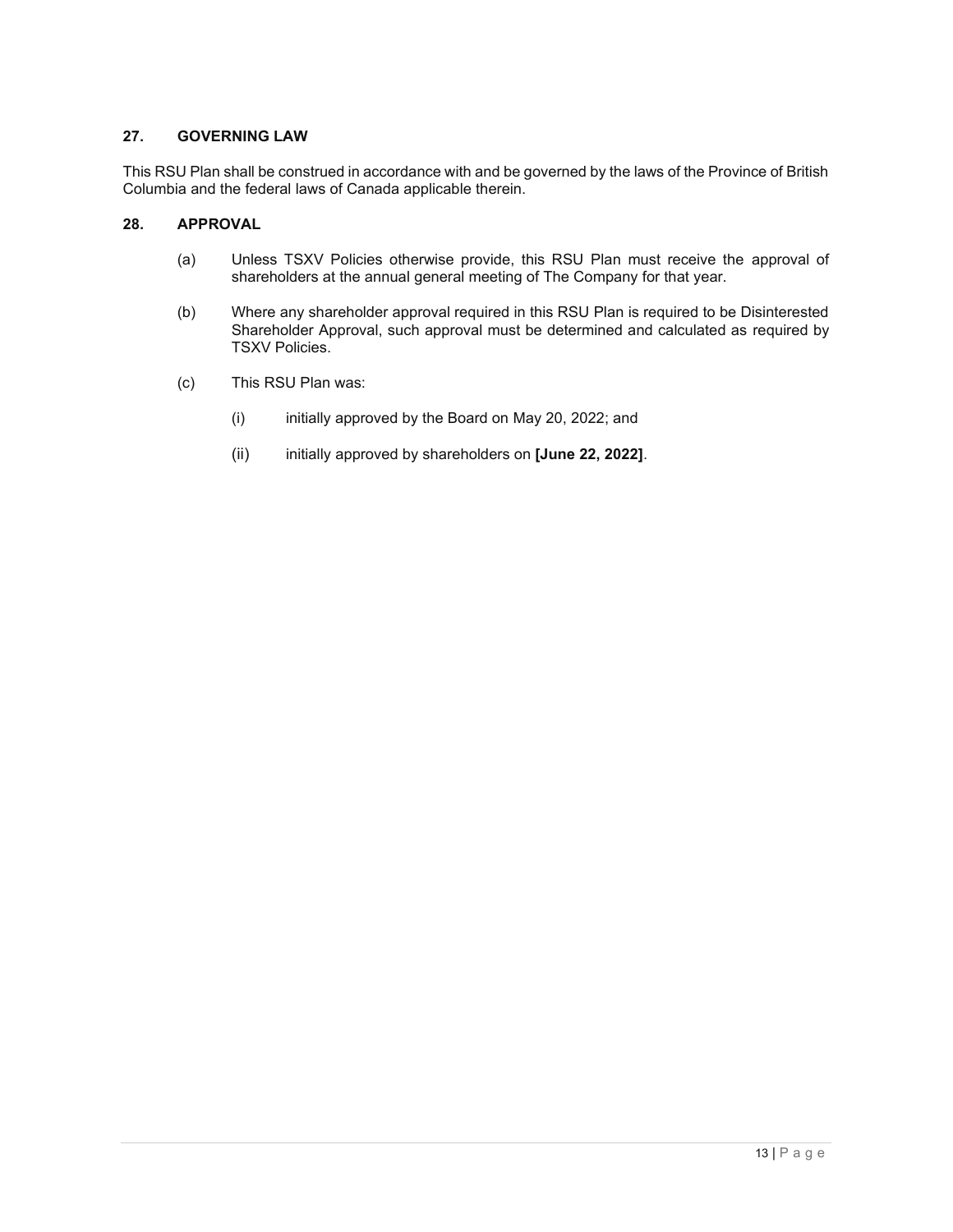### **Schedule A Restricted Share Unit – Form of Award Grant Agreement**

### **DOLLY VARDEN SILVER CORPORATION AWARD GRANT AGREEMENT**

## **Name**: **[name of Eligible Participant]**

## **Date of Grant**: **[insert date]**

Dolly Varden Silver Corporation (the "**Company**") has adopted the Restricted Share Unit Plan (the "**RSU Plan**") as a part of its compensation program. This Unit Award grant entitling the holder to Restricted Share Units is governed in all respects by the terms of the RSU Plan, and the provisions of the RSU Plan are hereby incorporated by reference. Capitalized terms used and not otherwise defined in this Award Grant Agreement shall have the meanings set forth in the RSU Plan. In the event of any discrepancy or conflict between this Grant Agreement and the RSU Plan, the RSU Plan shall govern.

**Your Grant:** The Company hereby grants to you **[•]** Unit Awards entitling you to **[•]** Restricted Share Units, subject to the following conditions.

| <b>Performance Conditions:</b> | [to be inserted] |
|--------------------------------|------------------|
| <b>Vesting:</b>                | [to be inserted] |
| <b>Settlement Date:</b>        | [to be inserted] |

By acceptance of this Unit Award and the underlying unvested Restricted Share Units, the undersigned acknowledges receipt of the RSU Plan and agrees hereby to become a party to and to be subject to the terms of the RSU Plan.

The undersigned further acknowledges and agrees that the Participant's above mentioned participation is voluntary.

**Accepted and agreed to this \_\_\_\_ day of \_\_\_\_\_\_\_\_\_\_\_, \_\_\_\_\_\_.** 

**[•]**

By: \_\_\_\_\_\_\_\_\_\_\_\_\_\_\_\_\_\_\_\_\_\_\_\_\_\_\_\_\_\_ Name: Title:

\_\_\_\_\_\_\_\_\_\_\_\_\_\_\_\_\_\_\_\_\_\_\_\_\_\_\_\_\_\_\_\_\_

Signature of Participant

\_\_\_\_\_\_\_\_\_\_\_\_\_\_\_\_\_\_\_\_\_\_\_\_\_\_\_\_\_\_\_\_\_\_ Name of Participant (Please Print)